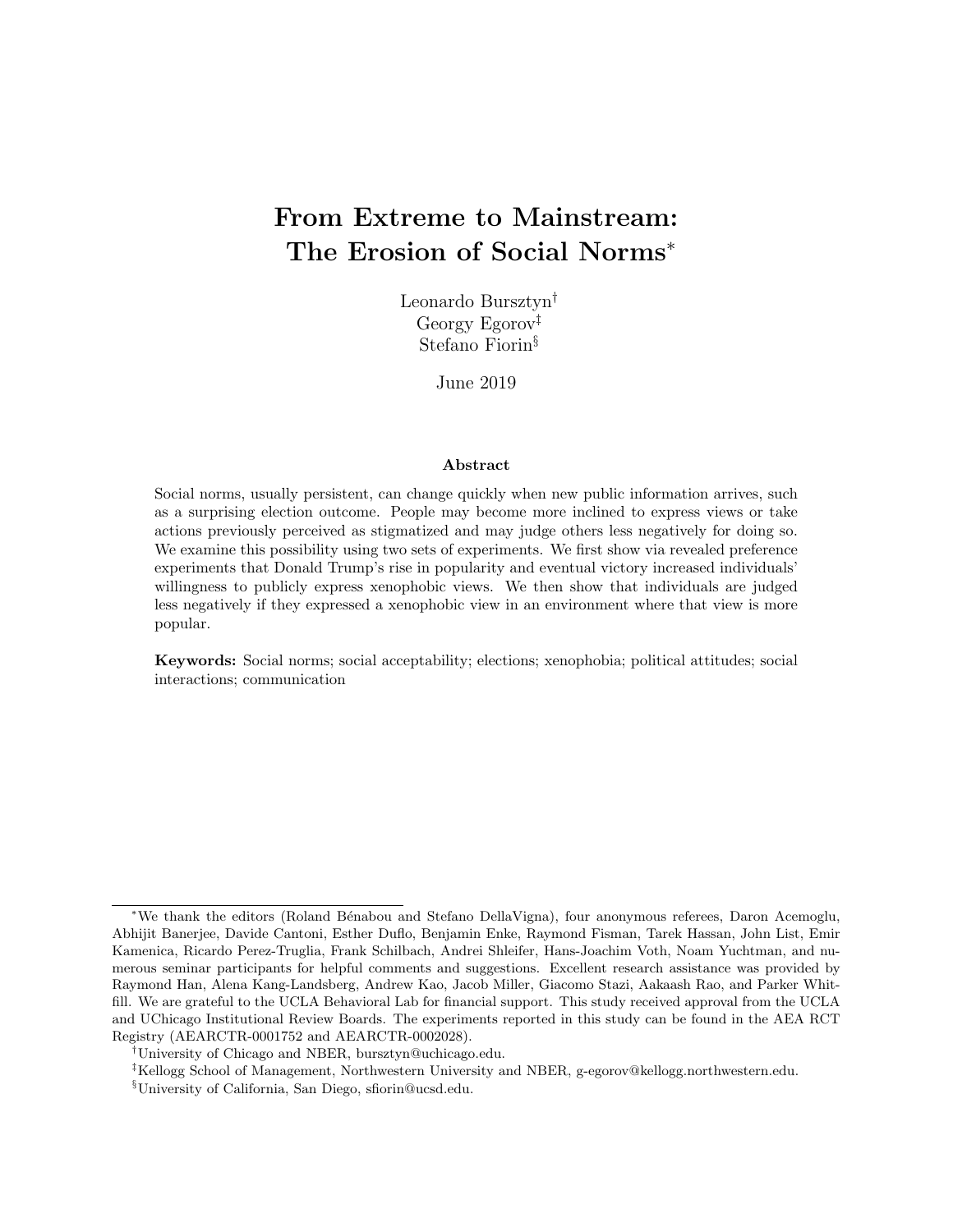## 1 Introduction

Social norms, the set of 'social sanctions or rewards' that incentivize a certain behavior (Bénabou [and Tirole, 2011\)](#page-24-0), are an important element of any society: some behaviors and opinions are socially desirable, while others are stigmatized. There is growing evidence that individuals care to a large extent about how they are perceived by others and that such concerns might affect important decisions in a variety of settings, from charitable donations [\(Andreoni and Bernheim, 2009;](#page-24-1) [DellaVigna, List and Malmendier, 2012;](#page-24-2) [Andreoni, Rao and Trachtman, 2017\)](#page-24-3) to schooling choices [\(Bursztyn and Jensen, 2015\)](#page-24-4) to political behavior [\(Gerber, Green and Larimer, 2008;](#page-25-0) [DellaVigna](#page-25-1) [et al., 2017;](#page-25-1) [Enikolopov et al., 2017;](#page-25-2) [Perez-Truglia and Cruces, 2017\)](#page-26-0). Moreover, these social image concerns matter both in interactions with other people from the same social group [\(Bursztyn and](#page-24-4) [Jensen, 2015\)](#page-24-4) and in interactions with strangers, such as surveyors and solicitors [\(DellaVigna, List](#page-24-2) [and Malmendier, 2012;](#page-24-2) [DellaVigna et al., 2017\)](#page-25-1).

A recent literature has documented the persistence of cultural traits and norms over long pe-riods of time (Voigtländer and Voth, 2012; Fernández, 2007; [Giuliano, 2007;](#page-25-4) [Algan and Cahuc,](#page-24-5) [2010;](#page-24-5) [Alesina, Giuliano and Nunn, 2013\)](#page-24-6). However, little is known about what factors might lead long-standing social norms to *change*, or even more so, to change *quickly*. In this paper, we argue that aggregators of private opinions in a society, such as elections, might lead to updates in individuals' perceptions of what people around them think, and thus induce fast changes in the social acceptability of holding and expressing certain opinions and in the likelihood that these opinions are publicly expressed.<sup>[1](#page-1-0)</sup>

Consider the support for the communist regime in the Soviet Union in the late 1980s. [Kuran](#page-25-5) [\(1991\)](#page-25-5) argues that many individuals opposed the regime but believed that others supported it. In that environment, a referendum on the regime would have quickly updated people's opinions about the views of others. Incorrect beliefs about the opinions of others are not restricted to totalitarian regimes, where expressing personal views is often risky. In fact, as we argue below, if most individuals assume that a specific opinion is stigmatized, the stigma may be sustained in equilibrium.[2](#page-1-1)

<span id="page-1-0"></span><sup>&</sup>lt;sup>1</sup>In the view of social norms we adopt, they guide public or potentially public, but not private actions. We do not take a broader view on social norms that also includes self-image concerns that can shape even one's private behavior by rewarding adherence and punishing deviance. Notice that since our paper explains how new public information can change social norms in the narrower (and our preferred) sense, it also suggests that social norms in the broader sense change – specifically, the part of social norms responsible for rewards or punishments by *others*. Thus, when we say that social norms are eroded, they do so according to either definition.

<span id="page-1-1"></span><sup>&</sup>lt;sup>2</sup>This phenomenon is known in social psychology as "pluralistic ignorance" [\(Katz and Allport, 1931\)](#page-25-6), where privately most people reject a view, but incorrectly believe that most other people accept it, and therefore end up acting accordingly. For example, in 1968 most white Americans substantially overestimated the support for racial segregation among other whites [\(O'Gorman, 1975\)](#page-26-2). A related concept is "preference falsification" [\(Kuran, 1995\)](#page-25-7): people's stated, public preferences are influenced by social acceptability, and might be different from their true, private preferences. For example, American college graduates consistently understate their support for immigration restrictions when asked directly as compared to their preferences elicited in a less obtrusive way, which is consistent with preference falsification [\(Janus, 2010\)](#page-25-8).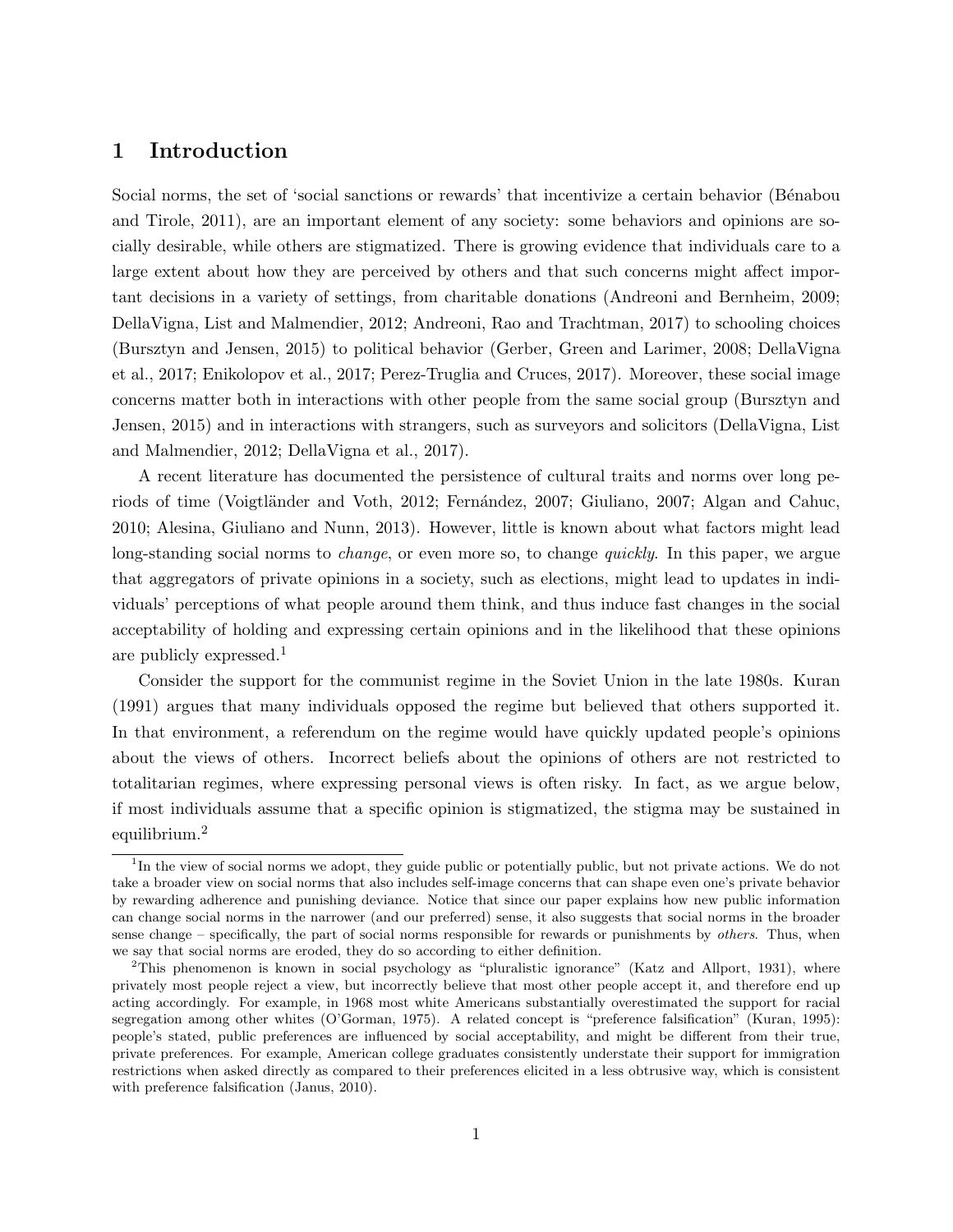In this paper, we examine how social norms can be eroded quickly when new public information arrives, such as an election outcome.<sup>[3](#page-2-0)</sup> We use experiments to test the idea that Donald Trump's rise in popularity and eventual victory in the 2016 U.S. Presidential election causally increased individual's willingness to publicly express anti-immigrant (xenophobic) views, as well as the social acceptability of such expression.[4](#page-2-1)

To organize thoughts and connect the experiments within a single framework, we build a model where two types of individuals, xenophobic and tolerant, choose an action, but in doing so they care about approval or disapproval of other people who might observe the action. Like the agents choosing the action, the members of the audience are Bayesian, and their inference about the agent's type depends on the strategies he uses in equilibrium. In this environment, social pressure might lead some agents to choose the action that they do not naturally prefer, and it is even possible that all agents choose the same action (which, arguably, prevents learning about the distribution of types).[5](#page-2-2) We then study the impact of public signals and show that a signal suggesting that more people are likely to be xenophobic increases the share of agents who choose the xenophobic action. However, the same signal may decrease the audience's perception that an agent who chose the xenophobic action is a xenophobe. Indeed, when few individuals are perceived to be xenophobic, there is no social pressure to appear to be one, and thus only xenophobes would choose a xenophobic action. In contrast, when xenophobic individuals are thought to be common, such social pressure might be there, and thus not everyone acting in a xenophobic way is a true xenophobe.[6](#page-2-3)

We capture the effects of Trump's rise in popularity using a series of experiments. Throughout his campaign, Donald Trump proposed, among other things, the construction of a wall separating the U.S. and Mexico and a ban on Muslims from entering the U.S. His popularity might thus send

<span id="page-2-3"></span> ${}^{6}$ A similar effect appears in Bénabou and Tirole [\(2006\)](#page-24-9), where an explicit incentive to do a prosocial action enables selfish people to do so, thus reducing the signaling value of such action. Similarly, in [Ali and Lin](#page-24-10) [\(2013\)](#page-24-10), a higher propensity of opportunistic voters (those caring about social image but not social welfare) to vote makes other such voters less willing to turn out.

<span id="page-2-0"></span><sup>&</sup>lt;sup>3</sup>A different mechanism, whereby powerful individual players can cause unraveling of norms by refusing to honor the reputation mechanism is documented by [Greif](#page-25-9) [\(2006\)](#page-25-9) in the context of Genoan merchants and by [Richman](#page-26-3) [\(2017\)](#page-26-3) in the context of modern diamond traders.

<span id="page-2-1"></span><sup>4</sup>We thus focus on the consequences of Trump's election rather than its causes or determinants. With respect to the latter, [Enke](#page-25-10) [\(2017\)](#page-25-10) demonstrates the link between tribalistic (as opposed to universal) moral values and Trump vote at the county level, while [Allcott and Gentzkow](#page-24-7) [\(2017\)](#page-24-7) discuss the possible role of fake news. Relatedly, [Xiong](#page-26-4) [\(2017\)](#page-26-4) studies the effect of the celebrity status of Ronald Reagan on his electoral support, and suggests that a similar effect may have helped Trump. At the same time, our focus is on causes and not consequences of changes in social norms (see Ali and Bénabou, 2016, on the latter).

<span id="page-2-2"></span><sup>&</sup>lt;sup>5</sup>The model is thus similar to earlier work on social image concerns and social norms (see Bénabou and Tirole, [2006,](#page-24-9) for a general framework on incentives and prosocial behavior, and [Ali and Lin, 2013,](#page-24-10) for a model where ethical voters vote because they want to, while opportunistic ones vote in order to appear ethical). To keep the model simple and focused on our experiments, we ignore the impact of explicit incentives (as in Bénabou and Tirole, 2006), laws (Bénabou and Tirole, 2011), or learning about optimal policy (Ali and Bénabou, 2016) on behavior. The possibility of pooling and the resulting non-transmission of information is suggested in [Morris](#page-26-5) [\(2001\)](#page-26-5), where an advisor who is afraid of being perceived as biased ultimately avoids giving informative advice. Unlike all these papers, however, we do not fix a "socially desirable" action and instead have it emerge endogenously in equilibrium (as in [Bernheim,](#page-24-11) [1994\)](#page-24-11).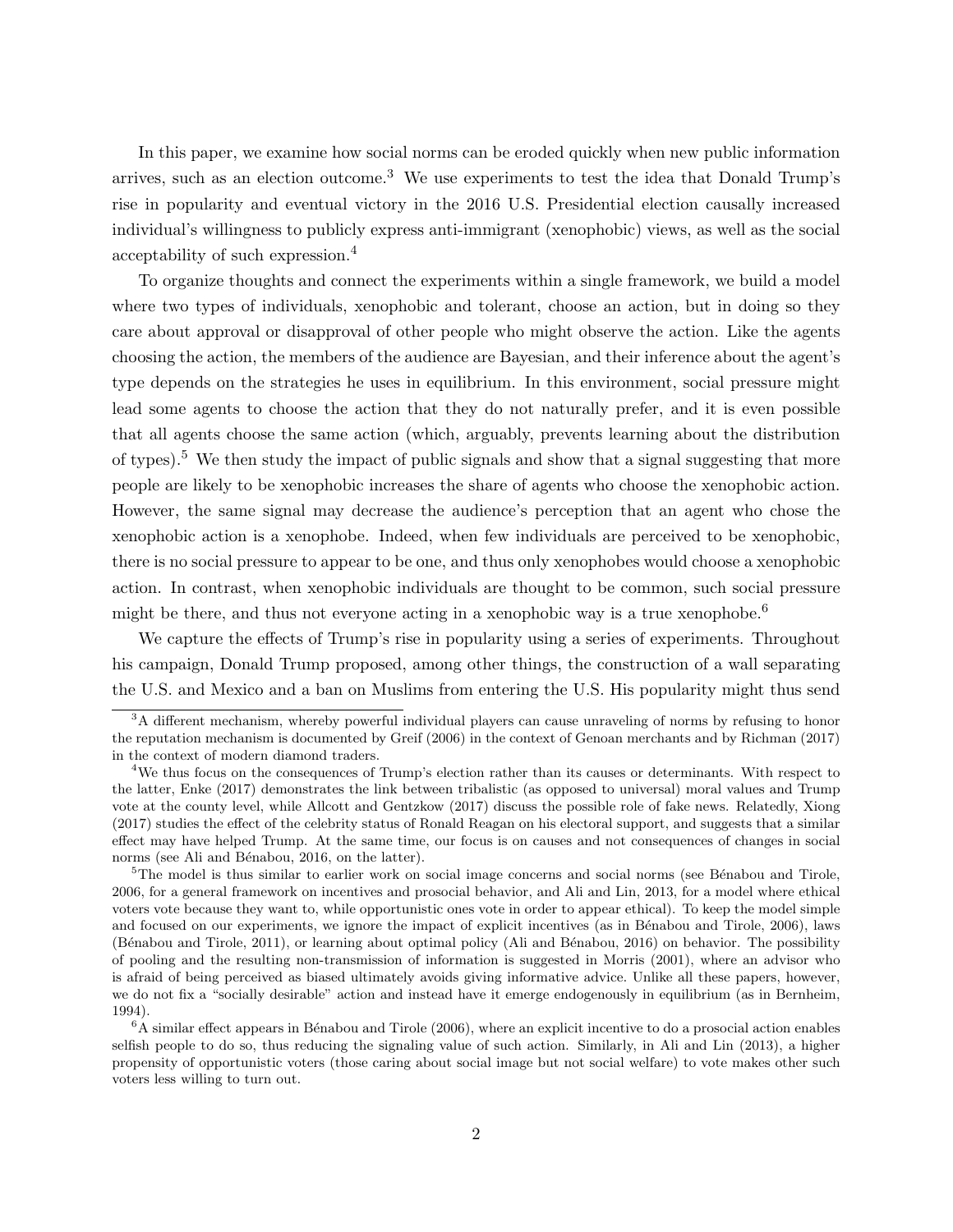an informative signal about the number of people who sympathize with these proposals and thus about those who hold xenophobic views. As a result, Donald Trump's electoral success potentially caused a shift in social norms regarding expressing views on immigrants. We first examine the effect of Trump's rise in popularity (and thus of information aggregation) on people's willingness to publicly express xenophobia. The first set of experiments were conducted on Amazon Mechanical Turk  $(mTurk)$  in the weeks just before and just after the November 2016 U.S. Presidential election. Participants were offered a bonus cash reward if they authorized the researchers to make a donation to a strongly anti-immigration organization on their behalf.<sup>[7](#page-3-0)</sup> Accepting the offer is therefore a profitable xenophobic action. At baseline, participants who randomly expected their decision to be potentially observed by and discussed with a surveyor in a future interaction (the "public" condition) were significantly more likely to forgo the donation bonus payment than those who expected their choice to be entirely anonymous (the "private" condition). This suggests the presence of social stigma associated with the action. Before making the donation decision, a random subset of participants received information that positively updated their perceptions of Trump's popularity in their home state on the eve of the election. We find that, for these participants, the wedge in the likelihood of undertaking the xenophobic action in private and public disappeared. This difference with respect to the baseline condition was driven entirely by an increase in the donation rate in the public condition, with no change in the private condition.

We then exploited the "natural experiment" of Trump's unexpected victory as an alternative treatment that could generate increases in the willingness to publicly express xenophobic views. We replicated the experimental intervention shortly after the election, restricting the design to the baseline condition with no additional information on Trump's popularity. We find that after the election, the wedge between private and public donation rates disappeared, even in the absence of the experimental information intervention. Again, this difference was entirely driven by an increase in the public donation rate; the private donation rate remained unchanged from the preelection intervention. Our results suggest that Donald Trump's rise in popularity did not make these participants more xenophobic, but instead made those who were already xenophobic more comfortable expressing their xenophobic views in public.

To provide further evidence of the hypothesis we analyze, we implemented in 2018 an additional experiment to study the effect of Trump's rise in popularity on expression of xenophobia. This new experiment allows us to circumvent the main limitations of the original study. First, we recruit a larger sample of 1,600 participants and we do so through an online panel survey company, making our sample less subject to the concerns related to the reliability of  $mTurk$  workers. Second, we

<span id="page-3-0"></span><sup>&</sup>lt;sup>7</sup>A small share of subjects were steered towards donating to a pro-immigrant organization, so we could claim that the subjects' match with the organization is random (and ensure that participants would not associate the experimenters with a specific political view). In the case of a pro-immigration organization, both actions (donating and not donating) were unlikely to be stigmatized. We steered most subjects to an anti-immigrant organization to maximize power in the case where we hoped to find stigma.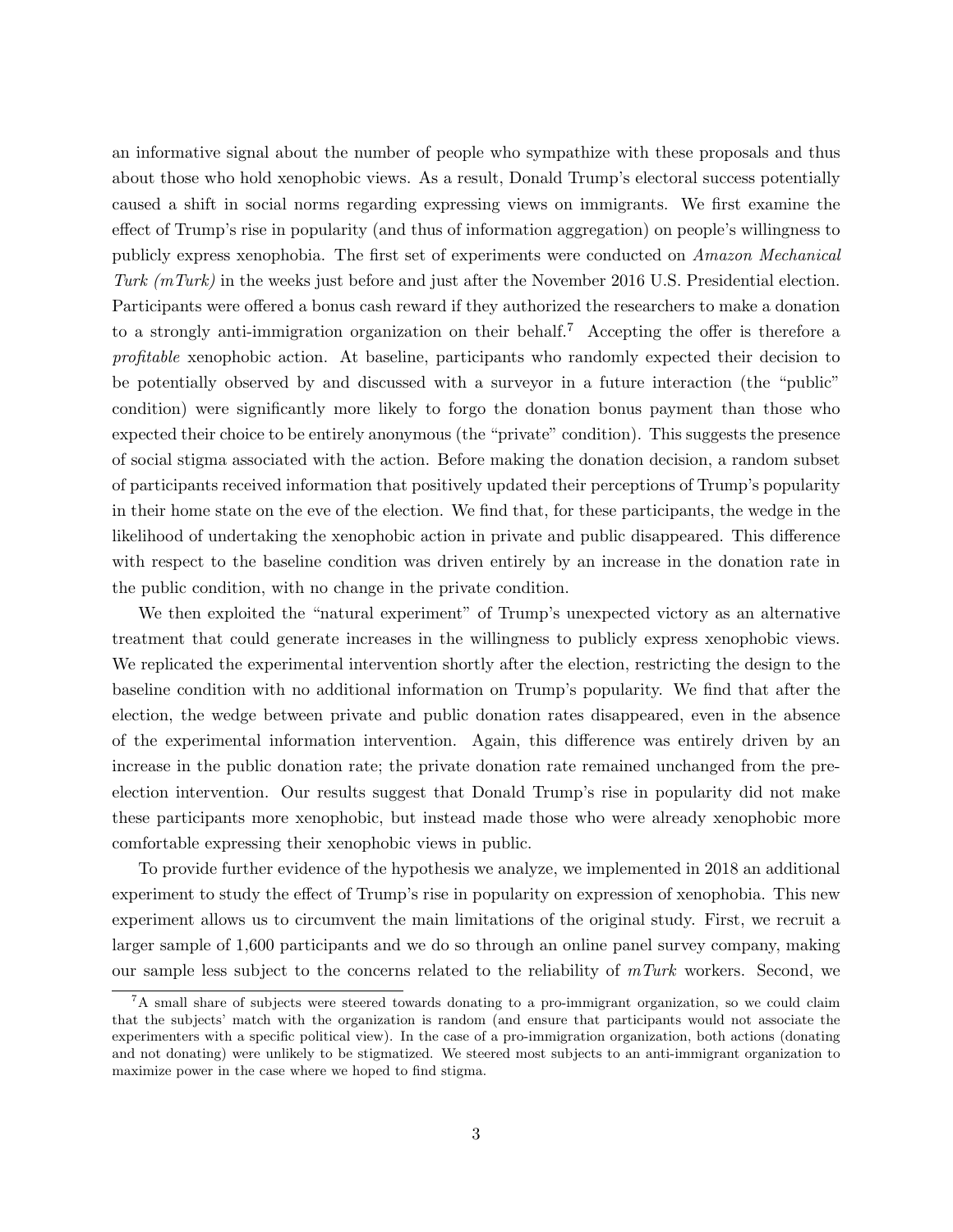implement a public condition that implies visibility by other subjects in the same geographic area of the respondents (and thus a more relevant "peer group," when compared to observability by a surveyor). We overcome the challenge of manipulating perceptions of Trump's local level of popularity in the 2016 election after the election had already occurred by exploiting the fact in some areas of the U.S. where that election was very contested, the candidate who won the election at the county level was different from the one who won at the metropolitan statistical area (MSA) level. The subjects of this experiment were all recruited from the Pittsburgh MSA. In the beginning of the experiment, participants were given three political facts about their area; we randomize whether one of these facts was that Donald Trump won the election in "Pittsburgh's metropolitan area" or that Hillary Clinton won the election in "Pittsburgh's county." Next, participants received the same incentivized offer to donate to a xenophobic organization as in the original  $mTurk$  election experiment, and as before we randomly manipulated their expectations of anonymity. All participants were told that the donation decisions would be posted on a website to be shared with all the participants from their area. Half of the participants were assured that their individual responses would be kept completely anonymous (the "private" condition). The other half, instead, were exposed to a treatment designed to make them think that the responses posted on the website would not be anonymous (the "public" condition).

The results mirror those of the original experiment: donation rates are similar in private for the "Trump won" and "Clinton won" treatments. In public, donation rates are unchanged under the "Trump won" treatment, while they are significantly lower under the "Clinton won" treatment. Also, consistent with an underlying mechanism of updates in perceptions about the local popularity in xenophobic views, we find that the "Trump won" treatment shifts the distribution of participants' perceptions about the local popularity of those views to the right. Moreover, we use the "Trump won" treatment as an instrument for the shift in perceptions, and show that participants' perceptions causally affect their donation in public, but not in private.[8](#page-4-0)

We then turn our attention to the study of how the 2016 election changed people's interpretation of observed xenophobic expression. We again hired an online panel survey company to recruit a sample of about 1,800 respondents who had previously self-identified to the firm as democrats. The respondents are asked to play a dictator game in which they can decide how to split \$2 between themselves and someone else. Our goal is to evaluate how negatively they judge someone for expressing xenophobia in private or in public, depending on the perceptions of the popularity of xenophobia in that person's area (with lower donations in the dictator game corresponding to more negative judgement). We tell a recruited participant (henceforth *player 1*) that a participant from a previous study (*player 2*) donated money to a named xenophobic organization, and cross-randomize whether we tell player 1 that: i) Trump or Clinton won the election in player 2's area; and ii) player 2's donation was in private or publicly observable on a website shared with other participants from

<span id="page-4-0"></span><sup>&</sup>lt;sup>8</sup>In Section [3.2.3,](#page-18-0) we discuss potential threats to the exclusion restriction in our instrumental variable approach.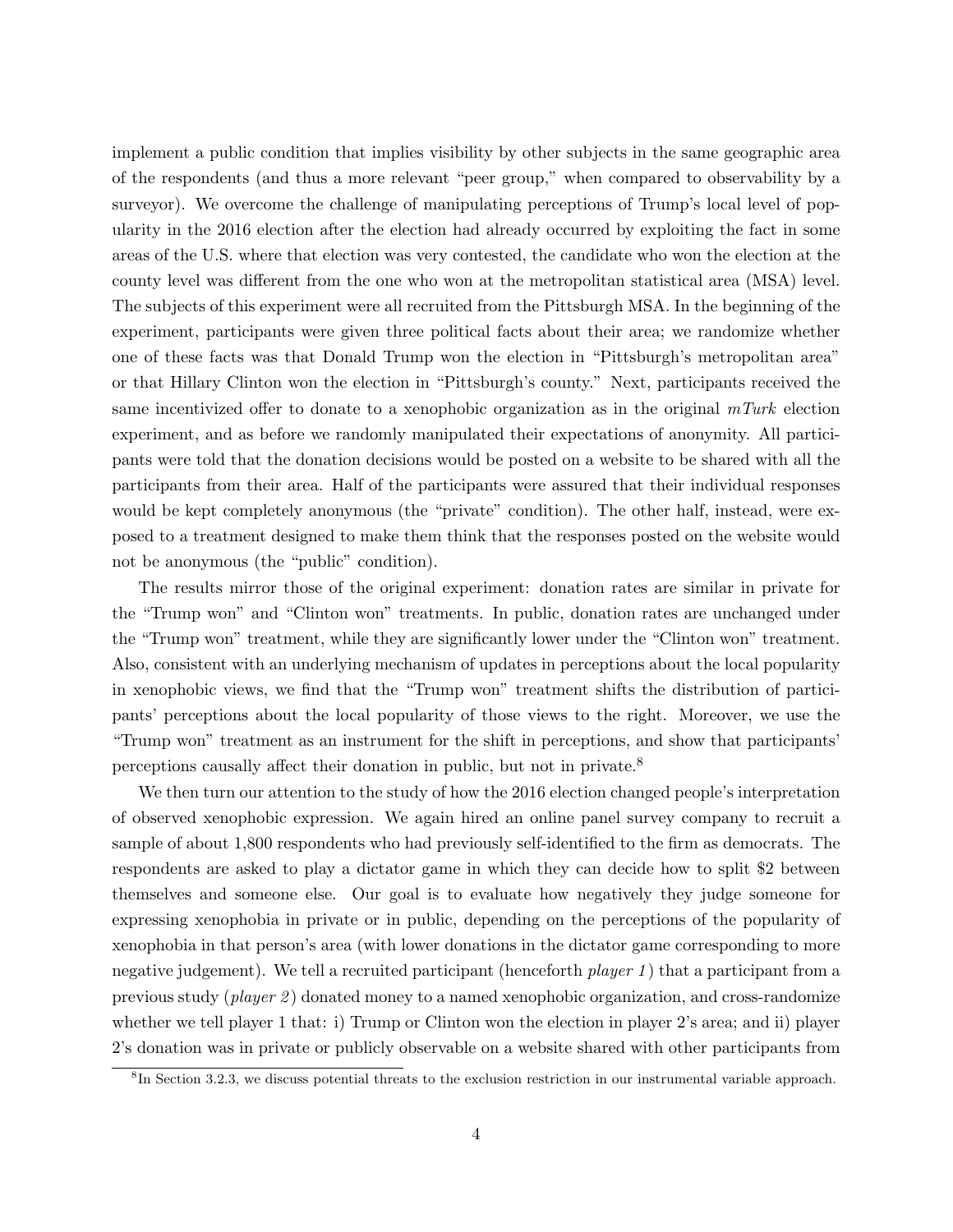his area. Note that participants assigned as player 2 were real participants from the experiment described above. Other design elements are important to emphasize. Player 2 did not know he was going to be part of a dictator game in the future and player 1 was informed about this fact. Also, player 1 did not know that player 2's area was Pittsburgh (which would have potentially limited the size of the shifts in player 1's perceptions about Trump's popularity in player 2's area). Finally, player 1 was not told that player 2 had been offered an incentive to donate to the organization.

We find that the amount given by player 1 participants to player 2 participants are similar when player 2's donation was in private, regardless of who won the election in player 2's area. This helps us deal with confounds, such as learning about local motives to privately oppose immigration (since shifting perceptions on who won the election in player 2's area could have changed the perception of what that area is). Player 1 participants also give a similar amount to player 2 when his decision was in public when told that Clinton won in player 2's area. The logic is simple: there is no social pressure to act as a xenophobe in an area where Clinton won (the pressure is actually in the opposite direction). Therefore it must be that player 2 is indeed a xenophobe, just like in the private cases that also did not involve social considerations. In the final treatment, where player 2's decisions were to be observed in an area where Trump won the election, player 1 participants give significantly more to player 2. Player 2 was now potentially subject to social pressure to publicly act as a xenophobe since his donation decision was going to be observed by local peers in an area where Trump won the election. The inference player 1 could make on whether player 2 was truly a xenophobe is therefore weakened due to the strategic incentives player 2 could have to donate in order to pander to the majority. Here again, we use the information on who won the election in player 2's area as an instrument for player 1's perception of the popularity of xenophobia in that area, and show that these perceptions affect the amount given by player 1 when player 2's decision was public but not when it was private.

In Appendix [D](#page-65-0) we present the design and results from a similar experiment conducted on  $mTurk$ , where participants were asked to play a dictator game with another respondent in Switzerland, and where we manipulated perceptions of the popularity of anti-Muslim sentiment in Switzerland, by randomly giving information about the 2009 Swiss referendum that banned the construction of minarets in that country. The results are again consistent with the predictions of our framework.

Our results suggest that Trump's rise in popularity and eventual electoral victory could have casually changed social norms regarding the expression of xenophobic views in the U.S. Though we detect no changes in privately-held views, we believe the findings on public expression are of great policy relevance.[9](#page-5-0)

<span id="page-5-0"></span><sup>9</sup>For example, increases in public expression of anti-immigrant sentiment might also lead to more frequent acts of hate crime against immigrants, and might also facilitate coordination for large-scale actions, such as demonstrations and movements. Recent work provides evidence that such demonstrations and movements might affect many important outcomes, from election results [\(Madestam et al., 2013\)](#page-26-6) to the stock market valuation of different firms [\(Acemoglu, Hassan and Tahoun, 2018\)](#page-24-12). In addition, reductions in the stigma associated with holding previouslyextreme views might lead to shifts in the language used in and reported by the popular media, and might also reduce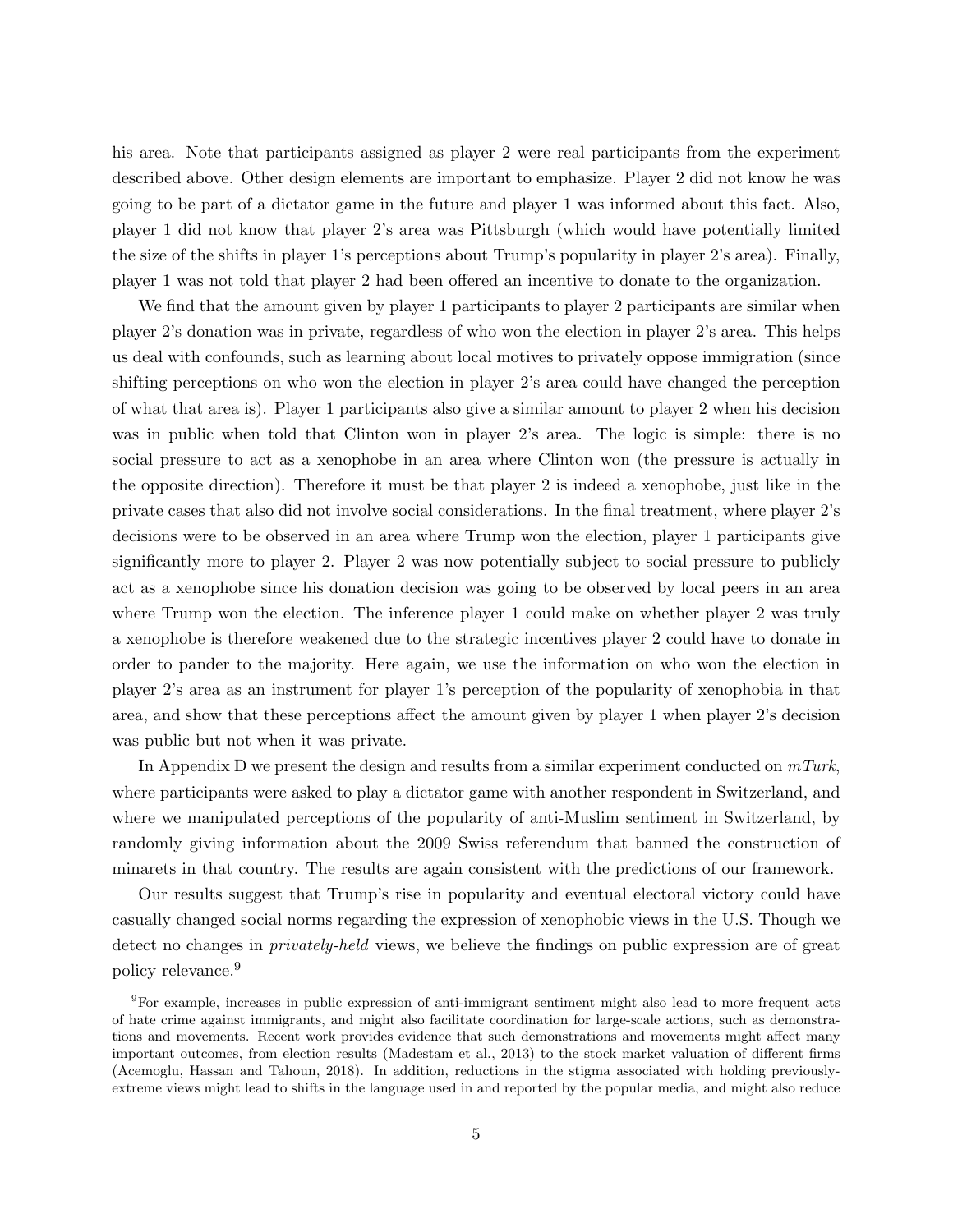Our results contribute to a growing literature that examines the impacts of political institutions on social norms and culture more generally. This literature typically studies the long-run impact of political institutions (e.g., [Lowes et al., 2017\)](#page-26-7); we show that changes on the political side can lead to fast changes in social norms. Our paper also adds to a recent theoretical literature on social norms (e.g., Bénabou and Tirole, 2011; [Acemoglu and Jackson, 2017\)](#page-24-13) by studying how new information may lead to unraveling of such norms. Our findings also speak to a cross-disciplinary literature on the consequences of political actions, both theoretical (e.g., [Lohmann, 1993\)](#page-26-8) and empirical (e.g., [Madestam et al., 2013\)](#page-26-6). Methodologically, this paper also relates to a literature on the measurement of sensitive attitudes, which includes approaches such as the "randomized response technique" [\(Warner, 1965\)](#page-26-9), the "list experiment" [\(Raghavarao and Federer, 1979\)](#page-26-10), the "endorsement experiment" [\(Sniderman and Piazza, 1993\)](#page-26-11), and the "lost letter technique" [\(Milgram,](#page-26-12) [1977\)](#page-26-12). In our study, the private donation decision provides a measure based on revealed preference, where concerns about social desirability are minimized due to anonymity.

Our work also relates to existing papers studying the economic consequences of conformity. [Prendergast](#page-26-13) [\(1993\)](#page-26-13) identifies rational incentives for managers to conform to supervisors' opinions in order to appear competent, which in turn hampers information transmission. [Andreoni, Niki](#page-24-14)[forakis and Siegenthaler](#page-24-14) [\(2017\)](#page-24-14) study 'conformity traps,' situations where groups of individuals fail to coordinate on a beneficial action due to individual incentives to conform to the predominant and inefficient behavior. In a laboratory experiment they find, in particular, that opinion polls can facilitate changes of norms that benefit the group. Their setting, however, is one of full information, and thus opinion polls facilitate switching from one equilibrium to another. Our model has incomplete information and features a unique equilibrium, and elections can change the beliefs about the distribution of other people's opinions (though we do not take a position on whether overcoming conformity is necessarily socially beneficial). In a different setting, [Kets and Sandroni](#page-25-11) [\(2016\)](#page-25-11) study the trade-off between the performance of conforming versus diverse groups of individuals.

Our paper also contributes to a recent experimental literature on the effect of social norms on behavior. [Krupka and Weber](#page-25-12) [\(2013\)](#page-25-12) show that elicited social norms predict changes in behavior across variants of the dictator game. Bursztyn, González and Yanagizawa-Drott [\(2018\)](#page-24-15) directly manipulate perceived social norms, which in turn changes behavior. Here, our interest is in evaluating how natural processes aggregating information about private opinions (such as an election) can lead to fast changes on behavior through an erosion of existing social norms. Our approach also allows us to evaluate, using revealed preference, how updates about existing norms change both the way people express themselves and the way people judge others for expressing themselves.

The remainder of this paper proceeds as follows. We introduce a simple framework formalizing our argument in Section [2.](#page-7-0) In Section [3,](#page-10-0) we present the design and results from the two versions of

the stigma associated with consuming and discussing certain news sources on the far side of the political spectrum. Increases in public expression of such views can thus lead to increases in individuals' overall exposure to them, and more exposure might eventually lead to changes in privately-held views, via persuasion or simple conformism.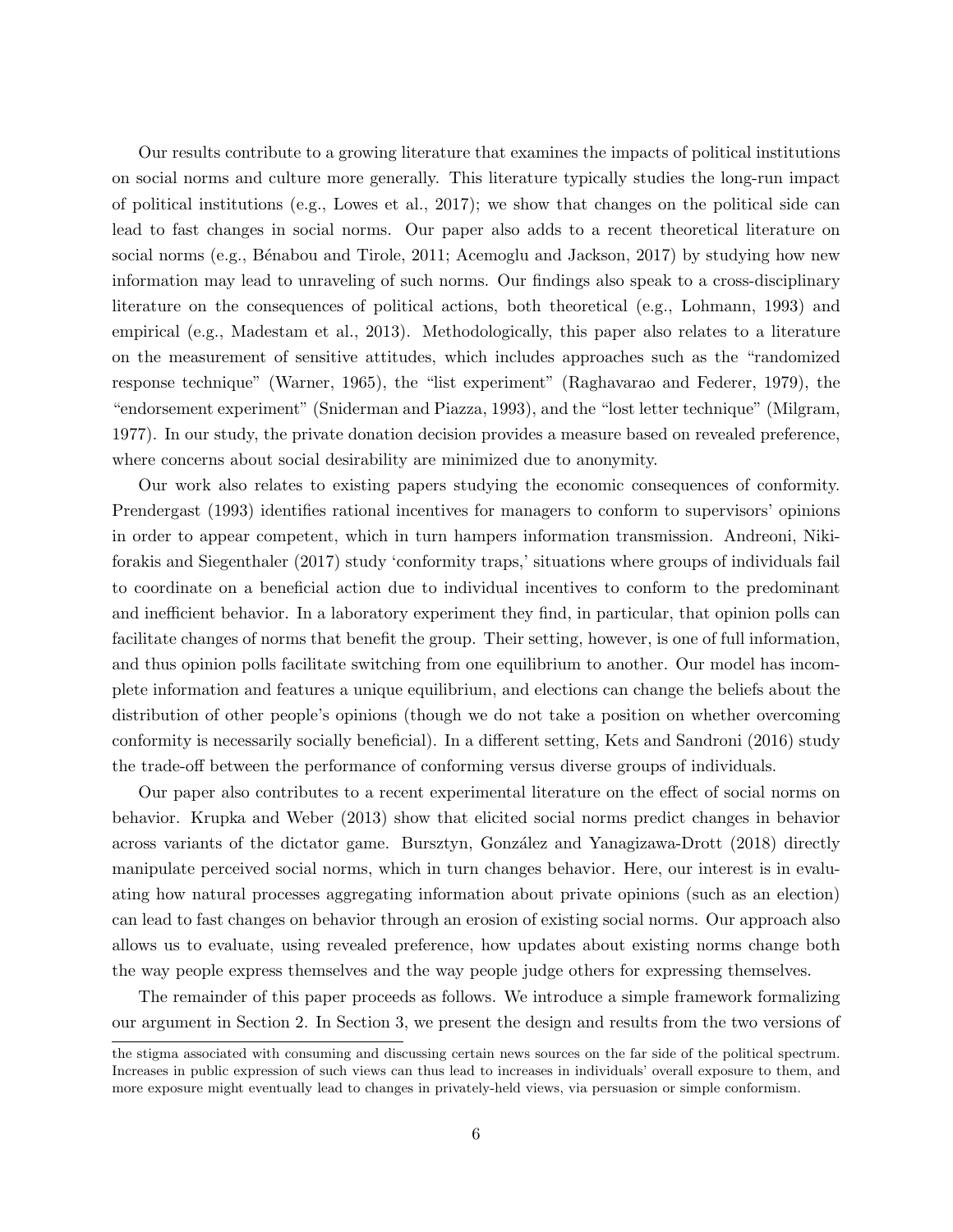experiment 1, which study the expression of xenophobic views. In Section [4,](#page-19-0) we present the design and results from experiment 2, which studies the interpretation of xenophobic expression. Section [5](#page-22-0) concludes.

### <span id="page-7-0"></span>2 Motivating Framework

To organize thoughts and motivate our experimental designs, we present a simple model of communication.

#### 2.1 Model

A society S consists of individuals that may have one of two types, A or B (so  $t_i \in \{A, B\}$  for citizen i). The distribution of types is i.i.d, with  $Pr\{t_i = A\} = p$ . This probability p is itself a random variable with realization chosen by Nature at the beginning of the game from two possible values, so that  $p = p_H$  with probability  $\theta$  and  $p = p_L$  with probability  $1 - \theta$ , where  $\theta \in (0, 1)$  and  $0 < p_L < p_H < 1$ . Each citizen knows his/her own type but not the realization of p (but might get signals about that); however, the process by which  $p$  is determined is known. In what follows, we will refer to the citizen choosing an action (the actor) as "he" and to a generic member of the audience as "she."

The actor needs to decide between two actions, which we also denote A and B, slightly abusing notation. We interpret action A as the preferred action of type A and B as the preferred action of type B. More specifically, assume that the utility levels of each type from the corresponding action are  $V_A > 0$  and  $V_B > 0$ , respectively, and the utility levels from the opposite actions are normalized to zero.

Suppose that citizen i is the actor choosing  $d_i \in \{A, B\}$ , and suppose he is doing so before an audience of size  $n \geq 0$ , with  $n_{priv} = 0$  corresponding to a private decision and  $n_{pub} > 0$  to a public decision. Members of the audience observe the decision  $d_i$  and use it, as well as any other information they have, to update their beliefs on citizen  $i$ 's type  $t_i$ . We assume that citizen  $i$  gets utility  $\chi_i$  if type A member of the audience believes he is type A (as opposed to B) or if type B one believes he is type  $B$  (as opposed to  $A$ ). We find it convenient to denote individual i's total social image concerns when making a public decision,  $n_{pub}\chi_i$ , by  $h_i$ , and we will use this notation in what follows. Thus, we assume that citizen i makes decision  $d_i$  to maximize

$$
U_i(d_i) = V_{t_i} \mathbf{I} \{ d_i = t_i \} + \mathbf{I}_{pub} h_i \mathbf{E}_i \left( \Pr_{-i} (t_i = t_{-i} | d_i, t_{-i}) | t_i \right),
$$

where  $-i$  denotes a generic member of the audience.

We are interested in Perfect Bayesian equilibria that satisfy the D1 criterion (Cho and Kreps, 1987). Throughout the paper we assume that social image concerns  $h_i$  are distributed smoothly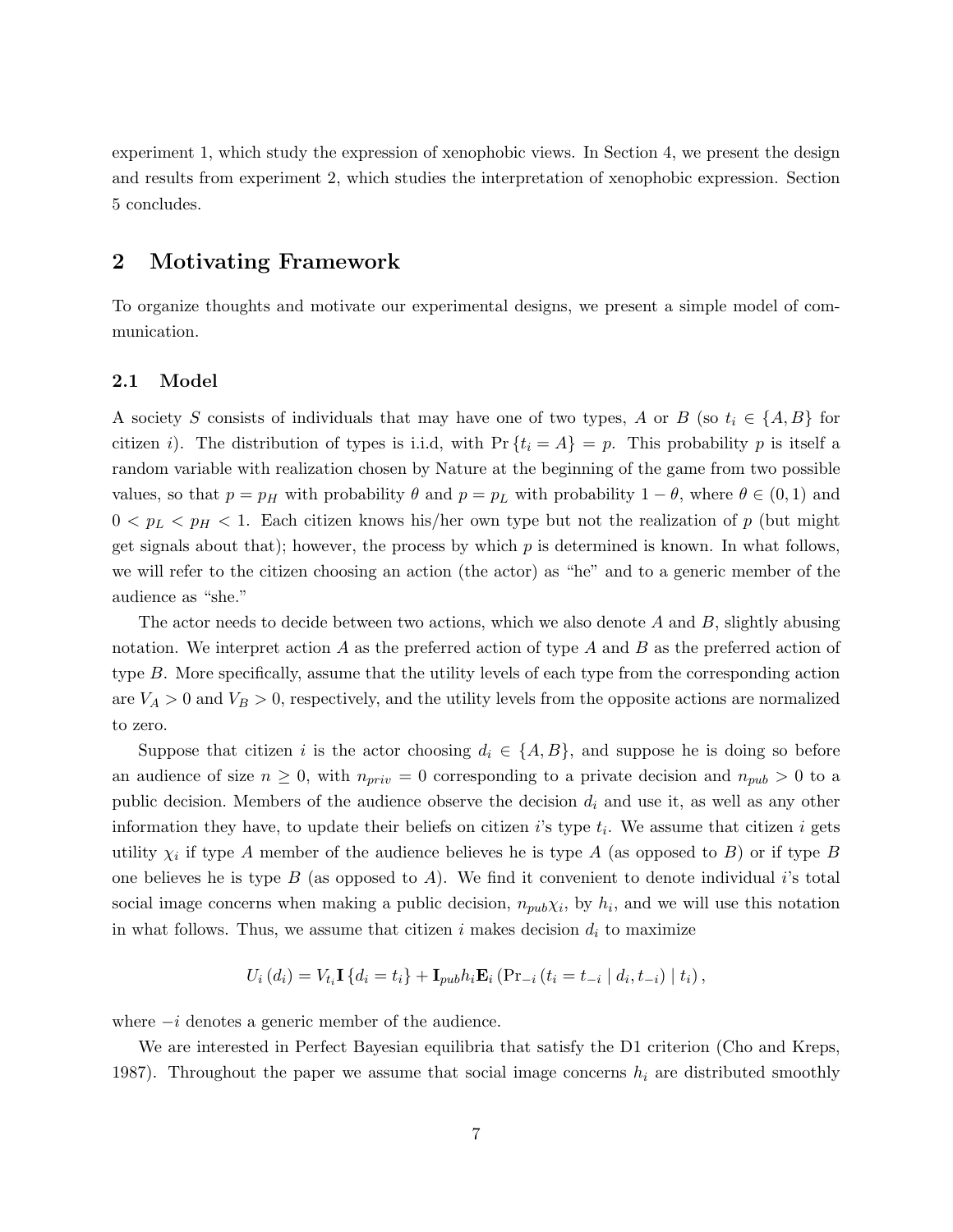and that direct payoffs from preferred action  $(V_A \text{ and } V_B)$  are not too small relative to these social image concerns.[10](#page-8-0)

<span id="page-8-1"></span>**Assumption 1.** Social image concerns  $h_i$  are independent of type  $t_i$  and are distributed on  $[m, M]$ with c.d.f.  $F(h)$  and p.d.f.  $f(h)$  such that  $f(h) h(h - \tilde{V}) \leq \tilde{V}$ , where  $\tilde{V} = \min \{V_A, V_B\}$ . In addition,  $\tilde{V} \ge (p_H - p_L) M$ .

#### 2.2 Analysis

Each individual i, upon learning his/her type, updates on the distribution of types in the society. For type A and type B the expected shares of type A equal, respectively,

$$
P_A = \frac{\theta p_H^2 + (1 - \theta) p_L^2}{\theta p_H + (1 - \theta) p_L};
$$
  
\n
$$
P_B = \frac{\theta p_H (1 - p_H) + (1 - \theta) p_L (1 - p_L)}{\theta (1 - p_H) + (1 - \theta) (1 - p_L)}.
$$

<span id="page-8-2"></span>**Proposition [1](#page-8-1).** Under Assumption 1 there is a unique equilibrium. In the private decision case, citizen i chooses the action that corresponds to his type,  $d_i = t_i$ . In the public decision case:

(i) If  $V_B \leq m P_B (P_A + P_B - 1)$ , then citizen i chooses  $d_i = A$ ;

(ii) If  $V_B \in (mP_B(P_A + P_B - 1), M(2P_B - 1))$ , then citizen i of type A chooses  $d_i = A$ , while citizen of type B chooses  $d_i = A$  if  $h_i$  is above some threshold and  $d_i = B$  otherwise;

(iii) If  $V_B \geq M (2P_B - 1)$  and  $V_A \geq M (1 - 2P_A)$ , then citizen i chooses  $d_i = t_i$ ;

(iv) If  $V_A \in (m(1 - P_A) (1 - P_A - P_B), M (1 - 2P_A))$ , then citizen i of type B chooses  $d_i = B$ , while citizen of type A chooses  $d_i = B$  if  $h_i$  is above some threshold and  $d_i = A$  otherwise;

(v) If  $V_A/H \le m(1 - P_A)(1 - P_A - P_B)$ , then citizen i chooses  $d_i = B$ .

These cases are exhaustive and mutually exclusive. Moreover, an increase in  $\theta$  weakly increases the share of individuals of either type who choose  $d_i = A$ , and strictly so for type B in (ii) and for type A in (iv).

Let us introduce an informative public signal s about the share of type  $A$  in the society (which was denoted by p) that can take two values:  $s \in \{p_L, p_H\}$ . Assume that  $s = p$  with probability  $\mu \geq \frac{1}{2}$  $\frac{1}{2}$   $(\mu = \frac{1}{2})$  $\frac{1}{2}$  corresponds to an uninformative signal, and  $\mu = 1$  to a precise revelation of p). This signal both changes citizen i's belief about the distribution of types in the audience and also changes the way the audience updates about citizen  $i$ 's type. Thus, citizen  $i$  is now maximizing

$$
U_i(d_i; s) = V_{t_i} \mathbf{I} \{ d_i = t_i \} + \mathbf{I}_{pub} h_i \mathbf{E}_i \left( Pr_{-i} (t_i = t_{-i} | d_i, t_{-i}, s) | t_i, s \right).
$$

<span id="page-8-0"></span> $10$ Assumption [1](#page-8-1) ensures uniqueness of equilibrium. However, the comparative statics results hold more generally, in the [Milgrom and Shannon](#page-26-14) [\(1994\)](#page-26-14) sense (e.g., for minimal or maximal equilibrium).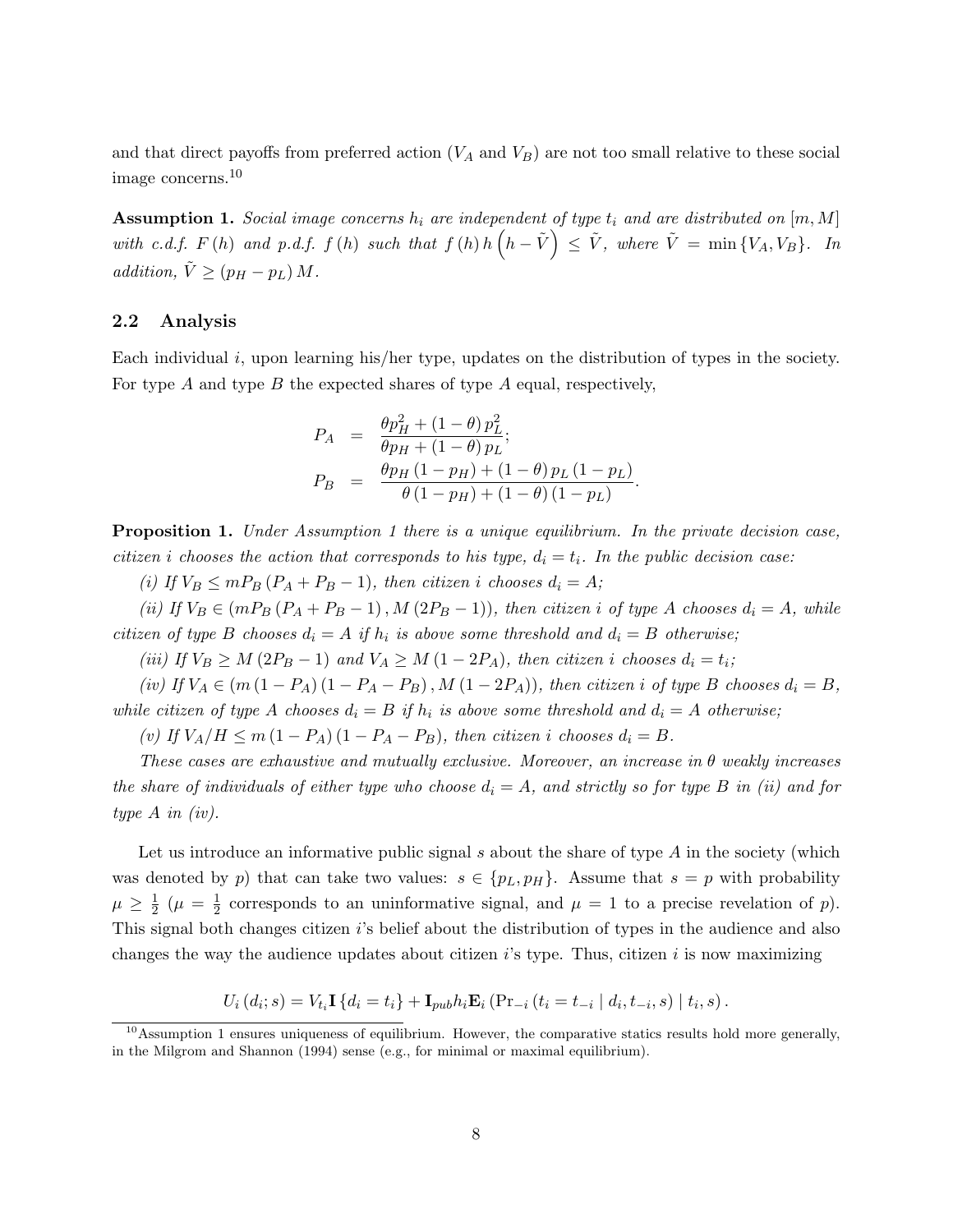Here, the first instance of s corresponds to audience members' posterior that the citizen is type A (B) being higher if the signal is  $s = p_H$  ( $s = p_L$ ); the second instance captures the citizen believing that audience is more likely to consist of A types (B types) if  $s = p_H$  ( $s = p_L$ ). Both effects push the citizen towards choosing action A if  $s = p<sub>H</sub>$  (the intuition for  $s = p<sub>L</sub>$  is similar). The latter effect is simple: if the audience is more likely to consist of A types, then choosing action A is more likely to boost one's social image from their viewpoint. The former effect is slightly subtler: if a member of the audience has a strong prior that the citizen is type  $A$ , it is difficult for a citizen of type  $A$  to persuade her otherwise, and he might as well give up on the social image concerns and choose the action he likes.

The above intuition is summarized in the following proposition.

<span id="page-9-0"></span>**Proposition 2.** In the private decision case, the signal s does not change the equilibrium: citizen i still chooses the action that corresponds to his type,  $d_i = t_i$ . Consider the public decision case, and suppose that signal s is informative  $(\mu > \frac{1}{2})$ . A citizen is (weakly) more likely to choose  $d_i = A$  if she receives signal  $s = p_H$  as compared to the case of no signal. If she receives signal  $s = p_L$ , the citizen is (weakly) less likely to choose  $d_i = A$  than in the case of no signal.

Let us now analyze how signal  $s$  affects the posterior probability that the citizen who chose action A is indeed type A.

<span id="page-9-1"></span>**Proposition 3.** Suppose that for low signal  $s = p_L$ , citizens of type  $t_i = B$  choose action  $d_i = B$ . Then the audience's posterior that a citizen who chose action A is indeed type A is (weakly) lower for high signal  $s = p_H$  than for low signal  $s = p_L$ . (The converse is true for the posterior probability that the citizen has type B.)

In other words, if for signal  $s = p<sub>L</sub>$  indicating that type B is relatively frequent, citizens of type B choose the corresponding action, then anyone who chose action A must be indeed type A. A signal  $s = p_H$  indicating that type A is more frequent might lead to some B type citizens picking action  $A$ , making it possible that the citizen who chose action  $A$  is actually type  $B$ .

#### 2.3 Discussion

The literature on strategic conformity goes back to the models of [Prendergast](#page-26-13) [\(1993\)](#page-26-13) in the context of managers conforming to the information possessed by their supervisors to signal their competence and [Bernheim](#page-24-11) [\(1994\)](#page-24-11), which shows that social concerns can lead to formation of social norms. Developing these ideas, [Morris](#page-26-5) [\(2001\)](#page-26-5) shows that the fear of being seen as biased could completely shut down information transmission from an advisor to a decision-maker. Ali and Bénabou [\(2016\)](#page-24-8) and [Ali and Lin](#page-24-10) [\(2013\)](#page-24-10) study how social image concerns can give rise to pro-social behavior by non-altruistic individuals, in the contexts of contributions to public goods and voter turnout, respectively. In these models, like in our paper, increased propensity of non-altruistic individuals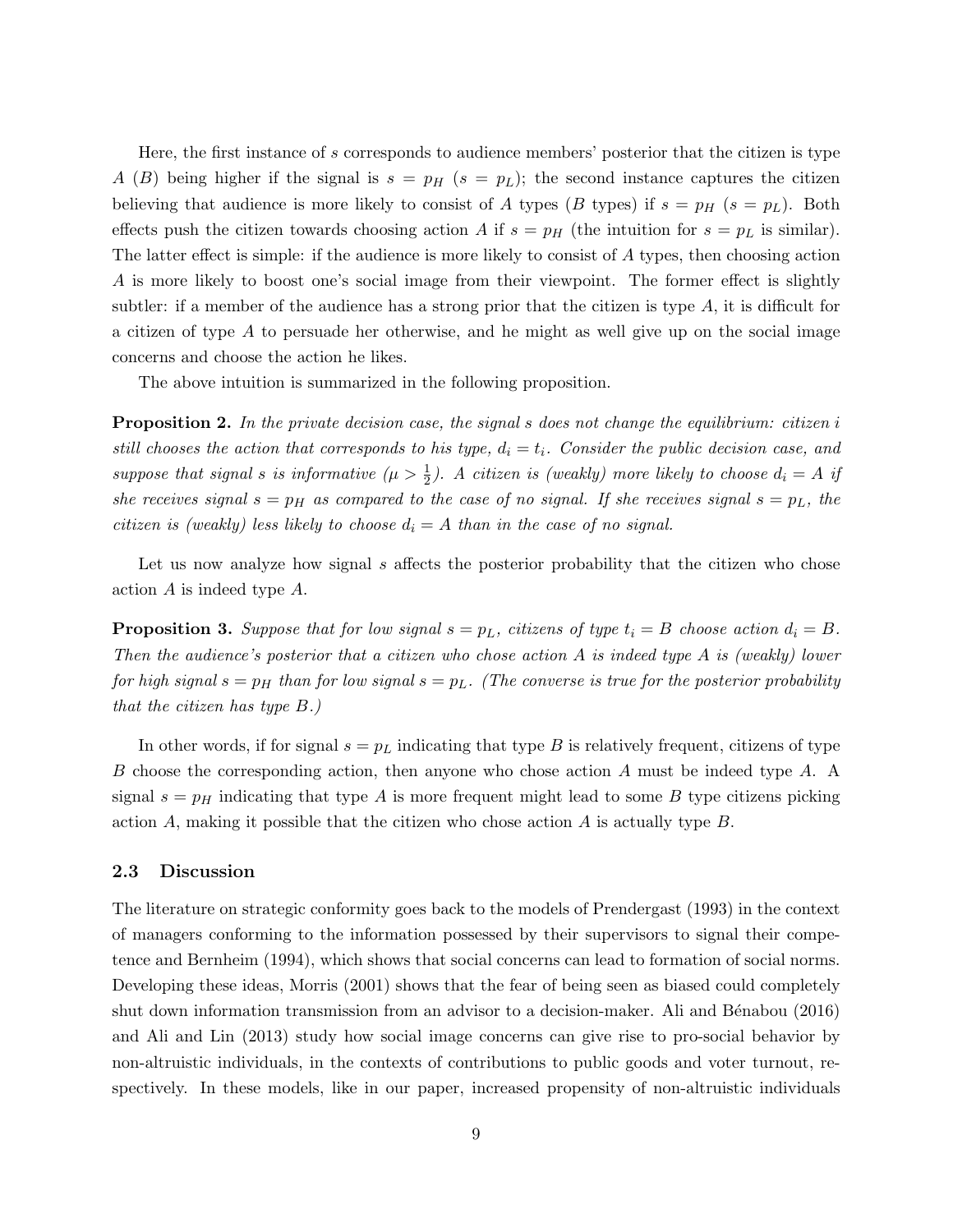to act prosocially makes it more difficult for observers to identify truly prosocial individuals. Our model builds on these important precursors, albeit with notable differences. Perhaps most importantly, we seek to capture a contentious political setting where the same social image (e.g., of a xenophobic person) might be approved by some and stigmatized by others, as opposed to situations where all individuals seek to espouse a particular prosocial image. With that goal in mind, the model is kept deliberately simple. For example, we do not model learning about optimal policy from the actions of other citizens, a feature that plays an important role in Ali and Bénabou [\(2016\)](#page-24-8), because we do not see any evidence of that in our experiments.

## <span id="page-10-0"></span>3 Experiment 1: Expressing Xenophobia

In this section we present the results of two related experiments showing that Donald Trump's rise in popularity and eventual victory in the 2016 U.S. Presidential election causally increased individuals' perception of the social acceptability of holding strong anti-immigration views and their willingness to publicly express them.

#### 3.1 Experiment 1A: U.S. Presidential Elections

We implemented the first experiment respectively in the two weeks before and in the week after the 2016 presidential election. The timing of the experiment allowed us to exploit the uniqueness of the situation and study the process of information aggregation as it was unfolding. We conducted both waves with workers from the online platform  $mTurk$ . A number of recent papers in economics have used the same platform to conduct surveys or experiments (e.g., [Kuziemko et al., 2015\)](#page-25-13). The platform draws workers from very diverse backgrounds, though it is not representative of the U.S. population as a whole.

#### 3.1.1 Experimental Design

Wave 1: Intervention Before the Election. During the two weeks prior to the presidential election, we recruited participants  $(N = 458)$  from the eight states in which the expected probability of Donald Trump's victory at the state level was 100%, according to the website Predictwise: Alabama, Arkansas, Idaho, Nebraska, Oklahoma, Mississippi, West Virginia, and Wyoming. mTurk workers with at least 80% approval rate could see our request, which was described as a "5 minute survey" with a reward of \$0.50. Each worker could participate in the survey only once. Workers who clicked on the request were displayed detailed instructions about the task, and given access to links to the study information sheet and the actual survey. The survey was conducted on the online platform  $Qualrices$ <sup>[11](#page-10-1)</sup>

<span id="page-10-1"></span> $11$ See the survey script in Appendix [C.2.](#page-53-0) The reader can access the survey information sheet and interactively follow the survey at [http://ssd.az1.qualtrics.com/jfe/form/SV\\_0Uhwmq3Icp7XSa9](http://ssd.az1.qualtrics.com/jfe/form/SV_0Uhwmq3Icp7XSa9).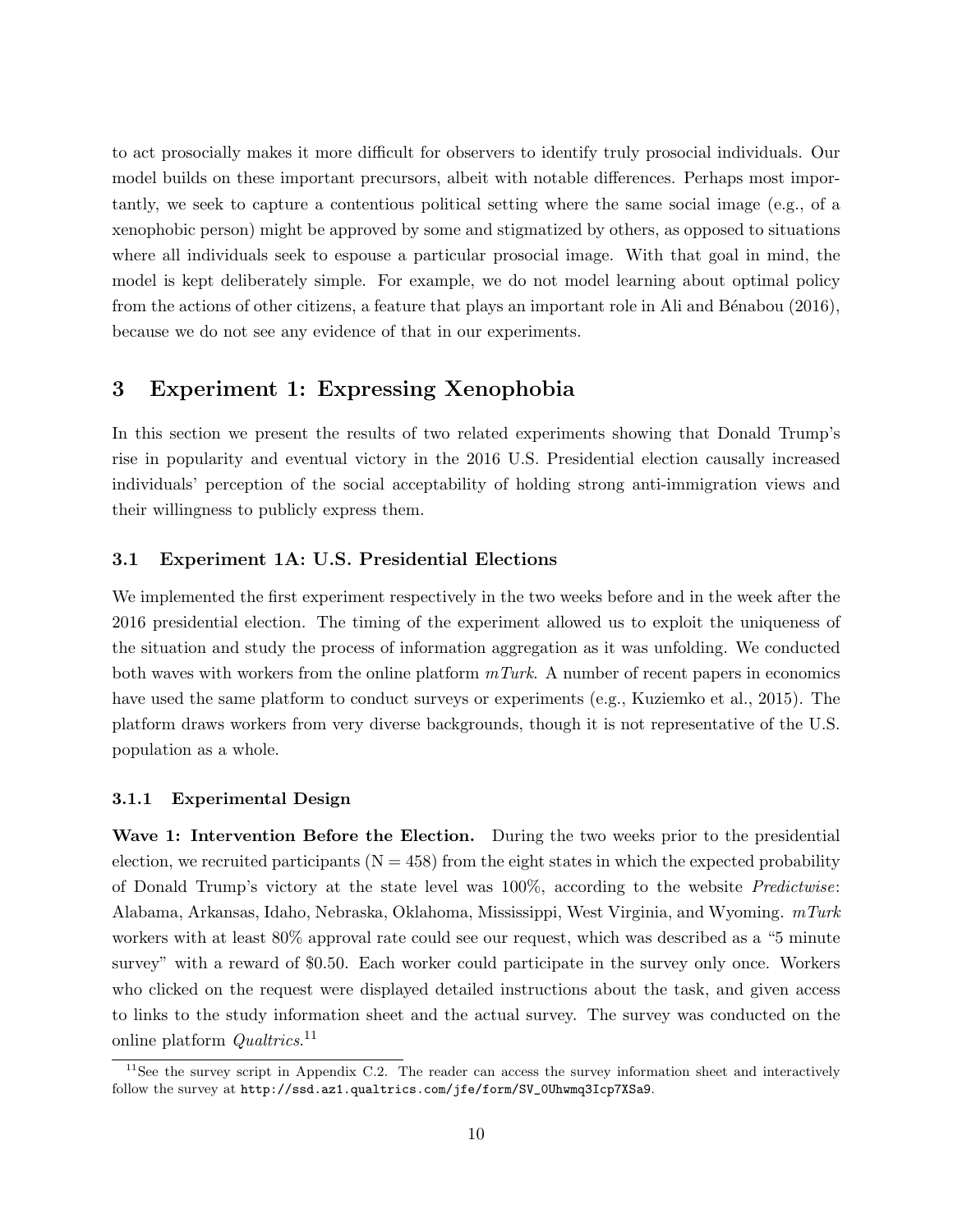After answering a number of demographic questions, half of the participants were randomly informed about the 100% local odds from the website (information condition) while the other half were not informed *(control* condition). Though restricting to these states might affect the external validity of the findings, it also allows us not to worry about the role of heterogeneous priors (and updates) in response to an informational treatment: the 100% forecast ensured that for this half of the sample, the direction of the update about Trump's local popularity is either zero or positive, but never negative.<sup>[12](#page-11-0),[13](#page-11-1)</sup>

Our main goal is to measure the perceived social acceptability of strong anti-immigrant sentiment using a donation experiment with real stakes. Participants were first told that they would be given the opportunity to make a donation to a randomly drawn organization that could either be anti- or pro-immigration, to ensure that participants would not associate the experimenters with a specific political view. To maximize power and avoid direct deception, the randomization was such that more than  $90\%$  of participants (N=428) would get assigned the organization we were inter-ested in: the Federation of American Immigration Reform.<sup>[14](#page-11-2)</sup> To make sure that the participants were aware of the organization's very strong anti-immigration stance, a few more details about the organization and its founder were provided in the experiment:

The Federation for American Immigration Reform (FAIR) is an immigration-reduction organization of concerned individuals who believe that immigration laws must be reformed, and seeks to reduce overall immigration (both legal and illegal) into the United States. The founder of FAIR is John Tanton, author of 'The Immigration Invasion' who

<span id="page-11-1"></span> $13$ Here we describe the protocol of the experiment as it was registered on the AEA RCT registry with number AEARCTR-0001752. As described in the registry, we planned to reach 400 individuals by November 7 – the day before the election and thus conceptually the last day in which the survey could be done (also pre-registered as the trial end date). In the piloting phase (on October 26 and 27) we were able to recruit 184 participants. We thus expected not to have any issue recruiting 400 more subjects in the eight days between October 31 and November 7, given that in two days we were able to survey nearly half of that sample size. However, only 274  $mTurk$  workers selected themselves into the study during the registered trial dates. The number of active  $mTurk$  workers in these states is lower than we had originally expected (and to our knowledge no estimates of the  $mTurk$  population in those states exist), which made it difficult to recruit enough participants before the election. In order to reach the desired (and registered) sample size, we decided to include individuals who participated in the pilot experiment conducted before the registration with nearly identical versions of the protocol. In particular, both the wording of the informational treatment and the wording of the donation decision were completely unchanged. If we restrict the analysis to the 274 subjects who followed the registered protocol, results are directionally similar, as discussed in Subsection [3.1.2.](#page-13-0)

<span id="page-11-2"></span><sup>14</sup>The pro-immigration organization was the *National Immigration Forum*. Of course, it is still possible that to some degree the participants assigned to the Federation of American Immigration Reform were more likely to associate the researcher with anti-immigration views than those assigned to the pro-immigration organization.

<span id="page-11-0"></span> $12$ In the information condition, before being given the information about the 100% local odds from the website, respondents were asked about their beliefs on the probability of Trump winning the election in their state. This question was asked to respondents in the control condition only at the end of the survey instead. Eliciting priors in the control group to assess the direction of the update would have been challenging since the forecast information was available online. Therefore, asking the question before the donation decision could have undone the treatment. Answers to the question if asked after the donation decision could have been affected by the decision itself and by the private/public condition later assigned to the participant. For analogous reasons, the control condition did not include a placebo statement about Trump, since this could have primed participants to think about his chances of winning the election in the next couple of weeks.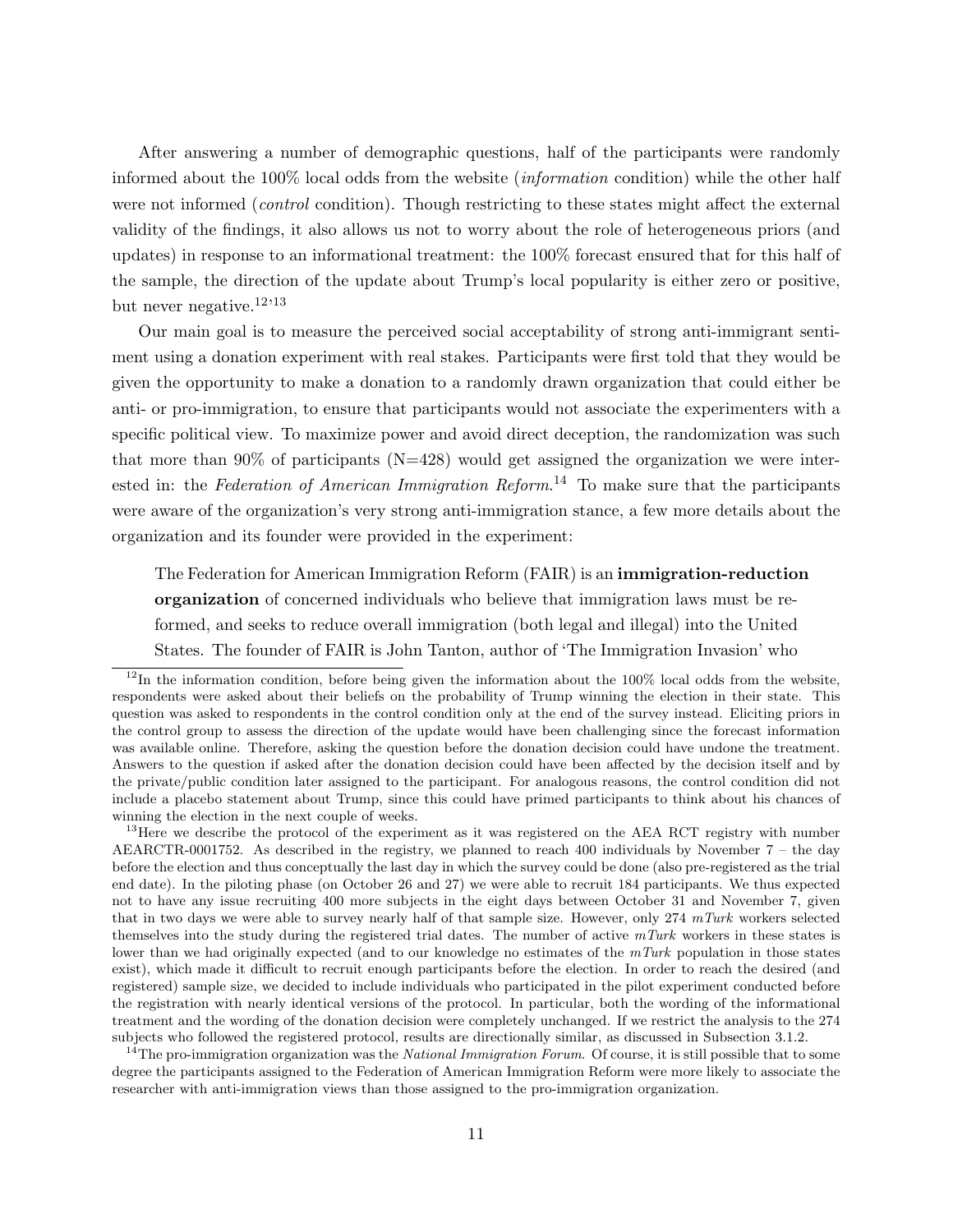wrote "I've come to the point of view that for European-American society and culture to persist requires a European-American majority, and a clear one at that."

Participants were then asked if they would like to authorize the researchers to donate \$1 to that organization on their behalf. The money would not come from the subject's \$0.50 payment for participation in the study. Moreover, the participant would also be paid an extra \$1 (or about  $1/6$  of an hourly wage on  $mTurk$ ) if he authorized the donation. Rejecting the donation would not affect the monetary payoffs to the participant in any way other than through the loss of this extra amount.

In addition to the original randomization of informing subjects about Trump's probability of victory in the participant's state, we introduced a second layer of cross-randomization at the donation stage. Half of the participants were assured that their donation authorization would be kept completely anonymous, and that no one, not even the researchers would be able to match their decision to their name: we refer to this condition as the *private* condition. Specifically, participants were told:

Note: just like any other answer to this survey, also your donation decision will be completely anonymous. No one, not even the researchers, will be able to match your decision to your name.

The other half of the subjects were instead informed, right before the donation question was displayed to them, that they might be personally contacted by the research team to verify their answers to the questions in the remaining part of the survey: this is what we refer to as the *public* condition.

Important: in order to ensure the quality of the data collected, a member of the research team might personally contact you to verify your answers to the next question and the following ones.

Names and contact information were not collected during the intervention, since the practice is not allowed on  $mTurk$ . As a result, it was not possible to credibly lead participants to believe that their decision would be observed by other individuals, for example, from their state. However, on  $mTurk$  it is possible to contact participants individually on the platform via their worker ID. We were therefore able to minimize deception since the decision was anonymous yet researchers could still potentially contact participants (moreover, participants in the public condition might have believed that they would be asked for personal information in case they were contacted later on). As mentioned before, social acceptability with respect to surveyors and solicitors is also informative to the study of social pressure and social image concerns, as examined in [DellaVigna,](#page-24-2) [List and Malmendier](#page-24-2) [\(2012\)](#page-24-2) and [DellaVigna et al.](#page-25-1) [\(2017\)](#page-25-1).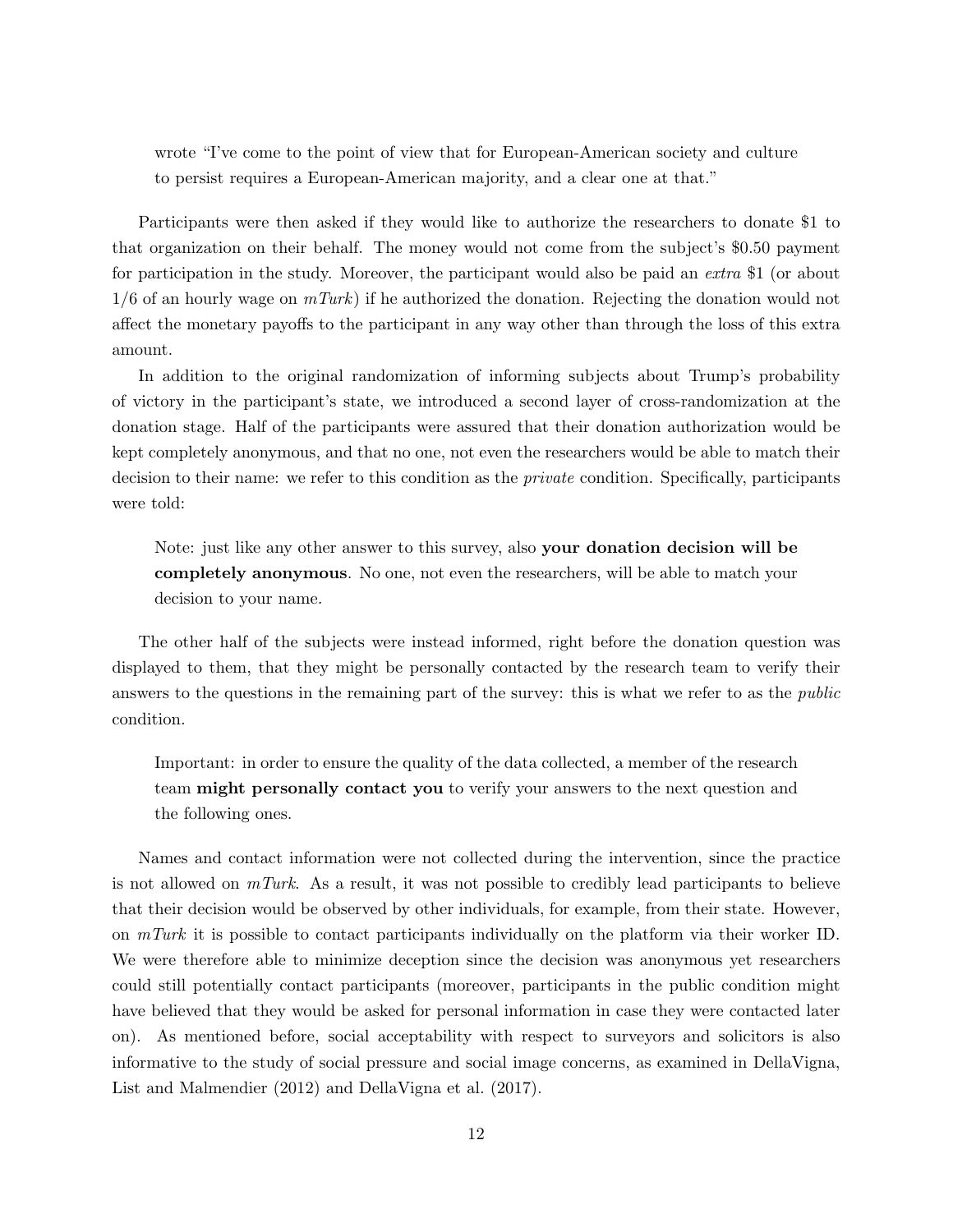Wave 2: Intervention After the Election. We exploited the natural experiment of Trump's unexpected victory as an alternative "treatment" that could lead to an increase in the social acceptability of holding xenophobic views. We repeated the experimental intervention in the same states during the first week after the election, restricting the design to the control condition with no additional initial information on Trump's popularity. We recruited both subjects who had participated before the election  $(N = 168; 166$  of them assigned to the anti-immigration organization) and new participants ( $N = 218$ ; 215 assigned to that organization). Based on naturally occurring variation, we can assess the impact of Trump's electoral victory on the perceived social acceptability of xenophobia.

Interpreting the Design Through the Lens of the Framework. We interpret type A as xenophobic and type  $B$  as tolerant; action  $A$  as the xenophobic action (authorizing the donation to the anti-immigration organization) and action  $B$  as the tolerant one (not authorizing this donation). Our assumption is that xenophobic individuals strictly prefer action A (they help an aligned organization and get a dollar) and tolerant strictly prefer action  $B$  (implicitly, we assume that associating with the organization creates more than a dollar of disutility for tolerant people). The citizens who choose their action in the model correspond to the subjects in our experiment. The high signal  $s = p<sub>H</sub>$  is information that Trump is 100% likely to win the subject's home state (in the experiment before the election), or that Trump won the election (after the election); in the private setting, there is no audience, whereas in the public setting, the audience is the researchers. The model predicts (Proposition [2\)](#page-9-0) that citizens who got this high signal are more likely to choose the xenophobic action than those who got no signal in the public setting, and that there is no difference in the private setting.

#### <span id="page-13-0"></span>3.1.2 Main Results

Appendix Table [B1](#page-42-0) provides evidence that individual characteristics are balanced across all four pre-election experimental conditions, confirming that the randomization was successful. The first four bars of Figure [1](#page-27-0) display our main findings from the pre-election experiment. In the control condition before the election, we observe a large and statistically significant wedge between donation rates in private and in public: a drop from 54% in private to 34% in public (the p-value of a t test of equality is 0.002). Among individuals in the information condition, we observe no difference in private and public donation rates, which are  $47\%$  and  $46\%$ , respectively (p-value=0.839). Moreover, we find no significant difference in private donation rates between the information and control conditions  $(p$ -value=0.280), suggesting that the information is not increasing privately-held xenophobia. The increase in public donation rates between the two conditions is statistically significant (p-value=0.089), as is the difference in differences between donation rates in private across conditions and donation rates in public across conditions ( $p$ -value=0.050). These results indicate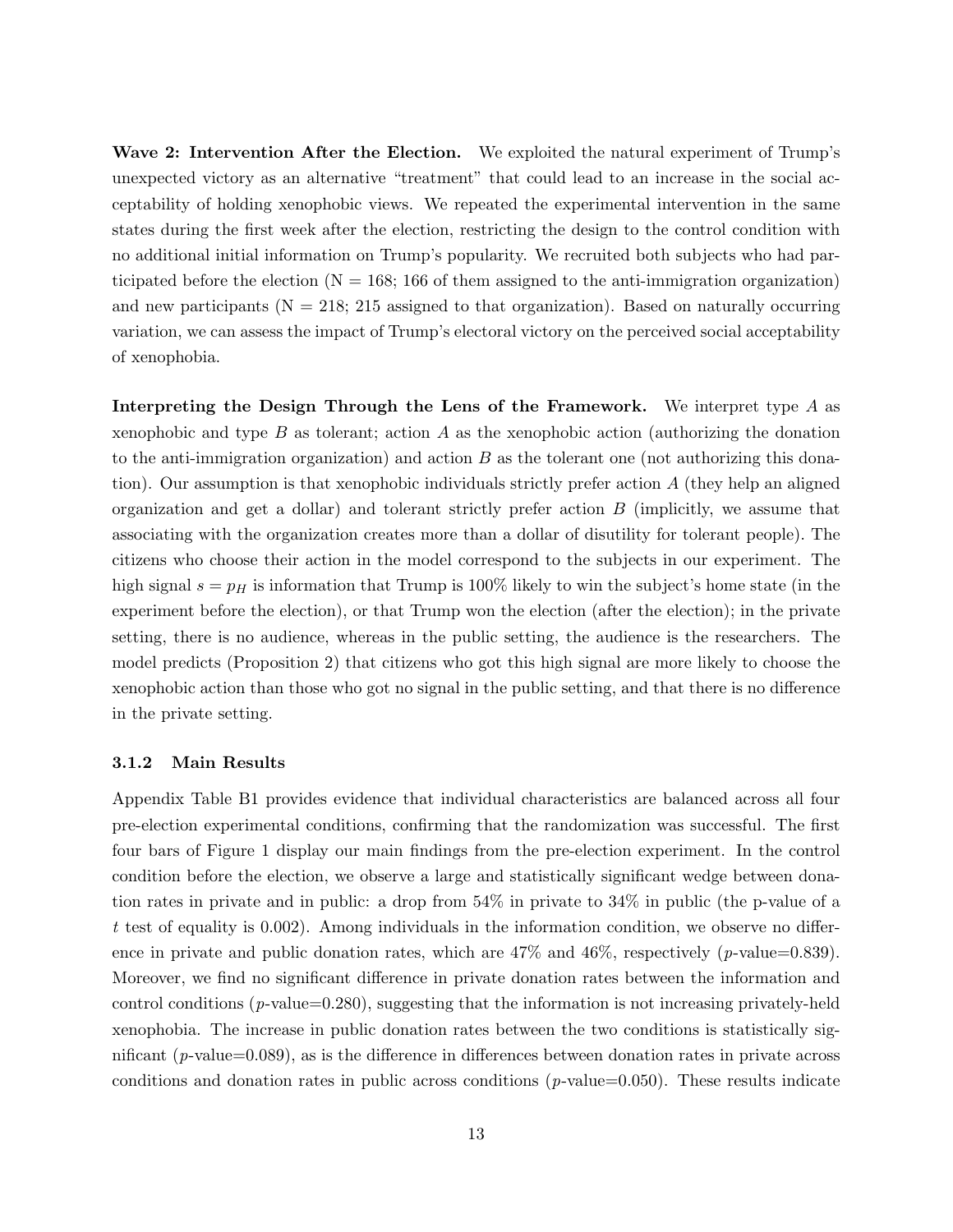that the information provided causally increased the social acceptability of the action to the point of eliminating the original social stigma associated with it.<sup>[15](#page-14-0)</sup> The first two columns of Table [1](#page-30-0) display the difference in differences results in regression format and show that our results are unchanged when individual covariates are included. The table also displays  $p$ -values from permutation tests, showing that our findings are robust to that inference method.

As an additional way of examining the effect of Trump's increased popularity on public expression of xenophobia, we compare the private and public donation rates in the control condition before and after the election. In the last two bars of Figure [1,](#page-27-0) we analyze the actions of respondents who participated in both waves of the experiment. Though we focus on a subset of the original participants, we find no evidence of selective attrition, and the samples in the different conditions (before and after) are again well balanced (see Appendix Table [B2\)](#page-43-0). In private, we again observe no increase in donation rates (54% before the election and 49% after the election,  $p$ -value=0.440). In public, we observe a significant increase from 34% before the election to 48% after it  $(p$ -value=0.060). The difference in differences between donation rates in private before and after the election and donation rates in public before and after the election in the control condition is also statistically significant ( $p$ -value=0.062). It is worth emphasizing that the donation rates following the two different "treatments" (either experimental or natural) are extremely similar: 47% vs. 49% in private, and 46% vs. 48% in public. The last two columns of Table [1](#page-30-0) display the results in regression format, and again confirm that the findings are robust to using permutation tests. Our results are also robust to different samples for the post-election experiment, such as also including new participants, as displayed in Appendix Table [B3.](#page-44-0)[16](#page-14-1)

#### 3.2 Experiment 1B: Pittsburgh Voters

We also developed a second experiment that, while maintaining the basic design idea of first experiment, improved it along several dimensions. As in the first experiment, we randomize the perceptions of Trump's popularity among the respondents' peers (using a new strategy that does not rely on the timing of the experiment in relation to the presidential election), and ask the respondents to make a donation to an anti-immigration organization, either in a public condition or

<span id="page-14-0"></span><sup>&</sup>lt;sup>15</sup>Apart from social stigma, another possible reason for the lower donation rates in the public condition with respect to the private condition is that participants might want to avoid talking with the surveyor because of the extra effort and time this requires (independently of the topic of the conversation), and they might expect the likelihood of having to talk to be higher in case they decide to make the donation. However, this mechanism should operate both in the control and in the treatment conditions, thus not affecting our identification of the reduction in social stigma.

<span id="page-14-1"></span> $^{16}$ If we restrict the analysis to the 274 subjects who followed the registered protocol results are directionally similar: raw donation rates are respectively, for the private and public groups, 54% and 35% in the control condition before the election, 50% and 39% in the information condition before the election, and 39% and 45% in the control condition after the election. As with the full sample, the wedge between the public and private condition is significant in the control condition before the election (p-value=0.018), and not significant in the information condition (p-value=0.219), or after the election  $(p\text{-value}=0.607)$ . The difference in differences between donation rates in private across conditions and donation rates in public across conditions is smaller than in the full sample and not significant before the election  $(8.4\%, p-value=0.486)$ , but large and significant after the election  $(24.9\%, p-value=0.068)$ .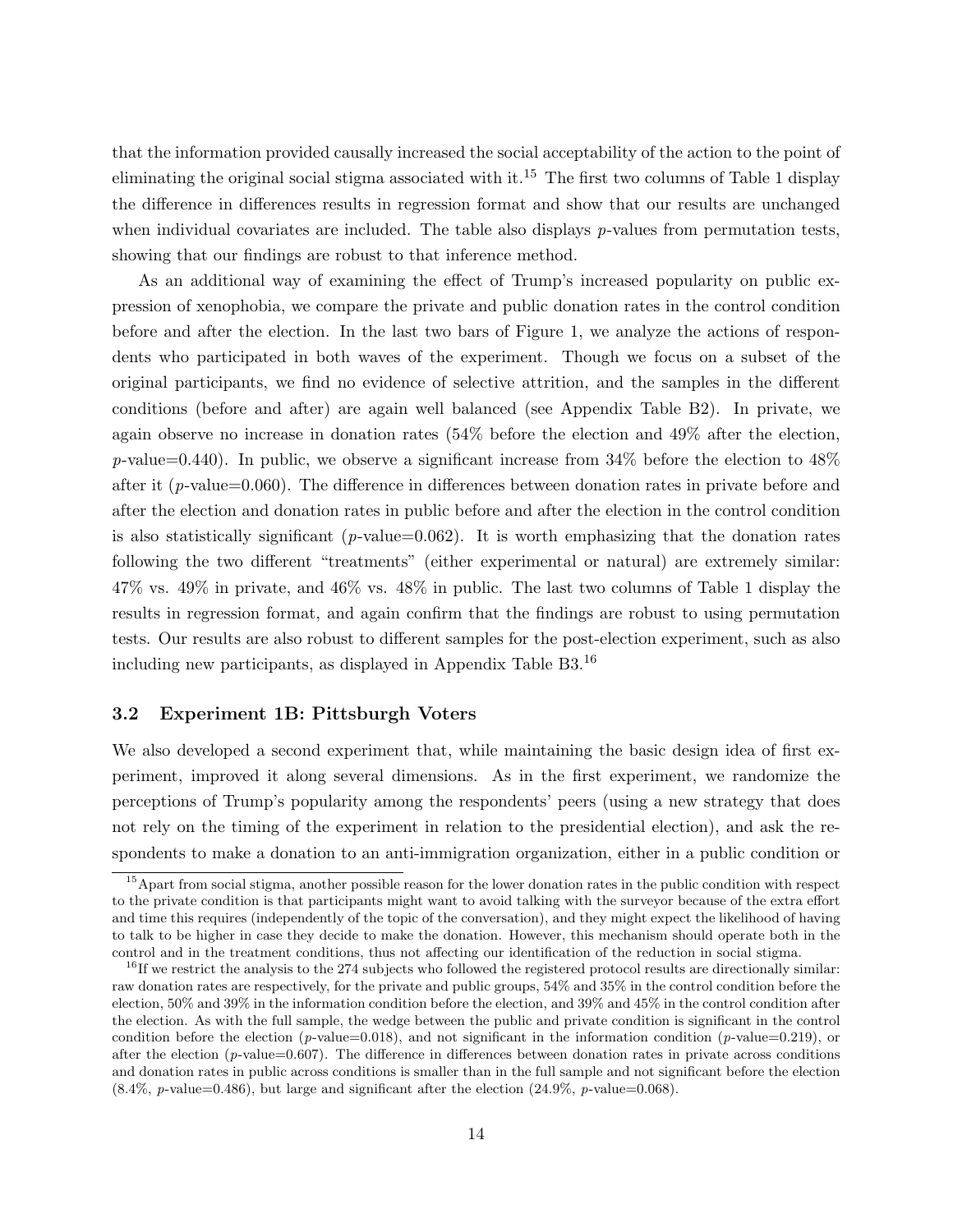in a private condition. However, and first, the second experiment was run on a larger sample to increase statistical power. Second, instead of recruiting workers from  $mTurk$ , the participants were recruited through a survey company making our sample less subject to the concerns related to the reliability of mTurk workers. Third, we randomized the visibility of the donation with respect to participants' potential peers (that is, other residents in their area) and not with respect to the surveyor.<sup>[17](#page-15-0)</sup>

#### 3.2.1 Experimental Design

Between August and October 2018, an online panel survey company recruited participants (N = 1600) from the seven counties composing the Pittsburgh, PA Metropolitan Statistical Area (Allegheny, Armstrong, Beaver, Butler, Fayette, Washington, Westmoreland).[18](#page-15-1) Each panelist could participate in the survey only once.[19](#page-15-2)

After the election, the information treatment originally used in the first experiment could no longer be used to change the respondents' beliefs about Trump's local popularity. In order to overcome this issue, we developed a new strategy for manipulating subjects' beliefs that exploited the variation in the identity of the winner of the popular vote in the 2016 presidential election across overlapping geographical areas. While Donald Trump won the popular vote in Pittsburgh's metropolitan area, Hillary Clinton won it in Allegheny, the county where Pittsburgh is located. At the beginning of the survey, respondents were told three facts about Pittsburgh politics. Half of the participants were randomized into the *Trump won* condition, and had one of the facts state that:

"In the 2016 US Presidential Election, Donald Trump won Pittsburgh's metropolitan area."

The other half of the participants were instead randomized into the Clinton won condition, and were told that:

<span id="page-15-0"></span><sup>&</sup>lt;sup>17</sup>Experimenter demand effects might be enhanced in the public condition of Experiment 1A, in which the respondent expects to be contacted by a member of the research team (see the recent work on the topic by [\(de Quidt,](#page-25-14) [Haushofer and Roth, 2018\)](#page-25-14)). By replicating the results of Experiment 1A with a non-mTurk sample and with a public condition not involving any interaction with the surveyor, we show that the direction and magnitude of our findings do not rely on these features of the design. The public condition of Experiment 1B also does not involve any time or hassle cost of interacting with the surveyor, which could have affected the donation decisions in Experiment 1A.

<span id="page-15-1"></span><sup>&</sup>lt;sup>18</sup>The company, Qualtrics, is the same used by [Elias, Lacetera and Macis](#page-25-15) [\(2016\)](#page-25-15) and works as a panel aggregator that leverages a variety of actively managed participant databases. The databases consist of online participants who have opted into participating in market research studies in exchange for incentives. On a quarterly basis, quality evaluations are performed by third-party data specialists to evaluate the databases on key aspects including response quality and consistency of the panelists.

<span id="page-15-2"></span> $19$ See the survey script in Appendix [C.3.](#page-57-0) The reader can access the survey information sheet and interactively follow the survey at [http://ssd.az1.qualtrics.com/jfe/form/SV\\_erhJZh0coOf0u6F](http://ssd.az1.qualtrics.com/jfe/form/SV_erhJZh0coOf0u6F).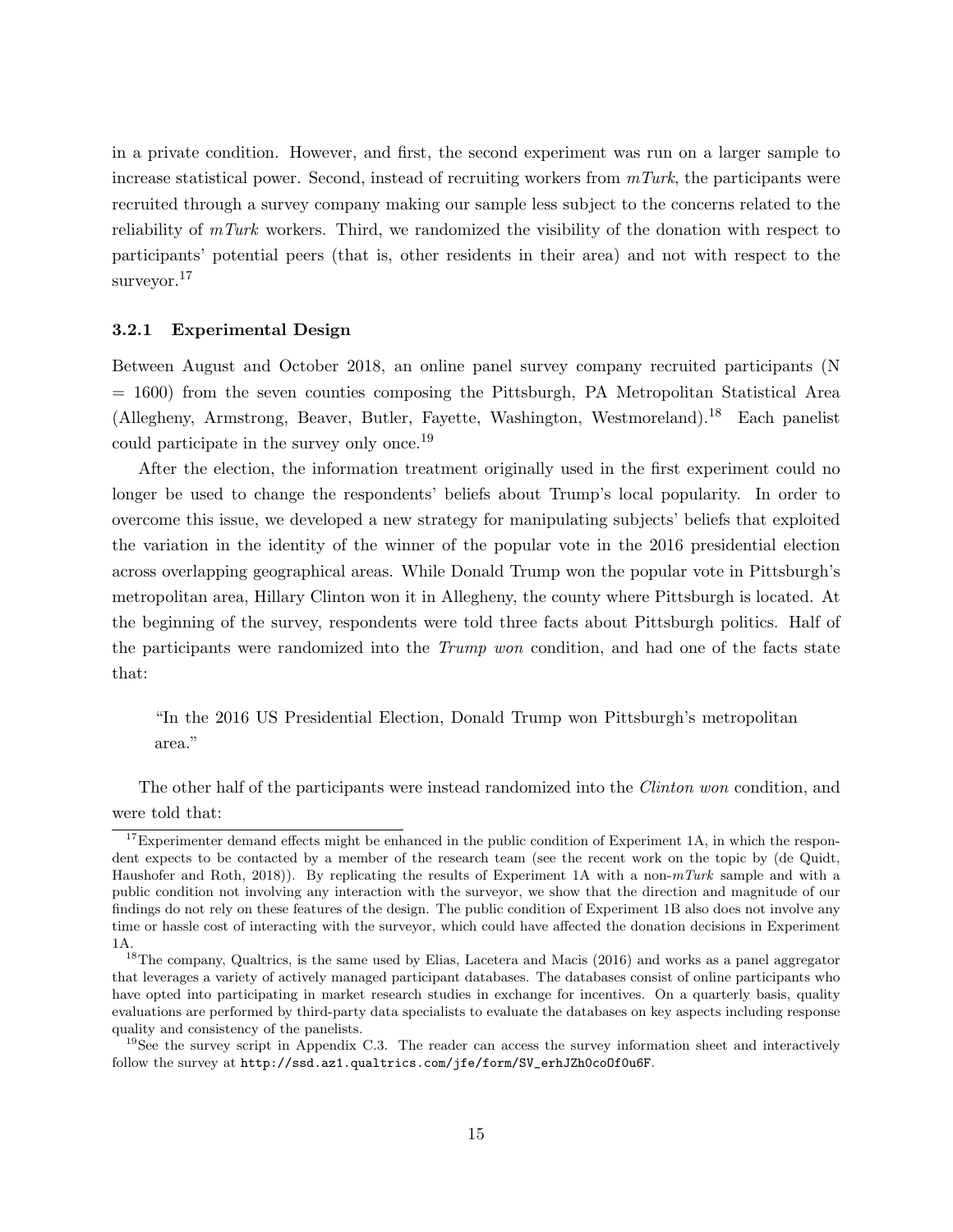"In the 2016 US Presidential Election, Hillary Clinton won Pittsburgh's county."

The remaining two bullet points were the same for both groups of participants and contained neutral historical information about Pittsburgh politics. These two extra bullets were included to limit the participants' ability to infer the purpose of the study.

In the next part of the intervention, we measured the perceived social acceptability of strong anti-immigrant sentiment using a donation experiment similar to the one described above. Participants were first told that they would be given the opportunity to make a donation to a randomly drawn organization that could either be anti- or pro-immigration. As above, we analyze the behavior of the participants who were asked to donate to FAIR, the same organization of Experiment 1A. Before the organization was revealed, the participants were also told that the donation would not be subtracted from their payment for participating in the survey, and that in case they authorized the donation they would be paid an extra \$1. Again, to ensure that the participants were aware of FAIR's very strong anti-immigration stance, a few details about the organization and its founder were provided.

In addition to the first randomization informing subjects about either Trump's or Clinton's victory, we introduced a second layer of cross-randomization at the donation stage. All of the participants were told that the results of the survey would be posted online. The link to the website was given to all participants, so that it was clear to each participants that other participants (who came from the same geographical area around Pittsburgh, a fact known to participants) would have had access to the result of the survey. Importantly, however, half of the participants were assured that their individual responses would be kept completely anonymous, and that the results would be posted in aggregate form as percentages only: we refer to this condition as the private condition. Specifically, participants were told:

"The anonymized results from this survey will be posted on our website in approximately one month. Results will be reported as percentages only, so your individual response to the survey will remain anonymous. We will notify you when the results become available on our website, [website link]."

The other half of the subjects were instead not given this assurance of anonymity. In practice, their decision appeared on the website in anonymous form as for the other half of the participants. Importantly, however, their decisions were not reported as percentages in aggregated form: instead, for each participant, the website reported the (anonymous) survey response ID and the individual donation decision. To avoid deception, the subjects were never explicitly told that their personal details would be published on the website along with their donation decision. The participants, however, were given clues suggesting that their name and email could be published on the website together with their individual donation decision. This is what we refer to as the public condition: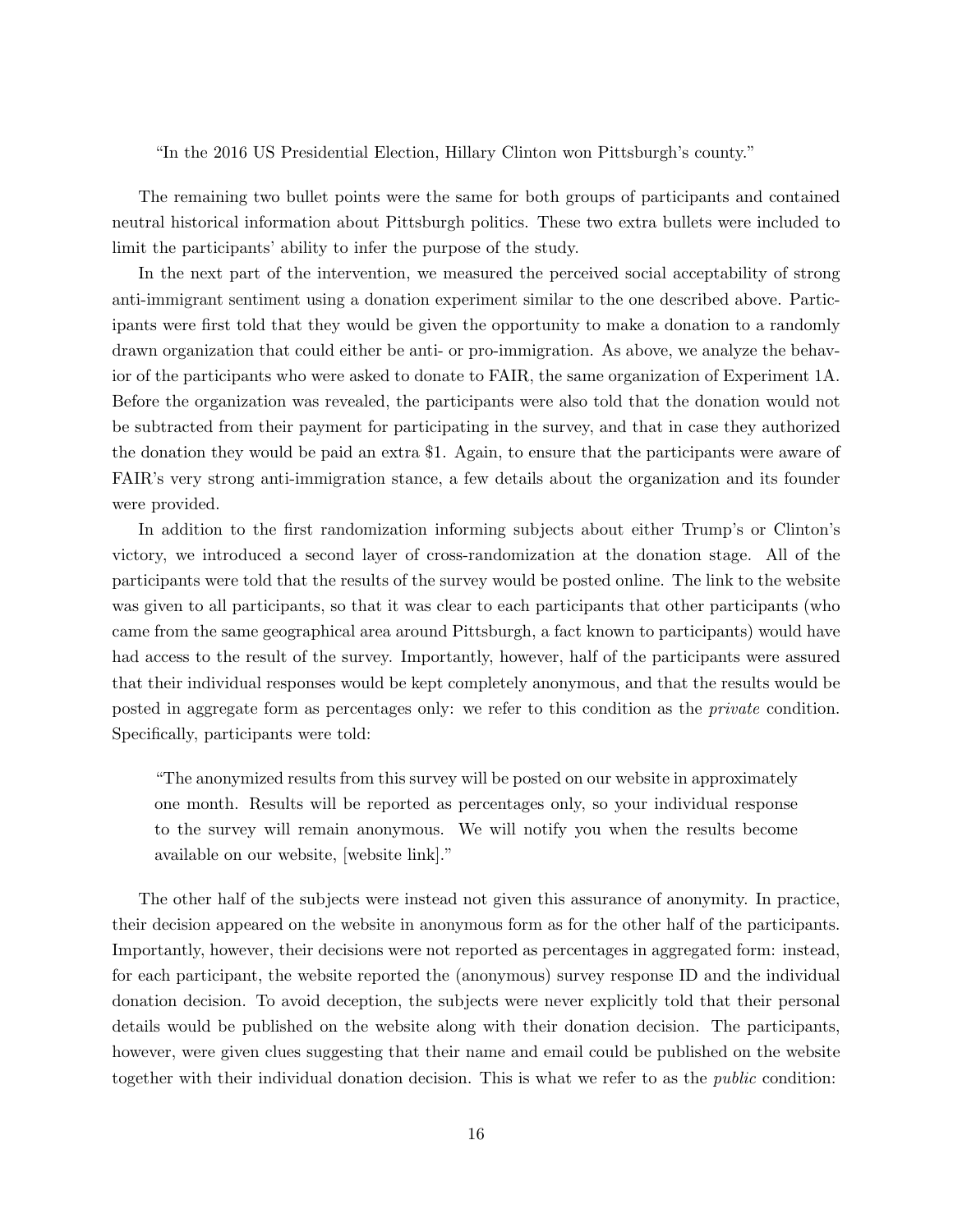"The results from this survey, including your individual donation decision and the donation decisions of all of the other Pittsburgh respondents to this survey, will be posted on our website in approximately one month. There is no need to provide your name, email, etc. here; the survey company we work with has this information already. We will notify you when the results become available on our website, [website link]."

Note that the survey company indeed has access to the participants' personal identifying information, but we (the experimenters) do not. As a result, the statements in both conditions were factually true.

Participants were then asked to predict the share of Pittsburgh voters that agree with the following anti-immigration statements:

"For European American society and culture to persist requires a European-American majority, and a clear one at that."

and

"Both legal and illegal immigration should be drastically reduced because immigrants undermine American culture and do not respect American values."

These provide two measures of the perceived local popularity of anti-immigrant sentiment. At the end of the survey, the respondents answered a few demographic questions.

Interpreting the Design Through the Lens of the Framework. In this experiment, the citizens are our subjects (survey participants), and the audience (in the public setting) are those who would visit the website we provided (mostly survey participants, but also potentially a larger Internet audience). In this sense, just like in the model, both the senders and the receivers are essentially drawn from the same population. We interpret information that Trump won Pittsburgh MSA as the high signal  $s = p_H$  and information that Clinton won Pittsburgh county as the low signal  $s = p<sub>L</sub>$ . The model predicts (Proposition [2\)](#page-9-0) that citizens who got signal  $s = p<sub>H</sub>$  are more likely to choose the xenophobic action than those choose who got signal  $s = p<sub>L</sub>$  in the public setting, and that there is no difference in the private setting.

#### 3.2.2 Main Results

Appendix Table [B4](#page-45-0) provides evidence that individual characteristics are balanced across all four experimental conditions, confirming that the randomization was successful. Figure [2](#page-28-0) displays the main findings from this experiments. In the Clinton won condition, we observe a large and statistically significant wedge between donation rates in private and in public: a drop from 30% in private to 20% in public (the p-value of a t test of equality is  $\langle 0.001 \rangle$ ). Among individuals in the Trump won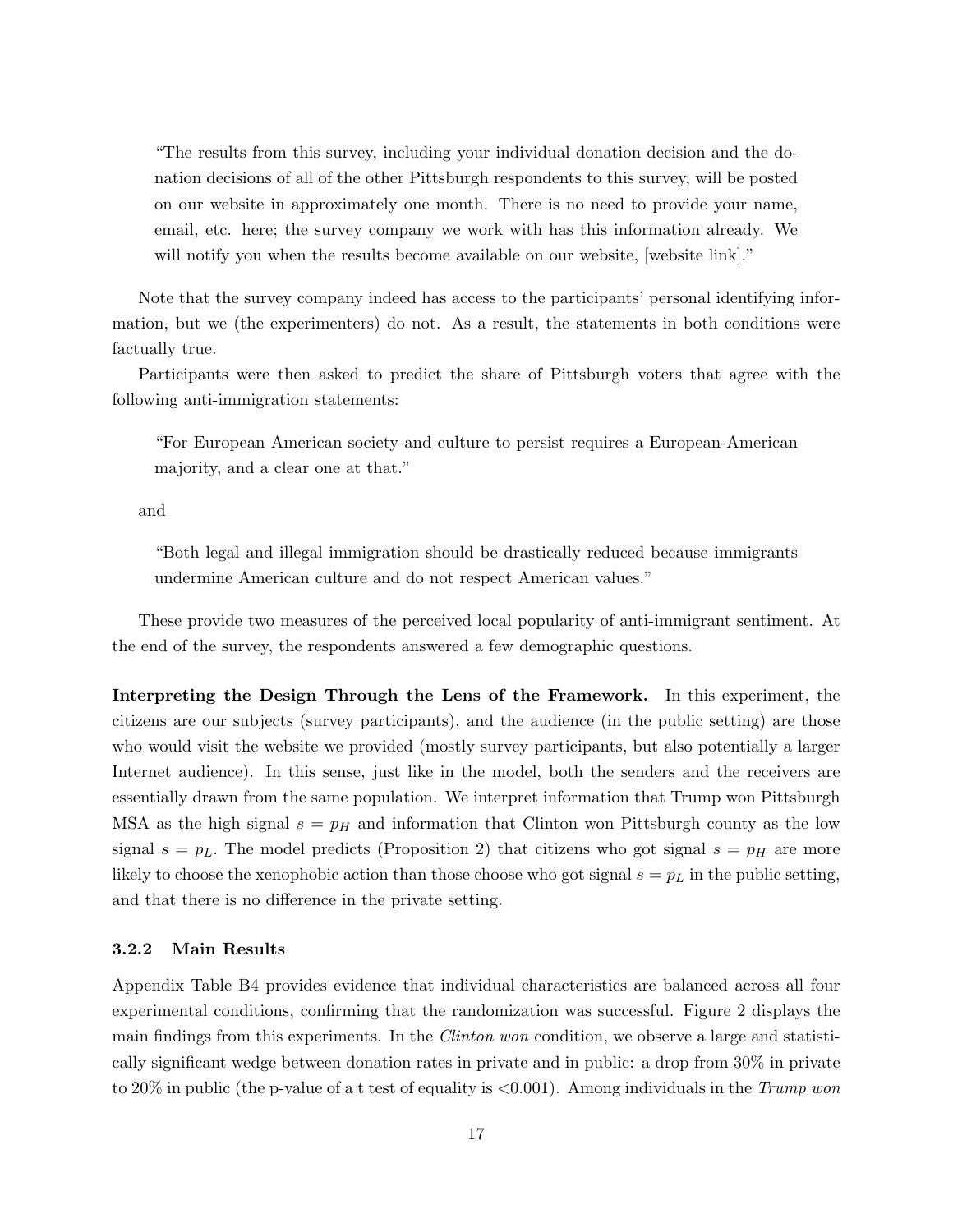condition, we observe no difference in private and public donation rates, which are 31% and 33%, respectively (p-value=0.594). Moreover, we find no significant difference in private donation rates between the *Clinton won* and *Trump won* conditions (p-value=0.894), suggesting that the information about the winner of the popular vote is not changing privately-held xenophobia. The increase in public donation rates between the two conditions is statistically significant ( $p$ -value $<0.001$ ), as is the difference in differences between donation rates in private across conditions and donation rates in public across conditions (p-value=0.008). These results indicate that the information provided about Trump having won the popular vote in the Pittsburgh area causally increased the social acceptability of the action to the point of eliminating the social stigma associated with it among the participants who were told that Clinton won the popular vote. Table [2](#page-31-0) display the difference in differences results in regression format and show that our results are unchanged when individual covariates are included.<sup>[20](#page-18-1)</sup> The table also displays p-values from permutation tests, showing that our findings are robust to that inference method.

#### <span id="page-18-0"></span>3.2.3 Evidence of Mechanism

Appendix Figure [B1](#page-40-0) shows that, consistent with an underlying mechanism of updates in perceptions about the local popularity in xenophobic views, the Trump won treatment shifts to the right the distribution of participants' perceptions about the local popularity of these views. The average belief goes up from  $42.6\%$  to  $50.1\%$  (p-value  $< 0.001$ ).

Given this strong shift in perceptions caused by the treatment, we also use the Trump won treatment as an instrument moving perceptions. In Appendix Table [B6,](#page-47-0) we present evidence that participants' perceptions causally affect their donation in public, but not in private. A one percentage point increase in the perception of the local popularity of xenophobia increases donation rates in public by 2.3 percentage points.

We view the IV results are suggestive, since it is possible that the Trump won treatment affects donation rates through other channels. However, we find this unlikely. First, note that the donations in private do not change, which rules out channels not associated with social acceptability. Nevertheless, it could still be that public decisions are shifted by an update in the variance in people's perceptions about the local popularity of xenophobia. This would not be at odds with the overall interpretation of the results as driven by perceptions of social acceptability and social punishment, but would be inconsistent with the IV interpretation of effects driven by changes in the first moment of the perceptions. Reassuringly, though we cannot observe the variance in

<span id="page-18-1"></span><sup>&</sup>lt;sup>20</sup>Heterogeneous treatment effects by race, gender, age, marital status, education, and income are reported in Appendix Table [B5.](#page-46-0) The direction of the treatment effect is the same in all subgroups, and differences in the magnitude of the effects between subgroups are never statistically significant. Point estimates indicate, however, that the wedge in donations between public and private in the Clinton won treatment is lower among Whites than among non-Whites, and that the reduction in the wedge in the Public condition is complete among Whites but only partial among non-Whites.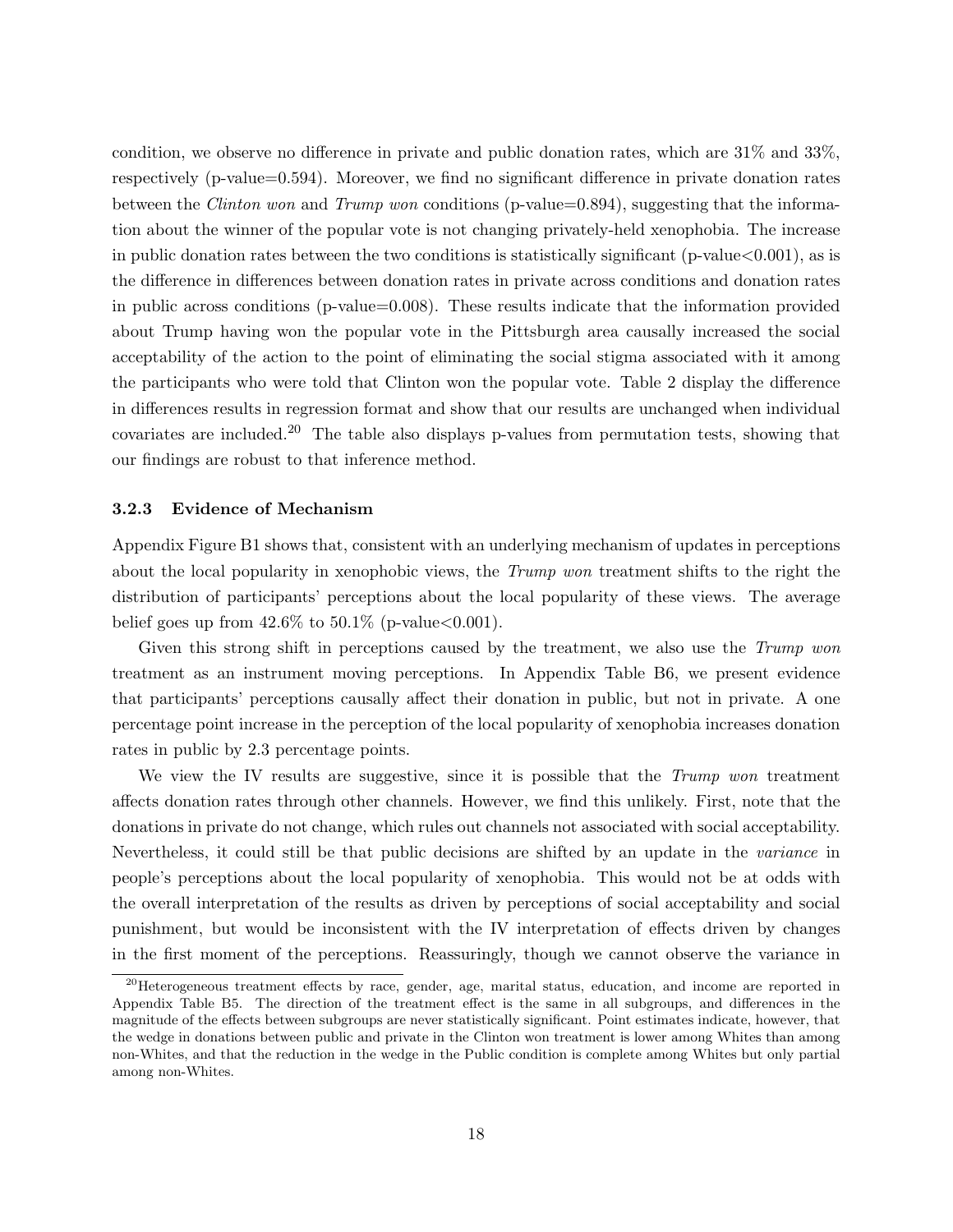perceptions at the individual level, we observe that across individuals, the information given does not affect the variance in the distribution of guesses.  $21$ 

## <span id="page-19-0"></span>4 Experiment 2: Interpreting Xenophobic Expression

#### 4.1 Experimental Design

In November 2018, an online survey panel survey company recruited participants  $(N = 1830)$  from the U.S. who had previously self-identified as Democrats.[22](#page-19-2) Each panelist could participate in the survey only once. The survey was conducted on the online platform Qualtrics.

First, all participants answered a number of demographic questions. The participants of this experiment were randomized into one of four conditions, corresponding to the four treatments of Experiment 1B run with subjects from Pittsburgh: the Clinton won, private group, the Clinton won, public group, the Trump won, private group, and the Trump won, public group. Those in the two *Clinton won* groups were told that we surveyed, in another survey, participants from an area where Hillary Clinton won in 2016. Those in the two *Trump won* groups were told instead that we surveyed participants from an area that Donald Trump won in 2016. We did not give to the subjects any other information about the area where the other experiment was conducted.

All subjects were then presented with two anti-immigrant quotes (the same used in the second experiment), and were asked to predict the share of voters in the other participant's area that they believed would agree with the quotes. These provide two measures of the beliefs that the participants in this experiment had about the popularity of anti-immigrant sentiments in the area where the previous study took place.

Next, subjects (players 1) were informed that they had been matched with a participant from the previous survey (player 2). Each player 1 was matched with a random player 2 from one of the four original conditions. For example, a player 1 randomized into the Clinton won, private group for Experiment 2 was matched with a player 2 that was randomized into the *Clinton won*, private condition in Experiment 1B. Players 1, however, were not informed that the previous survey was an experiment with different treatment conditions. The subjects were then told that player

<span id="page-19-1"></span><sup>&</sup>lt;sup>21</sup>A possible alternative explanation for the findings is that the *Trump won* treatment in Experiment 1B (and similarly the *information* treatment and the election results in Experiment 1A) might have changed the perceived local acceptability of acting selfishly. Donald Trump can be seen both as the anti-immigrants candidate and as the candidate of greed and self-interest (we thank an anonymous referee for raising this point). The results of Experiment 3 (reported in Appendix [E\)](#page-70-0), however, help us rule out this hypothesis. The design of Experiment 3 is similar to that of Experiment 1: it uses donation decisions made either in a private or in a public condition to study the social acceptability of a view. In Experiment 3, however, instead of varying the perceived local popularity of candidate Trump as we do in Experiment 1, we directly randomize the perceived local popularity of anti-Muslim sentiments. Consistently with an update in the perceived popularity of the view being the mechanism at play in both Experiment 1 and 3, we find similar patterns of results in both experiments.

<span id="page-19-2"></span><sup>&</sup>lt;sup>22</sup>The company we used for this experiment is Prime Panels. See the survey script in Appendix [C.4.](#page-61-0) The reader can access the survey information sheet and interactively follow the survey at [http://ssd.az1.qualtrics.com/jfe/](http://ssd.az1.qualtrics.com/jfe/form/SV_4VgnEZSmikzSf8p) [form/SV\\_4VgnEZSmikzSf8p](http://ssd.az1.qualtrics.com/jfe/form/SV_4VgnEZSmikzSf8p).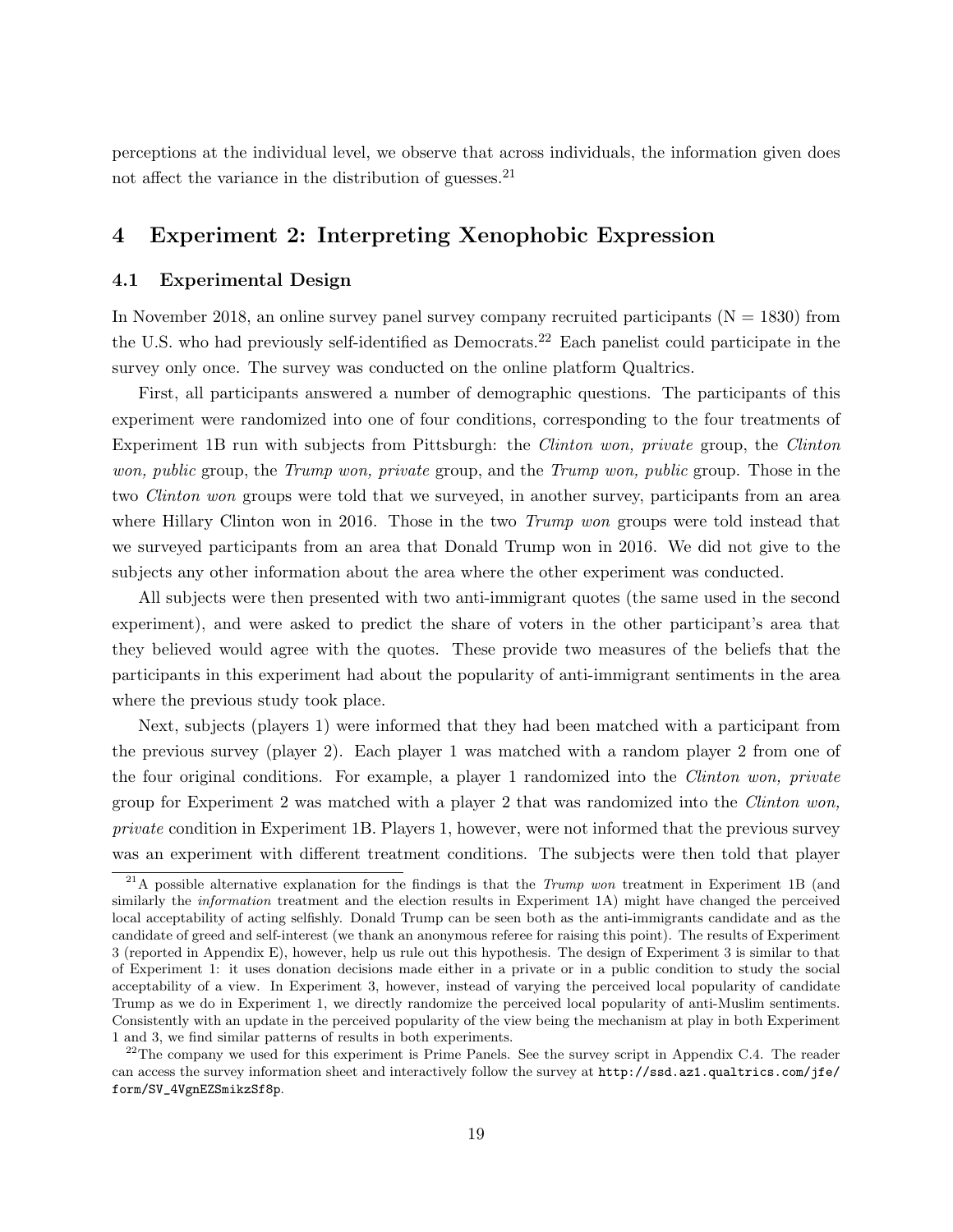2 authorized a donation to an anti-immigrant organization, after being shown the exact text of the question in which the donation was authorized. Importantly, the text included either the text of the private treatment or of the public treatment, so that the subject could fully understand the condition under which the other participant made the donation choice. For example, players 1 in the Trump won, public group knew that the player 2 they were matched with was from an area where Donald Trump won the 2016 election and decided to authorize a donation to the antiimmigration organization knowing that his donation decision would have been published online, possibly along with his personal details. The subjects, however, were not informed about the fact that the donation in the previous survey was incentivized.

Finally, players 1 were asked to play a dictator game in which they could decide how to split \$2 between themselves and player 2. The subject were told that their decision on how much to give to the other participant was anonymous, and that when making his donation decision, player 2 did not know that he would be playing this follow-up game.

Interpreting the Design Through the Lens of the Framework. Players 1 were informed that a particular subject from a previous study chose xenophobic action A after observing either signal  $s = p_L$  (Clinton won the election in the area) or  $s = p_H$  (Trump won the election in the area); players 1 therefore know the realization of the signal s as well. The model predicts (Proposition [3\)](#page-9-1) that players 1 believe that a player 2 who chose xenophobic action  $A$  is less likely to be xenophobic in the case of signal  $s = p_H$  than in the case of signal  $s = p_L$ . This would be reflected in how players 1 punish players 2 in the dictator game.

#### 4.2 Main Results

Appendix Table [B7](#page-48-0) provides evidence that individual characteristics are balanced across all four experimental conditions, confirming that the randomization was successful. Figure [3](#page-29-0) displays our main findings from the third experiment.

Panel A displays comparisons of average donations across groups. In the *Clinton won, private*, Clinton won, public, and Trump won, private conditions the average amount given is very similar, at respectively \$0.78, \$0.81, and \$0.78. The p-value of a test of joint equality of the three averages is 0.739. In none of these conditions would player 2 face any pressure to donate to the anti-immigrant organization in order to pander to the majority: in the two private conditions there is not social pressure, and in the Clinton won, public condition the desire to pander to the majority would, if anything, pressure the subject into not authorizing the donation. From the decision to donate, the subject could then infer that player 2 was likely to truly hold xenophobic views. The lack of difference across the two private conditions helps us deal with alternative interpretations, such as learning about local motives to privately oppose immigration (since shifting perceptions on who won the election in player 2's area could have changed the perception of what that area is).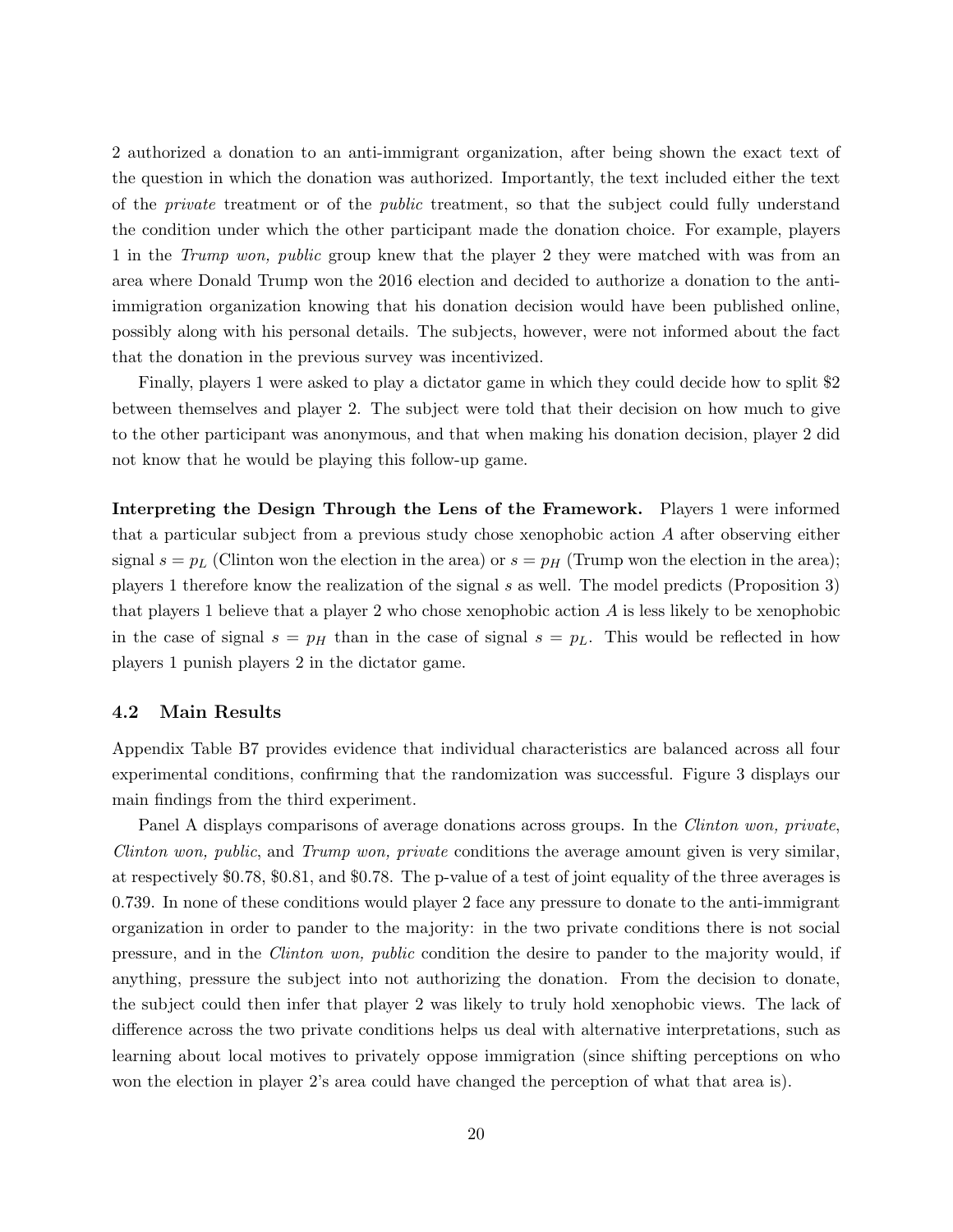In the *Trump won, public* condition the average donation is \$0.88, higher than in the *Clin*ton won, private condition (p-value 0.006), the *Clinton won, public* condition (p-value 0.052), and Trump won, private condition (p-value 0.008). The one in the Trump won, public condition is the only donation that could have been driven by the desire of player 2 to pander to the majority, complicating the inference that player 1 could make about the anti-immigration views of the participant from the previous study.

Panel B compares the share of participants who do *not* share anything from their \$2 endowment with player 2. Here again, the percentage of subject deciding not to transfer anything to the other participant is similar across the Clinton won, private, Clinton won, public, and Trump won, private conditions, at respectively 18%, 21% and 22%. The p-value of a test of joint equality of the three averages is 0.374. Importantly, the share of participants not donating is  $8\%$  in the Trump won, public group, significantly lower than in the other three conditions (p-value  $\langle 0.001 \rangle$  for all three pairwise comparisons).[23](#page-21-0)

Appendix Table [B8](#page-49-0) displays the results in regression format and show that our results are not changed when individual covariates are included.

In Appendix [D](#page-65-0) we present the design and results from a similar experiment conducted on  $mTurk$ , where participants were asked to play a dictator game with another respondent in Switzerland, and where we manipulated perceptions of the popularity of anti-Muslim sentiment in Switzerland, by randomly giving information about the 2009 Swiss referendum that banned the construction of minarets in that country. The results are again consistent with the predictions of our framework.

#### 4.3 Evidence of Mechanism

Appendix Figure [B2](#page-41-0) shows that, consistent with an underlying mechanism of updates in perceptions about the local popularity in xenophobic views in the area of player 2, the Trump won treatment shifts to the right the distribution of the dictator's perceptions about the local popularity of these views. The average belief goes up from  $44.9\%$  to  $53.5\%$  (p-value  $< 0.001$ ).

We can again use the *Trump won* treatment as an instrument moving perceptions. In Appendix Table [B9,](#page-50-0) we present evidence that the dictators' perceptions causally affect their amount given and the probability of giving when the previous study subject donated in public, but not when he donated in private.

Again, the information given does not affect the variance in the distribution of guesses on the popularity of xenophobic views in the area of the previous study subject.

<span id="page-21-0"></span><sup>&</sup>lt;sup>23</sup>The median amount given was \$1 in all treatments, so we do not use it as an outcome.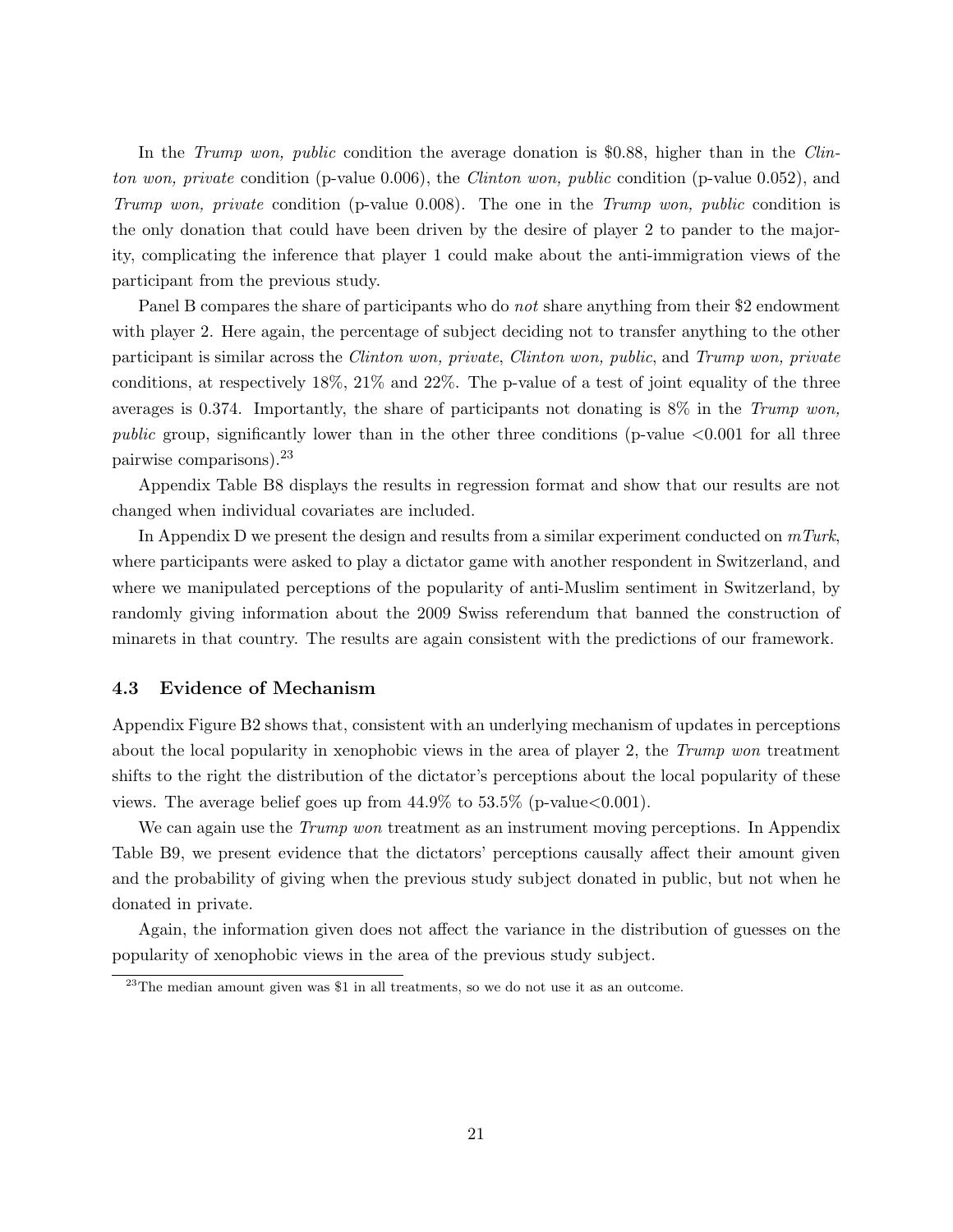## <span id="page-22-0"></span>5 Conclusion

In this paper, we study how social norms, usually thought of as relatively stable and persistent, can change rapidly when new information becomes available. In our first sets of experiments, we show that a positive, experimentally-induced update in people's beliefs about Donald Trump's popularity increases their willingness to publicly express xenophobic views. The effect of his actual victory is very similar. We see no evidence that this election increased the likelihood of having such views, at least not in the days immediately following the election, and therefore conclude that the increased expression of certain views should be attributed to a shift of social norms rather than individual preferences or attitudes, at least in the short run. Using dictator games, we also test the model's prediction that individuals are judged less negatively for expressing a view that is popular in their environment, and find that it is indeed the case.

Our findings shed light on the factors that can trigger rapid change in social norms, and in particular, norms against the expression of xenophobic views. Our results suggest that social norms regarding the expression of such views in the U.S. might have already been causally changed by Trump's rise in popularity and eventual electoral victory. More broadly, the mechanisms we study in this paper might help explain the rise – and potential consequences – of other crucial recent events such as the *Brexit* vote in the U.K., and more generally the rise in anti-immigrant and anti-minority sentiment in the developed world.

Our analysis suggests at least two lines for subsequent work. One deals with the joint evolution of individual views and social norms. While we see no evidence that Donald Trump's election changed people's views on immigration in the very short run, it is well possible that the changed social norm will expose people to views that will eventually influence their own. These individual views could eventually affect both social norms and political decisions. Thus, understanding how individuals acquire and change their preferences through social interactions is of utmost importance. An interesting and important question, for example, is whether laws prohibiting certain speech (such as those banning denial of the Holocaust in Germany and some other countries) are more or less effective in forming public opinion as compared to cases where such speech is not banned but highly stigmatized (as, e.g., in the U.S.)

A different set of questions stems from our dictator game experiments. We observed that subjects were largely willing to forgive the individual if he publicly expressed xenophobic views as part of conforming to the social norm. Yet they were remarkably unwilling to forgive the individual for holding such views, despite knowing little about the reasons why he acquired them. This alone would be consistent with subjects viewing people from other settings as similar to them as individuals, but living in different social environments, but this explanation is perhaps too simplistic. Nevertheless, understanding how people judge thoughts and actions of people from their own and from different societies and cultures, and perhaps ultimately why social norms emerge, is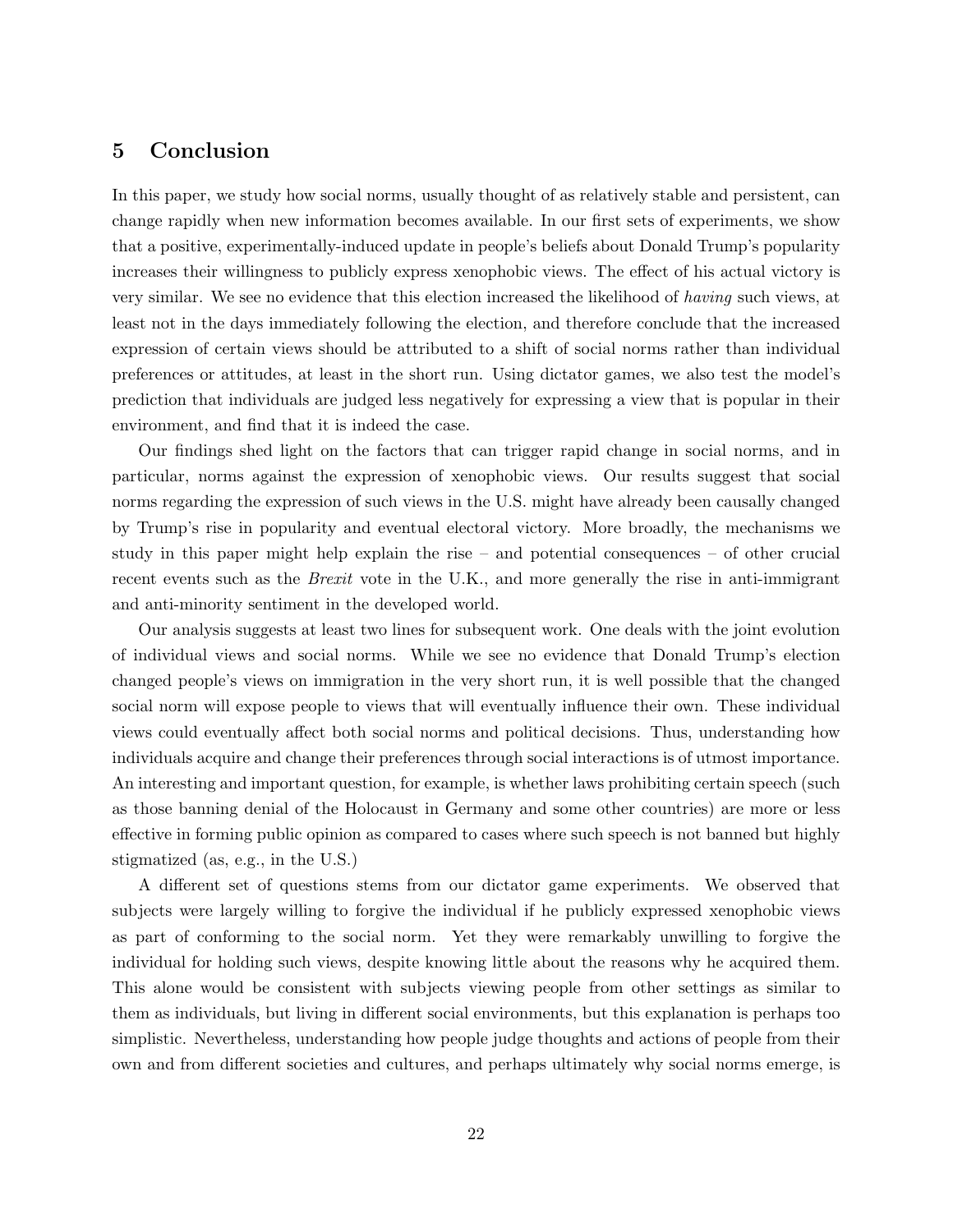another interesting avenue for future research.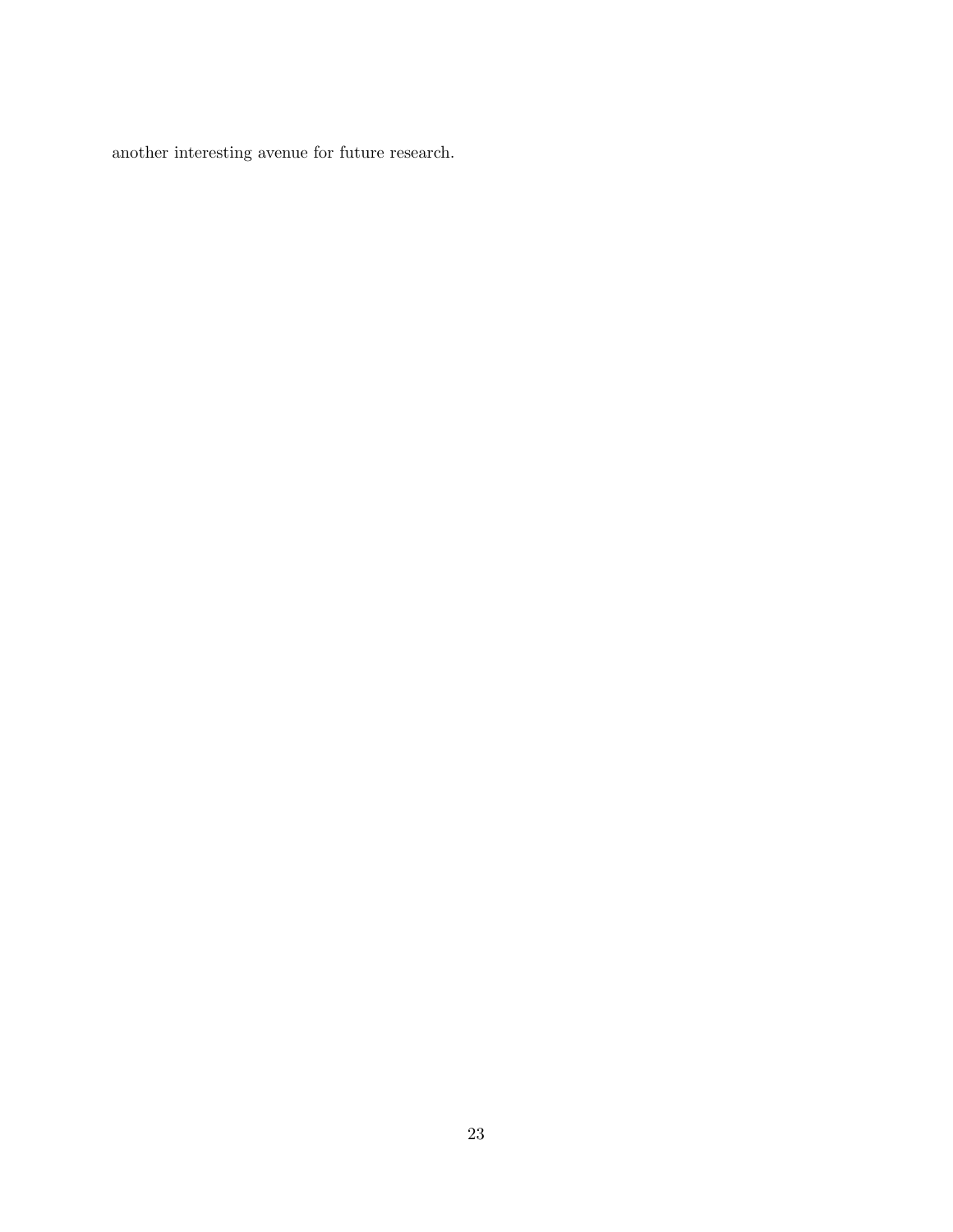## References

- <span id="page-24-13"></span>Acemoglu, Daron, and Matthew O. Jackson. 2017. "Social Norms and the Enforcement of Laws." Journal of the European Economic Association, 15(2): 245.
- <span id="page-24-12"></span>Acemoglu, Daron, Tarek A Hassan, and Ahmed Tahoun. 2018. "The Power of the Street: Evidence from Egypt's Arab Spring." The Review of Financial Studies, 31(1): 1–42.
- <span id="page-24-6"></span>Alesina, Alberto, Paola Giuliano, and Nathan Nunn. 2013. "On the Origins of Gender Roles: Women and the Plough." The Quarterly Journal of Economics, 128(2): 469–530.
- <span id="page-24-5"></span>Algan, Yann, and Pierre Cahuc. 2010. "Inherited Trust and Growth." American Economic Review, 100(5): 2060–92.
- <span id="page-24-10"></span>Ali, S. Nageeb, and Charles Lin. 2013. "Why People Vote: Ethical Motives and Social Incentives." American Economic Journal: Microeconomics, 5(2): 73–98.
- <span id="page-24-8"></span>Ali, S. Nageed, and Roland Bénabou. 2016. "Image Versus Information: Changing Societal Norms and Optimal Privacy." National Bureau of Economic Research Working Paper 22203.
- <span id="page-24-7"></span>Allcott, Hunt, and Matthew Gentzkow. 2017. "Social Media and Fake News in the 2016 Election." Journal of Economic Perspectives, 31(2): 211–36.
- <span id="page-24-1"></span>Andreoni, James, and B. Douglas Bernheim. 2009. "Social Image and the 5050 Norm: A Theoretical and Experimental Analysis of Audience Effects." Econometrica, 77(5): 1607–1636.
- <span id="page-24-3"></span>Andreoni, James, Justin M. Rao, and Hannah Trachtman. 2017. "Avoiding the Ask: A Field Experiment on Altruism, Empathy, and Charitable Giving." Journal of Political Economy, 125(3): 625–653.
- <span id="page-24-14"></span>Andreoni, James, Nikos Nikiforakis, and Simon Siegenthaler. 2017. "Social Change and the Conformity Trap." Mimeo.
- <span id="page-24-9"></span>Bénabou, Roland, and Jean Tirole. 2006. "Incentives and Prosocial Behavior." American Economic Review, 96(5): 1652–1678.
- <span id="page-24-0"></span>Bénabou, Roland, and Jean Tirole. 2011. "Laws and Norms." National Bureau of Economic Research Working Paper 17579.
- <span id="page-24-11"></span>Bernheim, B. Douglas. 1994. "A Theory of Conformity." Journal of Political Economy, 102(5): 841–877.
- <span id="page-24-15"></span>Bursztyn, Leonardo, Alessandra L González, and David Yanagizawa-Drott. 2018. "Misperceived Social Norms: Female Labor Force Participation in Saudi Arabia." National Bureau of Economic Research Working Paper 24736.
- <span id="page-24-4"></span>Bursztyn, Leonardo, and Robert Jensen. 2015. "How Does Peer Pressure Affect Educational Investments?" The Quarterly Journal of Economics, 130(3): 1329.
- <span id="page-24-2"></span>DellaVigna, Stefano, John A. List, and Ulrike Malmendier. 2012. "Testing for Altruism and Social Pressure in Charitable Giving." The Quarterly Journal of Economics, 127(1): 1.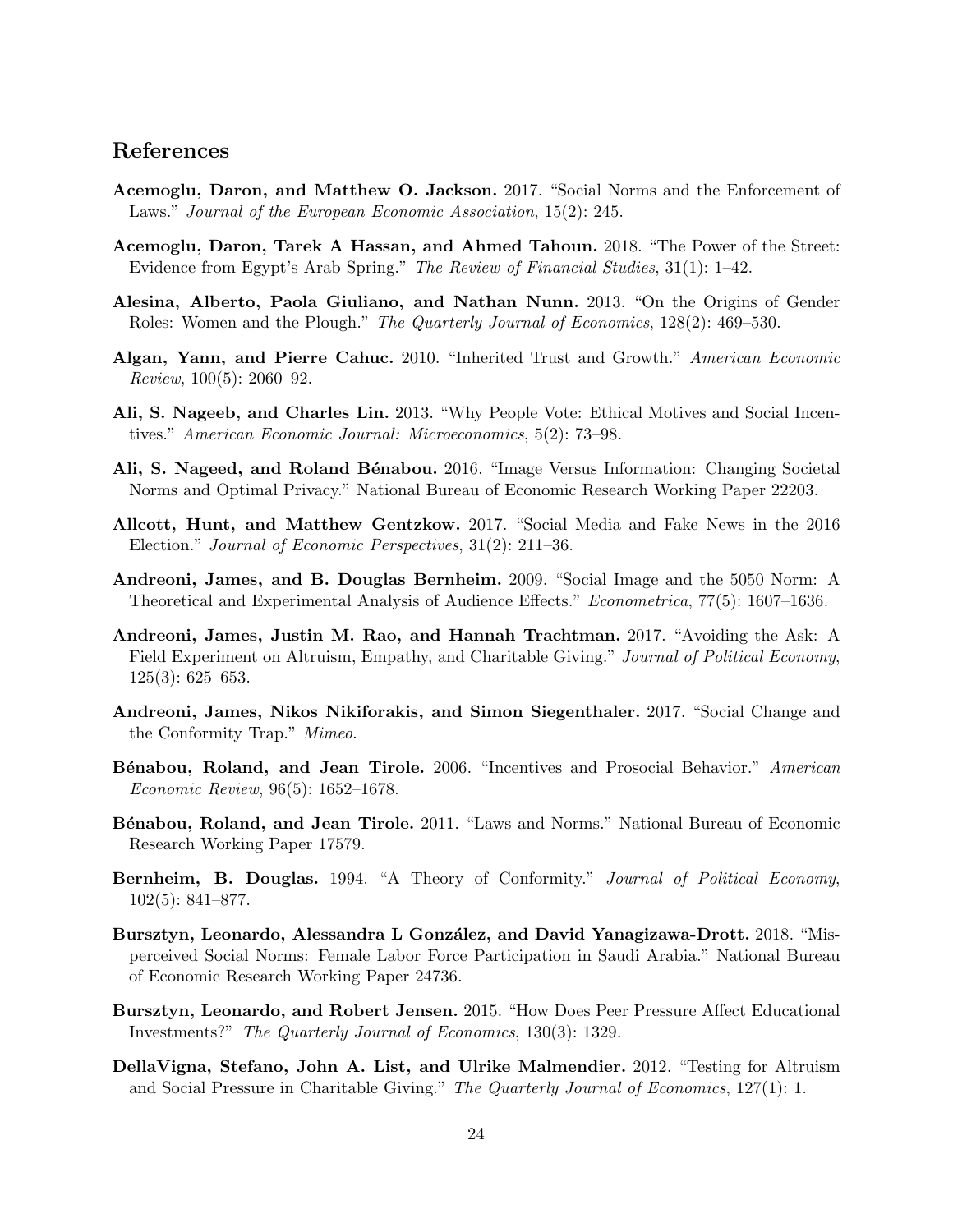- <span id="page-25-1"></span>DellaVigna, Stefano, John A. List, Ulrike Malmendier, and Gautam Rao. 2017. "Voting to Tell Others." The Review of Economic Studies, 84(1): 143.
- <span id="page-25-14"></span>de Quidt, Jonathan, Johannes Haushofer, and Christopher Roth. 2018. "Measuring and Bounding Experimenter Demand." American Economic Review, 108(11): 3266–3302.
- <span id="page-25-15"></span>Elias, Julio J., Nicola Lacetera, and Mario Macis. 2016. "Efficiency-Morality Trade-Offs in Repugnant Transactions: A Choice Experiment." National Bureau of Economic Research Working Paper 22632.
- <span id="page-25-2"></span>Enikolopov, Ruben, Alexey Makarin, Maria Petrova, and Leonid Polishchuk. 2017. "Social Image, Networks, and Protest Participation." Mimeo.
- <span id="page-25-10"></span>Enke, Benjamin. 2017. "Moral Values and Trump Voting." Mimeo.
- <span id="page-25-3"></span>Fernández, Raquel. 2007. "Women, Work, and Culture." Journal of the European Economic Association, 5(2-3): 305–332.
- <span id="page-25-0"></span>Gerber, Alan S., Donald P. Green, and Christopher W. Larimer. 2008. "Social Pressure and Voter Turnout: Evidence from a Large-Scale Field Experiment." American Political Science Review, 102(1): 3348.
- <span id="page-25-4"></span>Giuliano, Paola. 2007. "Living Arrangements in Western Europe: Does Cultural Origin Matter?" Journal of the European Economic Association, 5(5): 927–952.
- <span id="page-25-9"></span>Greif, Avner. 2006. "History Lessons: The Birth of Impersonal Exchange: The Community Responsibility System and Impartial Justice." Journal of Economic Perspectives, 20(2): 221– 236.
- <span id="page-25-8"></span>**Janus, Alexander L.** 2010. "The Influence of Social Desirability Pressures on Expressed Immigration Attitudes\*." Social Science Quarterly, 91(4): 928–946.
- <span id="page-25-6"></span>Katz, Daniel, and Floyd H. Allport. 1931. Students' Attitudes: A Report of the Syracuse University Reaction Study. Syracuse, NY:Craftsman Press.
- <span id="page-25-11"></span>Kets, Willemien, and Alvaro Sandroni. 2016. "Challenging Conformity: A Case for Diversity." Mimeo.
- <span id="page-25-12"></span>Krupka, Erin L., and Roberto A. Weber. 2013. "Identifying Social Norms using Coordination Games: Why does dictator game sharing vary?" Journal of the European Economic Association, 11(3): 495–524.
- <span id="page-25-5"></span>Kuran, Timur. 1991. "The East European Revolution of 1989: Is It Surprising That We Were Surprised?" American Economic Review, 81(2): 121–125.
- <span id="page-25-7"></span>Kuran, Timur. 1995. Private Truths, Public Lies: The Social Consequences of Preference Falsification. Cambridge, MA:Harvard University Press.
- <span id="page-25-13"></span>Kuziemko, Ilyana, Michael I. Norton, Emmanuel Saez, and Stefanie Stantcheva. 2015. "How Elastic Are Preferences for Redistribution? Evidence from Randomized Survey Experiments." American Economic Review, 105(4): 1478–1508.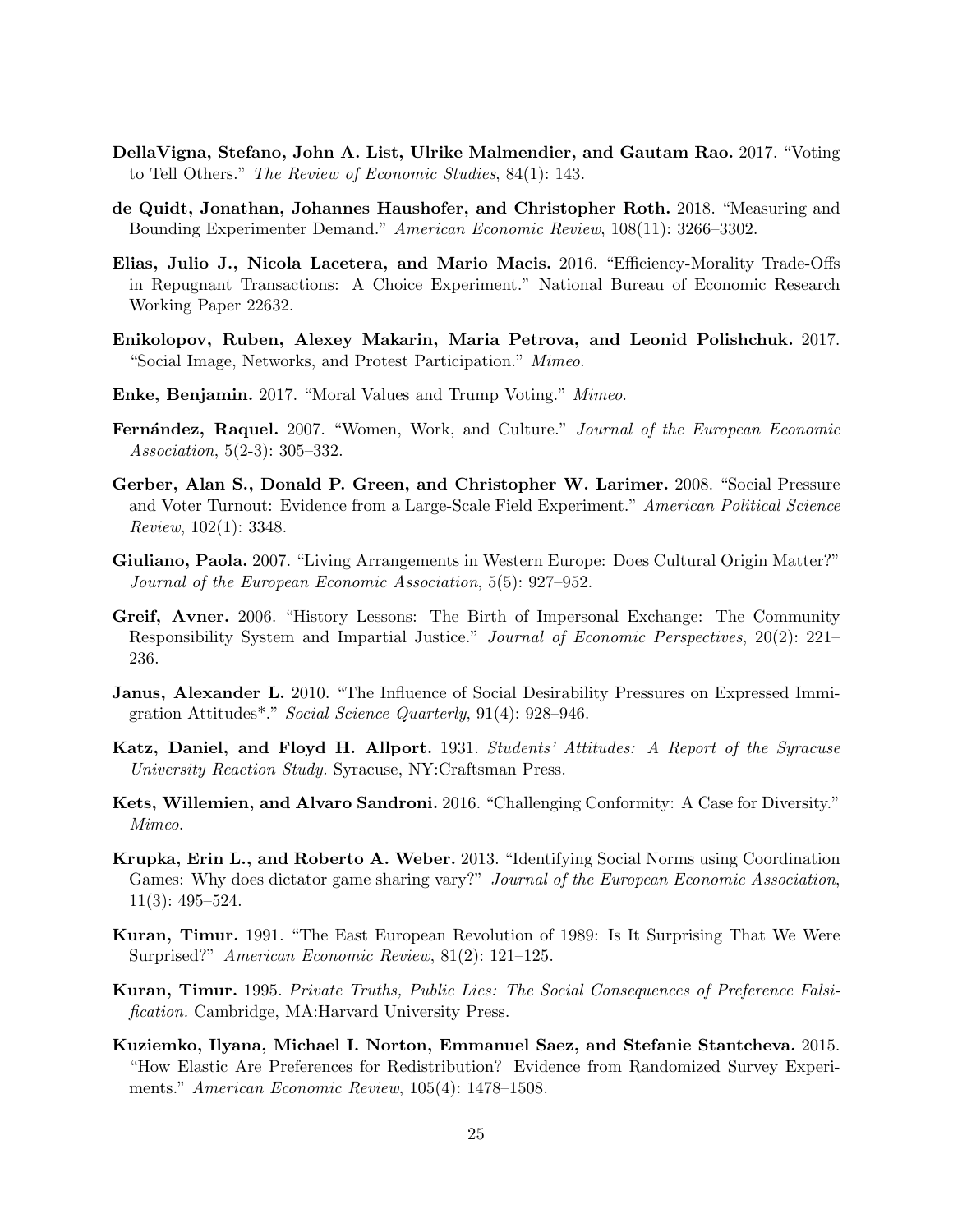- <span id="page-26-8"></span>Lohmann, Susanne. 1993. "A Signaling Model of Informative and Manipulative Political Action." The American Political Science Review, 87(2): 319–333.
- <span id="page-26-7"></span>Lowes, Sara, Nathan Nunn, James A. Robinson, and Jonathan Weigel. 2017. "The Evolution of Culture and Institutions: Evidence from the Kuba Kingdom." Econometrica, 85(4): 1065-1091.
- <span id="page-26-6"></span>Madestam, Andreas, Daniel Shoag, Stan Veuger, and David Yanagizawa-Drott. 2013. "Do Political Protests Matter? Evidence from the Tea Party Movement." The Quarterly Journal of Economics, 128(4): 1633.
- <span id="page-26-12"></span>Milgram, Stanley. 1977. The individual in a social world: essays and experiments. Reading, MA:Addison-Wesley.
- <span id="page-26-14"></span>Milgrom, Paul, and Chris Shannon. 1994. "Monotone Comparative Statics." Econometrica, 62(1): 157–180.
- <span id="page-26-5"></span>Morris, Stephen. 2001. "Political Correctness." Journal of Political Economy, 109(2): 231–265.
- <span id="page-26-2"></span>O'Gorman, Hubert J. 1975. "Pluralistic Ignorance and White Estimates of White Support for Racial Segregation." Public Opinion Quarterly, 39(3): 313.
- <span id="page-26-0"></span>Perez-Truglia, Ricardo, and Guillermo Cruces. 2017. "Partisan Interactions: Evidence from a Field Experiment in the United States." Journal of Political Economy, 125(4): 1208–1243.
- <span id="page-26-13"></span>Prendergast, Canice. 1993. "A Theory of 'Yes Men'." American Economic Review, 83(4): 757– 770.
- <span id="page-26-10"></span>Raghavarao, D., and W. T. Federer. 1979. "Block Total Response as an Alternative to the Randomized Response Method in Surveys." Journal of the Royal Statistical Society. Series B  $(Methodological), 41(1): 40-45.$
- <span id="page-26-3"></span>Richman, Barak D. 2017. "An Autopsy of Cooperation: Diamond Dealers and the Limits of Trust-Based Exchange." Journal of Legal Analysis, 9(2): 247–283.
- <span id="page-26-11"></span>Sniderman, Paul M., and Thomas L. Piazza. 1993. The Scar of Race. Cambridge, MA:Harvard University Press.
- <span id="page-26-1"></span>Voigtländer, Nico, and Hans-Joachim Voth. 2012. "Persecution Perpetuated: The Medieval Origins of Anti-Semitic Violence in Nazi Germany." The Quarterly Journal of Economics, 127(3): 1339–1392.
- <span id="page-26-9"></span>Warner, Stanley L. 1965. "Randomized Response: A Survey Technique for Eliminating Evasive Answer Bias." Journal of the American Statistical Association, 60(309): 63–69.
- <span id="page-26-4"></span>Xiong, Heyu. 2017. "Media Personality and Its Political Premium." Mimeo.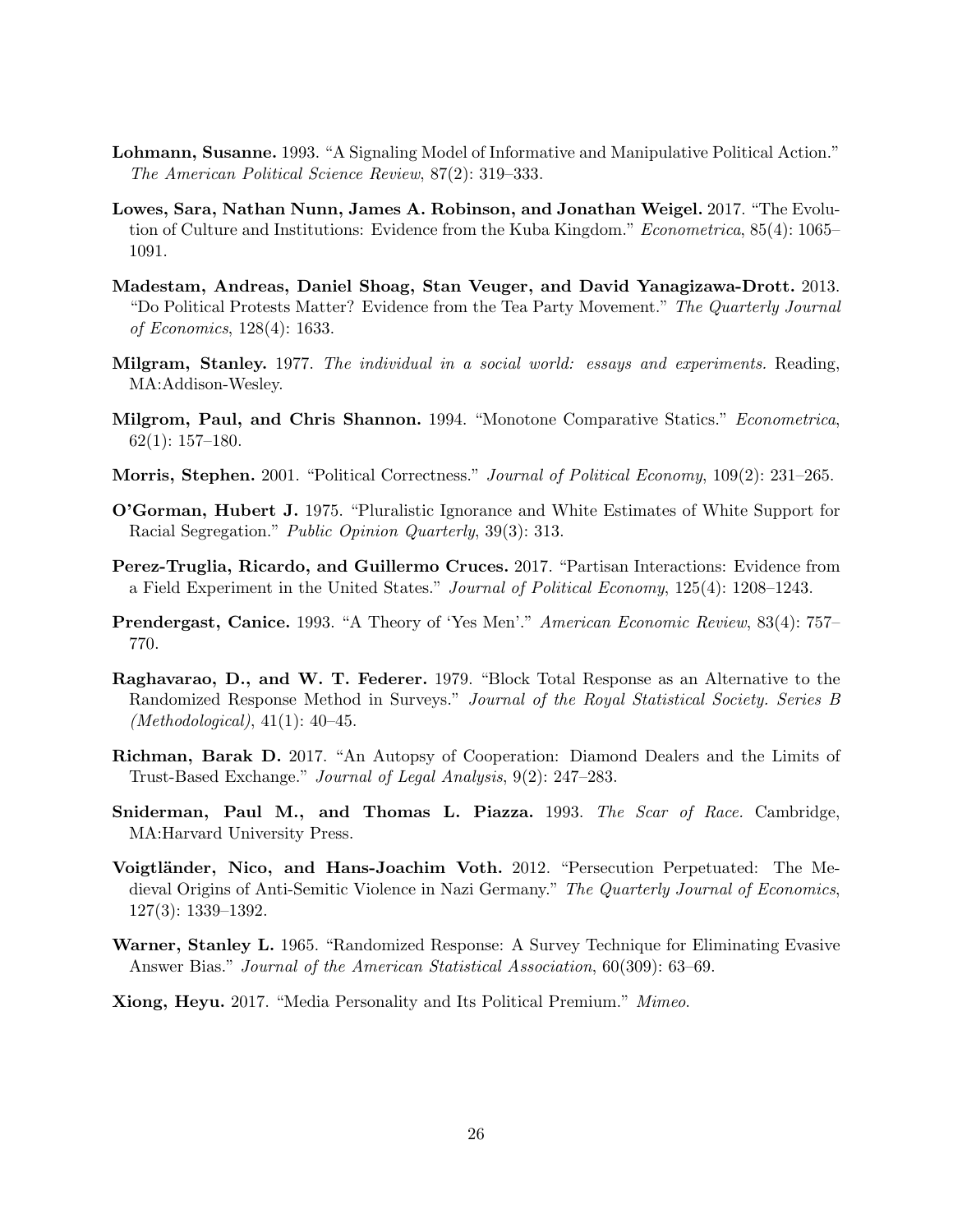## Figures and Tables



<span id="page-27-0"></span>Figure 1: Experiment 1A: Donation Rates Before and After the Election

Notes: the two bars on the left display donation rates to the anti-immigration organization for individuals in the private and public conditions in the control group before the election (full sample, respectively  $N=112$  and  $N=111$ ), the two central bars display those in the information group before the election (full sample, respectively  $N=102$  and  $N=103$ ), and the last two bars display those in the control group after the election (for individuals already surveyed before the election, respectively  $N=82$  and  $N=84$ ). Error bars reflect  $95\%$ confidence intervals. Top horizontal bars show  $p$ -values for t tests of equality of means between different experimental conditions.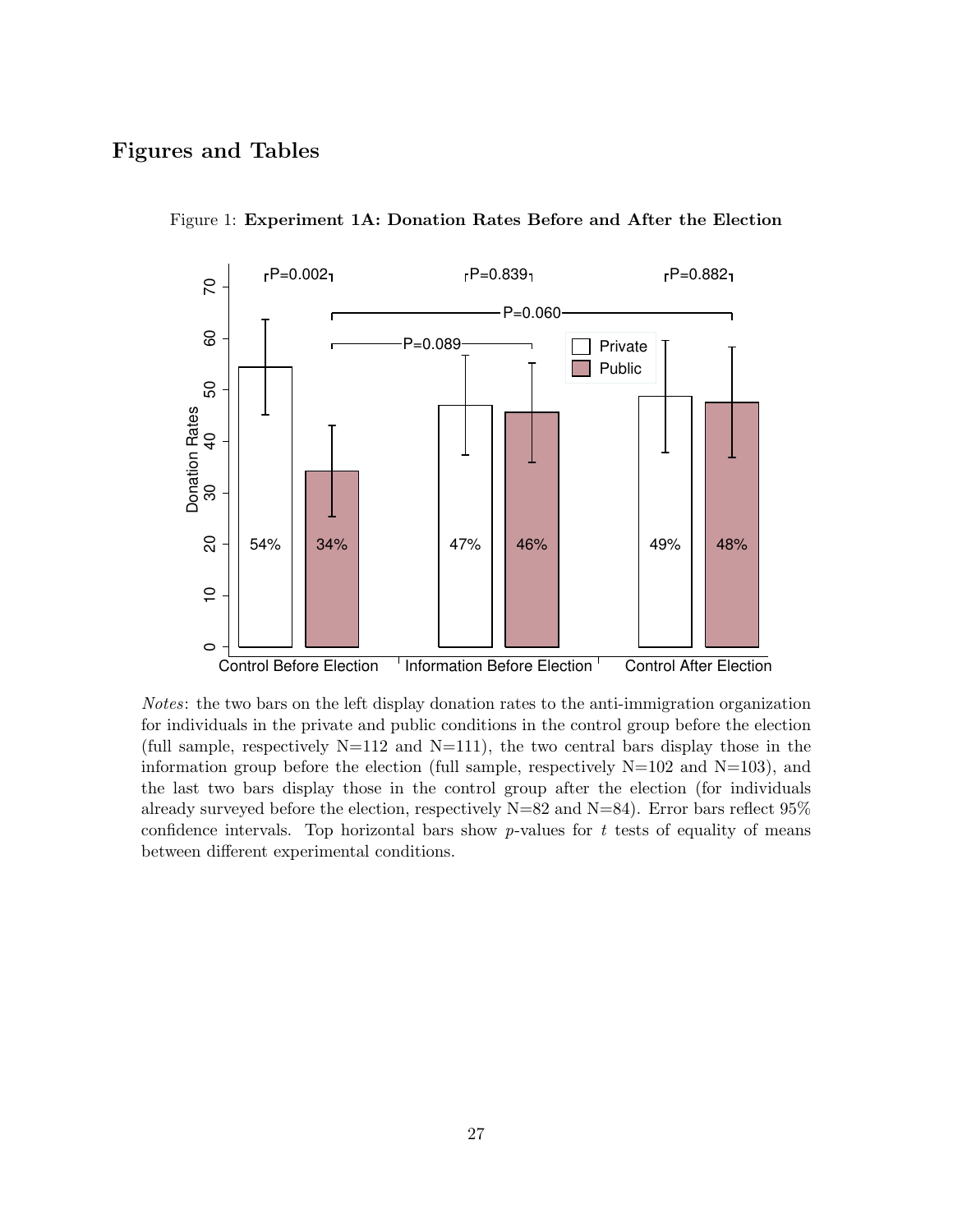

<span id="page-28-0"></span>Figure 2: Experiment 1B: Donation Rates

Notes: the two bars on the left display donation rates to the anti-immigration organization for individuals in the private and public conditions in the Clinton Won treatment group (respectively  $N=392$  and  $N=408$ ), and the two bars on the right display those for individuals in the private and public conditions in the Trump Won treatment group (respectively N=419 and N=381). Error bars reflect  $95\%$  confidence intervals. Top horizontal bars show p-values for  $t$  tests of equality of means between different experimental conditions.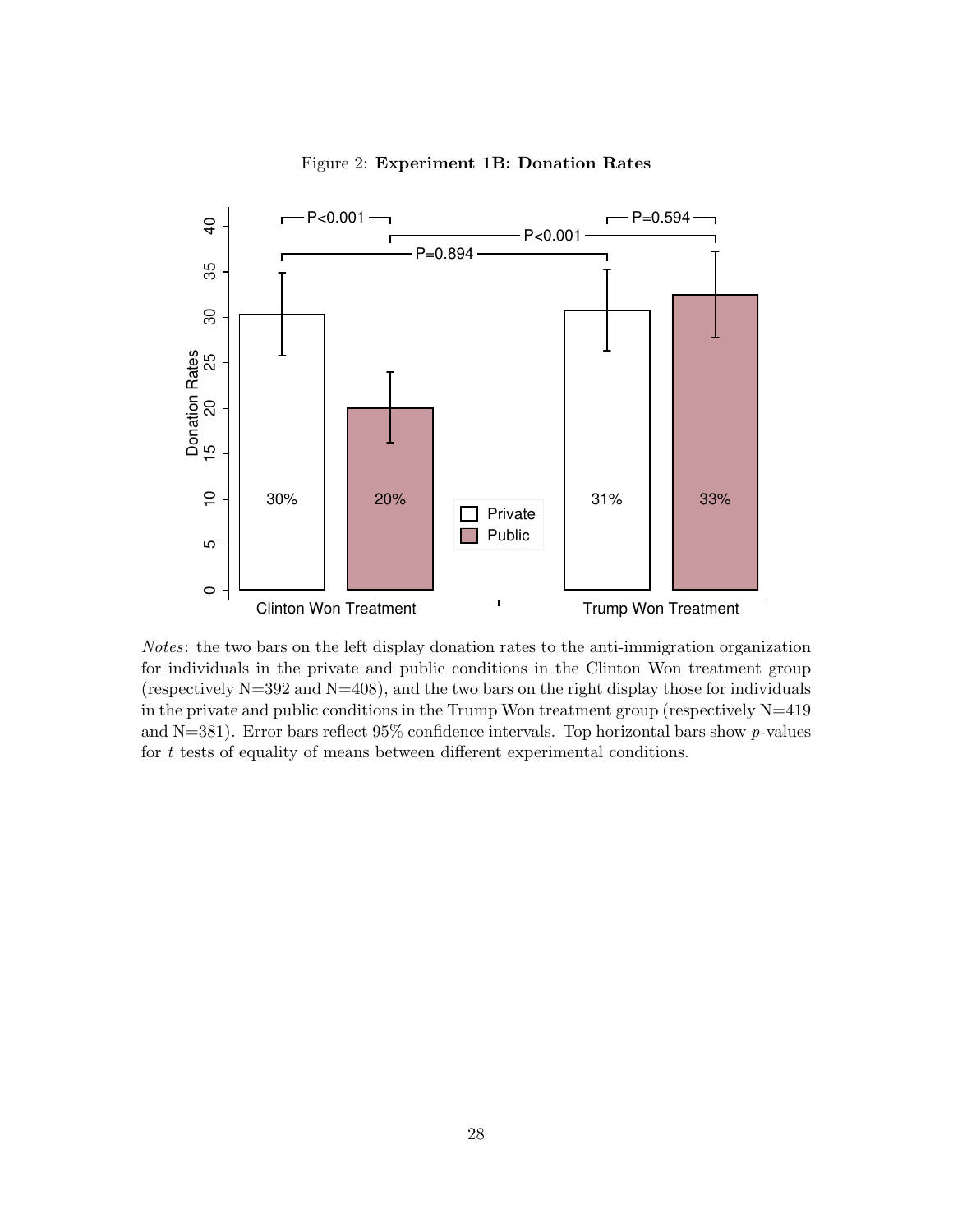

<span id="page-29-0"></span>Figure 3: Experiment 2: Donation Rates

Notes: Panel A displays average donation amounts to the individuals from experiment 1 in the four experimental conditions. The two bars on the left display donations for individuals in the private and public conditions in the Clinton Won treatment group (respectively  $N=466$  and  $N=474$ ), and the two bars on the right display those for individuals in the private and public conditions in the Trump Won treatment group (respectively  $N=441$  and N=449). Panel B displays the percent of subjects not making positive donations. Error bars reflect 95% confidence intervals. Top horizontal bars show p-values for t tests of equality of means between different experimental conditions.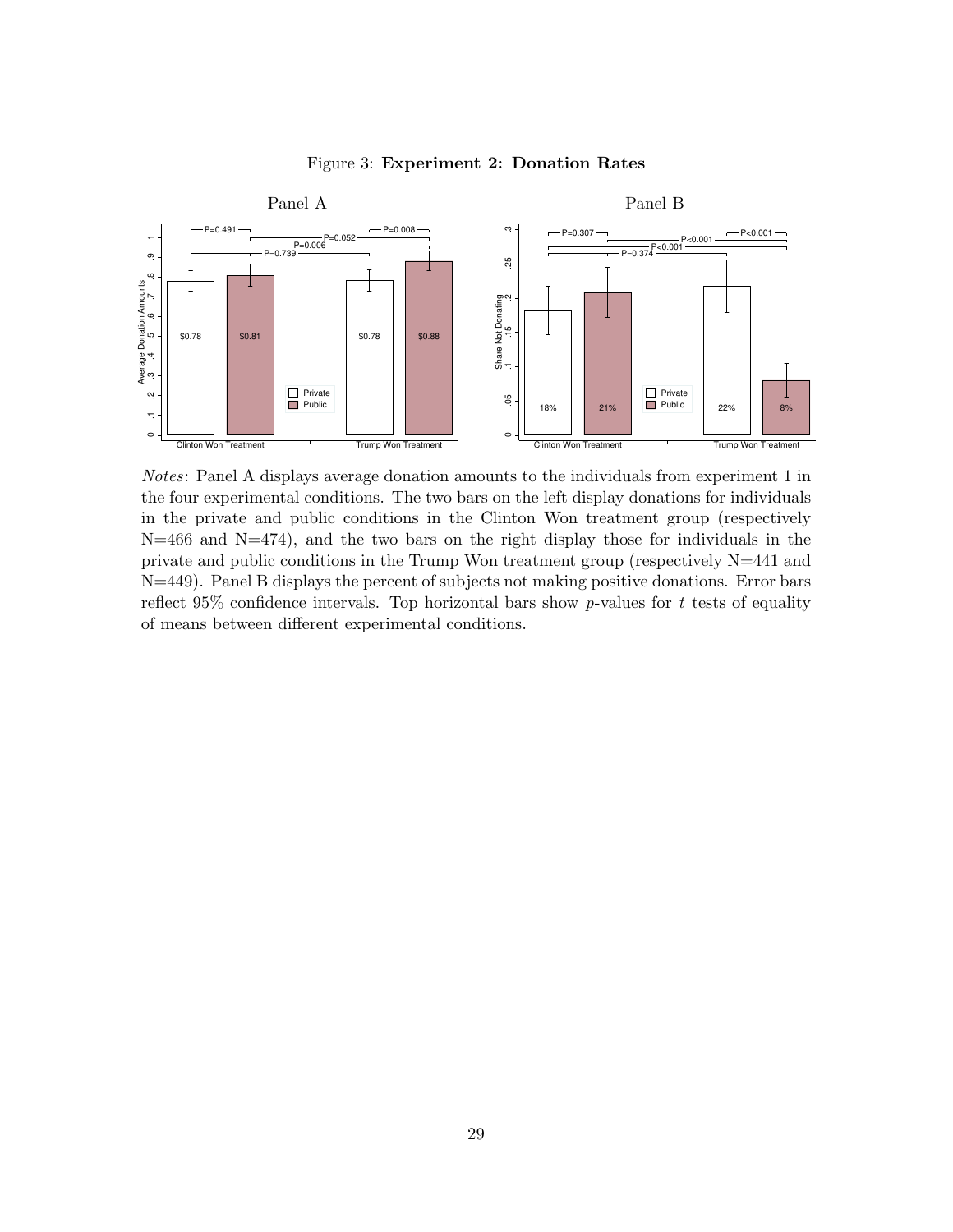| Dependent                          | Dummy: individual authorizes donation to |             |                  |                  |
|------------------------------------|------------------------------------------|-------------|------------------|------------------|
| Variable                           | anti-immigrant organization              |             |                  |                  |
|                                    | $\left(1\right)$                         | $^{'}2)$    | $\left(3\right)$ | $\left(4\right)$ |
| Public                             | $-0.202***$                              | $-0.200***$ | $-0.202$ ***     | $-0.199$ ***     |
|                                    | [0.065]                                  | [0.066]     | [0.065]          | [0.065]          |
|                                    | (0.004)                                  | (0.005)     | (0.004)          | (0.007)          |
| Information                        | $-0.074$                                 | $-0.077$    | $-0.074$         | $-0.076$         |
|                                    | [0.069]                                  | [0.068]     | [0.069]          | [0.068]          |
|                                    | (0.277)                                  | (0.266)     | (0.277)          | (0.281)          |
| Public <sup>*</sup> Information    | $0.188*$                                 | $0.178*$    | $0.188*$         | $0.178*$         |
|                                    | [0.096]                                  | [0.096]     | [0.096]          | [0.096]          |
|                                    | (0.045)                                  | (0.062)     | (0.045)          | (0.062)          |
| After Election                     |                                          |             | $-0.057$         | $-0.062$         |
|                                    |                                          |             | [0.073]          | [0.072]          |
|                                    |                                          |             | (0.380)          | (0.304)          |
| Public <sup>*</sup> After Election |                                          |             | $0.191*$         | $0.186*$         |
|                                    |                                          |             | [0.102]          | [0.101]          |
|                                    |                                          |             | (0.071)          | (0.080)          |
| Mean Donation Rate                 |                                          |             |                  |                  |
| Control Private                    | 0.545                                    |             |                  |                  |
| <b>Before Election</b>             |                                          |             |                  |                  |
| Controls                           | N <sub>o</sub>                           | Yes         | N <sub>o</sub>   | Yes              |
| N                                  | 428                                      | 428         | 594              | 594              |
| $\,R^2$                            | 0.022                                    | 0.033       | 0.017            | 0.034            |

<span id="page-30-0"></span>Table 1: Experiment 1A: Difference in Differences Regressions

Notes: Columns (1) and (2) includes the full pre-election sample. Columns (3) and (4) add the post-election sample of individuals already surveyed before the election. Columns (1) presents OLS regression of a dummy variable for whether a individual donates to the anti-immigration organization on a dummy for the Public condition, a dummy for the Information condition, and a dummy for the Public Information condition. The control private condition before the election is the omitted group, for which we report the mean donation rate. Columns (3) replicates and adds a dummy for the after election condition, and a dummy for the Public after election condition. Columns (2) and (4) replicate and add individual covariates (gender, age, marital status, years of education, household income, and race). Robust standard errors in brackets. P-values from permutation tests with 1,000 repetitions in parentheses. \* significant at 10%; \*\* significant at 5%; \*\*\* significant at 1% based on robust standard errors.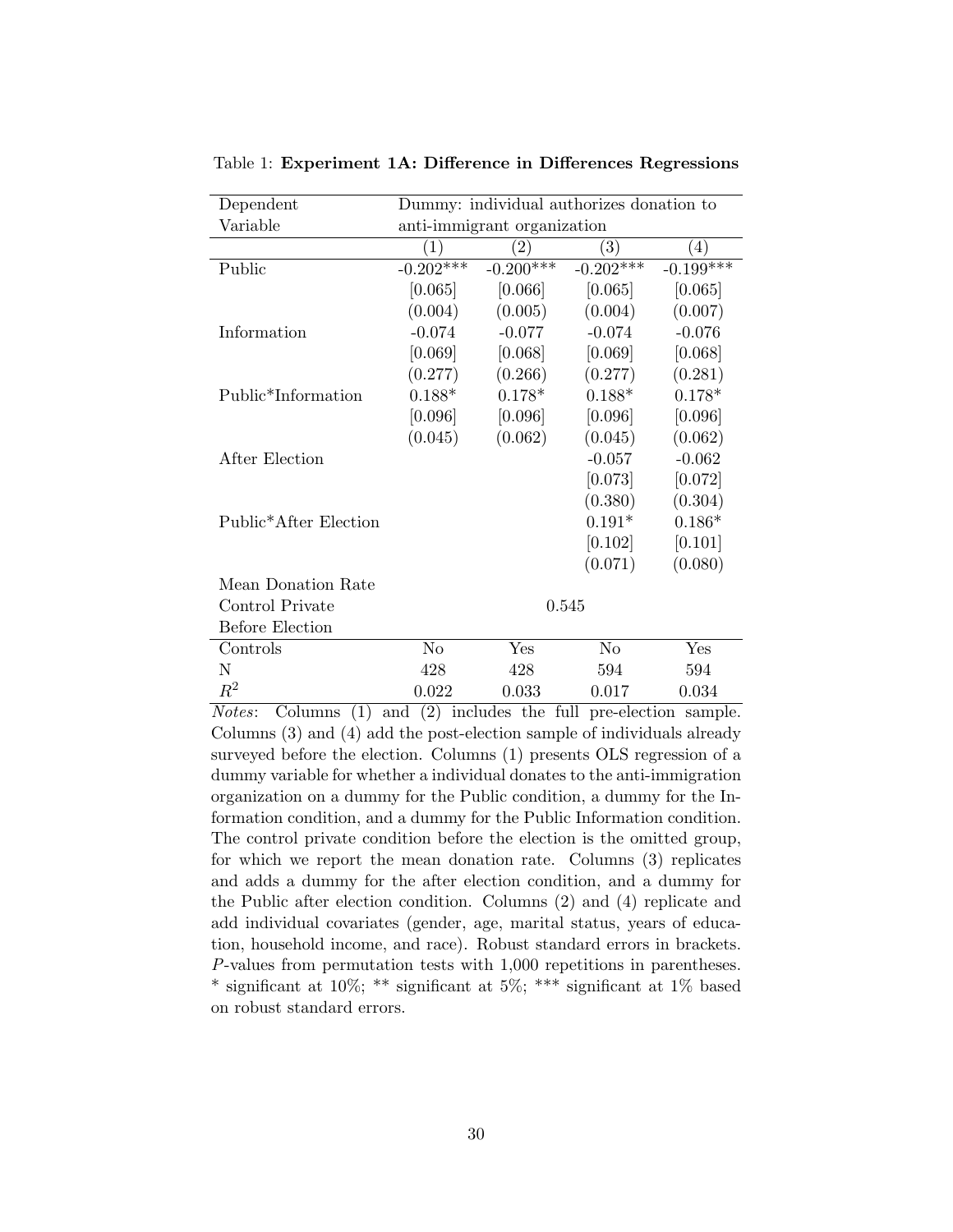| Dependent                               | Dummy: individual authorizes |                   |  |
|-----------------------------------------|------------------------------|-------------------|--|
| Variable                                | donation to anti-immigrant   |                   |  |
|                                         | organization                 |                   |  |
|                                         | $\left( 1\right)$            | $\left( 2\right)$ |  |
| Public                                  | $-0.103***$                  | $-0.108***$       |  |
|                                         | [0.031]                      | [0.031]           |  |
|                                         | (0.002)                      | (0.000)           |  |
| Trump Won Treatment                     | 0.004                        | 0.001             |  |
|                                         | [0.032]                      | [0.033]           |  |
|                                         | (0.889)                      | (0.987)           |  |
| Public <sup>*</sup> Trump Won Treatment | $0.120***$                   | $0.129***$        |  |
|                                         | [0.045]                      | [0.045]           |  |
|                                         | (0.005)                      | (0.001)           |  |
| Mean Donation Rate                      |                              |                   |  |
| Clinton Won                             | 0.304                        |                   |  |
| Private Treatment                       |                              |                   |  |
| Controls                                | No                           | Yes               |  |
| N                                       | 1,600                        | 1,587             |  |
| $\,R^2$                                 | 0.012                        | 0.023             |  |

<span id="page-31-0"></span>Table 2: Experiment 1B: Difference in Differences Regressions

Notes: Columns (1) presents OLS regression of a dummy variable for whether a individual donates to the anti-immigration organization on a dummy for the public condition, a dummy for the Trump Won condition, and a dummy for the Trump Won public condition. The Clinton Won private condition is the omitted group, for which we report the mean donation rate. Column  $(2)$  replicates and add individual covariates (gender, age, marital status, years of education, household income, and race). Robust standard errors in brackets. P-values from permutation tests with 1,000 repetitions in parentheses.  $*$  significant at 10%;  $**$  significant at 5%;  $***$ significant at 1% based on robust standard errors.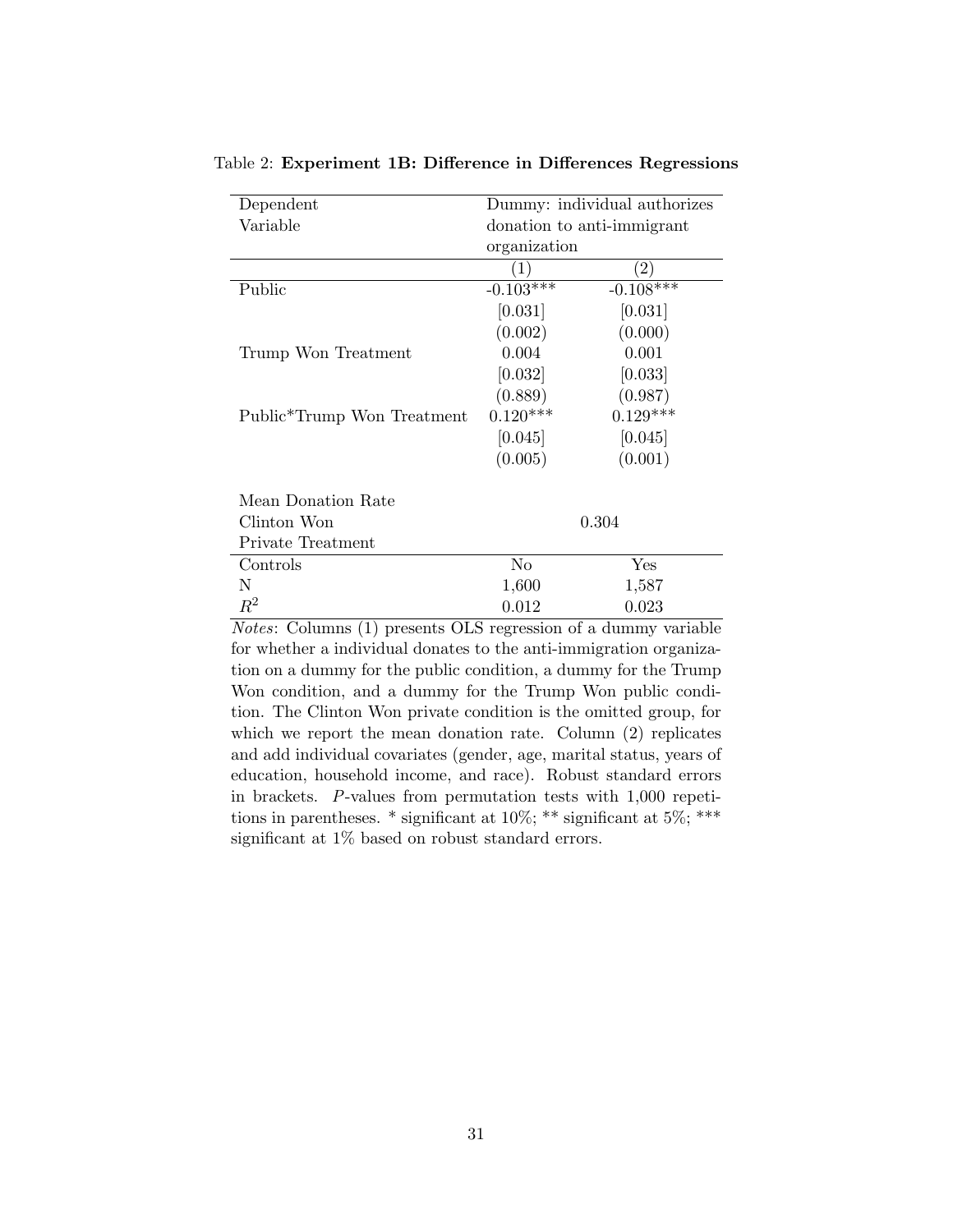# Supplementary Appendix (Not For Publication)

## A Theory Proofs

#### Proof of Proposition [1.](#page-8-2)

In the private case,  $n = 0$ , and thus each citizen chooses  $d_i = t_i$ . So consider the public case. Slightly abusing notation, let us write  $U_{A,h} (d_i)$  to denote the utility  $U_i (d_i)$  of citizen i with  $t_i = A$ and  $h_i = h$ , and let us write  $U_{B,h}(d_j)$  to denote the utility  $U_j(d_j)$  of citizen j with  $t_j = B$  and  $h_j = h$ .

In what follows, we denote the equilibrium shares of types  $A$  and types  $B$  who choose action A by  $r_A$  and  $r_B$ , respectively. Then an individual with prior belief P about the share of type A (where  $P = P_A$  for type A and  $P = P_B$  for type B, where  $P_A$  and  $P_B$  are defined in the text, believes that a decision-maker who chose  $d_i = A$  has type A with probability  $Q_{P,A} = \frac{P_{TA}}{P_{TA} + (1 - A)}$  $\frac{Pr_A}{Pr_A + (1-P)r_B},$ while one who chose  $d_i = B$  has type A with probability  $Q_{P,B} = \frac{P(1-r_A)}{P(1-r_A)+(1-P)}$  $\frac{P(1-r_A)}{P(1-r_A)+(1-P)(1-r_B)}$ .

Our first observation is that the following increasing differences property holds in any equilibrium:  $U_{A,h}(A) - U_{A,h}(B) > U_{B,h}(A) - U_{B,h}(B)$ . Suppose, to obtain a contradiction, than this is not the case. Let us write down these conditions:

$$
V_A + h (P_A Q_{P_A, A} + (1 - P_A) (1 - Q_{P_B, A})) - h (P_A Q_{P_A, B} + (1 - P_A) (1 - Q_{P_B, B})) \le
$$
  

$$
h (P_B Q_{P_A, A} + (1 - P_B) (1 - Q_{P_B, A})) - V_B - h (P_B Q_{P_A, B} + (1 - P_B) (1 - Q_{P_B, B})).
$$

Rearranging, we get

$$
V_A + V_B + h (P_A - P_B) (Q_{P_A, A} + Q_{P_B, A} - Q_{P_A, B} - Q_{P_B, B}) \le 0.
$$

The latter bracket cannot exceed 2, since all the terms are probabilities lying on  $[0, 1]$ . Thus, we have

$$
V_A + V_B \leq 2h (P_A - P_B).
$$

Since  $p_L < P_A < P_B < p_H$ , we have  $P_A - P_B < p_H - p_L$ . However, by Assumption [1,](#page-8-1)  $V_A, V_B \ge$  $h (p<sub>L</sub> - p<sub>H</sub>)$ . This contradiction implies the increasing differences property.

This increasing differences property implies that any equilibrium that satisfies the D1 criterion has the feature that if all citizens choose  $d_i = B$  on equilibrium path, then anyone who deviates to choose action  $A$  will be considered to be type  $A$  (and the other way around). Indeed, it means that the benefit from deviating to action A,  $U_i(A) - U_i(B)$ , cannot be maximized for an individual of type B.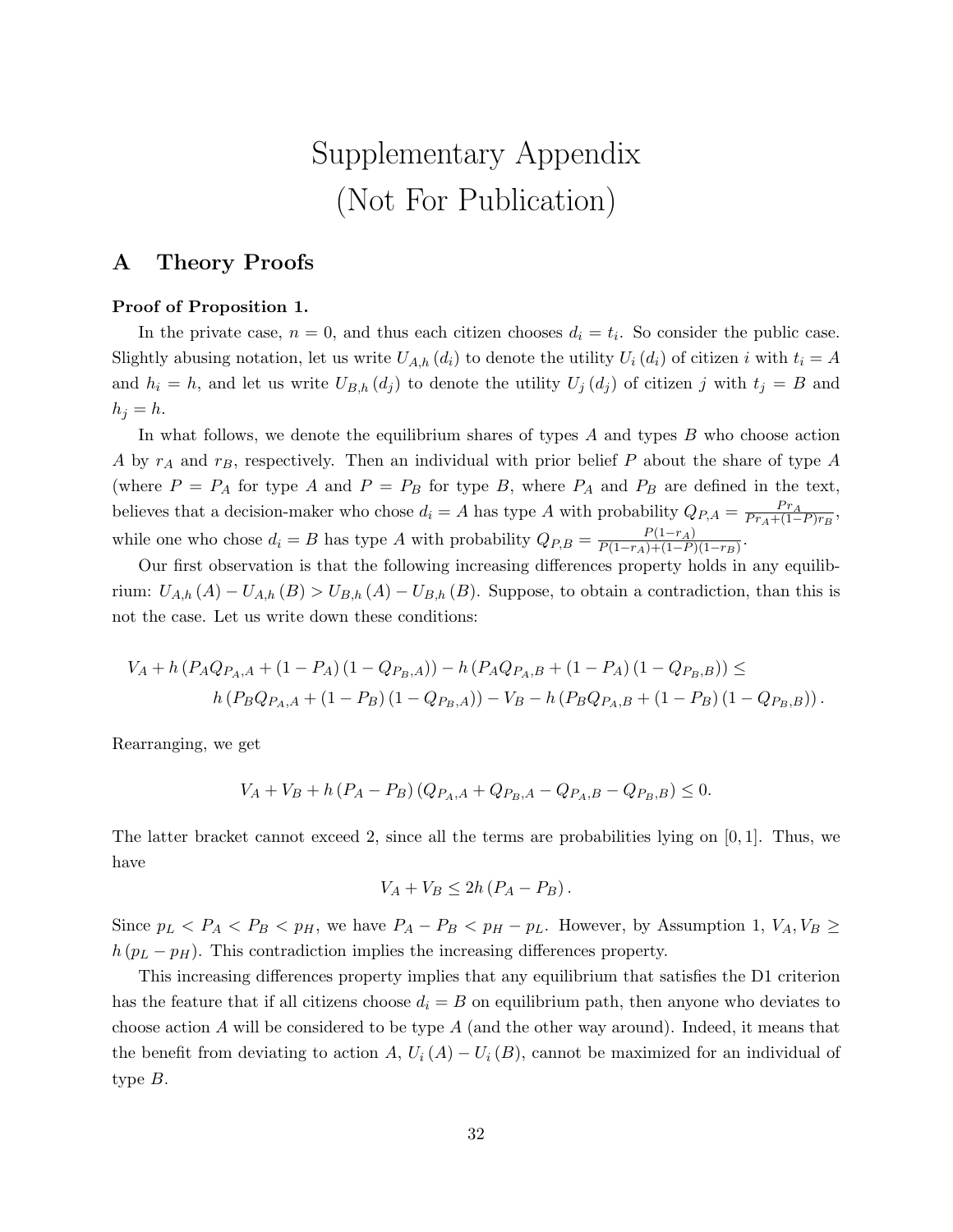To proceed, notice that if  $U_{A,h}(A) \ge U_{A,h}(B)$  for some h, then  $U_{A,h'}(A) > U_{A,h'}(B)$  for  $h' < h$ . Indeed, suppose not. Denoting

$$
L = P_A Q_{P_A, A} + (1 - P_A) (1 - Q_{P_B, A}) - P_A Q_{P_A, B} - (1 - P_A) (1 - Q_{P_B, B}),
$$

we have  $V_A + hL \geq 0$  and  $V_A + h'L \leq 0$ , which implies  $(h - h')L \geq 0$ , so  $L \geq 0$ . However, then  $V_A + h'L > 0$ , a contradiction. Similarly if  $U_{B,h}(B) \ge U_{B,h}(A)$  for some h, then  $U_{B,h'}(B) \ge$  $U_{B,h'}(A)$  for  $h' < h$ . This implies that A types may choose action B only if their social image concerns exceed a certain cutoff, and the same applies to  $B$  types choosing action  $A$ . More precisely, if  $r_A$  is the share of A types choosing action A, then all those with  $h < F(r_A)$  choose action A and all those with  $h > F(r_A)$  choose action B (either set may be empty); similarly, B types with  $h < 1 - F(r_B)$  choose action B and those with  $h > 1 - F(r_B)$  choose action A.

Let us show that either  $r_A = 1$  or  $r_B = 0$ . Suppose not, so  $r_A < 1$  and  $r_B > 0$ . This means that citizen i with  $t_i = A$  and  $h_i = M$  chooses B and citizen j with  $t_j = B$  and  $h_j = M$  chooses A. This is only possible if  $U_{A,M}(A) \leq U_{A,M}(B)$  and  $U_{B,M}(A) \geq U_{B,M}(B)$ . However, this contradicts the single crossing property, so either  $r_A < 1$  or  $r_B = 0$  in any equilibrium.

Now fix  $r_B = 0$  and suppose that h is the cutoff social image concern for type A, so  $r_A = F(h)$ . Consider  $G_A(h) = U_{A,h}(A | r_A = F(h), r_B = 0) - U_{A,h}(B | r_A = F(h), r_B = 0)$  as a function of h; let us show that it has at most one zero, and if so it changes the sign from positive to negative. We have

$$
G_A(h) = V_A + h (P_A Q_{P_A, A} + (1 - P_A) (1 - Q_{P_B, A}))
$$
  
\n
$$
-h (P_A Q_{P_A, B} + (1 - P_A) (1 - Q_{P_B, B}))
$$
  
\n
$$
= V_A + h \left( P_A - P_A \frac{P_A (1 - F(h))}{1 - P_A F(h)} - (1 - P_A) \left( 1 - \frac{P_B (1 - F(h))}{1 - P_B F(h)} \right) \right)
$$
  
\n
$$
= V_A + h (1 - P_A) \left( \frac{P_A}{1 - P_A F(h)} - \frac{1 - P_B}{1 - P_B F(h)} \right).
$$

Suppose that  $G_A(h) = 0$  for some h. This implies, in particular, that  $\frac{P_A}{1 - P_A F(h)} < \frac{1 - P_B}{1 - P_B F(h)}$  $\frac{1-P_B}{1-P_BF(h)}$ . It suffices to prove that in that case  $\frac{dG_A(h)}{dh} < 0$ . We have

$$
\frac{d_{A}G(h)}{dh} = hf(h) (1 - P_{A}) \left( \frac{(P_{A})^{2}}{(1 - P_{A}F(h))^{2}} - \frac{P_{B} (1 - P_{B})}{(1 - P_{B}F(h))^{2}} \right) + (1 - P_{A}) \left( \frac{P_{A}}{1 - P_{A}F(h)} - \frac{1 - P_{B}}{1 - P_{B}F(h)} \right).
$$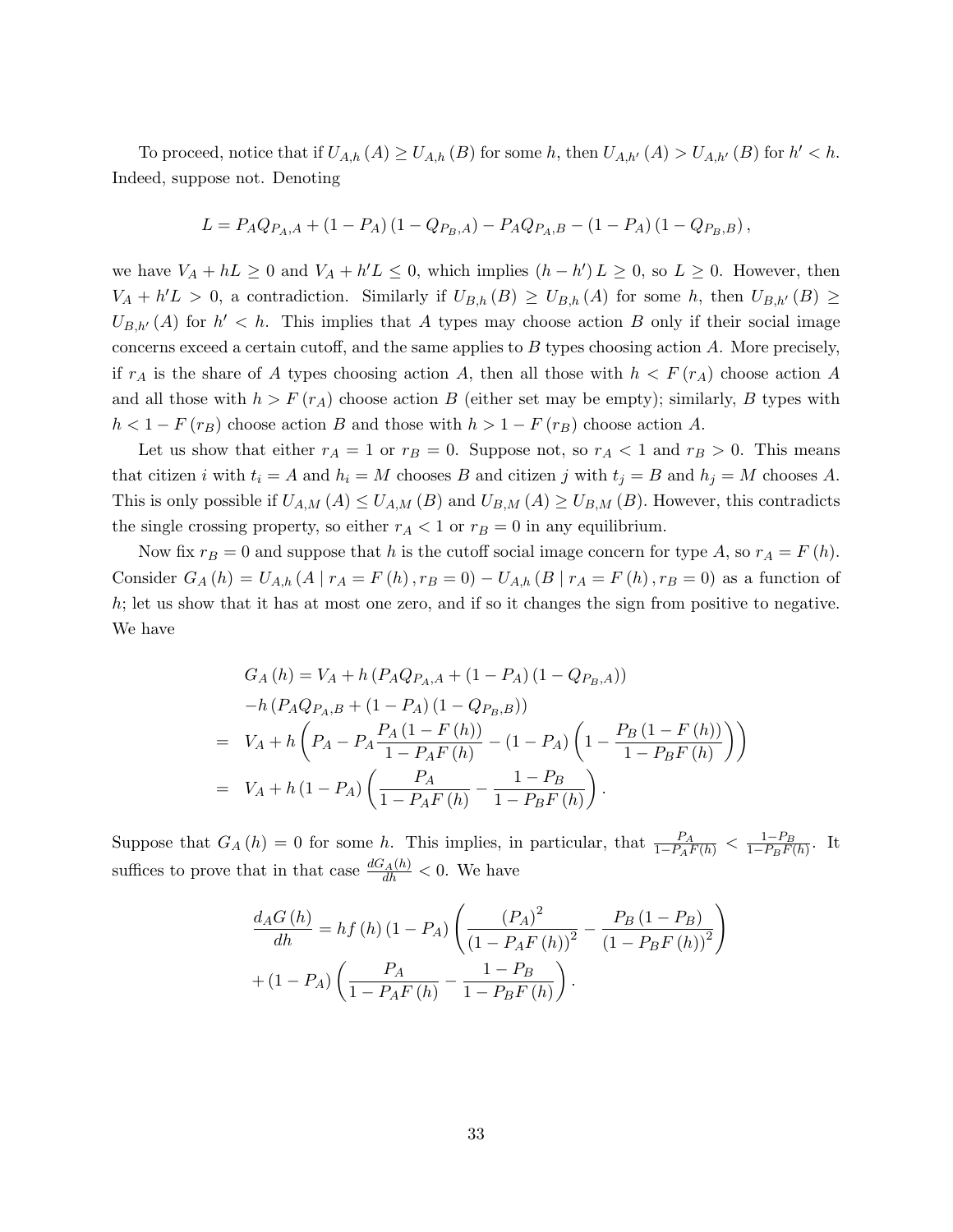Consider two cases. If  $P_B \geq \frac{1}{2}$  $\frac{1}{2}$ , then  $\frac{P_B}{1-P_B} \ge 1$ , so

$$
\frac{P_B (1 - P_B)}{(1 - P_B F(h))^2} = \frac{P_B}{1 - P_B} \frac{(1 - P_B)^2}{(1 - P_B F(h))^2} \ge \left(\frac{1 - P_B}{1 - P_B F(h)}\right)^2 > \left(\frac{P_A}{1 - P_A F(h)}\right)^2,
$$

which means that both terms in  $\frac{dG_A(h)}{dh}$  are negative, which proves that  $\frac{dG_A(h)}{dh} < 0$ . So suppose  $P_B < \frac{1}{2}$  $\frac{1}{2}$ , which means  $\frac{P_B}{1-P_B} < 1$ . We have

$$
\frac{1}{1 - P_A} \frac{dG_A(h)}{dh} = hf(h) \left( \frac{(P_A)^2}{(1 - P_A F(h))^2} - \frac{(1 - P_B)^2}{(1 - P_B F(h))^2} \right) + \left( \frac{P_A}{1 - P_A F(h)} - \frac{1 - P_B}{1 - P_B F(h)} \right)
$$

$$
+ hf(h) \frac{1 - 2P_B}{1 - P_B} \frac{(1 - P_B)^2}{(1 - P_B F(h))^2}
$$

$$
= \left( \frac{P_A}{1 - P_A F(h)} - \frac{1 - P_B}{1 - P_B F(h)} \right) \left( hf(h) \left( \frac{P_A}{1 - P_A F(h)} + \frac{1 - P_B}{1 - P_B F(h)} \right) + 1 \right)
$$

$$
+ hf(h) \frac{1 - 2P_B}{1 - P_B} \frac{(1 - P_B)^2}{(1 - P_B F(h))^2}.
$$

After plugging in  $\frac{P_A}{1-P_AF(h)} - \frac{1-P_B}{1-P_BF(h)} = -\frac{V_A}{h(1-h)}$  $\frac{V_A}{h(1-P_A)}$ , we get

$$
\frac{1}{1 - P_A} \frac{dG_A(h)}{dh} = -\frac{V_A}{h(1 - P_A)} \left( hf(h) \left( \frac{P_A}{1 - P_A F(h)} + \frac{1 - P_B}{1 - P_B F(h)} \right) + 1 \right)
$$
  
+  $hf(h) \frac{1 - 2P_B}{1 - P_B} \frac{(1 - P_B)^2}{(1 - P_B F(h))^2}$   

$$
\leq -\frac{V_A}{h(1 - P_A)} (hf(h) (P_A + 1 - P_B) + 1) + hf(h) \frac{1 - 2P_B}{1 - P_B}
$$
  

$$
< -\frac{V_A}{h} (hf(h) + 1) + hf(h)
$$
  

$$
= \frac{-V_A + hf(h) (h - V_A)}{h} \leq \frac{-V_A + V_A}{h} = 0,
$$

proving the result.

We can similarly prove that if we fix  $r_A = 1$  and consider  $G_B(h) = U_{B,h}(A \mid r_A = 1, r_B = 1 - F(h))$  –  $U_{B,h} (B \mid r_A = 1, r_B = 1 - F(h)),$  which may be written as

$$
G_B(h) = h (P_B Q_{P_A, A} + (1 - P_B) (1 - Q_{P_B, A}))
$$
  
\n
$$
-V_B - h (P_B Q_{P_A, B} + (1 - P_B) (1 - Q_{P_B, B}))
$$
  
\n
$$
= h \left( P_B \frac{P_A}{1 - (1 - P_A) F(h)} + (1 - P_B) \left( 1 - \frac{P_B}{1 - (1 - P_B) F(h)} \right) - (1 - P_B) \right) - V_B
$$
  
\n
$$
= h P_B \left( \frac{P_A}{1 - (1 - P_A) F(h)} - \frac{1 - P_B}{1 - (1 - P_B) F(h)} \right) - V_B,
$$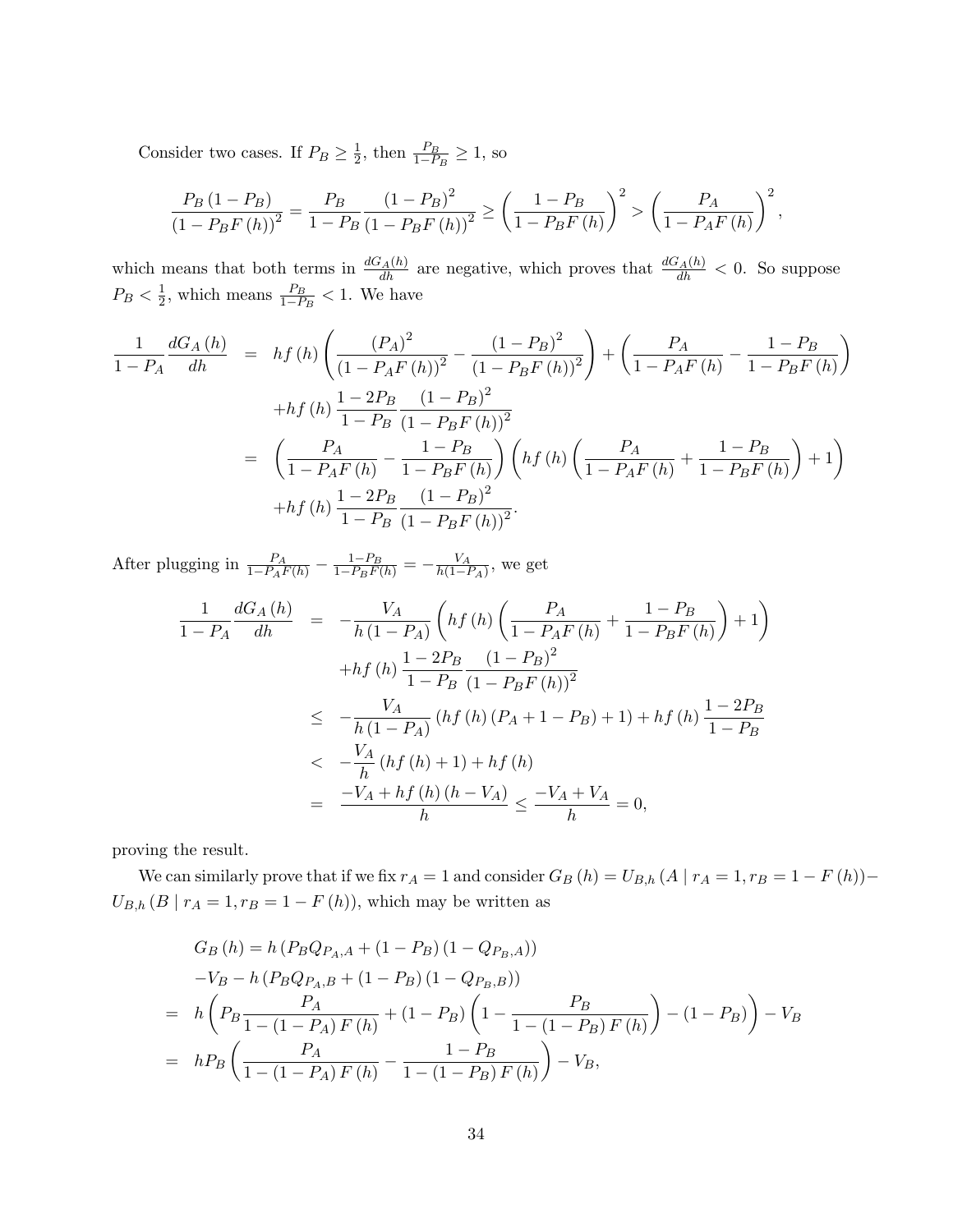then it has at most one zero, and if so, it changes the sign from negative to positive.

Now consider the following cases. If  $V_A \geq M(1 - 2P_A)$  and  $V_B \geq M(2P_B - 1)$ , then  $G_A(M) \geq$ 0 and  $G_B(M) \leq 0$ . This implies that there is an equilibrium where all A types choose A and all B types choose B, and since  $G_A(h) > 0$  and  $G_A(h) < 0$  for all  $h < M$ , this is the only equilibrium. Notice that conditions  $V_A < M (1 - 2P_A)$  and  $V_B < M (2P_B - 1)$  are mutually exclusive (adding the right-hand sides yields  $2(P_B - P_A) < 0$ . If  $V_A < M(1 - 2P_A)$  and  $V_B \ge M(2P_B - 1)$ , then all  $B$  types choose action  $B$ , as do some  $A$  types, and in that case all  $A$  types choose  $B$  if and only if  $G_A(m) \leq 0$ . Similarly, if  $V_A \geq M(1 - 2P_A)$  and  $V_B < M(2P_B - 1)$ , then all citizens choose A if and only if  $G_B(m) \geq 0$ . This gives the equilibrium characterization.

Let us prove the comparative statics with respect to  $\theta$ . Notice that both  $P_A$  and  $P_B$  are increasing as a function of  $\theta$ . This means that an increase in  $\theta$  may switch the equilibrium type from (v) to (iv) to (iii) etc, but not the other way around. Now suppose that for a given  $\theta$  the equilibrium type is (iv), so all B types choose action B, and the cutoff h for A types is such that  $G_A(h) = 0$ . Consider a marginal increase in  $\theta$ ; since  $\frac{dG_A(h)}{dh} < 0$ , it suffices to prove that  $G_A(h)$ is strictly increasing in  $\theta$  at such h. For this, it is sufficient to prove that  $G_A(h)$  has a positive derivative with respect to  $P_A$  and nonnegative with respect to  $P_B$  whenever  $G_A(h) = 0$ . We have

$$
\frac{\partial G_A(h)}{\partial P_A} = h \left( \frac{1 - P_B}{1 - P_B F(h)} - \frac{P_A}{1 - P_A F(h)} \right) + h \frac{1 - P_A}{1 - P_A F(h)}
$$
  
= 
$$
\frac{V_A}{1 - P_A} + h \frac{1 - P_A}{1 - P_A F(h)} > 0;
$$
  

$$
\frac{\partial G_A(h)}{\partial P_B} = h (1 - P_A) \frac{1 - F(h)}{(1 - P_B F(h))^2} \ge 0.
$$

This proves that the share of type A choosing action A is strictly increasing in  $\theta$  if the equilibrium type is (iv). The case of equilibrium type (ii) is considered similarly. This completes the proof.  $\blacksquare$ 

#### Proof of Proposition [2.](#page-9-0)

Consider a citizen of type A who got signal  $s = p<sub>H</sub>$ . Then his posterior about the share of type A is

$$
P_{A,s=p_H} = p_H \frac{\theta \mu p_H}{\theta \mu p_H + (1 - \theta) (1 - \mu) p_L} + p_L \frac{\theta \mu (1 - \theta) (1 - \mu) p_L}{\theta \mu p_H + (1 - \theta) (1 - \mu) p_L}
$$
  
= 
$$
\frac{\theta \mu p_H^2 + (1 - \theta) (1 - \mu) p_L^2}{\theta \mu p_H + (1 - \theta) (1 - \mu) p_L} = \frac{\tau_H p_H^2 + (1 - \tau_H) p_L^2}{\tau_H p_H + (1 - \tau_H) p_L},
$$

where  $\tau_H = \frac{\theta \mu}{\theta \mu + (1 - \theta)}$  $\frac{\theta\mu}{\theta\mu+(1-\theta)(1-\mu)}$ . Similarly, if he got signal  $s=p_L$ , then his posterior would be

$$
P_{A,s=p_L} = \frac{\tau_L p_H^2 + (1 - \tau_L) p_L^2}{\tau_L p_H + (1 - \tau_L) p_L},
$$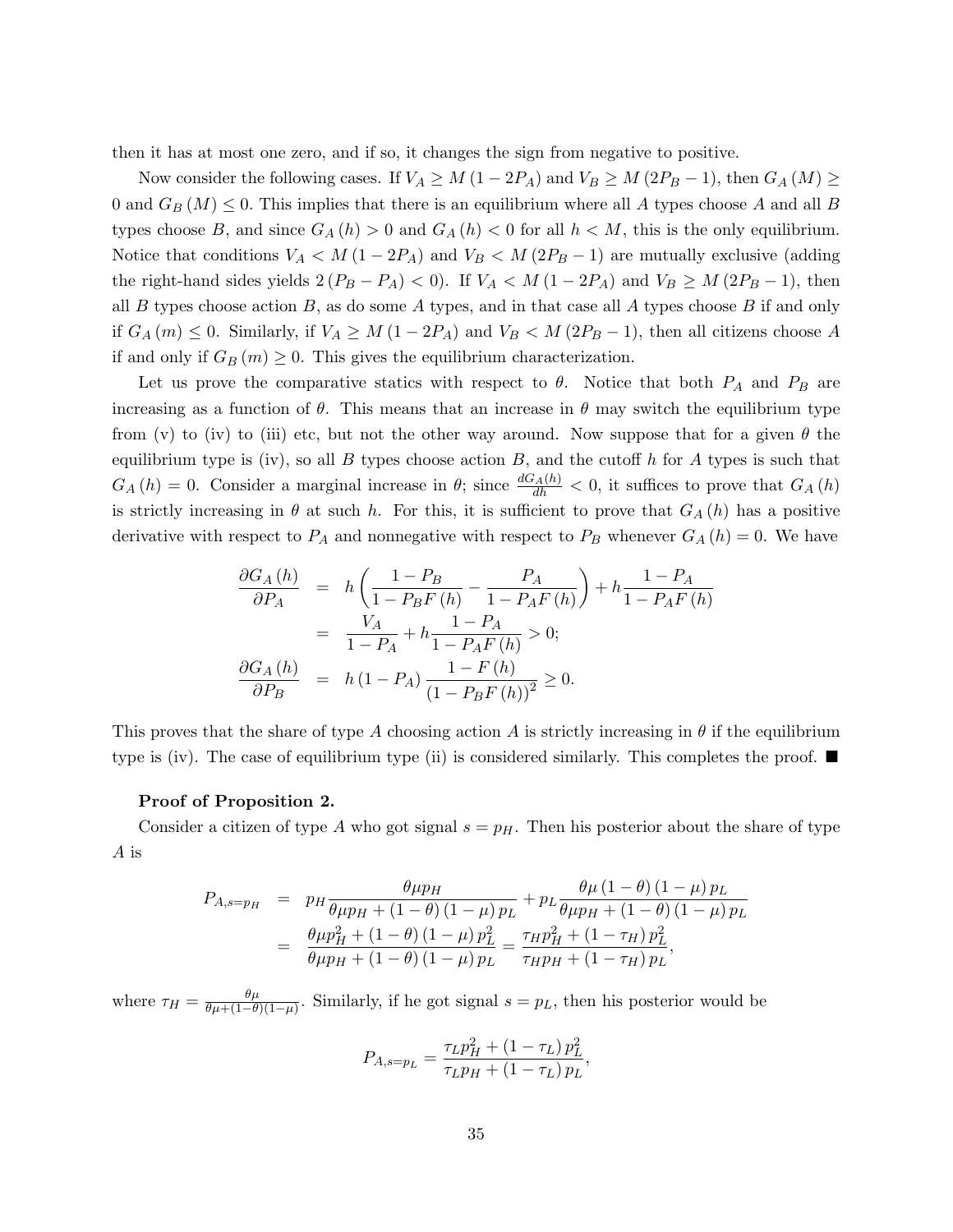where  $\tau_H = \frac{\theta(1-\mu)}{\theta(1-\mu)+(1-\mu)}$  $\frac{\theta(1-\mu)}{\theta(1-\mu)+(1-\theta)\mu}$  If a citizen of type B gets either of these signals, his posteriors would be

$$
P_{B,s=p_H} = \frac{\tau_H p_H (1 - p_H) + (1 - \tau_H) p_L (1 - p_L)}{\tau_H (1 - p_H) + (1 - \tau_H) (1 - p_L)},
$$
  
\n
$$
P_{B,s=p_L} = \frac{\tau_L p_H (1 - p_H) + (1 - \tau_L) p_L (1 - p_L)}{\tau_L (1 - p_H) + (1 - \tau_L) (1 - p_L)},
$$

respectively. Thus, the equilibrium in this case given by Proposition [1](#page-8-0) with  $\theta$  being replaced by either  $\tau_H$  for signal  $s_H$  or  $\tau_L$  for signal  $s_L$ . Notice that  $\mu > \frac{1}{2}$  implies  $\tau_H > \theta > \tau_L$ ; then the result follows immediately from the comparative statics with respect to  $\theta$ . This completes the proof.

#### Proof of Proposition [3.](#page-9-0)

Suppose that for  $s = p_L$ , citizens with type  $t_i = B$  choose action  $d_i = B$ . Then  $\Pr_{s=s_L} (t_i = A | d_i = A, t_{-i}) =$ 1 for either type of citizen  $t_{-i}$ ; this follows from Bayes formula if  $G_A(M) > 0$  in equilibrium or from that the equilibrium satisfies the D1 criterion (see the proof of Proposition [1\)](#page-8-0) if  $G_A(M) = 0$ . Then the corresponding probability for signal  $s = p_H$ ,  $Pr_{s=s_H} (t_i = A | d_i = A, t_{-i}) \leq 1$ . Furthermore, if for  $s = p_H$ ,  $G_B(M) > 0$  so some citizens with type  $t_i = B$  choose action  $d_i = A$ , then  $Pr_{s=s_H} (t_i = A | d_i = A, t_{-i}) < 1$ . This completes the proof. ■

#### A.1 Multiple equilibria

If we do not impose Assumption [1,](#page-8-1) there may be multiple equilibia. One reason for multiplicity is given by the following example.

<span id="page-36-0"></span>**Example 1.** Suppose  $V_A = V_B = 1$ ,  $p_H = 0.9$ ,  $p_L = 0.1$ ,  $\theta = \frac{1}{2}$  $\frac{1}{2}$ . Then type A citizens believe that others are type A with probability  $P_A = 0.82$ , while type B citizens believe that others are type A with probability  $P_B = 0.18$ . Let h be distributed on  $[m, M]$  such that  $m \ge \frac{25}{16} = 1.5625$  (and example of a distribution that satisfies this and also the first requirement of [1](#page-8-1) is one with p.d.f.  $f(h) = \frac{1}{h(h-1)}$  for  $h \in \left[\frac{25}{16}, \frac{25}{25-9e}\right]$  and  $f(h) = 0$  otherwise).

In this example, there are two equilibria. The first has all A citizens choosing  $d_i = A$  and all B citizens choosing  $d_i = B$ . Indeed, then  $r_A = 1$  and  $r_B = 0$ , and the expected utilities of type A from the two actions are

$$
U_{A,h}(A) = V_A + h \left( P_A \frac{P_A r_A}{P_A r_A + (1 - P_A) r_B} + (1 - P_A) \left( 1 - \frac{P_B r_A}{P_B r_A + (1 - P_B) r_B} \right) \right)
$$
  
=  $V_A + h P_A$ ;  

$$
U_{A,h}(B) = h \left( P_A \frac{P_A (1 - r_A)}{P_A (1 - r_A) + (1 - P_A) (1 - r_B)} + (1 - P_A) \left( 1 - \frac{P_B (1 - r_A)}{P_B (1 - r_A) + (1 - P_B) (1 - r_B)} \right) \right)
$$
  
=  $h (1 - P_A)$ ,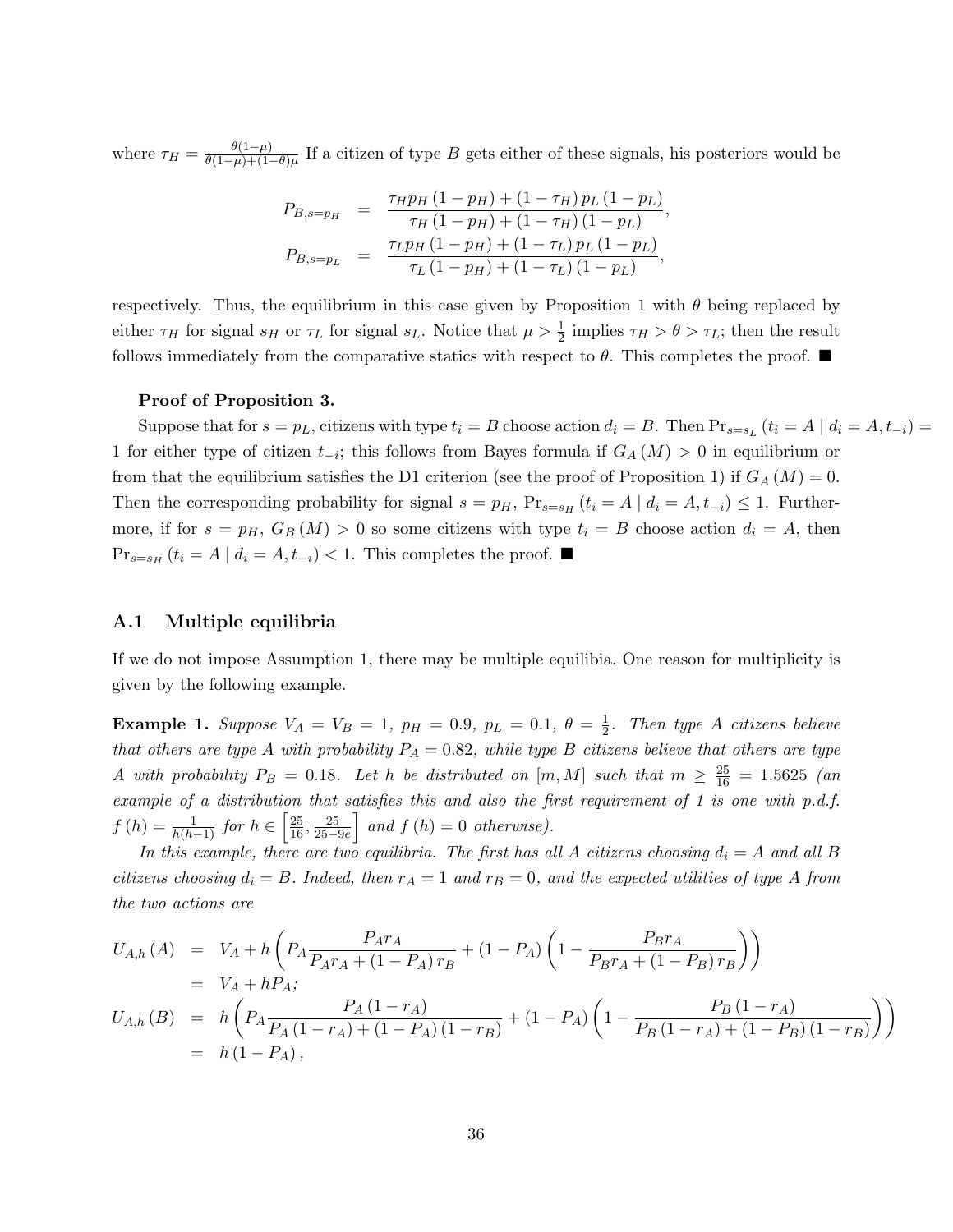and we thus have

$$
U_{A,h}(A) - U_{A,h}(B) = V_A + hP_A - h(1 - P_A) = 1 + 0.64h > 0.
$$

This means that citizens of type A do not want to deviate, and, similarly, neither do citizens of type B.

However, there is another equilibrium, where all A citizens choose  $d_i = B$  and all B citizens choose  $d_i = A$ . Indeed, if they do, then  $r_A = 0$  and  $r_B = 1$ . If so, the expected utilities of type A from the two actions are

$$
U_{A,h}(A) = V_A + h(1 - P_A);
$$
  

$$
U_{A,h}(B) = hP_A.
$$

We thus have

$$
U_{A,h}(A) - U_{A,h}(B) = V_A + h(1 - P_A) - hP_A = 1 - 0.64h \le 1 - 0.64 \times \frac{25}{16} = 0.
$$

This means that type A citizens are indeed better off choosing action B (and almost all of them strictly so), and likewise  $B$  citizens prefer action  $A$ . Thus, it is an equilibrium.

The intuition behind Example [1](#page-36-0) is simple. Citizens of different types may have very different beliefs about the distribution of types in the society, and they overestimate the share of citizens of their own type relative to other players. The example shows that it is possible that everyone chooses the "opposite" action for signaling purposes (and the signals are interpreted correctly, i.e., action A is interpreted as evidence that the actor is of type  $B$ ). Since both types believe that their type is common, deviating is not profitable, because the audience of their own type will fail to recognize them as one of their own. Despite this simple intuition, we believe that this equilibrium is hardly realistic, and imposed the second part of Assumption [1](#page-8-1) to ensure that citizens care about the action enough to rule it out, so  $V_A$  and  $V_B$  are not too small relative to social image concerns.

The next example shows that the first part of Assumption [1](#page-8-1) is also necessary to ensure equilibrium uniqueness.

**Example 2.** Let  $V_A = V_B = 1$ ,  $p_H = \frac{99}{100}$ ,  $p_L = \frac{2}{3}$  $\frac{2}{3}$ ,  $\theta = \frac{9}{10}$ . Let  $m = M = 2$ , so h has a degenerate distribution (this may be easily generalized to a smooth distribution with high density). In this way, the first part of Assumption [1](#page-8-1) is violated, while the second is satisfied.

Here, we have  $P_A \approx 0.97$  and  $P_B \approx 0.74$ . One can verify that there are three equilibria. In one, every citizen chooses action A; in another, both types of citizens choose their preferred action, and there is also a third equilibrium where all  $A$  types choose action  $A$ , while  $B$  types split, with about 48% choosing action A and the rest choosing B.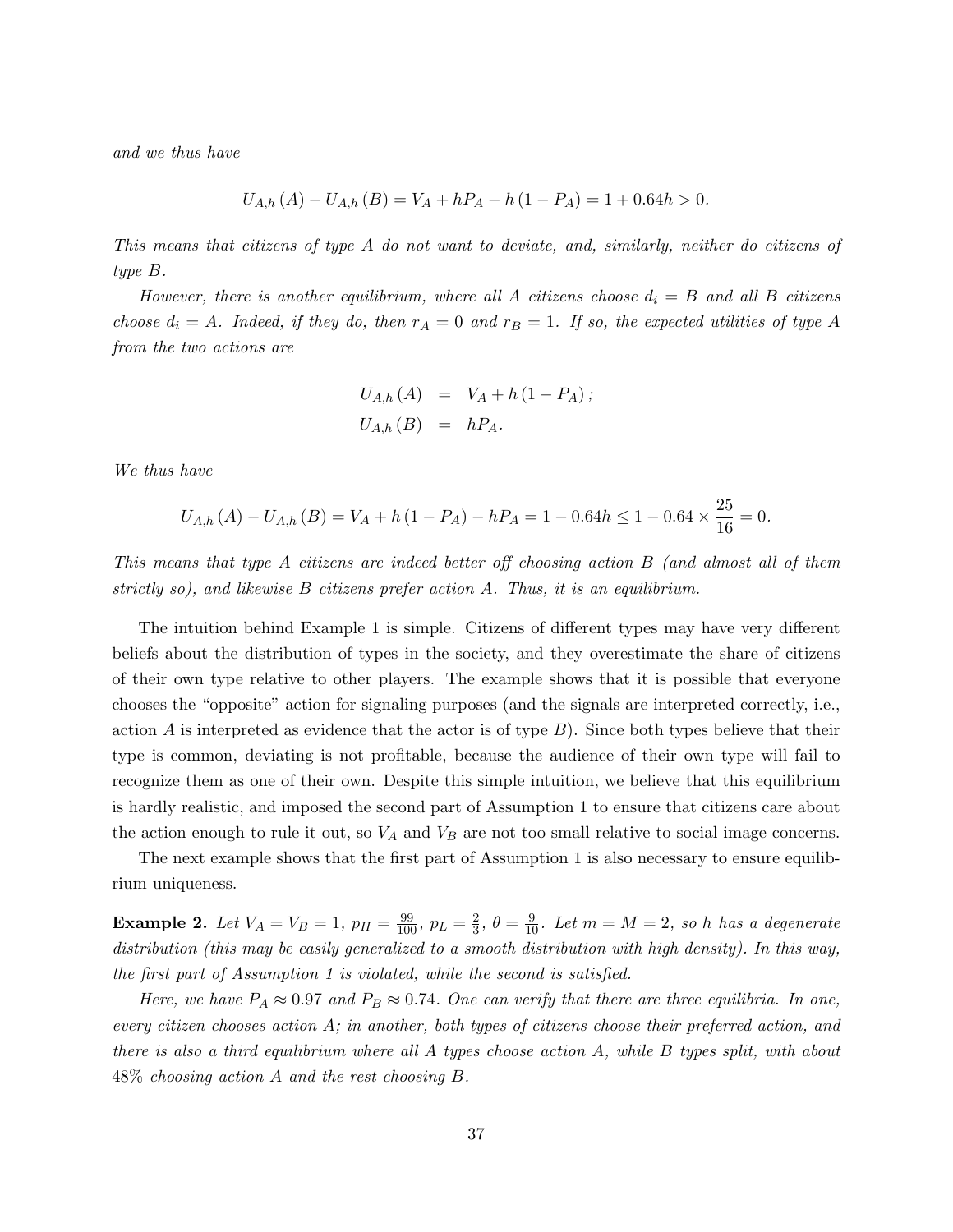The intuition behind this multiplicity is the following. Choosing one's preferred action is an equilibrium, because an actor of type  $B$  believes that there is a sufficient share of type  $B$  citizens in the audience. Importantly, if everyone chooses their preferred action, then this action allows the audience to infer the actor's type precisely. Now suppose we make some  $B$  actors switch into choosing action  $A$ . In this case, if a  $B$  type citizen chooses action  $B$ , then everyone will still believe he is  $B$ , while choosing action  $A$  is inconclusive. However, the posterior of a type  $A$ audience member will go down very little (her prior that a citizen is type  $A$  is very strong), while the posterior of a type  $B$  audience member will be more sensitive, and she will put a substantial probability on the actor being type B. This effect makes choosing action A more attractive. In other words, if there is some pooling in equilibrium, then for an individual decision-maker, pooling allows to hide true identity and allow every member of the audience to make the inference she finds more likely, which likely corresponds to her type.

We rule out this type of multiplicity for convenience in formulating the predictions of the model. However, even if the first part of Assumption [1](#page-8-1) is violated, the signs of the derivatives with respect to  $\theta$  (as computed in the proof of Proposition [1\)](#page-8-0) are the same. This implies that even if there are multiple equilibria, the comparative statics results hold for all stable equilibria (with stability appropriately defined), in particular the largest and the smaller ones (in the sense of the share of citizens choosing, e.g., action A).

#### A.2 Private signals

Throughout the model, we consider signal s to be public. This is motivated by our experimental design. For example, in the experiment during the 2016 election, our subjects presumably knew that if they are contacted by a researcher, this researcher would know the information about Trump's local popularity that was provided to them. In the Pittsburgh experiment, because the subjects were not aware of the other treatments, it is likely that they thought that other subjects would be provided the same information, so they would know about Trump's or Clinton's local popularity when accessing the website that we provided. All this points to public signals, where the actor expects the audience to have gotten the signal as well, as the natural setting to describe our experiment.

Nevertheless, it is possible that some subjects did not understand or believe that the audience will likely have the same information. For example, in the Pittsburgh experiment, even though the link to the survey results was provided to subjects only, some might have thought that this information would be available more broadly (perhaps they thought that their friends would find the results by googling their names). This would correspond to a private signal, where the actor gets the signal about the value of  $p$ , but the audience does not. In other words, the actor would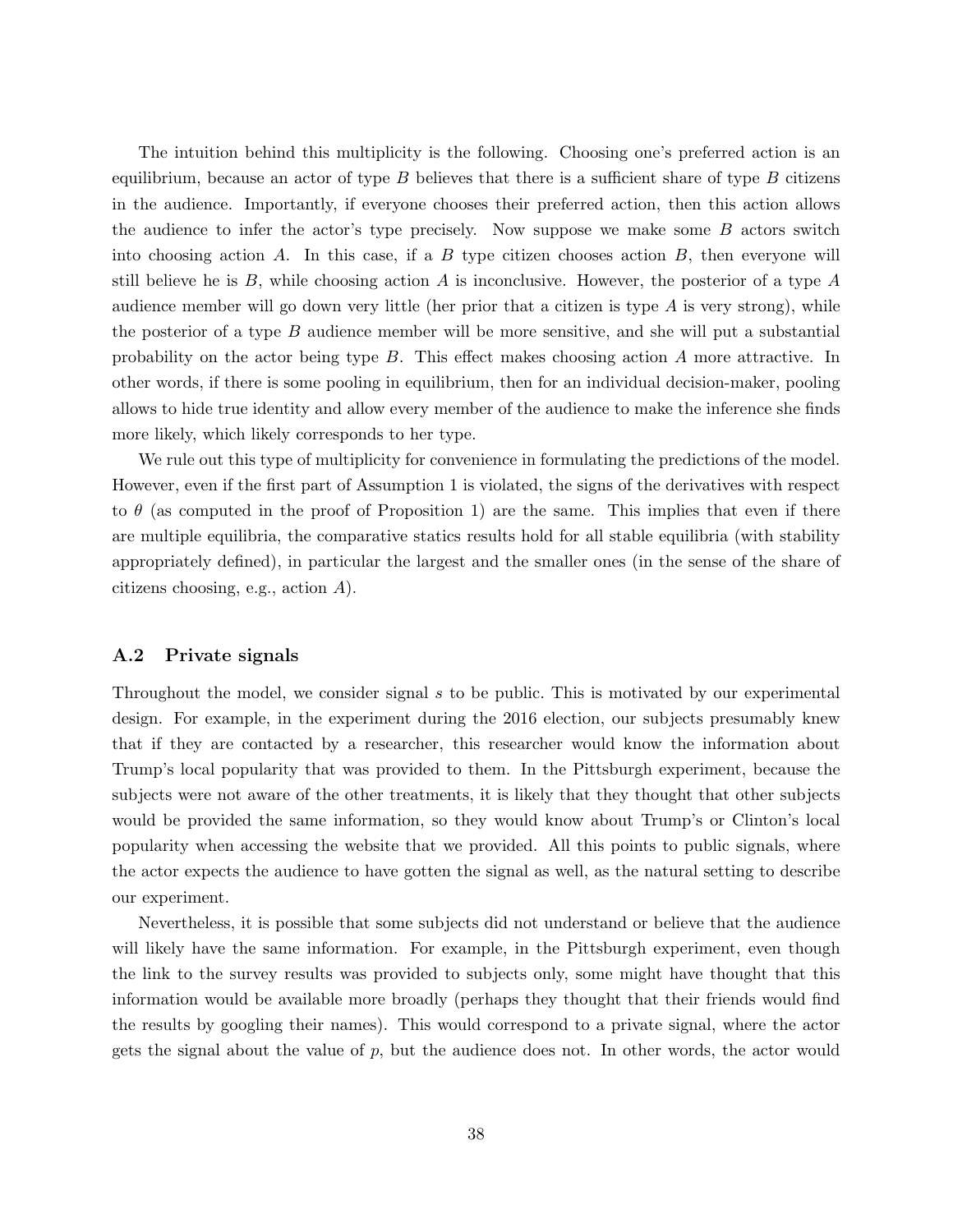then maximize

$$
U_i(d_i; s_{priv}) = V_{t_i} \mathbf{I} \{ d_i = t_i \} + \mathbf{I}_{pub} h_i \mathbf{E}_i \left( Pr_{-i} (t_i = t_{-i} | d_i, t_{-i}) | t_i, s_{priv} \right);
$$

the difference is that the interior probability is not conditional on the signal  $s_{priv}$  because the audience does not receive the signal.

It is straightforward to show that the comparative statics predictions of the model (Propositions [2](#page-9-1) and [3\)](#page-9-0) continue to hold in the case of private signals. The easiest way to see that is to consider the functions  $G_A(h)$  and  $G_B(h)$  defined in the proof of Proposition [1](#page-8-0) and show that they are monotonically increasing in direct inclusions of  $P_A$  and  $P_B$  (which correspond to the actor's beliefs of distribution of A types in the audience, conditional on his type) while holding the inclusions through  $Q_{P_A,A}, Q_{P_A,B}, Q_{P_B,A}, Q_{P_B,B}$  (which correspond to audience member's posterior conditional on her type and the actor's decision) fixed. This immediately yields the comparative statics result as in Proposition [2,](#page-9-1) whereas the proof of Proposition [3](#page-9-0) remains literally the same. In other words, the predictions of the model do not qualitatively depend on whether the signals are private or public, i.e. if the decision-makers are aware that the audience has the same information or not.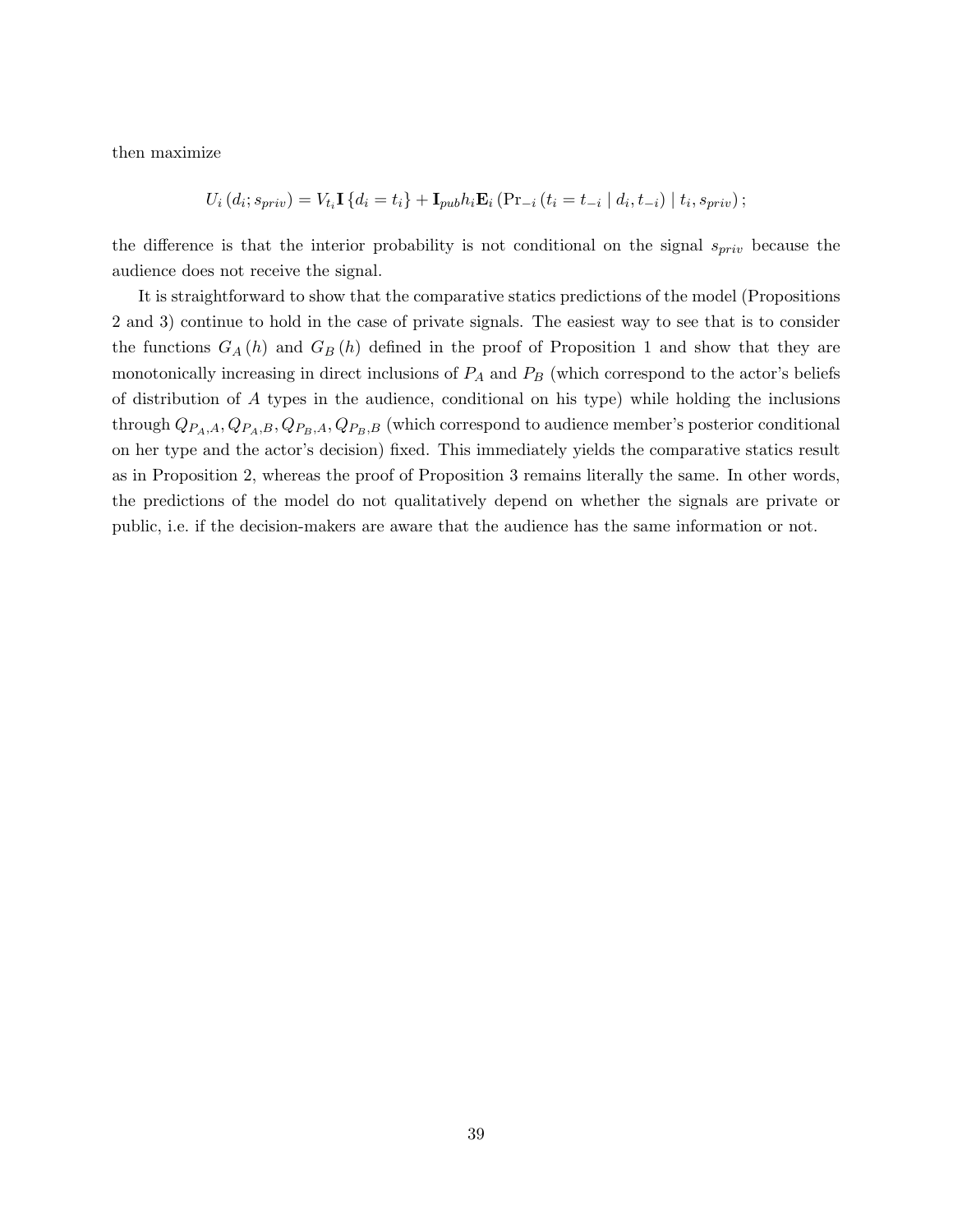# B Appendix Figures and Tables



Figure B1: Experiment 1B: Beliefs About Others

Notes: Empirical cumulative distributions of perceived popularity of anti-immigrant sentiments for individuals in the Clinton Won treatment and in the Trump Won treatment (respectively  $N=793$  and  $N=794$ ). The two vertical lines display the means of the two distributions. K-S P is the p-value of a Kolmogorov-Smirnov test of equality of the two distributions, while  $t$  test  $P$  is the  $p$ -value of a test of equality of means.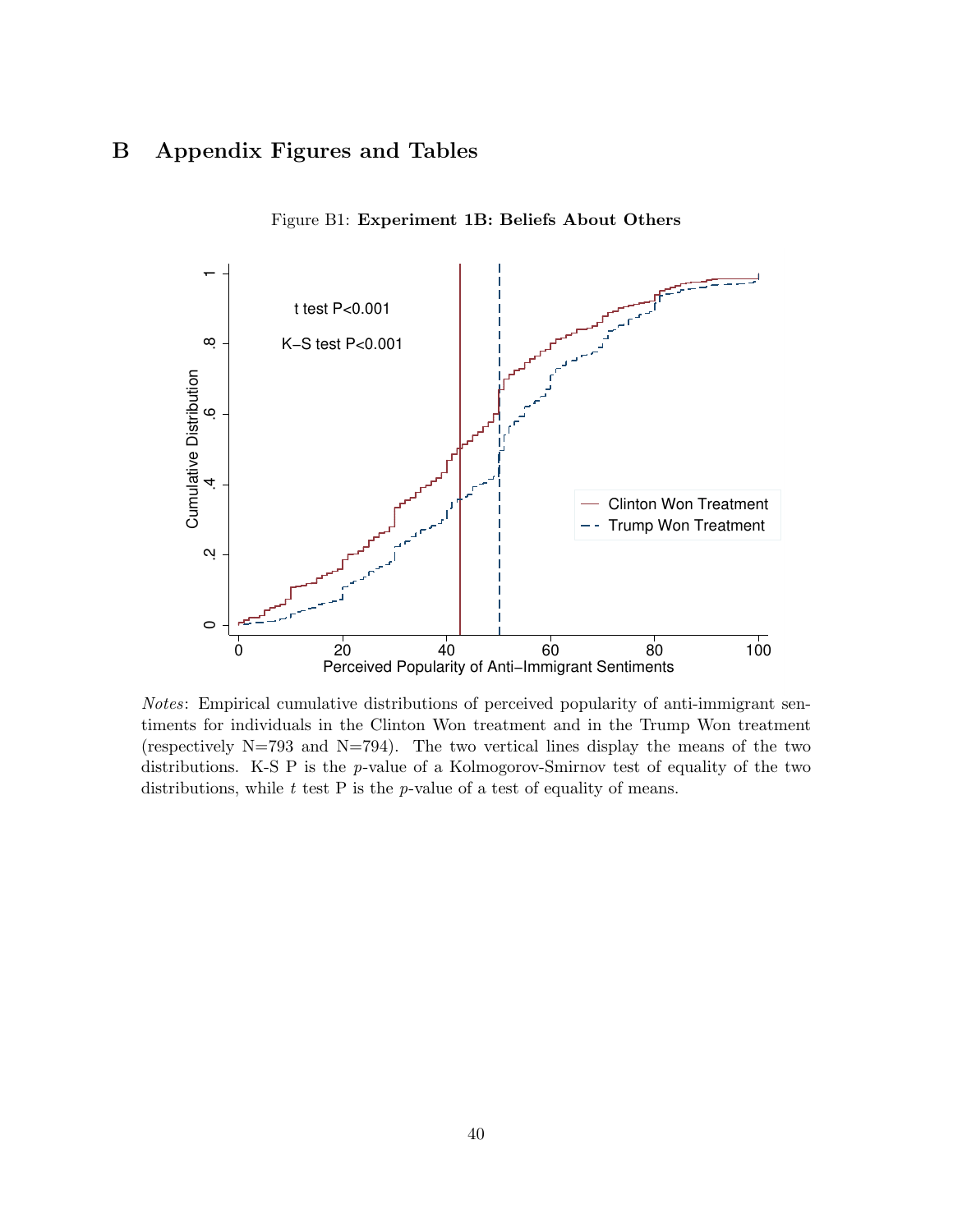

Figure B2: Experiment 2: Beliefs About Others

Notes: Empirical cumulative distributions of perceived popularity of anti-immigrant sentiments for individuals in the Clinton Won treatment and in the Trump Won treatment (respectively N=940 and N=890). The two vertical lines display the means of the two distributions. K-S P is the p-value of a Kolmogorov-Smirnov test of equality of the two distributions, while  $t$  test  $P$  is the  $p$ -value of a test of equality of means.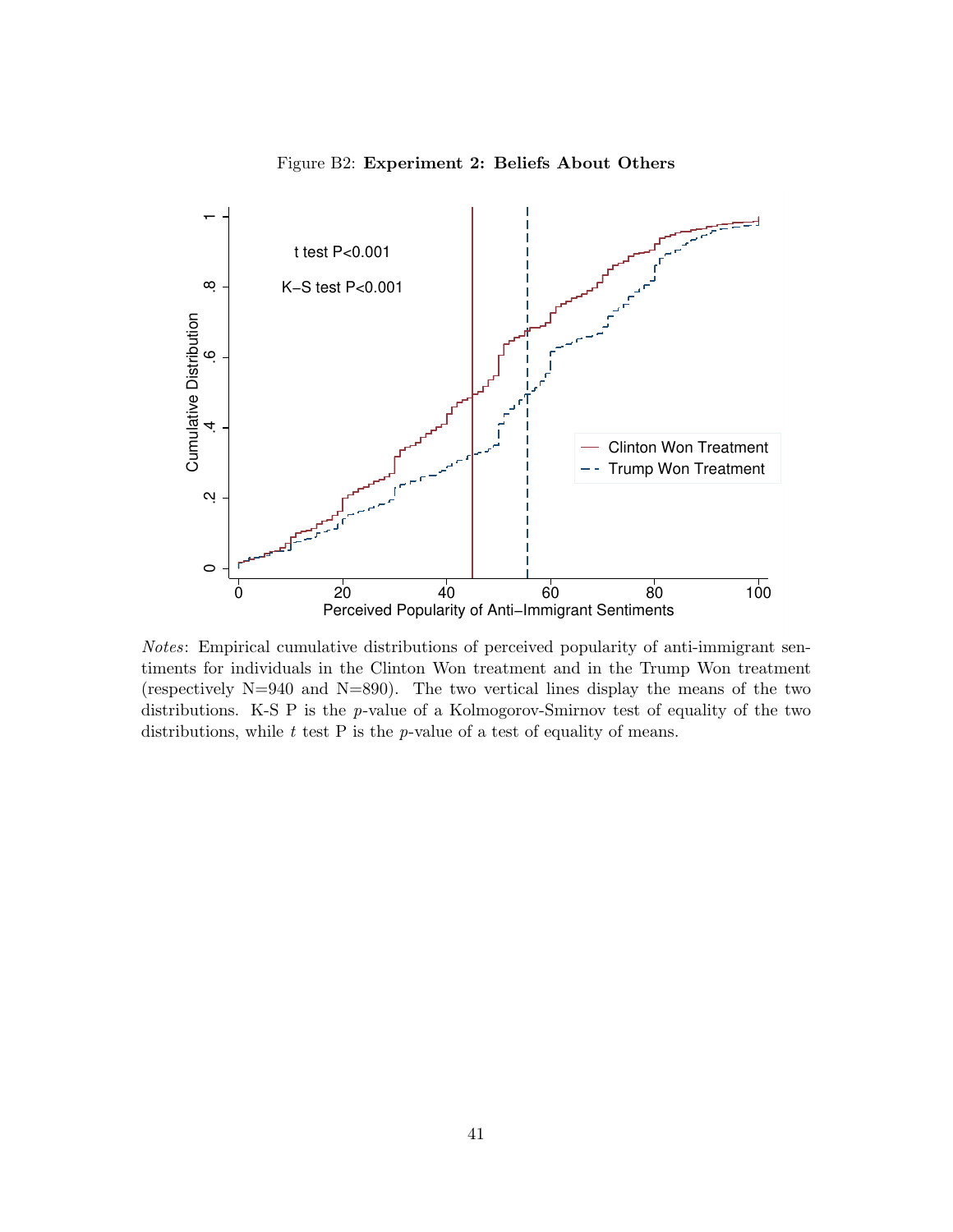|                  | <b>Full Sample</b> | Control           | Control           | Information       | Information           | $p-value$ |
|------------------|--------------------|-------------------|-------------------|-------------------|-----------------------|-----------|
|                  |                    | Private           | Public            | Private           | Public                |           |
|                  | $\left( 1\right)$  | $\left( 2\right)$ | $\left( 3\right)$ | $\left( 4\right)$ | (5)                   | (6)       |
| Female           | 0.65               | 0.63              | 0.61              | 0.71              | 0.66                  | 0.511     |
|                  | [0.477]            | [0.484]           | [0.489]           | [0.458]           | [0.476]               |           |
| Age              | 36.17              | 35.53             | 35.73             | 35.65             | 37.87                 | 0.419     |
|                  | [11.437]           | [10.953]          | [11.637]          | [11.136]          | $\left[12.015\right]$ |           |
| Married          | 0.48               | 0.44              | 0.44              | 0.48              | 0.58                  | 0.120     |
|                  | [0.500]            | [0.498]           | [0.499]           | [0.502]           | [0.496]               |           |
| Education        | 14.54              | 14.67             | 14.54             | 14.34             | 14.60                 | 0.684     |
|                  | [2.034]            | [2.094]           | [2.057]           | [2.027]           | [1.962]               |           |
| Household Income | 67102.80           | 67455.36          | 71621.62          | 63186.27          | 65728.16              | 0.200     |
|                  | [32845.443]        | [36229.968]       | [29093.596]       | [29296.954]       | [35853.786]           |           |
| White            | 0.86               | 0.85              | 0.84              | 0.87              | 0.88                  | 0.754     |
|                  | [0.348]            | [0.360]           | [0.370]           | [0.335]           | [0.322]               |           |
| Totals           | 428                | 112               | 111               | 102               | 103                   |           |

Table B1: Experiment 1A Before Election: Balance of Covariates

Notes: Column (1) reports the mean level of each variable, with standard deviations in brackets, for the full sample. Columns (2) to (5) report the mean level of each variable, with standard deviations in brackets, for all the experimental conditions. Column  $(6)$  reports the p-value of a test that means are the same in all the experimental conditions.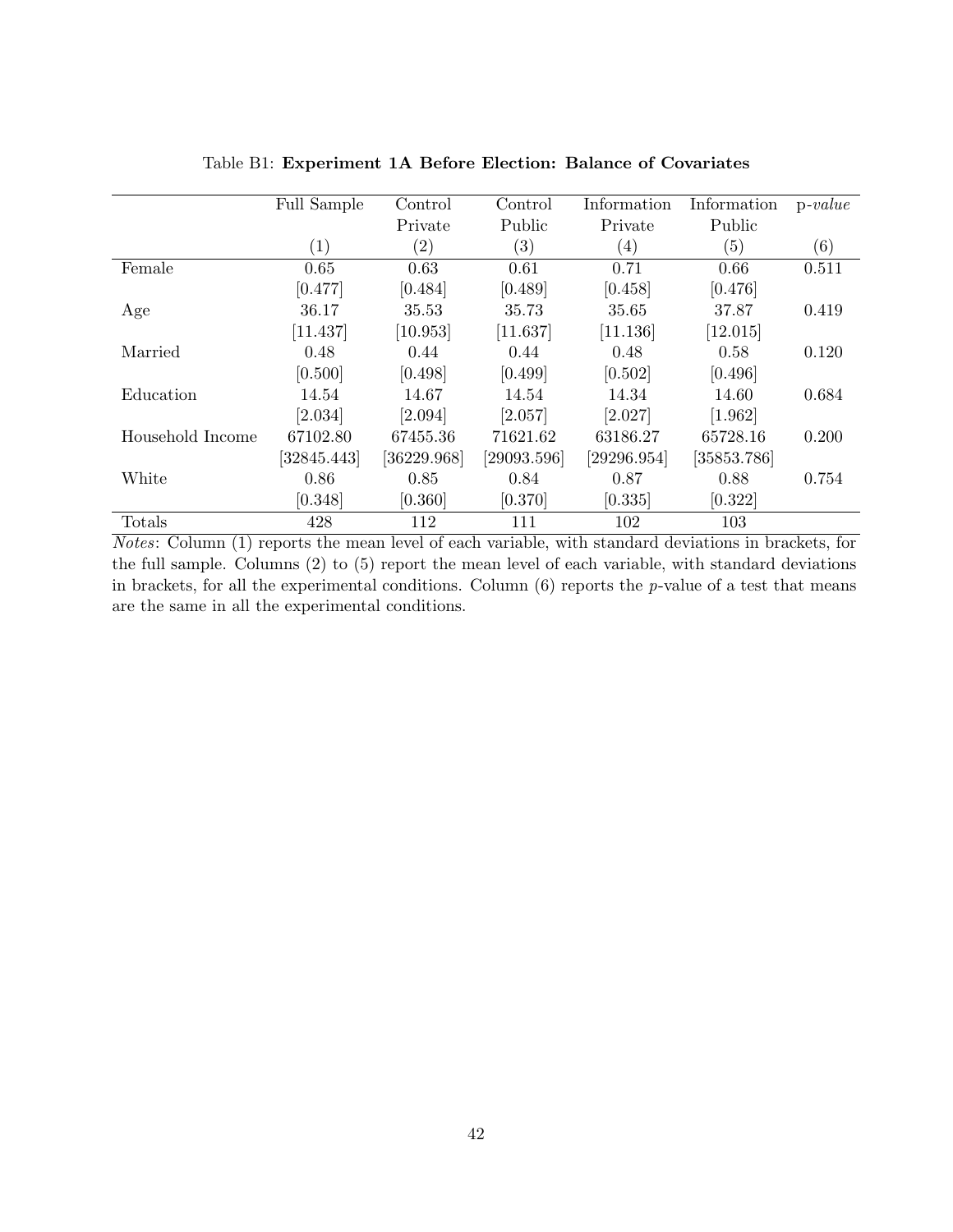|                               | Panel A: After Election Balance of Covariates |                     |                        |           |
|-------------------------------|-----------------------------------------------|---------------------|------------------------|-----------|
|                               | <b>Full Repeated Sample</b>                   | Control Private     | Control Public         | $p-value$ |
|                               | After Election                                | After Election      | After Election         |           |
|                               | (1)                                           | (2)                 | (3)                    | (4)       |
| Female                        | 0.59                                          | 0.59                | $\overline{0.60}$      | 0.898     |
|                               | [0.493]                                       | [0.496]             | [0.494]                |           |
| Age                           | 36.46                                         | 36.89               | 36.04                  | 0.593     |
|                               | [10.289]                                      | [8.973]             | [11.468]               |           |
| Married                       | 0.49                                          | 0.51                | 0.48                   | 0.645     |
|                               | [0.501]                                       | [0.503]             | [0.502]                |           |
| Education                     | 14.69                                         | 14.68               | 14.70                  | 0.951     |
|                               | [2.023]                                       | [1.974]             | [2.081]                |           |
| Household Income              | 68343.37                                      | 70731.71            | 66011.90               | 0.356     |
|                               | [32832.857]                                   | [32165.870]         | [33498.604]            |           |
| White                         | 0.86                                          | 0.87                | 0.86                   | 0.872     |
|                               | [0.347]                                       | [0.343]             | [0.352]                |           |
| Information Before Election   | 0.48                                          | 0.51                | 0.45                   | 0.751     |
|                               | [0.501]                                       | [0.503]             | [0.501]                |           |
| <b>Public Before Election</b> | 0.48                                          | 0.46                | 0.50                   | 0.444     |
|                               | [0.501]                                       | [0.502]             | [0.503]                |           |
| Totals                        | 166                                           | $\overline{82}$     | 84                     |           |
|                               | Panel B: After Election Sample Selection      |                     |                        |           |
|                               | Full Sample                                   | Non-repeated Sample | <b>Repeated Sample</b> | $p-value$ |
|                               | (1)                                           | (2)                 | (3)                    | (4)       |
| Female                        | 0.64                                          | 0.67                | 0.60                   | 0.136     |
|                               | [0.481]                                       | [0.473]             | [0.492]                |           |
| Age                           | 36.15                                         | 36.01               | 36.40                  | 0.713     |
|                               | [11.309]                                      | [11.877]            | [10.283]               |           |
| Married                       | 0.49                                          | 0.49                | 0.49                   | 0.918     |
|                               | [0.500]                                       | [0.501]             | [0.501]                |           |
| Education                     | 14.55                                         | 14.47               | 14.67                  | 0.309     |
|                               | [2.033]                                       | [2.041]             | [2.019]                |           |
| Household Income              | 67772.93                                      | 67534.48            | 68184.52               | 0.840     |
|                               | [33374.356]                                   | [33820.315]         | [32686.249]            |           |
| White                         | 0.86                                          | 0.86                | 0.86                   | 0.814     |
|                               | [0.349]                                       | [0.353]             | [0.345]                |           |
| Information Before Election   | 0.48                                          | 0.48                | 0.49                   | 0.801     |
|                               | [0.500]                                       | [0.500]             | [0.501]                |           |
| Public Before Election        | 0.50                                          | $0.50\,$            | 0.48                   | 0.661     |
|                               | [0.501]                                       | [0.501]             | [0.501]                |           |
| Totals                        | 458                                           | 290                 | 168                    |           |

#### Table B2: Experiment 1A After Election: Balance of Covariates

Notes: Panel A reports summary statistics for the repeated sample and presents a test of random assignment for the experiment after the election. Column (1) reports the mean level of each variable, with standard deviations in brackets, for the full sample of individuals who had participated in the survey both before and after the election. Columns (2) and (3) report the mean level of each variable, with standard deviations in brackets, for all the experimental conditions. Column  $(4)$  reports the p-value of a test that means are the same in both the experimental conditions. Panel B reports summary statistics for the full sample and presents a test of selective attrition for the experiment after the election. Column (1) reports the mean level of each variable, with standard deviations in brackets, for the full sample of individuals who had participated in the survey before the election. Columns (2) and (3) report the mean level of each variable, with standard deviations in brackets, respectively for individuals who did not participate and participated in the survey after the election. Column  $(4)$  reports the p-value of a test that means are the same in both the conditions.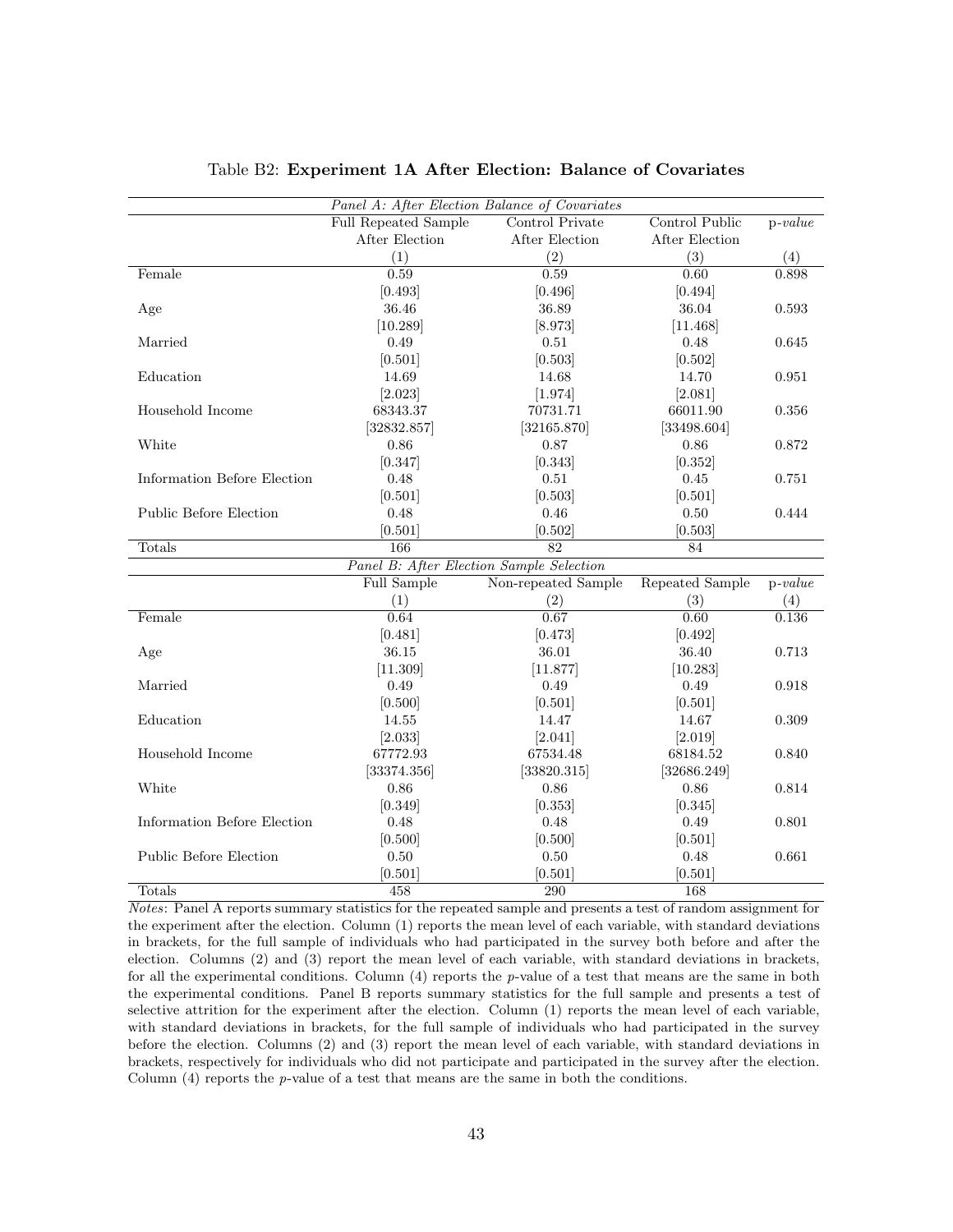| Dependent Variable                                                                                                                                                                                                             |                    |                      |                          |                    | Dummy: individual donates to anti-immigrant organization                                             |                       |                                  |                    |
|--------------------------------------------------------------------------------------------------------------------------------------------------------------------------------------------------------------------------------|--------------------|----------------------|--------------------------|--------------------|------------------------------------------------------------------------------------------------------|-----------------------|----------------------------------|--------------------|
|                                                                                                                                                                                                                                |                    | $\widetilde{\Omega}$ | $\widehat{\mathfrak{S}}$ | $\widehat{\pm}$    | $\widetilde{\mathbb{G}}$                                                                             | $\widehat{6})$        | E                                | $\circledS$        |
| Public                                                                                                                                                                                                                         | $-0.202***$        | $-0.200***$          | $-0.202***$              | $-0.199***$        | $-0.202***$                                                                                          | $-0.205***$           | $-0.202***$                      | $-0.203***$        |
|                                                                                                                                                                                                                                | (0.004)<br>[0.065] | [0.066]<br>(0.005)   | (0.004)<br>[0.065]       | [0.065]<br>(0.007) | (0.001)<br>[0.065]                                                                                   | [0.066]<br>(0.001)    | (0.000)<br>[0.065]               | (0.002)<br>[0.065] |
| Information                                                                                                                                                                                                                    | $-0.074$           | -0.077               | $-0.074$                 | $-0.076$           | $-0.074$                                                                                             | $-0.079$              | $-0.074$                         | $-0.079$           |
|                                                                                                                                                                                                                                | [0.069]            | [0.068]              | [0.069]                  | [0.068]            | [0.069]                                                                                              | [0.068]               | $[0.069]$<br>$(0.269)$           | [0.068]            |
|                                                                                                                                                                                                                                | (0.277)            | (0.266)              | (0.277)                  | (0.281)            | (0.287)                                                                                              | (0.250)               |                                  | (0.248)            |
| Public*Information                                                                                                                                                                                                             | $0.188*$           | $0.178*$             | $0.188*$                 | $0.178*$           | $0.188*$                                                                                             | $0.186^{\ast}$        | $0.188*$                         | $0.183*$           |
|                                                                                                                                                                                                                                | [0.096]            | [0.096]              | [0.096]                  | [0.096]            | [0.096]                                                                                              | $\left[ 0.096\right]$ | $[0.096]$<br>$(0.049)$           | [0.096]            |
|                                                                                                                                                                                                                                | (0.096)            | (0.062)              | (0.045)                  | (0.062)            | (0.042)                                                                                              | (0.050)               |                                  | (0.053)            |
| After Election                                                                                                                                                                                                                 |                    |                      | $-0.057$                 | $-0.062$           | $-0.209***$                                                                                          | $-0.197**$            | $-0.148**$                       | $-0.116*$          |
|                                                                                                                                                                                                                                |                    |                      | [0.073]                  | [0.072]            | [0.064]                                                                                              | [0.092]               | [0.058]                          | [0.062]            |
|                                                                                                                                                                                                                                |                    |                      | (0.380)                  | (0.304)            | (0.005)                                                                                              | (0.002)               |                                  | (0.006)            |
| Public*After Election                                                                                                                                                                                                          |                    |                      | $0.191*$                 | $0.186*$           | $0.307***$                                                                                           | $0.311***$            | $(0.001)$<br>0.263***            | $0.260***$         |
|                                                                                                                                                                                                                                |                    |                      | [0.102]                  | [0.101]            | [0.094]                                                                                              | [0.094]               | $\left[0.083\right]$             | [0.082]            |
|                                                                                                                                                                                                                                |                    |                      | (0.071)                  | (0.080)            | (0.000)                                                                                              | (0.000)               | (0.007)                          | (0.007)            |
| Control Private                                                                                                                                                                                                                |                    |                      |                          |                    | 0.545                                                                                                |                       |                                  |                    |
| Before Election                                                                                                                                                                                                                |                    |                      |                          |                    |                                                                                                      |                       |                                  |                    |
| Controls                                                                                                                                                                                                                       | $\overline{S}$     | Yes                  | $\tilde{\mathsf{z}}$     | Yes                | $\rm \stackrel{\circ}{X}$                                                                            | Yes                   | $\mathop{\Sigma}\limits^{\circ}$ | Yes                |
|                                                                                                                                                                                                                                | 428                | 428                  | 594                      | 594                | 643                                                                                                  | 643                   | 809                              | 809                |
| R <sup>2</sup>                                                                                                                                                                                                                 | 0.022              | 0.033                | 0.017                    | 0.034              | 0.023                                                                                                | 0.033                 | 0.014                            | 0.031              |
| Notes: Columns (1) and                                                                                                                                                                                                         |                    |                      |                          |                    | (2) includes the full pre-election sample. Columns $(3)$ and $(4)$ add only the post-election sample |                       |                                  |                    |
| of individuals already surveyed before the election. Columns (5) and (6) add only the post-election sample of individuals                                                                                                      |                    |                      |                          |                    |                                                                                                      |                       |                                  |                    |
| not surveyed before the                                                                                                                                                                                                        |                    |                      |                          |                    | election. Columns (7) and (8) add both the post-election samples. Columns (1) presents OLS           |                       |                                  |                    |
| regression of a dummy variable for whether a individual donates to the anti-immigration organization on a dummy for                                                                                                            |                    |                      |                          |                    |                                                                                                      |                       |                                  |                    |
| the Public condition, a dummy for the Information condition, and a dummy for the Public Information condition. The                                                                                                             |                    |                      |                          |                    |                                                                                                      |                       |                                  |                    |
| control private condition                                                                                                                                                                                                      |                    |                      |                          |                    | before the election is the omitted group, for which we report the mean donation rate. Columns        |                       |                                  |                    |
| (3) replicates and adds a dummy for the after election condition, and a dummy for the Public after election condition.                                                                                                         |                    |                      |                          |                    |                                                                                                      |                       |                                  |                    |
| Columns $(2)$ and $(4)$ replicate and add individual covariates (gender, age, marital status, years of education, household income, and race). Robust standard errors in brackets. $P$ -values from permutation tests with 1,0 |                    |                      |                          |                    |                                                                                                      |                       |                                  |                    |
| parentheses. * significant at 10%; ** significant at 5%; *** significant at 1% based on robust standard errors.                                                                                                                |                    |                      |                          |                    |                                                                                                      |                       |                                  |                    |

| י<br>؟<br>أ                                                                                     |
|-------------------------------------------------------------------------------------------------|
| l<br>くくしくしてく                                                                                    |
| ֦֦֧֦֧֦֦֦֦֖֚֚֚֚֚֚֚֝֝֝֬֝֬֝֬֝֝֬֝֝֬֝֓֝֬֝֝֝֝֝<br>֧֖֖֚֚֚֚֚֚֚֚֚֚֚֚֜֝<br>I<br>l<br>$\Gamma: \mathbf{f}$ |
| $\frac{8}{1}$                                                                                   |
| :<br>;<br>;                                                                                     |
| $\frac{1}{2}$<br>$\overline{a}$<br>į<br>E<br>I                                                  |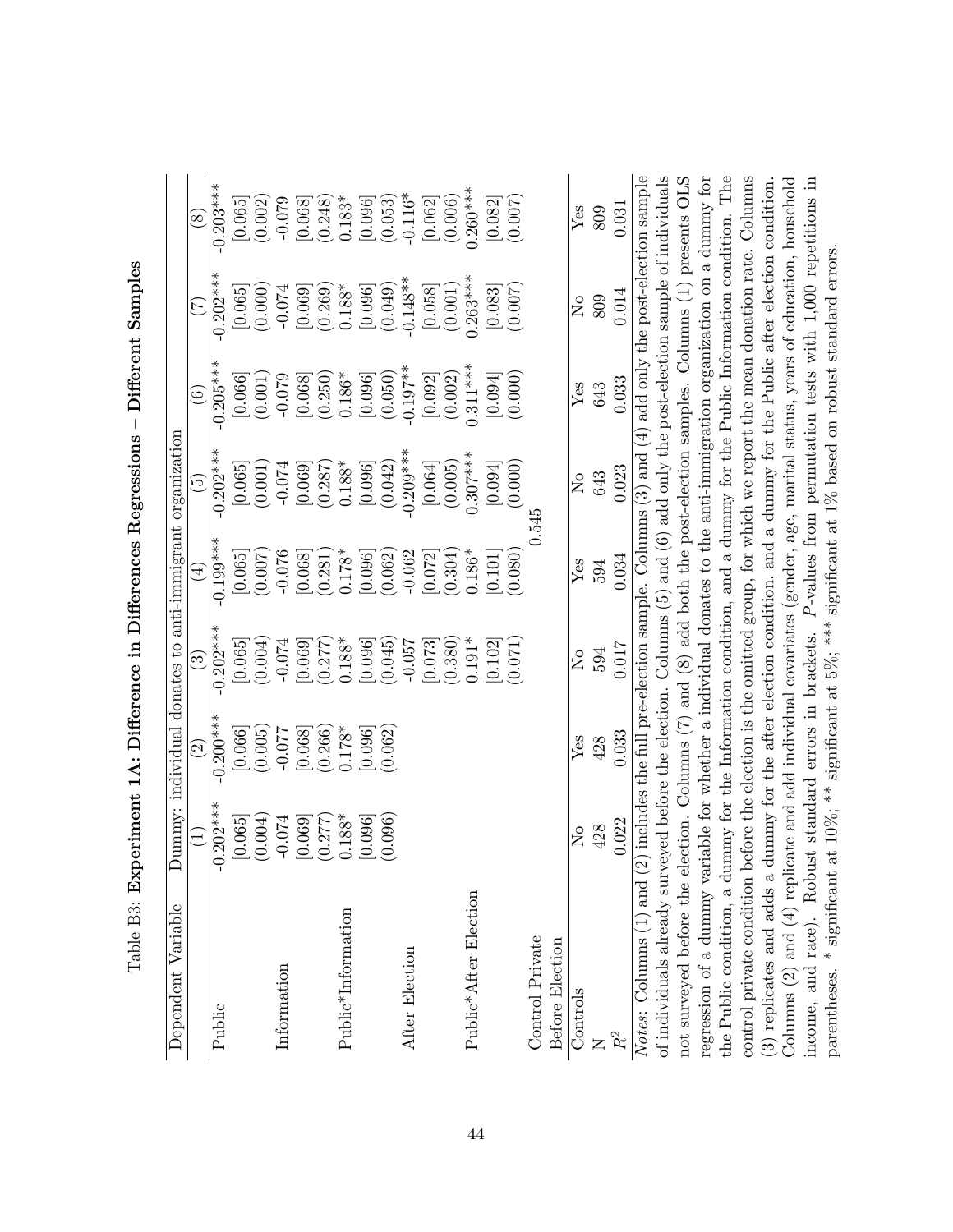|                  | Full Sample | Clinton Won       | Clinton Won       | Trump Won         | Trump Won   | $p-value$ |
|------------------|-------------|-------------------|-------------------|-------------------|-------------|-----------|
|                  |             | Private           | Public            | Private           | Public      |           |
|                  | (1)         | $\left( 2\right)$ | $\left( 3\right)$ | $\left( 4\right)$ | (5)         | (6)       |
| Female           | 0.49        | 0.50              | 0.49              | 0.50              | 0.46        | 0.711     |
|                  | [0.500]     | [0.501]           | [0.501]           | [0.501]           | [0.499]     |           |
| Age              | 42.89       | 42.64             | 43.91             | 42.60             | 42.35       | 0.480     |
|                  | [15.231]    | [14.784]          | [15.522]          | [14.955]          | [15.669]    |           |
| Married          | 0.44        | 0.44              | 0.44              | 0.45              | 0.44        | 0.997     |
|                  | [0.497]     | [0.497]           | [0.498]           | [0.498]           | [0.497]     |           |
| Education        | 14.19       | 14.22             | 14.27             | 14.09             | 14.17       | 0.680     |
|                  | [2.220]     | [2.203]           | [2.283]           | [2.093]           | [2.307]     |           |
| Household Income | 56323.25    | 55556.99          | 56941.03          | 57103.37          | 55582.01    | 0.909     |
|                  | [39331.754] | [39317.398]       | [39758.092]       | [40007.064]       | [38248.176] |           |
| White            | 0.90        | 0.89              | 0.91              | 0.92              | 0.89        | 0.512     |
|                  | [0.296]     | [0.312]           | [0.284]           | [0.278]           | [0.311]     |           |
| No Demographics  | 0.01        | 0.02              | 0.00              | 0.01              | 0.01        | 0.215     |
|                  | [0.090]     | [0.123]           | [0.050]           | [0.084]           | [0.089]     |           |
| Totals           | 1600        | 392               | 408               | 419               | 381         |           |

Table B4: Experiment 1B: Balance of Covariates

Notes: Column (1) reports the mean level of each variable, with standard deviations in brackets, for the full sample. Columns (2) to (5) report the mean level of each variable, with standard deviations in brackets, for all the experimental conditions. Column (6) reports the p-value of a test that means are the same in all the experimental conditions.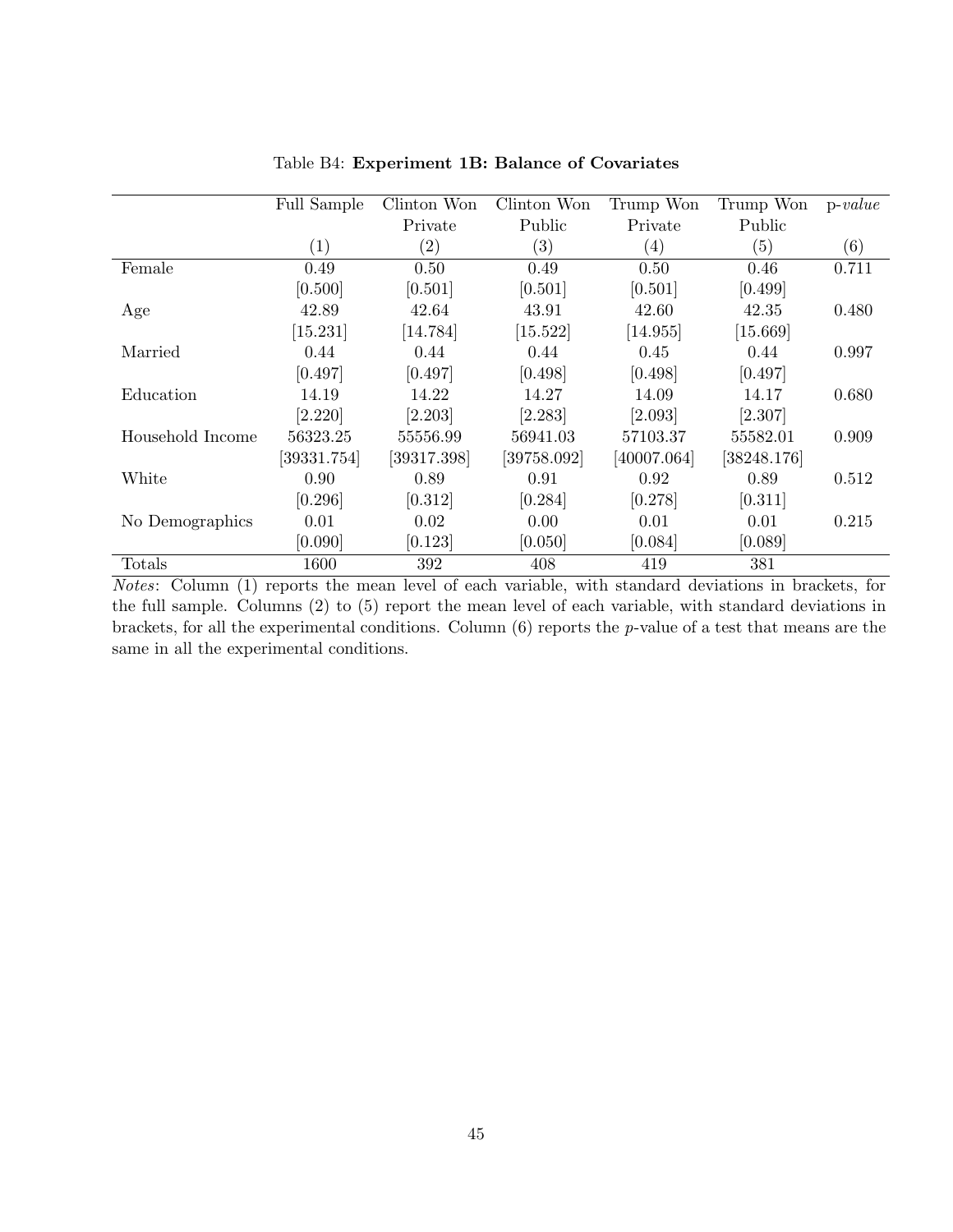|                                        | Income<br>Education | Above<br>Below<br>Above<br>Below | Median<br>Median<br>Median<br>Median | $\left(12\right)$<br>(11)<br>(10)<br>$\circledcirc$ | $0.120**$<br>$0.091***$<br>$-0.075*$<br>$0.134***$ | $\begin{array}{c} [0.043] \\ 0.048 \\ 0.046] \\ 0.051 \end{array}$      |                                                | $[0.047]$<br>$-0.008$<br>$[0.049]$<br>$0.118*$<br>$\begin{bmatrix} 0.040 \\ 0.008 \\ 0.043 \\ 0.130^{**} \end{bmatrix}$<br>$\begin{bmatrix} 0.043 \\ -0.043 \\ 0.046 \\ 0.046 \\ \end{bmatrix}$ |                            | [0.068]<br>[0.060]<br>[0.065]<br>[0.063] | 0.343<br>0.270<br>0.295<br>0.312 |                           | 736<br>851<br>L64<br>796 | 0.012<br>0.014<br>0.011<br>0.018 | Notes: This table reports heterogeneous treatment effects. Each column shows results from a separate OLS regression of a dummy variable for whether an individual donates | to the anti-immigration organization on a dummy for the public condition, a dummy for the Trump Won condition, and a dummy for the Trump Won public condition. The | Clinton Won private condition is the omitted group, for which we report the mean donation rate. Each column shows the results for a different subsample across six traits. | "Age" is a dummy that is equal to one for individuals above the median age in the sample, "Education" is a dummy that is equal to one for individuals above the median years | of education in the sample, and "Income" is a dummy equal to one for individuals above the median income in the sample. Robust standard errors in brackets. * significant |                                                                                          |  |
|----------------------------------------|---------------------|----------------------------------|--------------------------------------|-----------------------------------------------------|----------------------------------------------------|-------------------------------------------------------------------------|------------------------------------------------|-------------------------------------------------------------------------------------------------------------------------------------------------------------------------------------------------|----------------------------|------------------------------------------|----------------------------------|---------------------------|--------------------------|----------------------------------|---------------------------------------------------------------------------------------------------------------------------------------------------------------------------|--------------------------------------------------------------------------------------------------------------------------------------------------------------------|----------------------------------------------------------------------------------------------------------------------------------------------------------------------------|------------------------------------------------------------------------------------------------------------------------------------------------------------------------------|---------------------------------------------------------------------------------------------------------------------------------------------------------------------------|------------------------------------------------------------------------------------------|--|
|                                        |                     | Ýes                              |                                      | $\widehat{\mathbf{S}}$                              | $0.117**$                                          | $[0.046]$<br>$0.018$                                                    |                                                | $[0.050]$<br>0.079                                                                                                                                                                              |                            | [0.068]                                  | 0.316                            |                           | 704                      | 0.014                            |                                                                                                                                                                           |                                                                                                                                                                    |                                                                                                                                                                            |                                                                                                                                                                              |                                                                                                                                                                           |                                                                                          |  |
|                                        | Married             | å                                |                                      | E                                                   | $-0.094**$                                         | [0.041]                                                                 |                                                | $[0.043]$<br>$0.160***$                                                                                                                                                                         |                            | [0.060]                                  | 0.293                            |                           | 883                      | 0.014                            |                                                                                                                                                                           |                                                                                                                                                                    |                                                                                                                                                                            |                                                                                                                                                                              |                                                                                                                                                                           |                                                                                          |  |
|                                        |                     | Above                            | Median                               | $\odot$                                             | $-0.083*$                                          | $\begin{bmatrix} 0.046 \\ -0.012 \\ 0.048 \\ 1.160^{***} \end{bmatrix}$ |                                                |                                                                                                                                                                                                 |                            | [0.068]                                  | 0.321                            |                           | 749                      | 0.013                            |                                                                                                                                                                           |                                                                                                                                                                    |                                                                                                                                                                            |                                                                                                                                                                              |                                                                                                                                                                           |                                                                                          |  |
|                                        | Age                 | Below                            | Median                               | $\widetilde{5}$                                     | $0.128***$                                         |                                                                         | $\begin{bmatrix} 0.041 \\ 0.016 \end{bmatrix}$ | $[0.044]$<br>$0.101*$                                                                                                                                                                           |                            | [0.060]                                  | 0.287                            |                           | 838                      | 0.017                            |                                                                                                                                                                           |                                                                                                                                                                    |                                                                                                                                                                            |                                                                                                                                                                              |                                                                                                                                                                           |                                                                                          |  |
|                                        |                     | Yes                              |                                      | $\left( 4\right)$                                   | $0.087**$                                          | [0.043]                                                                 |                                                | $[0.045]$<br>$0.110*$                                                                                                                                                                           |                            | [0.063]                                  | 0.276                            |                           | 776                      | 0.009                            |                                                                                                                                                                           |                                                                                                                                                                    |                                                                                                                                                                            |                                                                                                                                                                              |                                                                                                                                                                           |                                                                                          |  |
| Table B5: Experiment 1B: Heterogeneity | Female              | Σò                               |                                      | ි                                                   | $0.121***$                                         |                                                                         |                                                | $\begin{array}{c} [0.044] \\ 0.007 \\ [0.047] \\ 0.047] \\ 0.134^{**} \end{array}$                                                                                                              |                            | [0.064]                                  | 0.330                            |                           | 811                      | 0.015                            |                                                                                                                                                                           |                                                                                                                                                                    |                                                                                                                                                                            |                                                                                                                                                                              |                                                                                                                                                                           |                                                                                          |  |
|                                        |                     | Ýes                              |                                      | $\widehat{\mathbb{C}}$                              | $-0.095***$                                        | [0.032]                                                                 | 0.005                                          | [0.034]                                                                                                                                                                                         | $0.131***$                 | [0.048]                                  | 0.299                            |                           | 1,433                    | 0.013                            |                                                                                                                                                                           |                                                                                                                                                                    |                                                                                                                                                                            |                                                                                                                                                                              |                                                                                                                                                                           |                                                                                          |  |
|                                        | White               | ž                                |                                      |                                                     | $-0.194***$                                        | [0.094]                                                                 | $-0.019$                                       | $\begin{bmatrix} 0.108 \\ 0.075 \end{bmatrix}$                                                                                                                                                  |                            | 0.138                                    | 0.333                            |                           | 154                      | 0.035                            |                                                                                                                                                                           |                                                                                                                                                                    |                                                                                                                                                                            |                                                                                                                                                                              |                                                                                                                                                                           |                                                                                          |  |
|                                        |                     |                                  |                                      |                                                     | Public                                             |                                                                         | Trump Won Treatment                            |                                                                                                                                                                                                 | Public*Trump Won Treatment |                                          | Mean Donation Rate               | Clinton Private Treatment |                          |                                  |                                                                                                                                                                           |                                                                                                                                                                    |                                                                                                                                                                            |                                                                                                                                                                              |                                                                                                                                                                           | at $10\%$ ; ** significant at 5%; *** significant at 1% based on robust standard errors. |  |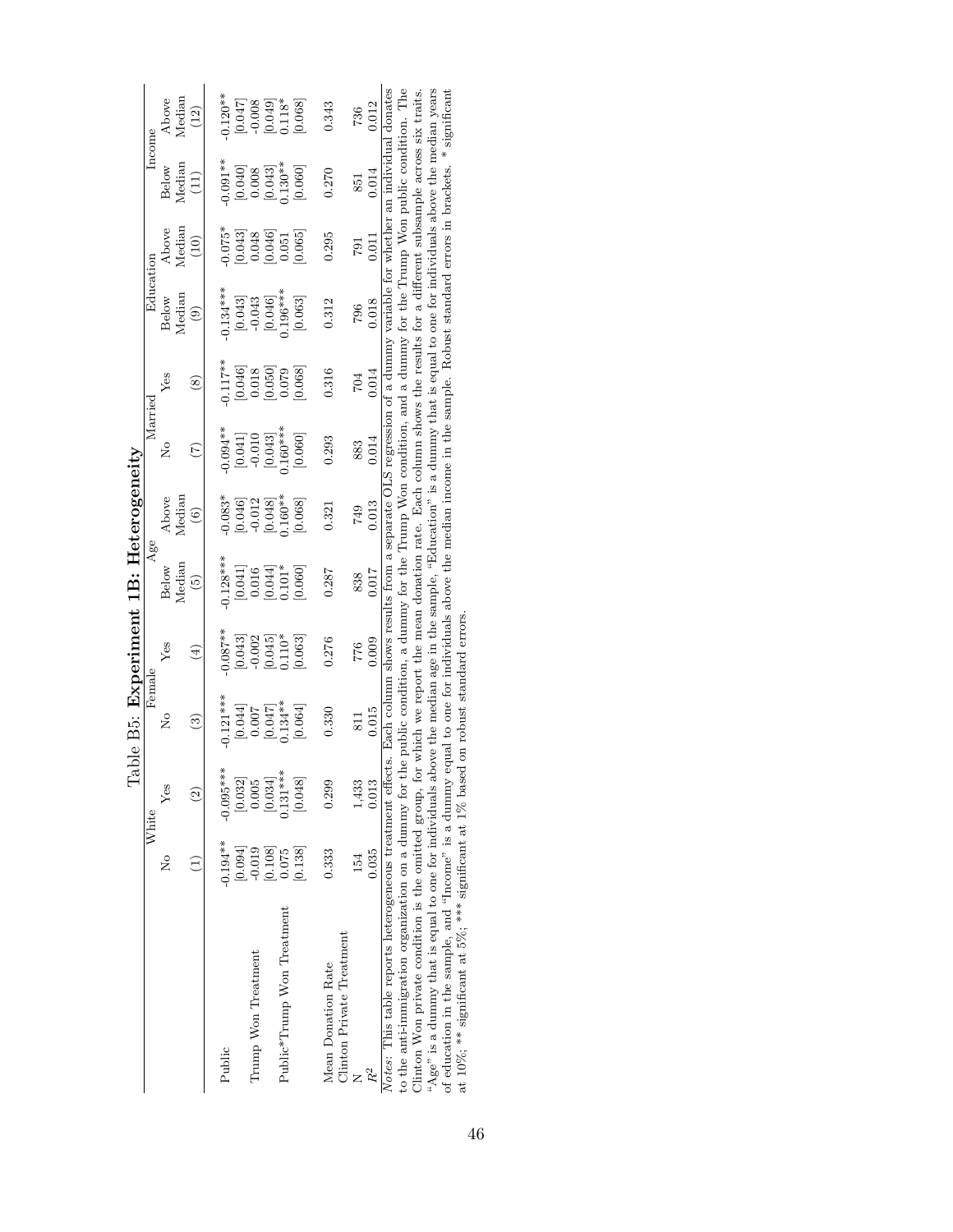| Table B6: Experiment 1B: Instrumental Variable Regressions |  |  |  |  |
|------------------------------------------------------------|--|--|--|--|
|------------------------------------------------------------|--|--|--|--|

|                                            |                   | Panel A: First Stage Regressions                   |            |                   |            |                                                                      |  |  |  |  |
|--------------------------------------------|-------------------|----------------------------------------------------|------------|-------------------|------------|----------------------------------------------------------------------|--|--|--|--|
| Dependent Variable                         |                   | Perceived Share of Voters Holding Xenophobic Views |            |                   |            |                                                                      |  |  |  |  |
|                                            | (1)               | $\left( 2\right)$                                  | (3)        | (4)               | (5)        | (6)                                                                  |  |  |  |  |
| Trump Won Treatment                        | $7.528***$        | $7.559***$                                         | $9.492***$ | $9.385***$        | $5.541***$ | $5.\overline{632***}$                                                |  |  |  |  |
|                                            | (1.111)           | (1.101)                                            | (1.568)    | (1.547)           | (1.580)    | (1.573)                                                              |  |  |  |  |
| Mean of Dependent Variable                 |                   | 42.588                                             |            | 41.451            |            | 43.666                                                               |  |  |  |  |
| in the Clinton Won Treatment               |                   |                                                    |            |                   |            |                                                                      |  |  |  |  |
| Panel B: Instrumental Variable Regressions |                   |                                                    |            |                   |            |                                                                      |  |  |  |  |
| Dependent                                  |                   |                                                    |            |                   |            | Dummy: individual authorizes donation to anti-immigrant organization |  |  |  |  |
|                                            | $\left( 1\right)$ | $\left( 2\right)$                                  | (3)        | $\left( 4\right)$ | (5)        | (6)                                                                  |  |  |  |  |
| Perceived Share of Voters                  |                   |                                                    | 0.000      | 0.000             | $0.023***$ | $0.024***$                                                           |  |  |  |  |
| Holding Xenophobic Views                   |                   |                                                    | (0.003)    | (0.003)           | (0.007)    | (0.008)                                                              |  |  |  |  |
| Mean Donation Rate                         |                   |                                                    |            |                   |            |                                                                      |  |  |  |  |
| at a 50% Perceived Share of Voters         |                   |                                                    |            | 30.507            |            | 34.350                                                               |  |  |  |  |
| Holding Xenophobic Views                   |                   |                                                    |            |                   |            |                                                                      |  |  |  |  |
| Sample                                     |                   | Full Sample                                        |            | Private Treatment |            | Public Treatment                                                     |  |  |  |  |
| Controls                                   | No                | Yes                                                | No.        | Yes               | No.        | Yes                                                                  |  |  |  |  |
| N                                          | 1587              | 1587                                               | 802        | 802               | 785        | 785                                                                  |  |  |  |  |

Notes: Panel A presents OLS regressions of the perceived share of voters holding xenophobic views on a dummy for the Trump Won treatment. Specifically, we measure the percentage of Pittsburgh voters the respondents believed would agree with the quote "For European American society and culture to persist requires a European-American majority, and a clear one at that." The Clinton Won treatment is the omitted group, for which we report the mean perceived share. For columns (3), (4), (5), and (6) these estimates also represent the first stage of the instrumental variable regressions presented in Panel B. Panel B presents IV regressions of a dummy variable for whether an individual donates to the anti-immigration organization on the perceived share of voters holding xenophobic views. The latter is instrumented with the Trump Won treatment. We substract 50 from the measure of the share, so that the incercept of the regression represents the average donation rate at a perceived share of 50%. Columns (2) and (4) and (6) replicate and add individual covariates (gender, age, marital status, years of education, household income, and race). Robust standard errors in brackets. \* significant at 10%; \*\* significant at 5%; \*\*\* significant at 1% based on robust standard errors.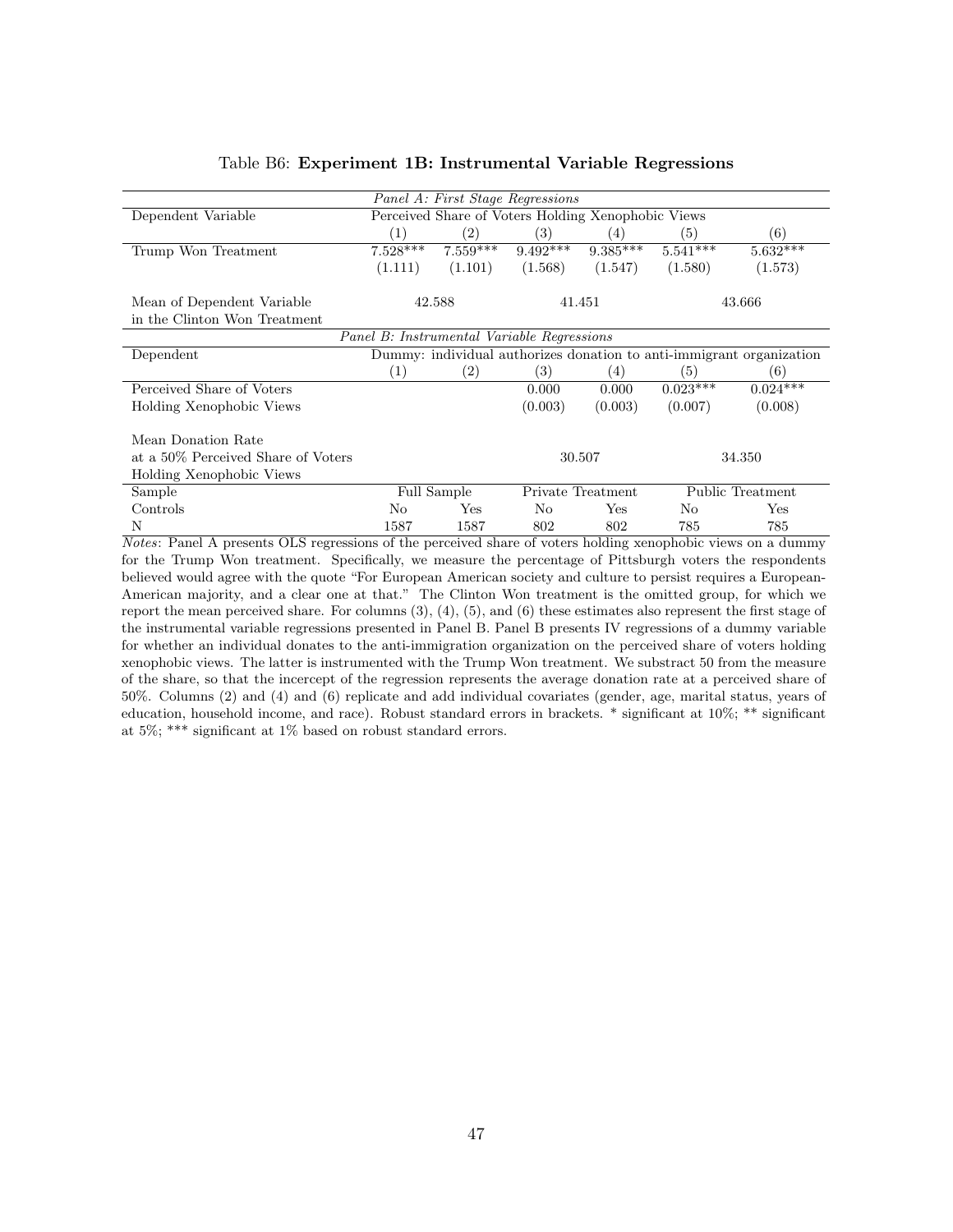|                  | Full Sample       | Clinton Won   | Clinton Won       | Trump Won         | Trump Won   | $p-value$ |
|------------------|-------------------|---------------|-------------------|-------------------|-------------|-----------|
|                  |                   | Private       | Public            | Private           | Public      |           |
|                  | $\left( 1\right)$ | $\binom{2}{}$ | $\left( 3\right)$ | $\left( 4\right)$ | (5)         | (6)       |
| Female           | 0.51              | 0.52          | 0.49              | 0.53              | 0.51        | 0.586     |
|                  | [0.500]           | [0.500]       | [0.500]           | [0.500]           | [0.500]     |           |
| Age              | 44.50             | 45.59         | 43.55             | 44.41             | 44.47       | 0.329     |
|                  | [17.054]          | [17.298]      | [16.424]          | [16.820]          | [17.664]    |           |
| Married          | 0.39              | 0.37          | 0.38              | 0.40              | 0.40        | 0.683     |
|                  | [0.487]           | [0.482]       | [0.485]           | [0.491]           | [0.490]     |           |
| Education        | 14.30             | 14.24         | 14.39             | 14.32             | 14.26       | 0.747     |
|                  | [2.270]           | [2.361]       | [2.261]           | [2.148]           | [2.306]     |           |
| Household Income | 54961.75          | 55568.67      | 55738.40          | 55170.07          | 53307.35    | 0.747     |
|                  | $[37560.939]$     | [38580.298]   | $[37503.814]$     | [37076.771]       | [37093.439] |           |
| White            | 0.77              | 0.76          | 0.76              | 0.80              | 0.79        | 0.357     |
|                  | [0.418]           | [0.426]       | [0.430]           | [0.402]           | [0.410]     |           |
| Totals           | 1830              | 466           | 474               | 441               | 449         |           |

Table B7: Experiment 2: Balance of Covariates

Notes: Column (1) reports the mean level of each variable, with standard deviations in brackets, for the full sample. Columns (2) to (5) report the mean level of each variable, with standard deviations in brackets, for all the experimental conditions. Column  $(6)$  reports the p-value of a test that means are the same in all the experimental conditions.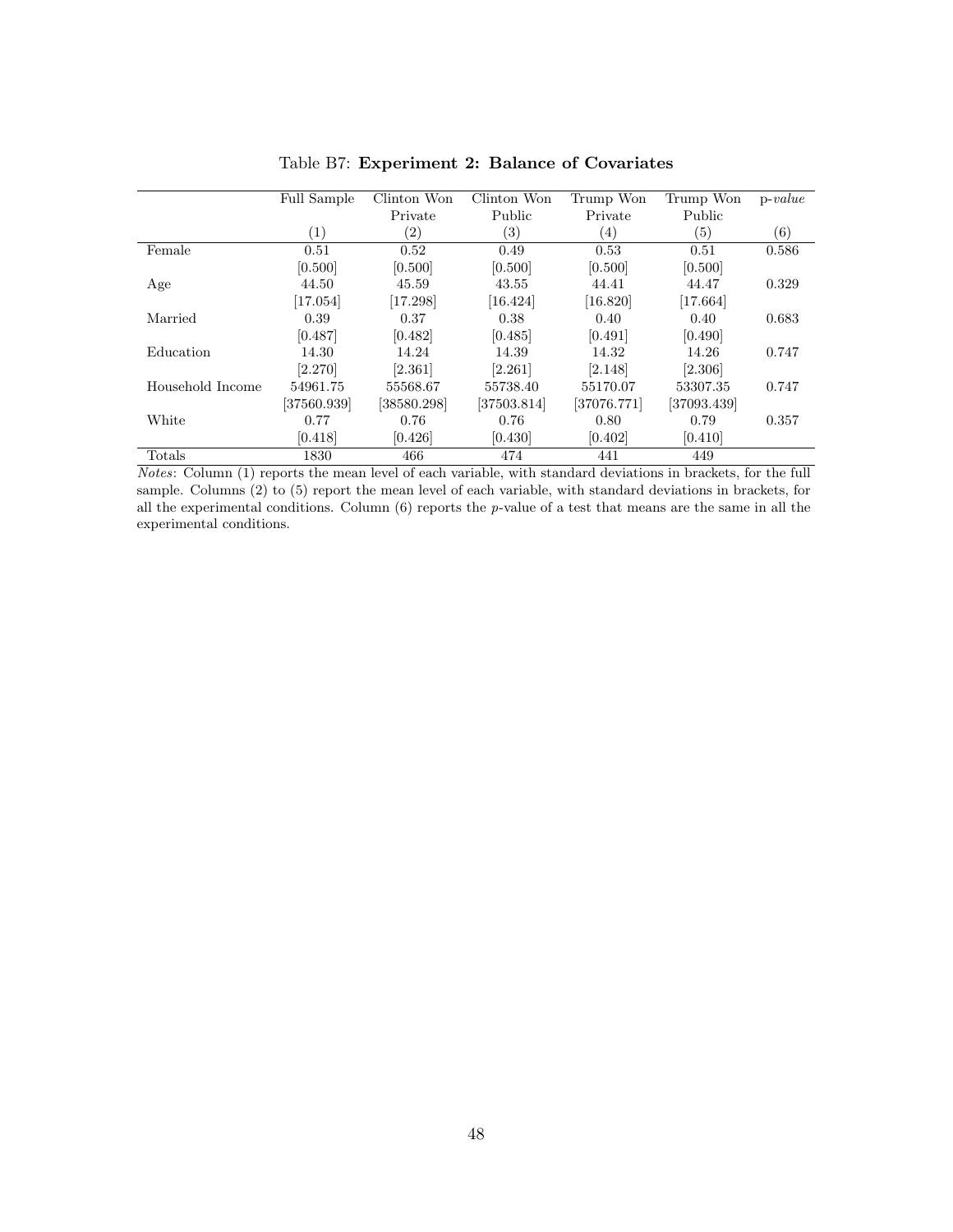| Dependent Variable        | Average donation |             |            | Dummy: no donation |
|---------------------------|------------------|-------------|------------|--------------------|
|                           | (1)              | (2)         | (3)        | (4)                |
| Clinton Won Private group | $-0.099$ ***     | $-0.099***$ | $0.102***$ | $0.101***$         |
|                           | [0.036]          | [0.037]     | [0.022]    | [0.022]            |
|                           | (0.008)          | (0.009)     | (0.000)    | (0.000)            |
| Clinton Won Public group  | $-0.073*$        | $-0.072*$   | $0.129***$ | $0.127***$         |
|                           | [0.037]          | [0.037]     | [0.023]    | [0.023]            |
|                           | (0.044)          | (0.048)     | (0.000)    | (0.000)            |
| Trump Won Private group   | $-0.099***$      | $-0.100***$ | $0.138***$ | $0.137***$         |
|                           | [0.037]          | [0.037]     | [0.023]    | [0.023]            |
|                           | (0.008)          | (0.007)     | (0.000)    | (0.000)            |
|                           |                  |             |            |                    |
| Trump Won Public group    |                  | 0.883       |            | 0.080              |
| Controls                  | No               | Yes         | No         | Yes                |
| N                         |                  |             | 1830       |                    |
| $R^2$                     | 0.005            | 0.011       | 0.021      | 0.035              |

Table B8: Experiment 2: Regressions

Notes: Columns (1) presents an OLS regression of the donation amount to the previous survey participant on a dummy for the Clinton Won private group, a dummy for the Clinton Won public group, and a dummy for the Trump Won private group. Trump Won public group is the omitted group, for which we report the mean donation amount. Columns (3) presents an OLS regression of a dummy variable for subjects not making positive donations to the other survey participant on treatment dummies. Trump Won public group is the omitted group, for which we report the share of subjects not making positive donations. Columns (2) and (4) replicate and add individual covariates (gender, age, marital status, years of education, household income, and race). Robust standard errors in brackets. P-values from permutation tests with 1,000 repetitions in parentheses. \* significant at 10%; \*\* significant at 5%; \*\*\* significant at 1% based on robust standard errors.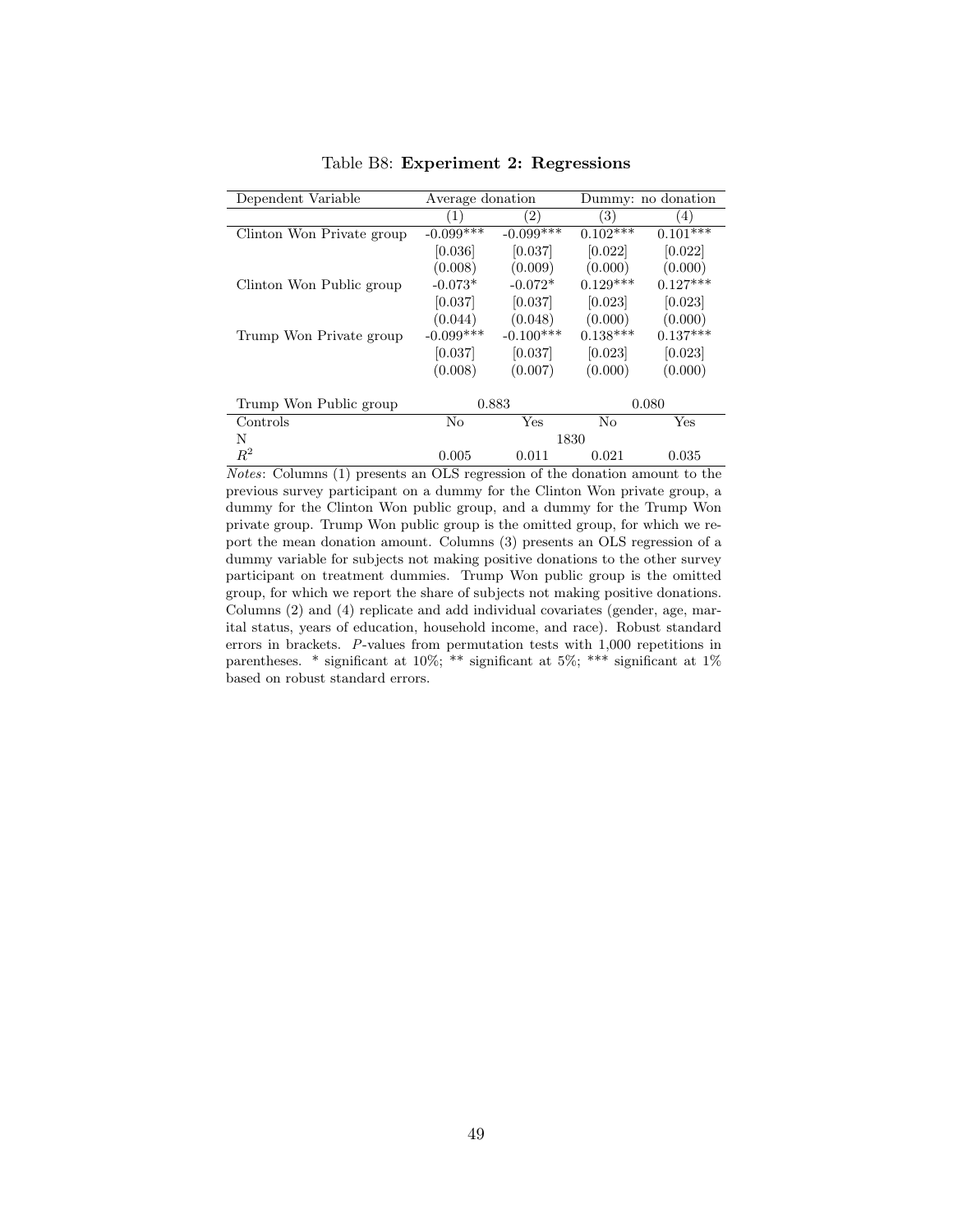|                                    |            | Panel A: First Stage Regressions                   |              |                   |                                                                |                  |
|------------------------------------|------------|----------------------------------------------------|--------------|-------------------|----------------------------------------------------------------|------------------|
| Dependent Variable                 |            | Perceived Share of Voters Holding Xenophobic Views |              |                   |                                                                |                  |
|                                    | (1)        | (2)                                                | (3)          | (4)               | (5)                                                            | (6)              |
| Trump Won Treatment                | $8.544***$ | $8.779***$                                         | $6.438***$   | $6.619***$        | $10.614***$                                                    | $10.896***$      |
|                                    | (1.155)    | (1.148)                                            | (1.666)      | (1.661)           | (1.560)                                                        | (1.587)          |
| Mean of Dependent Variable         |            | 44.948                                             |              | 45.118            |                                                                | 44.781           |
| in the Clinton Won Treatment       |            |                                                    |              |                   |                                                                |                  |
|                                    |            | Panel B: Instrumental Variable Regressions         |              |                   |                                                                |                  |
| Dependent                          |            | Amount Donated in the Dictator Game                |              |                   |                                                                |                  |
|                                    | (1)        | (2)                                                | (3)          | (4)               | (5)                                                            | (6)              |
| Perceived Share of Voters          |            |                                                    | 0.000        | 0.000             | $0.007*$                                                       | $0.006*$         |
| Holding Xenophobic Views           |            |                                                    | (0.006)      | (0.006)           | (0.004)                                                        | (0.003)          |
|                                    |            |                                                    |              |                   |                                                                |                  |
| Mean Donation Rate                 |            |                                                    |              |                   |                                                                |                  |
| at a 50% Perceived Share of Voters |            |                                                    |              | 78.380            |                                                                | 84.600           |
| Holding Xenophobic Views           |            |                                                    |              |                   |                                                                |                  |
|                                    |            | Panel C: Instrumental Variable Regressions         |              |                   |                                                                |                  |
|                                    |            |                                                    |              |                   |                                                                |                  |
| Dependent                          |            |                                                    |              |                   | Dummy: individual does not share anything in the dictator game |                  |
|                                    | (1)        | (2)                                                | (3)          | (4)               | (5)                                                            | (6)              |
| Perceived Share of Voters          |            |                                                    | 0.005        | 0.005             | $-0.012***$                                                    | $-0.012***$      |
| Holding Xenophobic Views           |            |                                                    | (0.005)      | (0.004)           | (0.003)                                                        | (0.003)          |
|                                    |            |                                                    |              |                   |                                                                |                  |
| Mean Donation Rate                 |            |                                                    |              |                   |                                                                |                  |
| at a 50% Perceived Share of Voters |            |                                                    |              | 20.916            |                                                                | 14.558           |
| Holding Xenophobic Views           |            |                                                    |              |                   |                                                                |                  |
| Sample                             |            | Full Sample                                        |              | Private Treatment |                                                                | Public Treatment |
| Controls                           | No         | Yes                                                | $N_{\Omega}$ | Yes               | N <sub>0</sub>                                                 | Yes              |

#### Table B9: Experiment 2: Instrumental Variable Regressions

Notes: Panel A presents OLS regressions of the perceived share of voters holding xenophobic views on a dummy for the Trump Won treatment. Specifically, we measure the percentage of Pittsburgh voters the respondents believed would agree with the quote "For European American society and culture to persist requires a European-American majority, and a clear one at that." The Clinton Won treatment is the omitted group, for which we report the mean perceived share. For columns  $(3)$ ,  $(4)$ ,  $(5)$ , and  $(6)$  these estimates also represent the first stage of the instrumental variable regressions presented in Panel B. Panel B presents IV regressions of a dummy variable for whether an individual donates to the anti-immigration organization on the perceived share of voters holding xenophobic views. The latter is instrumented with the Trump treatment. We substract 50 from the measure of the share, so that the incercept of the regression represents the average donation rate at a perceived share of 50%. Columns (2) and (4) and (6) replicate and add individual covariates (gender, age, marital status, years of education, household income, and race). Robust standard errors in brackets. \* significant at 10%; \*\* significant at 5%; \*\*\* significant at 1% based on robust standard errors.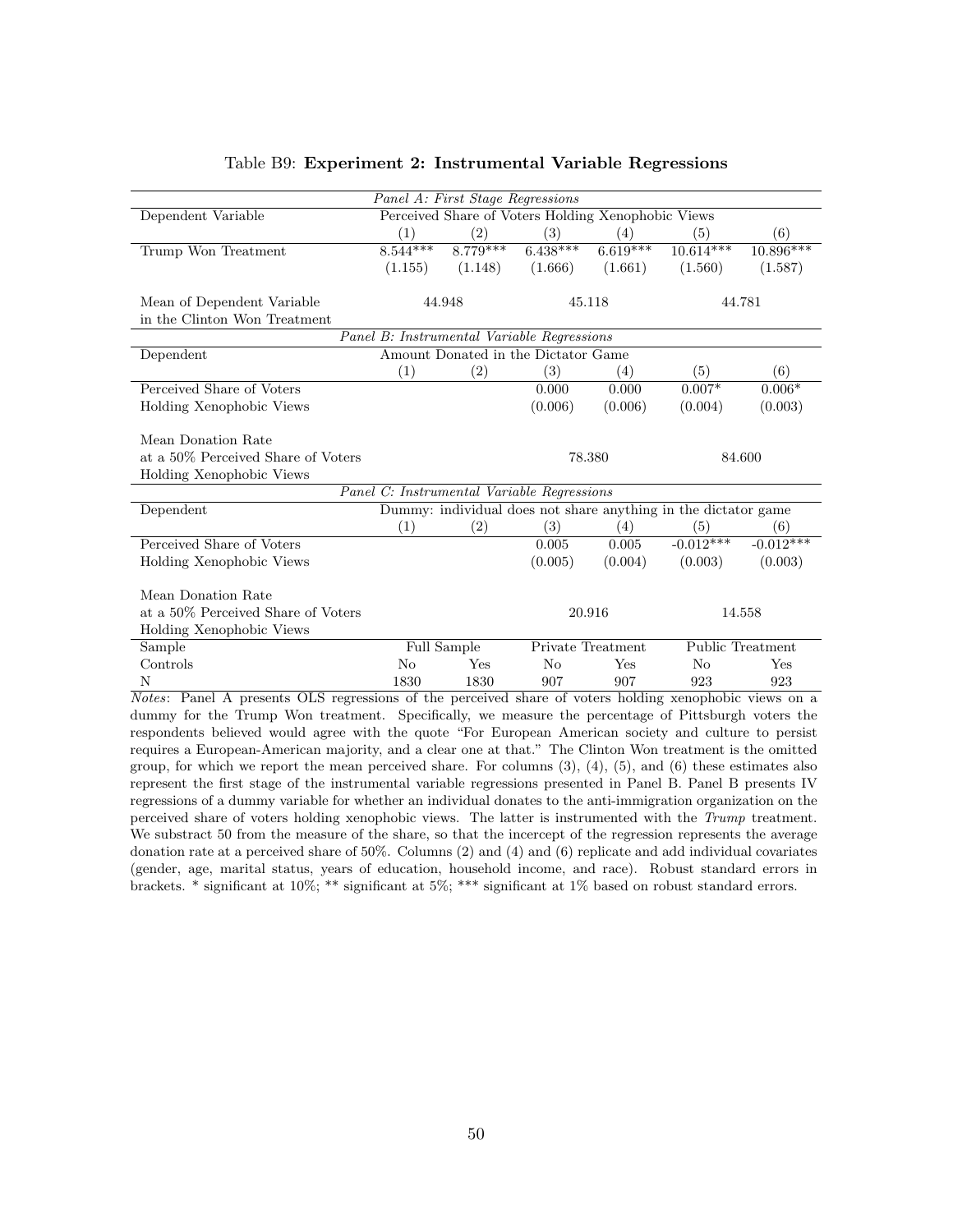# C Survey Scripts

# C.1 Demographics

- What is your state of legal residence?
- What is your gender?
	- Male
	- Female
- What is your year of birth?
- What is your marital status?
	- Single
	- Married
- How would you describe your ethnicity/race? Please, check all that apply.
	- White or European American
	- Black or African American
	- Hispanic or Latino
	- Asian or Asian American
	- Other
- What is the highest level of school you have completed or the highest degree you have received?
	- Less than high school degree
	- High school graduate (high school diploma or equivalent including GED)
	- Some college but no degree
	- Associate degree in college (2-year)
	- Bachelor's degree in college (4-year)
	- Master's degree
	- Doctoral degree
	- Professional degree (JD, MD)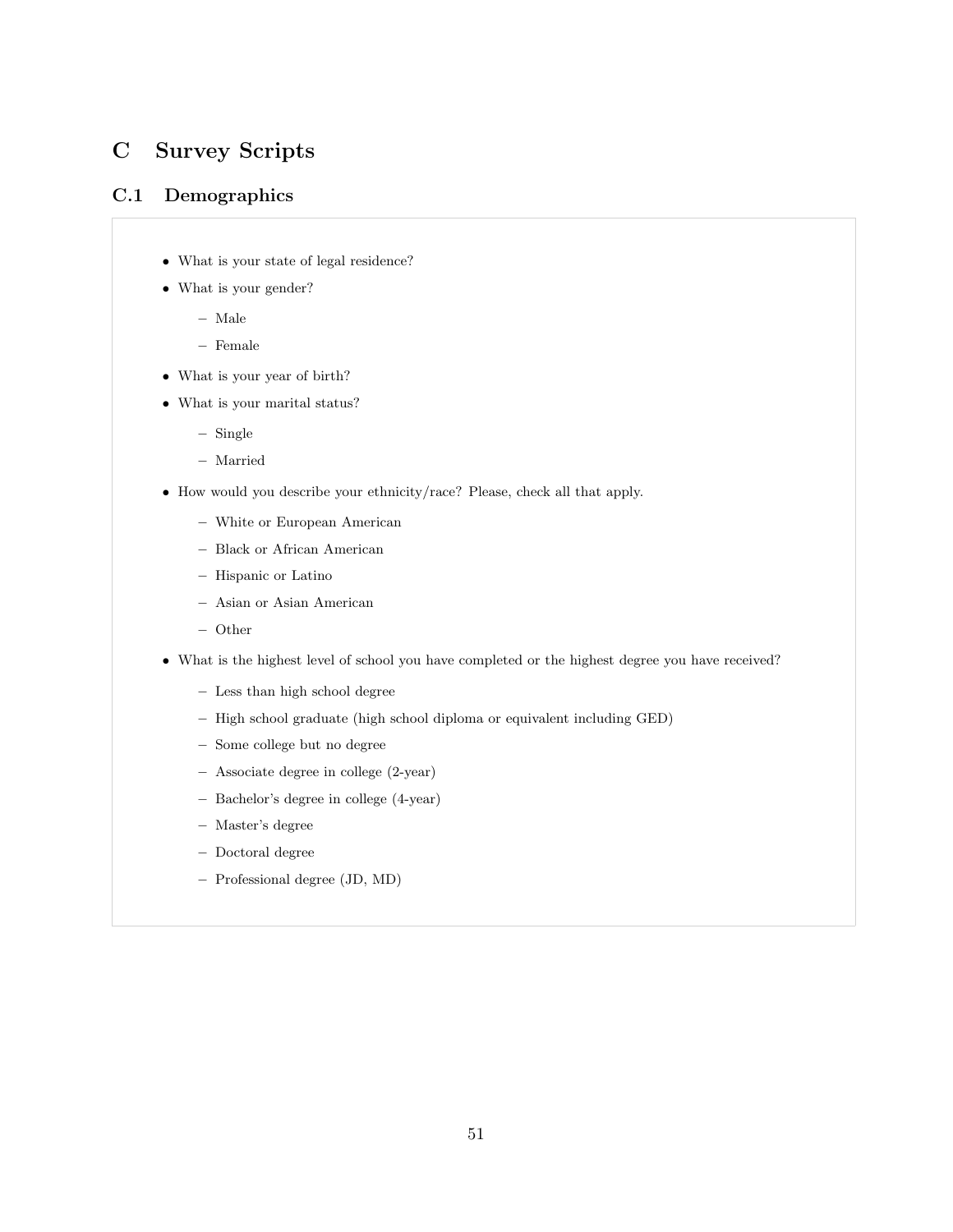- What is your household annual income? Please indicate the answer that includes your entire household income in 2015 before taxes.
	- $-$  Less than  $\$10,\!000$
	- $-$  \$10,000 to \$19,999
	- $-$  \$20,000 to \$29,999
	- $\$30,\!000$  to  $\$39,\!999$
	- $-$  \$40,000 to \$49,999
	- $\$50,\!000$  to  $\$59,\!999$
	- $\$60,\!000$  to  $\$69,\!999$
	- $\$70,\!000$  to  $\$79,\!999$
	- $\$80,\!000$  to  $\$89,\!999$
	- $\$90,\!000$  to  $\$99,\!999$
	- $-$  \$100,000 to \$149,999
	- \$150,000 or more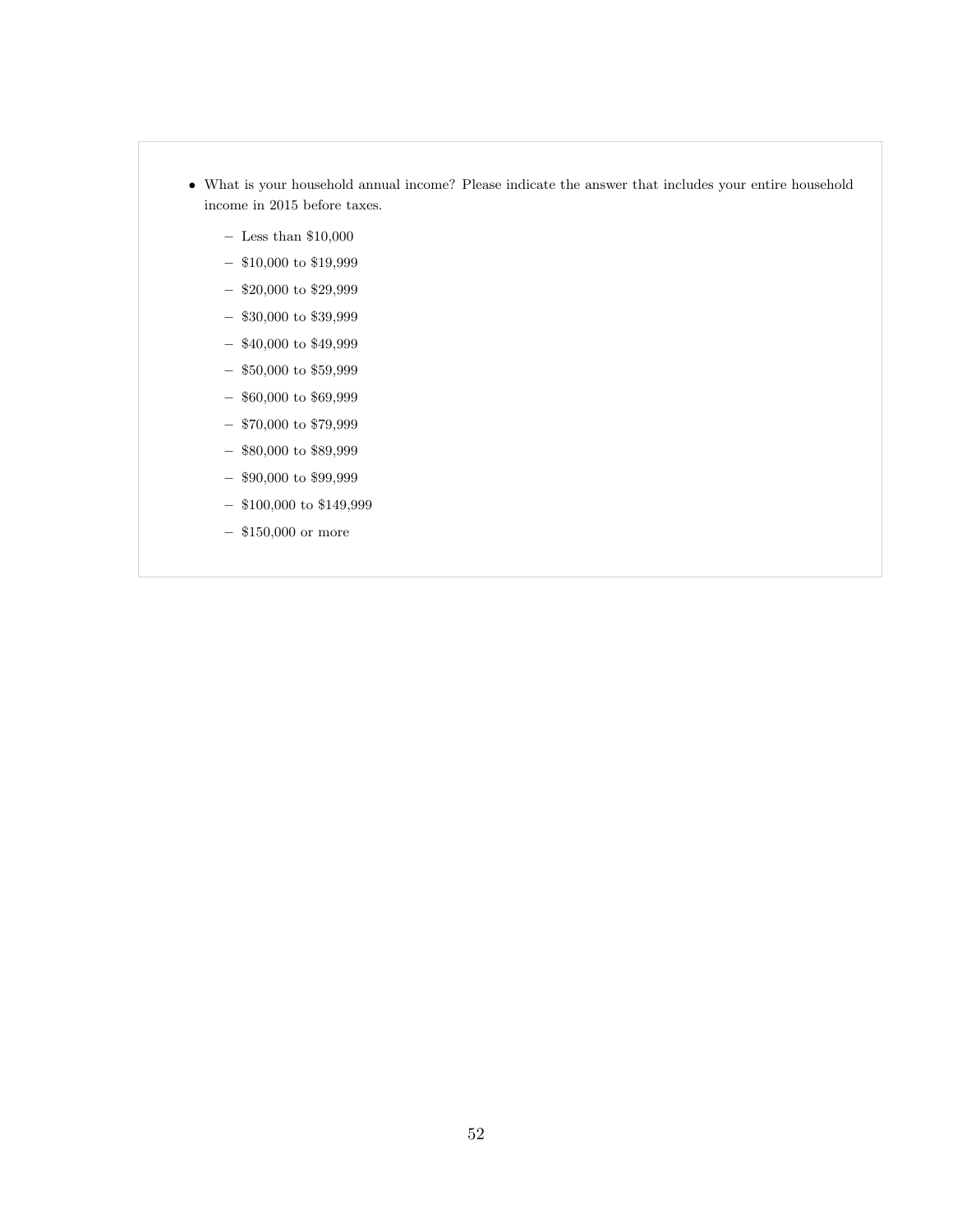# C.2 Experiment 1A

## Experiment 1A: Control Private

• From 0 to 100, what share of people in the population of [state] do you think agrees with the following statement?

"Both legal and illegal immigration should be drastically reduced because immigrants undermine American culture and do not respect American values."

- We will now randomly select one among two different organization, and will give you the possibility to make a donation to the selected organization:
	- one is an organization which seeks to reduce overall migration to the United States;
	- one is an organization which welcomes immigrants to the United States.
- The organization randomly chosen for you is the Federation for American Immigration Reform (FAIR).

The Federation for American Immigration Reform is an immigration-reduction organization of concerned individuals who believe that immigration laws must be reformed and seeks to reduce overall immigration (both legal and illegal) into the United States. The founder of FAIR is John Tanton, author of "The Immigration Invasion" who wrote "I've come to the point of view that for European-American society and culture to persist requires a European-American majority, and a clear one at that."

Would you like to have us donate \$1 on your behalf to the Federation for American Immigration Reform? If you decide to have \$1 donated to the immigration-reduction organization FAIR, we will also transfer \$1 extra to your MTurk account. So, if you decide to donate, instead of \$0.50 you will be paid in total \$1.50. If instead you prefer not to donate, you will be paid only \$0.50 for completing the survey.

Note: just like any other answer to this survey, also your donation decision will be completely anonymous. No one, not even the researchers, will be able to match your decision to your name.

So would you like to have us donate \$1 on your behalf to the Federation for American Immigration Reform?

– Yes

– No

• From 0 to 100, what do you think is the probability of Donald Trump winning the presidential election in [state]?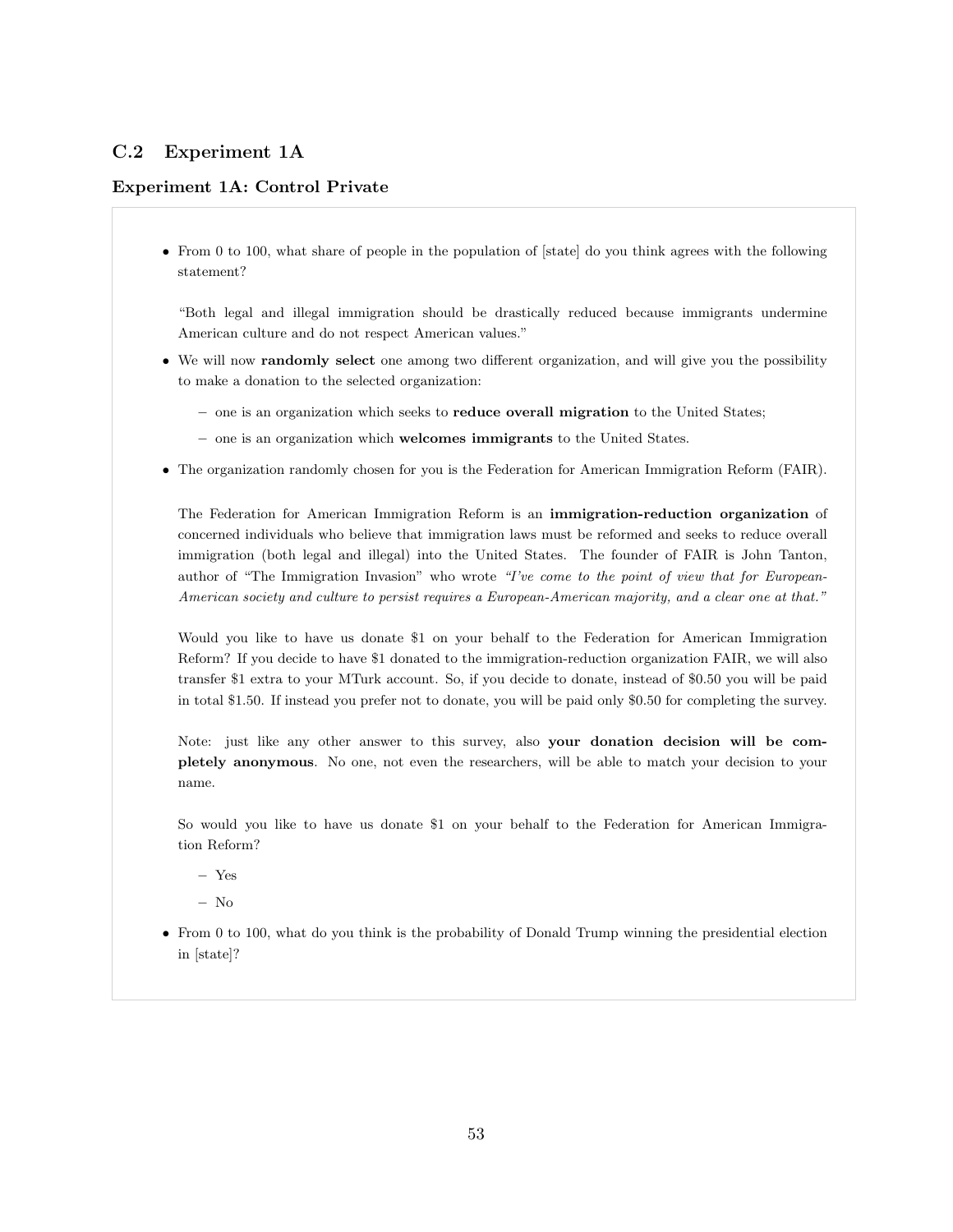#### Experiment 1A: Information Private

- From 0 to 100, what do you think is the probability of Donald Trump winning the presidential election in [state]?
- According to recent estimates from PredictWise, the predicted probability of Donald Trump winning the presidential election in [state] is 100%. That means that the vast majority of voters in [state] are probably going to support Donald Trump.

Note: PredictWise reflects academic research into prediction markets. The backbone of predictions by PredictWise are generated from real-money markets that trade contracts on upcoming events. Estimates were downloaded on the PredictWise website on October 31, 2016. For more information, visit http://predictwise.com/.

• From 0 to 100, what share of people in the population of [state] do you think agrees with the following statement?

"Both legal and illegal immigration should be drastically reduced because immigrants undermine American culture and do not respect American values."

- We will now **randomly select** one among two different organization, and will give you the possibility to make a donation to the selected organization:
	- one is an organization which seeks to reduce overall migration to the United States;
	- one is an organization which welcomes immigrants to the United States.
- The organization randomly chosen for you is the Federation for American Immigration Reform (FAIR).

The Federation for American Immigration Reform is an immigration-reduction organization of concerned individuals who believe that immigration laws must be reformed and seeks to reduce overall immigration (both legal and illegal) into the United States. The founder of FAIR is John Tanton, author of "The Immigration Invasion" who wrote "I've come to the point of view that for European-American society and culture to persist requires a European-American majority, and a clear one at that."

Would you like to have us donate \$1 on your behalf to the Federation for American Immigration Reform? If you decide to have \$1 donated to the immigration-reduction organization FAIR, we will also transfer \$1 extra to your MTurk account. So, if you decide to donate, instead of \$0.50 you will be paid in total \$1.50. If instead you prefer not to donate, you will be paid only \$0.50 for completing the survey.

Note: just like any other answer to this survey, also your donation decision will be completely anonymous. No one, not even the researchers, will be able to match your decision to your name.

So would you like to have us donate \$1 on your behalf to the Federation for American Immigration Reform?

- Yes
- No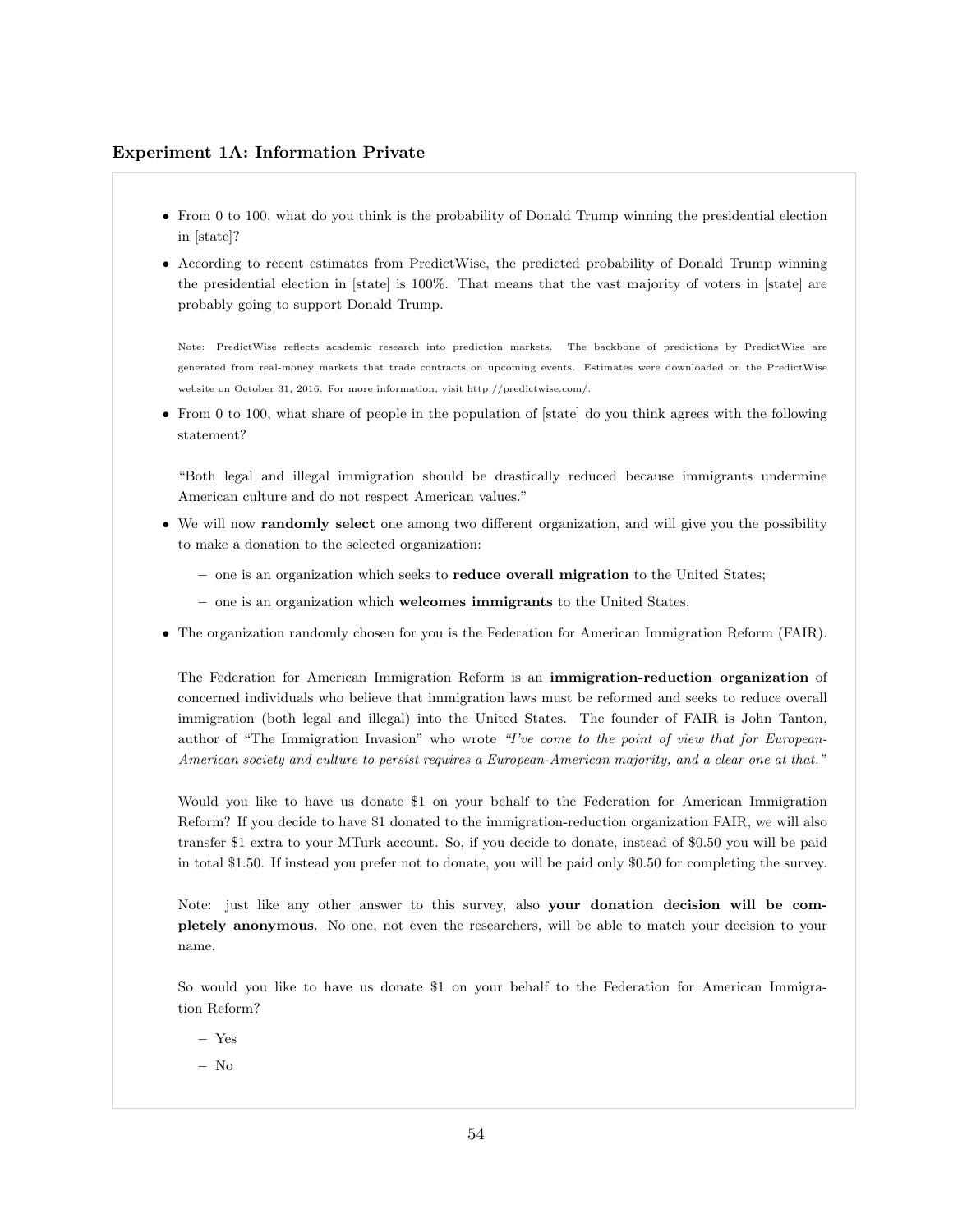#### Experiment 1A: Control Public

• From 0 to 100, what share of people in the population of [state] do you think agrees with the following statement?

"Both legal and illegal immigration should be drastically reduced because immigrants undermine American culture and do not respect American values."

- Important: in order to ensure the quality of the data collected, a member of the research team might personally contact you to verify your answers to the next question and the following ones.
- We will now **randomly select** one among two different organization, and will give you the possibility to make a donation to the selected organization:
	- one is an organization which seeks to reduce overall migration to the United States;
	- one is an organization which welcomes immigrants to the United States.
- The organization randomly chosen for you is the Federation for American Immigration Reform (FAIR).

The Federation for American Immigration Reform is an immigration-reduction organization of concerned individuals who believe that immigration laws must be reformed and seeks to reduce overall immigration (both legal and illegal) into the United States. The founder of FAIR is John Tanton, author of "The Immigration Invasion" who wrote "I've come to the point of view that for European-American society and culture to persist requires a European-American majority, and a clear one at that."

Would you like to have us donate \$1 on your behalf to the Federation for American Immigration Reform? If you decide to have \$1 donated to the immigration-reduction organization FAIR, we will also transfer \$1 extra to your MTurk account. So, if you decide to donate, instead of \$0.50 you will be paid in total \$1.50. If instead you prefer not to donate, you will be paid only \$0.50 for completing the survey.

So would you like to have us donate \$1 on your behalf to the Federation for American Immigration Reform?

- Yes
- No
- From 0 to 100, what do you think is the probability of Donald Trump winning the presidential election in [state]?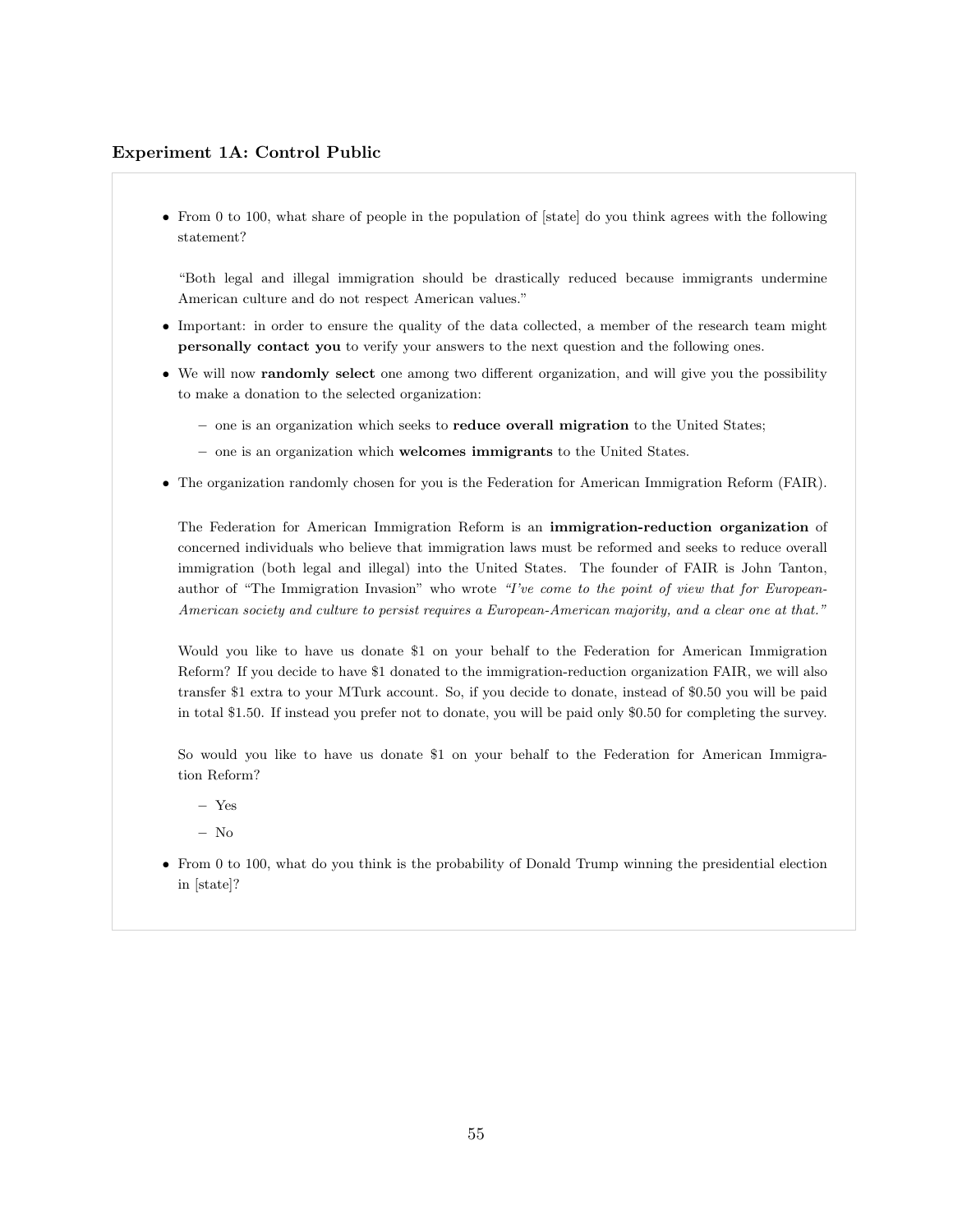#### Experiment 1A: Information Public

- From 0 to 100, what do you think is the probability of Donald Trump winning the presidential election in [state]?
- According to recent estimates from PredictWise, the predicted probability of Donald Trump winning the presidential election in [state] is 100%. That means that the vast majority of voters in [state] are probably going to support Donald Trump.

Note: PredictWise reflects academic research into prediction markets. The backbone of predictions by PredictWise are generated from real-money markets that trade contracts on upcoming events. Estimates were downloaded on the PredictWise website on October 31, 2016. For more information, visit http://predictwise.com/.

• From 0 to 100, what share of people in the population of [state] do you think agrees with the following statement?

"Both legal and illegal immigration should be drastically reduced because immigrants undermine American culture and do not respect American values."

- Important: in order to ensure the quality of the data collected, a member of the research team might personally contact you to verify your answers to the next question and the following ones.
- We will now randomly select one among two different organization, and will give you the possibility to make a donation to the selected organization:
	- one is an organization which seeks to reduce overall migration to the United States;
	- one is an organization which welcomes immigrants to the United States.
- The organization randomly chosen for you is the Federation for American Immigration Reform (FAIR).

The Federation for American Immigration Reform is an immigration-reduction organization of concerned individuals who believe that immigration laws must be reformed and seeks to reduce overall immigration (both legal and illegal) into the United States. The founder of FAIR is John Tanton, author of "The Immigration Invasion" who wrote "I've come to the point of view that for European-American society and culture to persist requires a European-American majority, and a clear one at that."

Would you like to have us donate \$1 on your behalf to the Federation for American Immigration Reform? If you decide to have \$1 donated to the immigration-reduction organization FAIR, we will also transfer \$1 extra to your MTurk account. So, if you decide to donate, instead of \$0.50 you will be paid in total \$1.50. If instead you prefer not to donate, you will be paid only \$0.50 for completing the survey.

So would you like to have us donate \$1 on your behalf to the Federation for American Immigration Reform?

- Yes
- No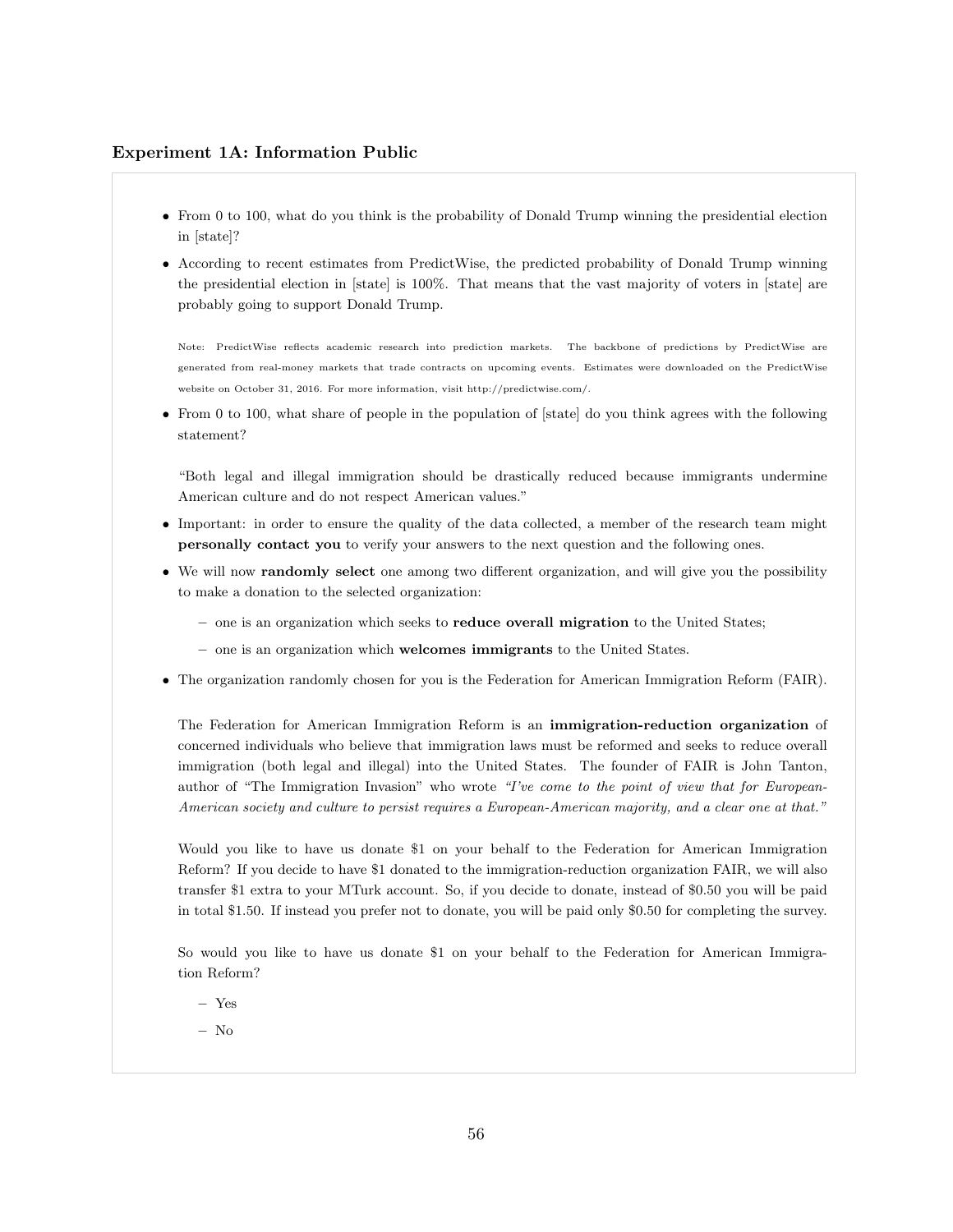# C.3 Experiment 1B

### Experiment 1B: Trump Won Private

- This study focuses on political and social beliefs in Pittsburgh. Below are three interesting facts about Pittsburgh politics. Which of these facts did you know before reading them here?
	- Before Pittsburgh was chartered as a city in 1816, it elected a Chief Burgess rather than a mayor. The first Chief Burgess of Pittsburgh, George Robinson, was arrested on orders from George Washington due to his involvement in the Whiskey Rebellion.
	- Pittsburgh native and Olympic qualifying boxer Art Rooney was instrumental in the founding of the Pittsburgh Steelers in the 1930s and the Pittsburgh Penguins in the 1960s. His grandson, Thomas Rooney, serves in the House of Representatives.
	- In the 2016 US Presidential Election, Donald Trump won Pittsburgh's metropolitan area.
- We will now randomly select one among two different organizations, and will give you the opportunity to authorize a donation to the selected organization:

One is an organization which seeks to reduce overall migration to the United States;

One is an organization which welcomes immigrants to the United States.

If you choose to authorize the donation, you will receive an additional \$1, on top of your base payment for completing the survey. The \$1 donation will not be subtracted from your base payment, so your total compensation will be your base payment plus the extra \$1.

If instead you choose not to donate, you will only receive your base payment for completing the survey.

• The organization randomly chosen for you is the Federation for American Immigration Reform (FAIR).

The Federation for American Immigration Reform is an immigration-reduction organization of concerned individuals who believe that immigration laws must be reformed and seeks to reduce overall immigration (both legal and illegal) into the United States. The founder of FAIR is John Tanton, author of "The Immigration Invasion" who wrote "I've come to the point of view that for European American society and culture to persist requires a European-American majority, and a clear one at that."

The anonymized results from this survey will be posted on our website in approximately one month. Results will be reported as percentages only, so your individual response to the survey will remain anonymous. We will notify you when the results become available on our website, [website link]. Would you like us to donate \$1 to FAIR on your behalf?

- Yes, please donate \$1 to FAIR on my behalf.
- No, please do not donate \$ to FAIR on my behalf.
- We will now present two quotes. For each, we will ask you to report what percentage of Pittsburgh voters you believe would agree with the quote.
- "For European American society and culture to persist requires a European-American majority, and a clear one at that."
- "Both legal and illegal immigration should be drastically reduced because immigrants undermine American culture and do not respect American values."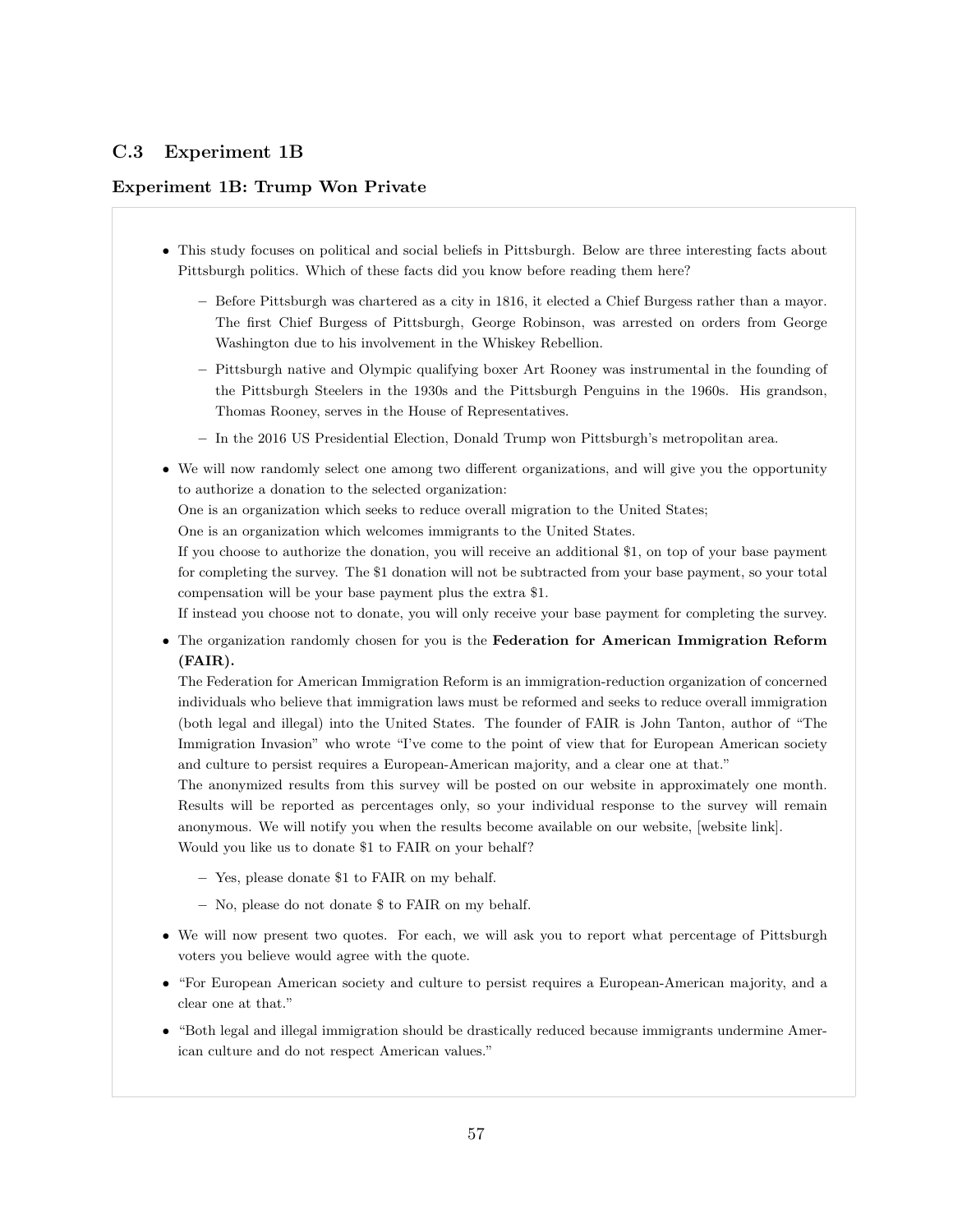#### Experiment 1B: Clinton Won Private

- This study focuses on political and social beliefs in Pittsburgh. Below are three interesting facts about Pittsburgh politics. Which of these facts did you know before reading them here?
	- Before Pittsburgh was chartered as a city in 1816, it elected a Chief Burgess rather than a mayor. The first Chief Burgess of Pittsburgh, George Robinson, was arrested on orders from George Washington due to his involvement in the Whiskey Rebellion.
	- Pittsburgh native and Olympic qualifying boxer Art Rooney was instrumental in the founding of the Pittsburgh Steelers in the 1930s and the Pittsburgh Penguins in the 1960s. His grandson, Thomas Rooney, serves in the House of Representatives.
	- In the 2016 US Presidential Election, Hillary Clinton won Pittsburgh's county.
- We will now randomly select one among two different organizations, and will give you the opportunity to authorize a donation to the selected organization:

One is an organization which seeks to reduce overall migration to the United States;

One is an organization which welcomes immigrants to the United States.

If you choose to authorize the donation, you will receive an additional \$1, on top of your base payment for completing the survey. The \$1 donation will not be subtracted from your base payment, so your total compensation will be your base payment plus the extra \$1.

If instead you choose not to donate, you will only receive your base payment for completing the survey.

• The organization randomly chosen for you is the Federation for American Immigration Reform (FAIR).

The Federation for American Immigration Reform is an immigration-reduction organization of concerned individuals who believe that immigration laws must be reformed and seeks to reduce overall immigration (both legal and illegal) into the United States. The founder of FAIR is John Tanton, author of "The Immigration Invasion" who wrote "I've come to the point of view that for European American society and culture to persist requires a European-American majority, and a clear one at that."

The anonymized results from this survey will be posted on our website in approximately one month. Results will be reported as percentages only, so your individual response to the survey will remain anonymous. We will notify you when the results become available on our website, [website link]. Would you like us to donate \$1 to FAIR on your behalf?

- Yes, please donate \$1 to FAIR on my behalf.
- No, please do not donate \$ to FAIR on my behalf.
- We will now present two quotes. For each, we will ask you to report what percentage of Pittsburgh voters you believe would agree with the quote.
- "For European American society and culture to persist requires a European-American majority, and a clear one at that."
- "Both legal and illegal immigration should be drastically reduced because immigrants undermine American culture and do not respect American values."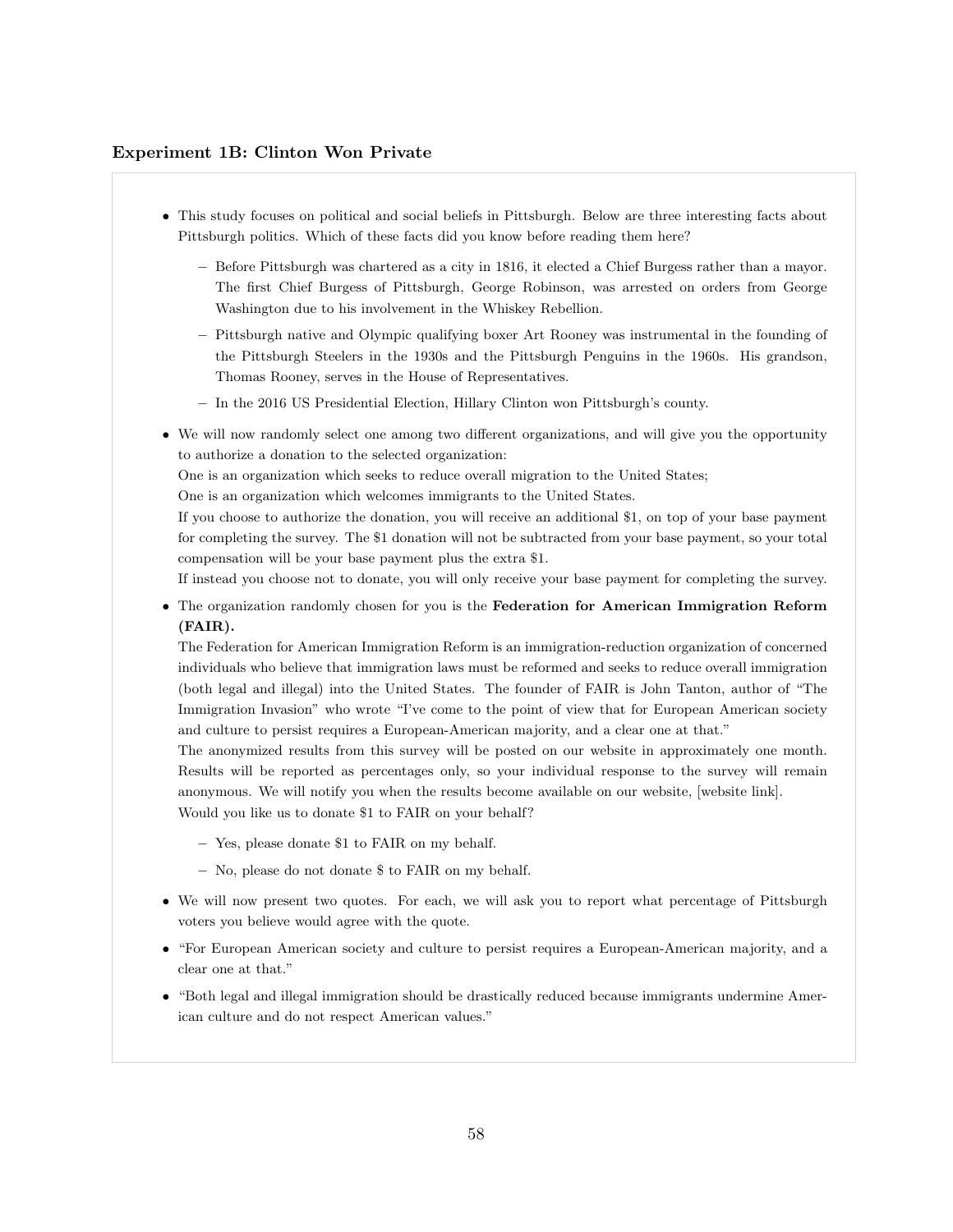#### Experiment 1B: Trump Won Public

- This study focuses on political and social beliefs in Pittsburgh. Below are three interesting facts about Pittsburgh politics. Which of these facts did you know before reading them here?
	- Before Pittsburgh was chartered as a city in 1816, it elected a Chief Burgess rather than a mayor. The first Chief Burgess of Pittsburgh, George Robinson, was arrested on orders from George Washington due to his involvement in the Whiskey Rebellion.
	- Pittsburgh native and Olympic qualifying boxer Art Rooney was instrumental in the founding of the Pittsburgh Steelers in the 1930s and the Pittsburgh Penguins in the 1960s. His grandson, Thomas Rooney, serves in the House of Representatives.
	- In the 2016 US Presidential Election, Donald Trump won Pittsburgh's metropolitan area.
- We will now randomly select one among two different organizations, and will give you the opportunity to authorize a donation to the selected organization:

One is an organization which seeks to reduce overall migration to the United States;

One is an organization which welcomes immigrants to the United States.

If you choose to authorize the donation, you will receive an additional \$1, on top of your base payment for completing the survey. The \$1 donation will not be subtracted from your base payment, so your total compensation will be your base payment plus the extra \$1.

If instead you choose not to donate, you will only receive your base payment for completing the survey.

• The organization randomly chosen for you is the Federation for American Immigration Reform (FAIR).

The Federation for American Immigration Reform is an immigration-reduction organization of concerned individuals who believe that immigration laws must be reformed and seeks to reduce overall immigration (both legal and illegal) into the United States. The founder of FAIR is John Tanton, author of "The Immigration Invasion" who wrote "I've come to the point of view that for European American society and culture to persist requires a European-American majority, and a clear one at that."

The results from this survey, including your individual donation decision and the donation decisions of all of the other Pittsburgh respondents to this survey, will be posted on our website in approximately one month. There is no need to provide your name, email, etc. here; the survey company we work with has this information already. We will notify you when the results become available on our website, [website link].

Would you like us to donate \$1 to FAIR on your behalf?

- Yes, please donate \$1 to FAIR on my behalf.
- No, please do not donate \$ to FAIR on my behalf.
- We will now present two quotes. For each, we will ask you to report what percentage of Pittsburgh voters you believe would agree with the quote.
- "For European American society and culture to persist requires a European-American majority, and a clear one at that."
- "Both legal and illegal immigration should be drastically reduced because immigrants undermine American culture and do not respect American values."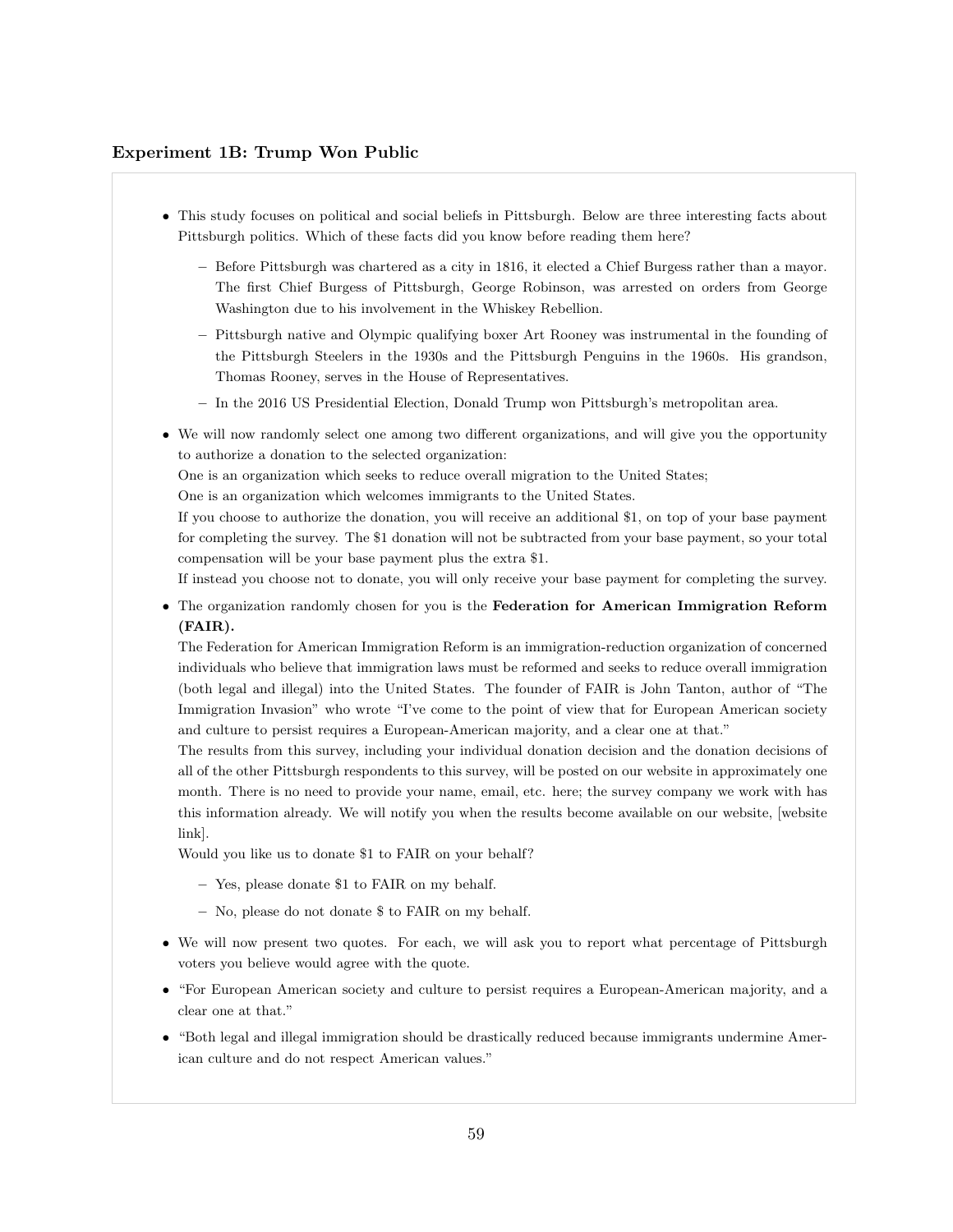#### Experiment 1B: Clinton Won Public

- This study focuses on political and social beliefs in Pittsburgh. Below are three interesting facts about Pittsburgh politics. Which of these facts did you know before reading them here?
	- Before Pittsburgh was chartered as a city in 1816, it elected a Chief Burgess rather than a mayor. The first Chief Burgess of Pittsburgh, George Robinson, was arrested on orders from George Washington due to his involvement in the Whiskey Rebellion.
	- Pittsburgh native and Olympic qualifying boxer Art Rooney was instrumental in the founding of the Pittsburgh Steelers in the 1930s and the Pittsburgh Penguins in the 1960s. His grandson, Thomas Rooney, serves in the House of Representatives.
	- In the 2016 US Presidential Election, Hillary Clinton won Pittsburgh's county.
- We will now randomly select one among two different organizations, and will give you the opportunity to authorize a donation to the selected organization:

One is an organization which seeks to reduce overall migration to the United States;

One is an organization which welcomes immigrants to the United States.

If you choose to authorize the donation, you will receive an additional \$1, on top of your base payment for completing the survey. The \$1 donation will not be subtracted from your base payment, so your total compensation will be your base payment plus the extra \$1.

If instead you choose not to donate, you will only receive your base payment for completing the survey.

• The organization randomly chosen for you is the Federation for American Immigration Reform (FAIR).

The Federation for American Immigration Reform is an immigration-reduction organization of concerned individuals who believe that immigration laws must be reformed and seeks to reduce overall immigration (both legal and illegal) into the United States. The founder of FAIR is John Tanton, author of "The Immigration Invasion" who wrote "I've come to the point of view that for European American society and culture to persist requires a European-American majority, and a clear one at that."

The results from this survey, including your individual donation decision and the donation decisions of all of the other Pittsburgh respondents to this survey, will be posted on our website in approximately one month. There is no need to provide your name, email, etc. here; the survey company we work with has this information already. We will notify you when the results become available on our website, [website link].

Would you like us to donate \$1 to FAIR on your behalf?

- Yes, please donate \$1 to FAIR on my behalf.
- No, please do not donate \$ to FAIR on my behalf.
- We will now present two quotes. For each, we will ask you to report what percentage of Pittsburgh voters you believe would agree with the quote.
- "For European American society and culture to persist requires a European-American majority, and a clear one at that."
- "Both legal and illegal immigration should be drastically reduced because immigrants undermine American culture and do not respect American values."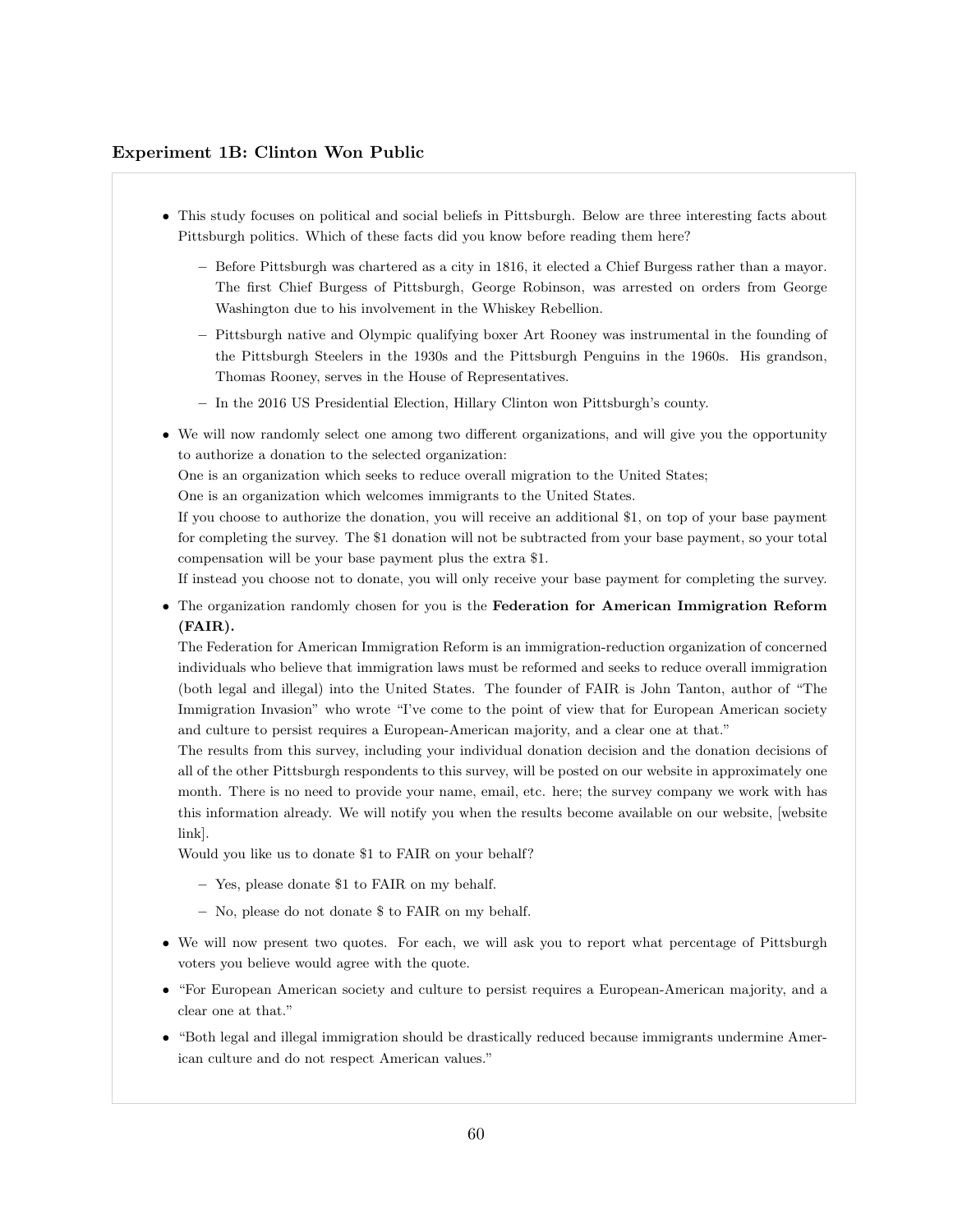# C.4 Experiment 2

# Experiment 2: Trump Won Private

- In another survey, we surveyed participatns in an area that Donald Trump won in 2016.
- We will now present two quotes. For each, we will ask you to report what percentage of the voters in the other participant's area you believe would agree with the quote.

"For European American society and culture to persist requires a European-American majority, and a clear one at that."

"Both legal and illegal immigration should be drastically reduced because immigrants undermine American culture and do not respect American values."

- You have been matched with a participant from the previous survey. The other participant saw the question in the next screen. Please read it carefully, since it will affect the amount of your bonus payment.
- The other participant saw the following question:

The organization randomly chosen for you is the Federation for American Immigration Reform  $(FAIR)$ .

The Federation for American Immigration Reform is an immigration-reduction organization of concerned individuals who believe that immigration laws must be reformed and seeks to reduce overall immigration (both legal and illegal) into the United States. The founder of FAIR is John Tanton, author of "The Immigration Invasion," who wrote: "I've come to the point of view that for European American society and culture to persist requires a European-American majority, and a clear one at that."

The anonymized results from this survey will be posted on our website [later this month]. Results will be reported as percentages only, so your individual response to the survey will remain anonymous. We will notify you when the results become available on our website, [website link]. Would you like us to donate \$1 to FAIR on your behalf?

- The other participant authorized us to donate \$1 to FAIR on his behalf.
- You and the other participant will split a total bonus of \$2. You alone will make the decision of how much of the \$2 you will receive and how much of the \$2 the other participant will receive. You can choose to divide the \$2 however you like, and you get to keep whatever you do not give to the other participant. For example, if you decide to give \$1.30, then you will receive \$0.70. Your survey provider will credit this bonus to your account.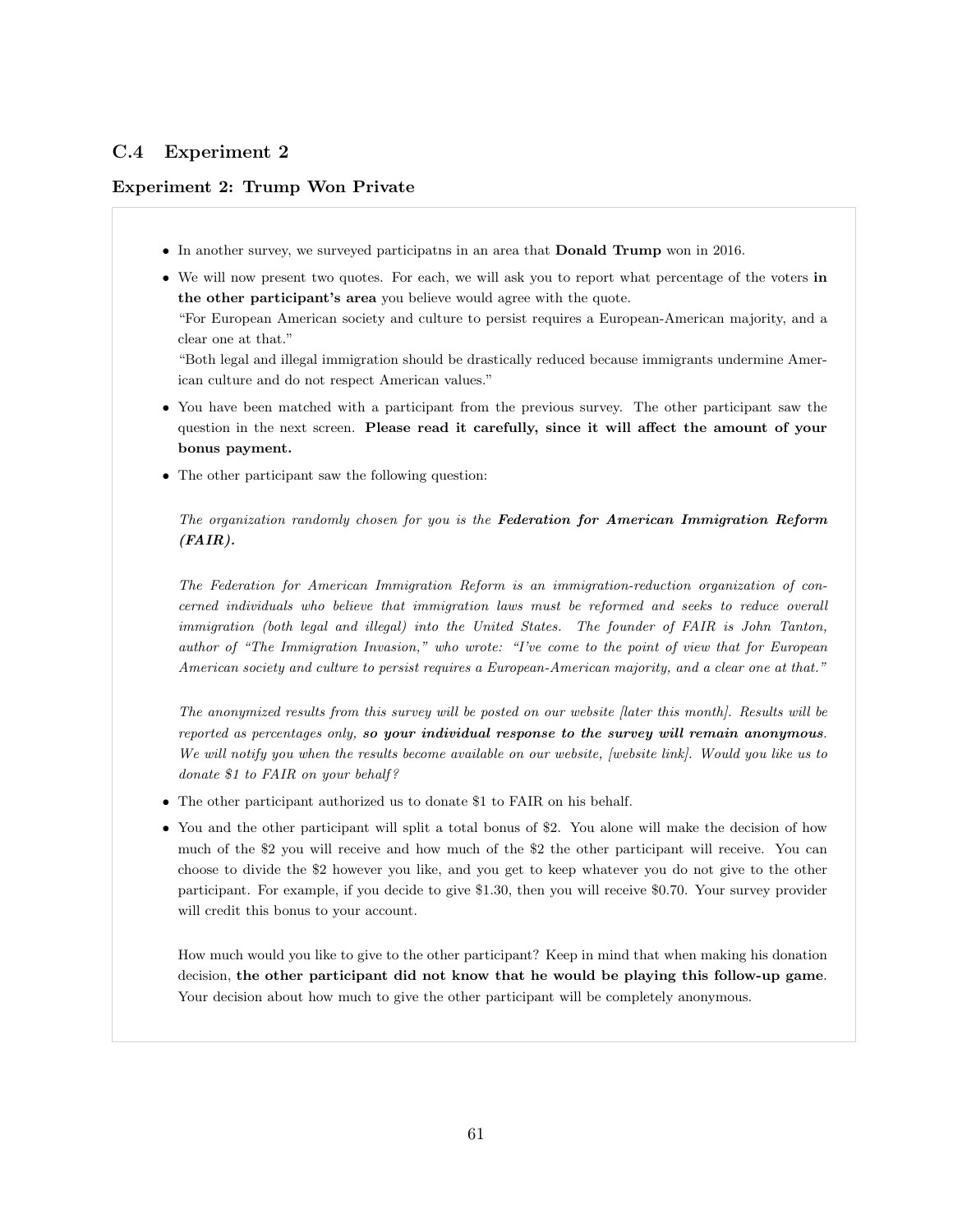#### Experiment 2: Clinton Won Private

- In another survey, we surveyed participatns in an area that Hillary Clinton won in 2016.
- We will now present two quotes. For each, we will ask you to report what percentage of the voters in the other participant's area you believe would agree with the quote.

"For European American society and culture to persist requires a European-American majority, and a clear one at that."

"Both legal and illegal immigration should be drastically reduced because immigrants undermine American culture and do not respect American values."

- You have been matched with a participant from the previous survey. The other participant saw the question in the next screen. Please read it carefully, since it will affect the amount of your bonus payment.
- The other participant saw the following question:

The organization randomly chosen for you is the Federation for American Immigration Reform (FAIR).

The Federation for American Immigration Reform is an immigration-reduction organization of concerned individuals who believe that immigration laws must be reformed and seeks to reduce overall immigration (both legal and illegal) into the United States. The founder of FAIR is John Tanton, author of "The Immigration Invasion," who wrote: "I've come to the point of view that for European American society and culture to persist requires a European-American majority, and a clear one at that."

The anonymized results from this survey will be posted on our website [later this month]. Results will be reported as percentages only, so your individual response to the survey will remain anonymous. We will notify you when the results become available on our website, [website link]. Would you like us to donate \$1 to FAIR on your behalf?

- The other participant authorized us to donate \$1 to FAIR on his behalf.
- You and the other participant will split a total bonus of \$2. You alone will make the decision of how much of the \$2 you will receive and how much of the \$2 the other participant will receive. You can choose to divide the \$2 however you like, and you get to keep whatever you do not give to the other participant. For example, if you decide to give \$1.30, then you will receive \$0.70. Your survey provider will credit this bonus to your account.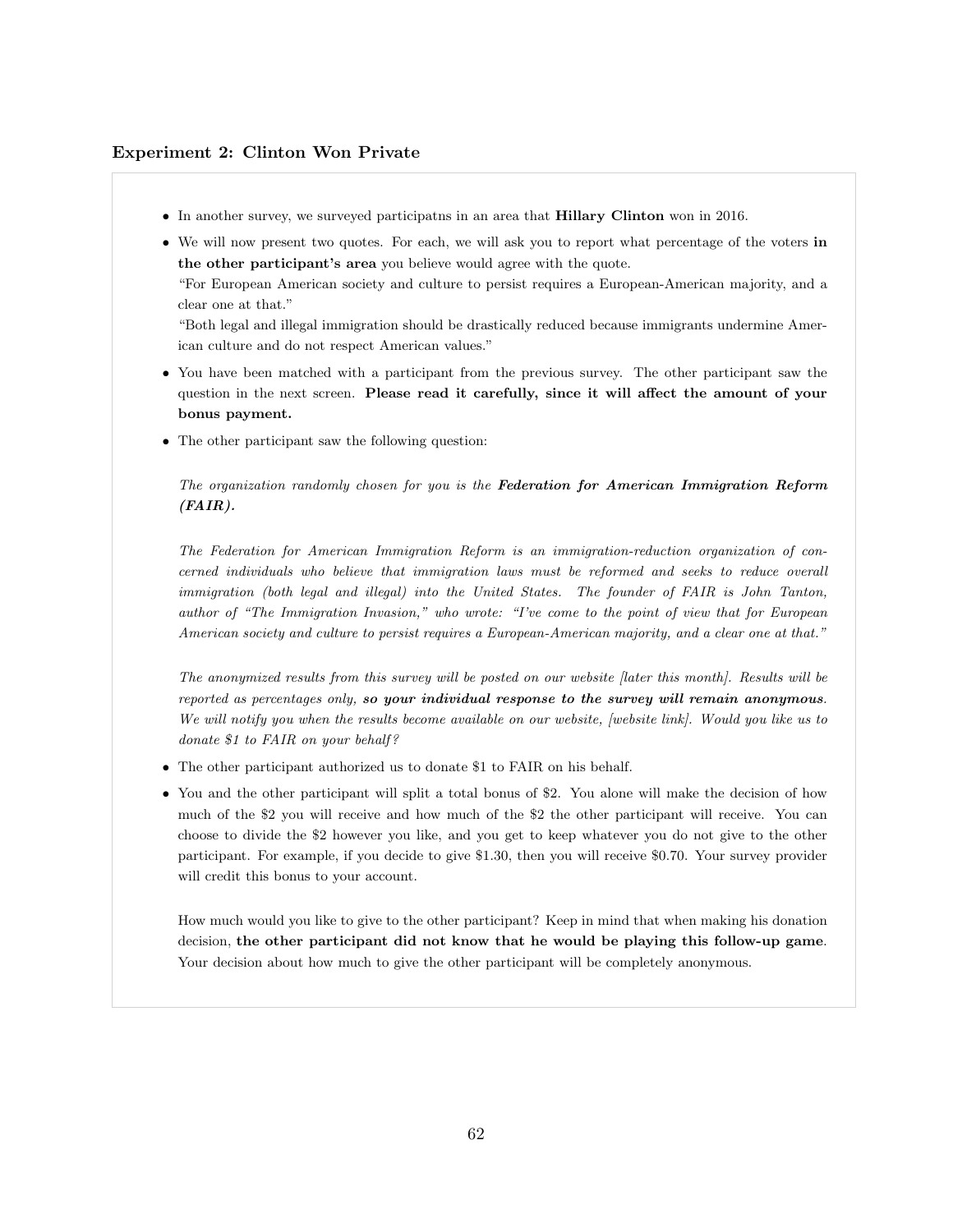#### Experiment 2: Trump Won Public

- In another survey, we surveyed participatns in an area that Donald Trump won in 2016.
- We will now present two quotes. For each, we will ask you to report what percentage of the voters in the other participant's area you believe would agree with the quote.

"For European American society and culture to persist requires a European-American majority, and a clear one at that."

"Both legal and illegal immigration should be drastically reduced because immigrants undermine American culture and do not respect American values."

- You have been matched with a participant from the previous survey. The other participant saw the question in the next screen. Please read it carefully, since it will affect the amount of your bonus payment.
- The other participant saw the following question:

The organization randomly chosen for you is the Federation for American Immigration Reform (FAIR).

The Federation for American Immigration Reform is an immigration-reduction organization of concerned individuals who believe that immigration laws must be reformed and seeks to reduce overall immigration (both legal and illegal) into the United States. The founder of FAIR is John Tanton, author of "The Immigration Invasion," who wrote: "I've come to the point of view that for European American society and culture to persist requires a European-American majority, and a clear one at that."

The results from this survey, including your individual donation decision and the donation decisions of all of the [other respondents to this survey from your area], will be posted on our website [later this month]. There is no need to provide your name, email, etc. hear; the survey company we work with has this information already. We will notify you when the results become available on our website,  $[website link].$  Would you like us to donate \$1 to FAIR on your behalf?

- The other participant authorized us to donate \$1 to FAIR on his behalf.
- You and the other participant will split a total bonus of \$2. You alone will make the decision of how much of the \$2 you will receive and how much of the \$2 the other participant will receive. You can choose to divide the \$2 however you like, and you get to keep whatever you do not give to the other participant. For example, if you decide to give \$1.30, then you will receive \$0.70. Your survey provider will credit this bonus to your account.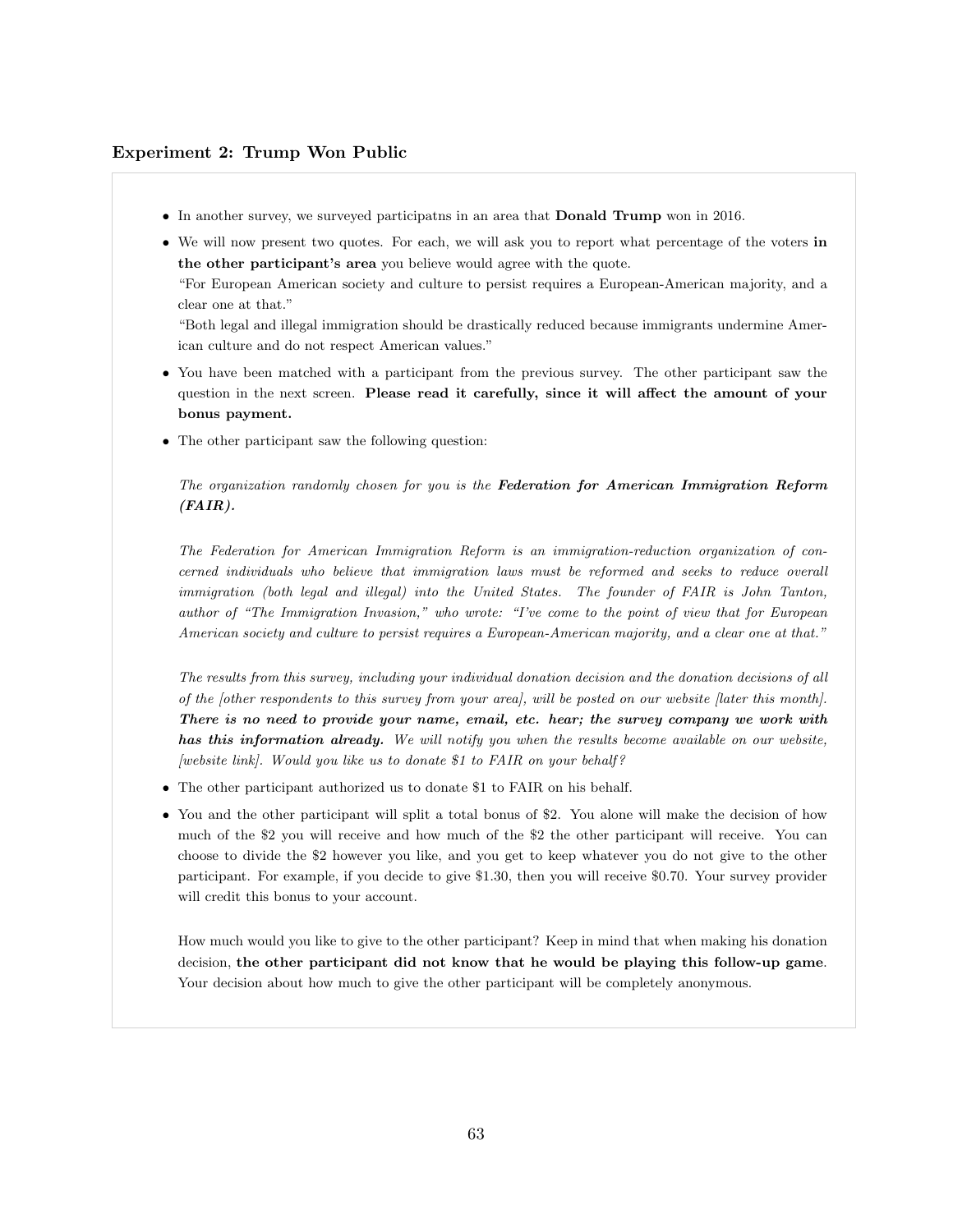#### Experiment 2: Clinton Won Public

- In another survey, we surveyed participatns in an area that Hillary Clinton won in 2016.
- We will now present two quotes. For each, we will ask you to report what percentage of the voters in the other participant's area you believe would agree with the quote.

"For European American society and culture to persist requires a European-American majority, and a clear one at that."

"Both legal and illegal immigration should be drastically reduced because immigrants undermine American culture and do not respect American values."

- You have been matched with a participant from the previous survey. The other participant saw the question in the next screen. Please read it carefully, since it will affect the amount of your bonus payment.
- The other participant saw the following question:

The organization randomly chosen for you is the Federation for American Immigration Reform (FAIR).

The Federation for American Immigration Reform is an immigration-reduction organization of concerned individuals who believe that immigration laws must be reformed and seeks to reduce overall immigration (both legal and illegal) into the United States. The founder of FAIR is John Tanton, author of "The Immigration Invasion," who wrote: "I've come to the point of view that for European American society and culture to persist requires a European-American majority, and a clear one at that."

The results from this survey, including your individual donation decision and the donation decisions of all of the [other respondents to this survey from your area], will be posted on our website [later this month]. There is no need to provide your name, email, etc. hear; the survey company we work with has this information already. We will notify you when the results become available on our website,  $[website link].$  Would you like us to donate \$1 to FAIR on your behalf?

- The other participant authorized us to donate \$1 to FAIR on his behalf.
- You and the other participant will split a total bonus of \$2. You alone will make the decision of how much of the \$2 you will receive and how much of the \$2 the other participant will receive. You can choose to divide the \$2 however you like, and you get to keep whatever you do not give to the other participant. For example, if you decide to give \$1.30, then you will receive \$0.70. Your survey provider will credit this bonus to your account.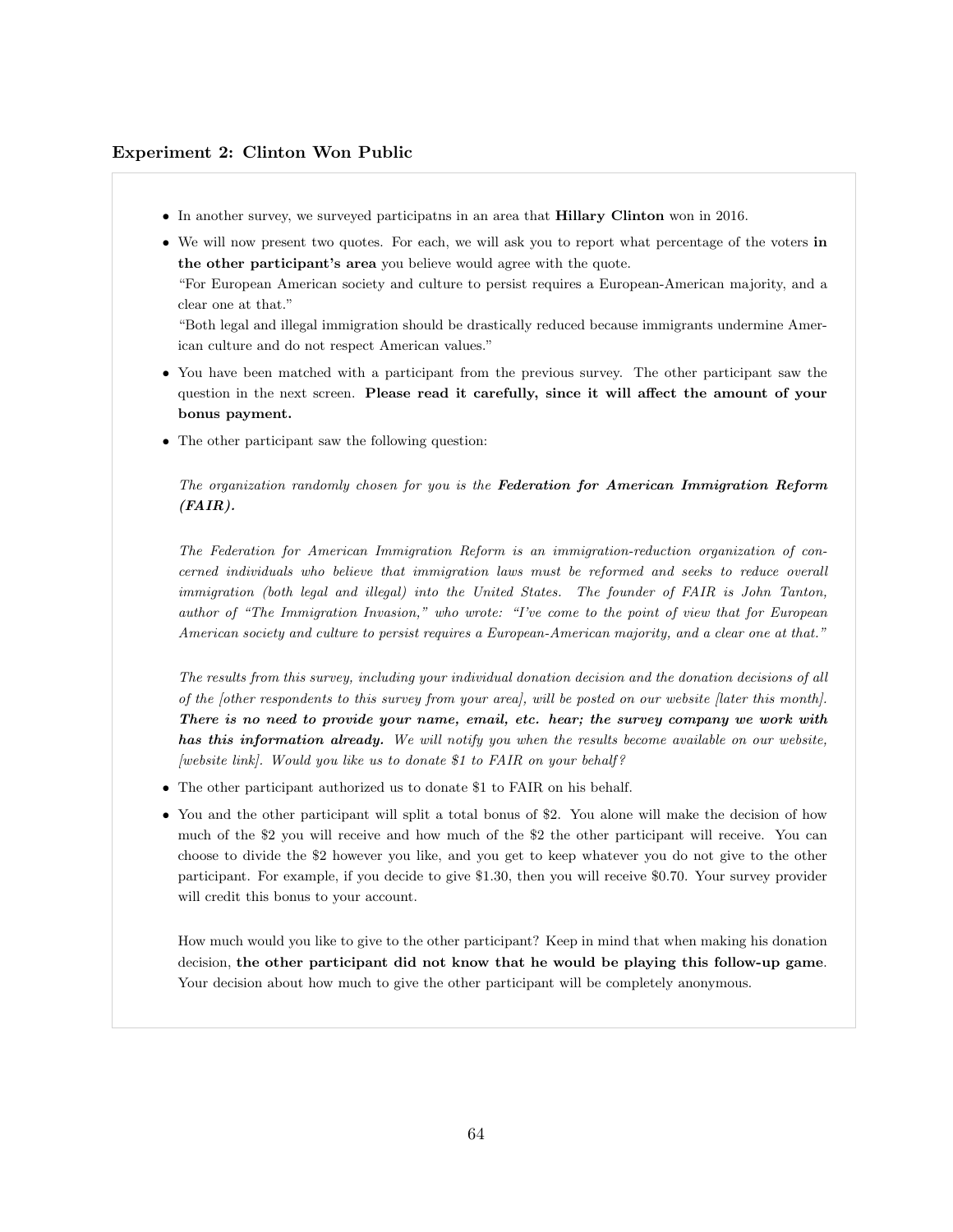# D Experiment 2B: Dictator Game with Swiss Player

#### D.1 Experimental Design

#### D.1.1 Wave 1 – Non-Anonymous Behavior by the Swiss Player

In late February 2017, we recruited participants from the six states in which Hillary Clinton won the presidential election with the highest margin: California, Hawaii, Maryland, Massachusetts, New York, and Vermont. This was done to maximize the chances of recruiting subjects with liberal views, and in particular subjects with no anti-Muslim sentiment.[24](#page-65-0)

First, after answering a number of demographic questions, all participants were told that a minaret is a tower typically built adjacent to a mosque and traditionally used for the Muslim call to prayer. Second, they were asked whether they would support the introduction of a law prohibiting the building of minarets in their state. Following our pre-registration, we focus on subjects who reported to be against the introduction of this law  $(N = 396)$ , and we examine how they would interact with a person who has opposite views.[25](#page-65-1) In order to do so, in the third part of the survey, participants were told that they were matched with a subject from another survey and were asked to play a dictator game in which they could decide how to split \$3 (half of an hourly wage on the platform) between themselves and the other participant. We randomly assigned our participants to three different groups and randomized the background information we gave to our participants about the person they were matched with. Participants in the control group were only told that the participant they were matched with was a 24-year-old male from Switzerland. Note that we used real 24-year-old male subjects from Switzerland recruited to take part in a short survey by a research assistant from the University of Zurich.

Participants in the anti-minarets group were additionally told that this person supports the prohibition of the building of minarets in Switzerland. Participants in the anti-minarets, public support group were instead told that "like 57.5% of Swiss respondents, the participant supports the prohibition of the building of minarets in Switzerland."

## D.1.2 Wave 2 – Anonymous Behavior by the Swiss Player

If we find higher donations in the anti-minarets, public support group, when compared to the antiminarets one, we can conclude that the participants may believe that the Swiss person has strategic

<span id="page-65-0"></span><sup>24</sup>As in Experiment 1A, MTurk workers with at least 80% approval rate could see our request, which in this case was described as a "4-5 minutes short survey" with a reward of \$0.50. Each worker could participate in the survey only once. Workers who clicked on the request were displayed detailed instructions about the task, and given access to links to the study information sheet and the actual survey. The survey was conducted on the online platform Qualtrics. The experiment can be found in the AEA RCT Registry (AEARCTR-0002028). The reader can access the survey information sheet and interactively follow the survey at [http://ssd.az1.qualtrics.com/jfe/form/SV\\_](http://ssd.az1.qualtrics.com/jfe/form/SV_8CVUQyyMcdITPHD) [8CVUQyyMcdITPHD](http://ssd.az1.qualtrics.com/jfe/form/SV_8CVUQyyMcdITPHD).

<span id="page-65-1"></span><sup>&</sup>lt;sup>25</sup>Subjects who instead supported the law  $(N = 152)$  did not participate in the third part of the survey.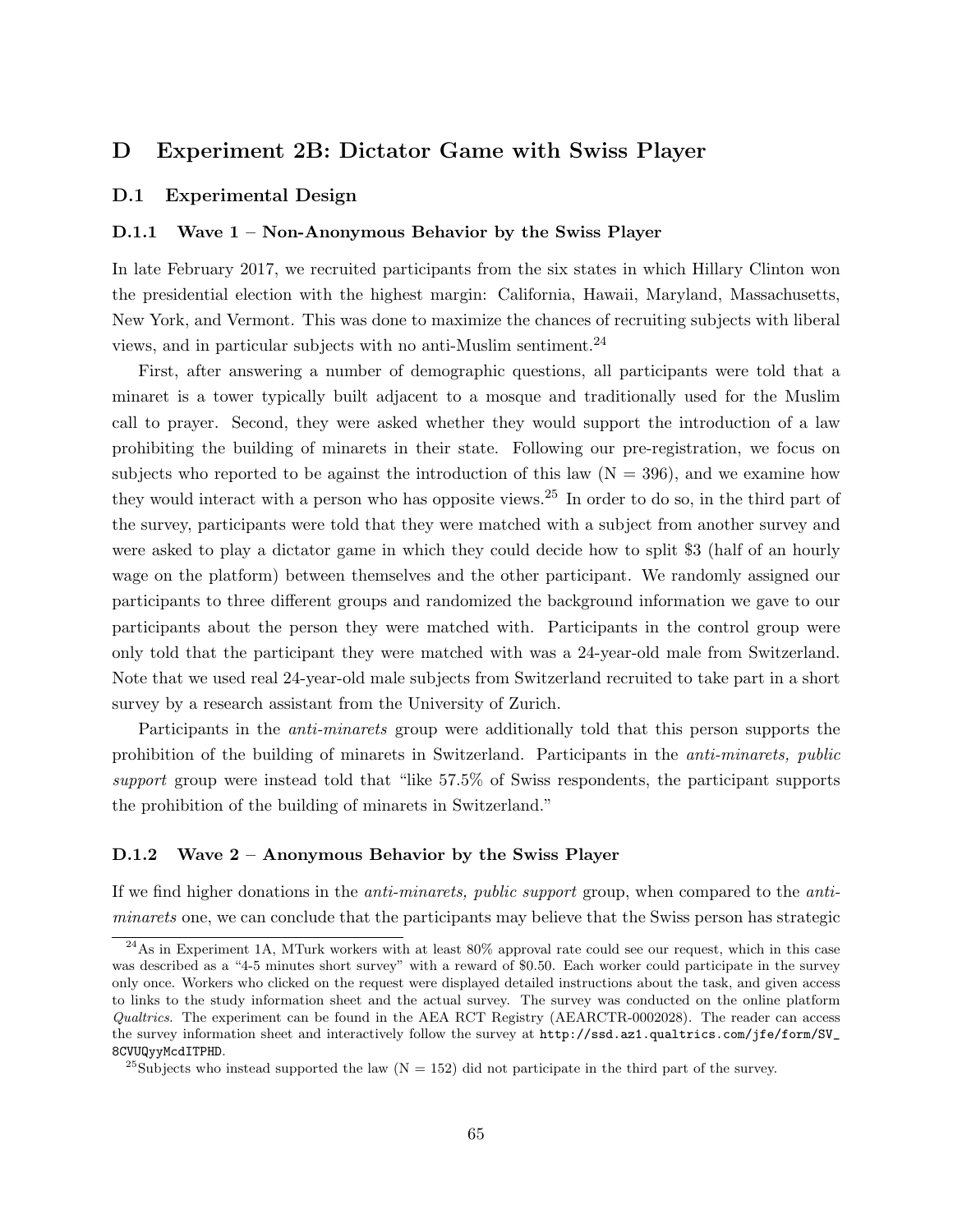reasons to state that he is anti-minarets, and for this reason judge him less for expressing that view. However, a potential alternative interpretation of this result would be that participants might judge the Swiss person less negatively when a majority of Swiss people support the ban, regardless of whether his support was expressed in public. For example, it could be that participants feel that they cannot blame a person for privately holding a view if that person is surrounded by many other people who also hold that view and who could have influenced this person's convictions. With similar implications, participants might change their own opinion about minarets after learning that a majority of Swiss people are against them, and for this reason start judging the Swiss participant less negatively for privately holding these same views.

To explicitly rule out these possibilities, in the days immediately following wave 1, we conducted an experiment with a slightly modified version of the protocol. In this second wave, participants were informed about the fact that the 24-year-old male from Switzerland expressed his opinion in an anonymous survey. To make sure we could hire enough respondents, in this wave we recruited participants from the twelve states in which Hillary Clinton won the presidential election with the highest margin (California, Hawaii, Maryland, Massachusetts, New York, and Vermont as in wave 1, plus Connecticut, Delaware, Illinois, New Jersey, Rhode Island, and Washington).[26](#page-66-0)

The design of this experiment was almost identical to the original version. Once again, we focus on subjects who reported to be against the introduction of the ban  $(N = 427).^{27}$  $(N = 427).^{27}$  $(N = 427).^{27}$  The main difference with the original version is that we emphasized that the Swiss participant expressed his opinion anonymously. Both in the control and in the treatment conditions, instead of writing, as before, that "we matched you with a participant from another survey," in this version we wrote "we matched you with a participant from another anonymous survey." In our treatment groups we emphasized once again that the survey the Swiss person participated in was anonymous: "In our anonymous survey, like the one you just completed, he said he supports the prohibition of the building of minarets in Switzerland." We call this first treatment group the anonymous anti-minarets group. Finally, instead of writing "like 57.5% of Swiss respondents, the participant supports the prohibition of the building of minarets in Switzerland," in this case we wrote "According to numbers from 2009, 57.5% of Swiss respondents are in favor of prohibiting the building of minarets." We call this second treatment group the *anonymous anti-minarets, public support* group.<sup>[28](#page-66-2)</sup>

<span id="page-66-0"></span> $^{26}$ As in the other experiments, MTurk workers with at least 80% approval rate could see our request, which in this case was described as a "4-5 minutes short survey" with a reward of \$0.50. Each worker could participate in the survey only once, and only if he/she did not participate in our other experiment. Workers who clicked on the request were displayed detailed instructions about the task, and given access to links to the study information sheet and the actual survey. The survey was conducted on the online platform *Qualtrics*. The reader can access the survey information sheet and interactively follow the survey at [http://ssd.az1.qualtrics.com/jfe/form/SV\\_1S5OypQLiIhlsPj](http://ssd.az1.qualtrics.com/jfe/form/SV_1S5OypQLiIhlsPj).

<span id="page-66-2"></span><span id="page-66-1"></span><sup>&</sup>lt;sup>27</sup>Subjects who instead supported the law ( $N = 138$ ) did not participate in the third part of the survey.

<sup>&</sup>lt;sup>28</sup>Our design also included a fourth group (N=136 in wave 1, and N=139 in wave 2), where participants were instead told: "Building minarets is illegal in Switzerland, following a 2009 referendum. Like 57.5% of Swiss respondents, the participant supports the prohibition of the building of minarets in Switzerland. However, he did not vote in the referendum since he was under legal voting age" in wave 1, and "In our anonymous survey, like the one you just completed, he said he supports the prohibition of the building of minarets in Switzerland. Building minarets is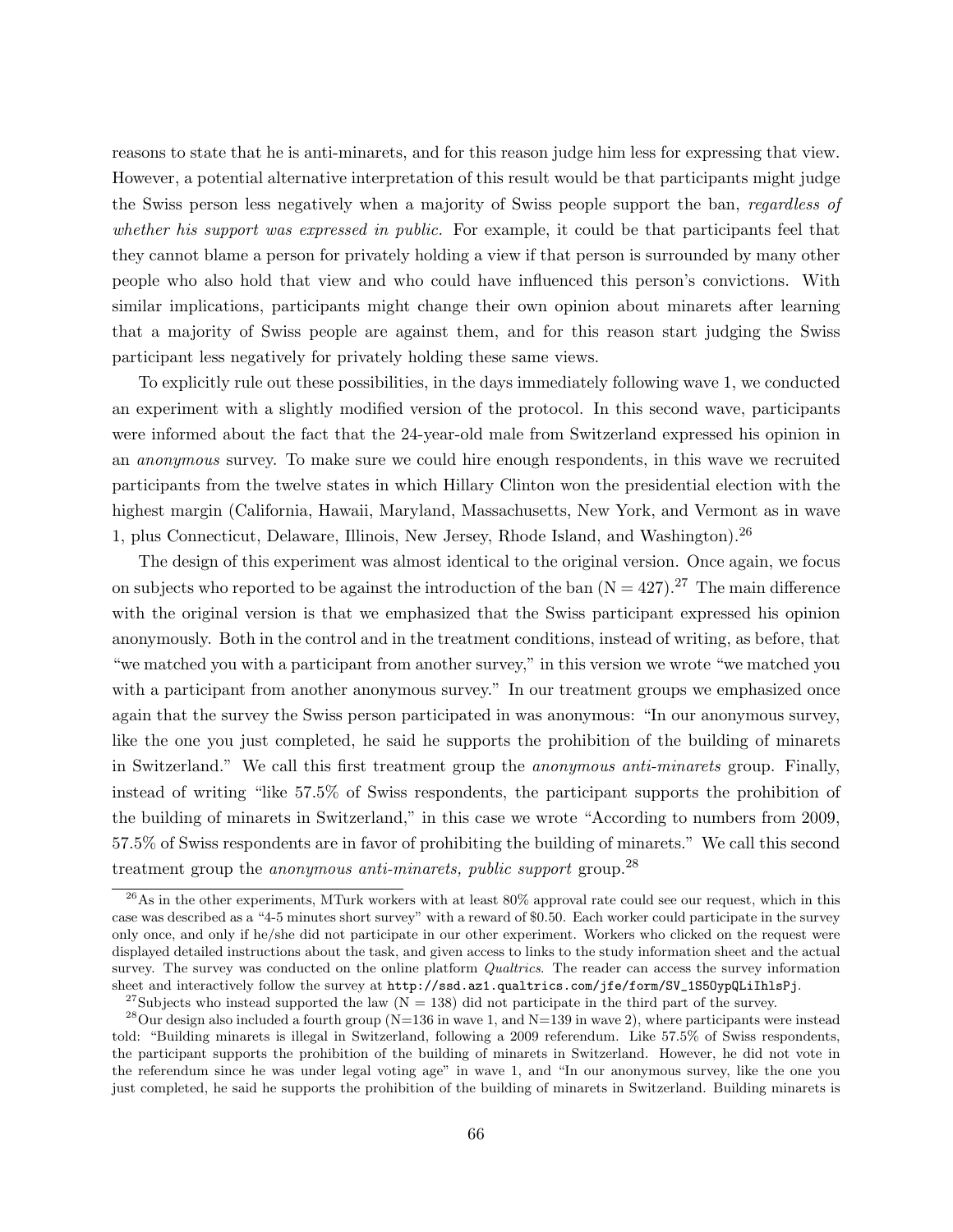#### D.1.3 Beliefs about the Swiss ban

At the end of the intervention, subjects in the control group were also asked about their beliefs regarding the share of the Swiss who supported banning the construction of minarets, and whether they believed the ban is legal in Switzerland. In the first wave we did not collect this information for individuals in the anti-minarets and anti-minarets public support groups. To check whether their beliefs about the share of the Swiss population supporting the ban are changed by the treatments, we included these questions for both the control group and the treatment groups in the second wave. The share of those thinking that a majority of the Swiss support the ban is almost identical in the control group and the *anti-minarets* group (respectively 20 and  $25\%$ , with a p-value for the test of equality of 0.301), but increases to 63% in the anonymous anti-minarets public support group (p-values of the test of equality are less than 0.001 for either groups). The median belief about the share of the Swiss population supporting the ban is 30% in both control and anonymous antiminarets groups, and 55% in the anonymous anti-minarets public support group. This confirms that our experimental manipulation indeed shifted beliefs about the level of popular support for the ban in Switzerland.[29](#page-67-0)

Participants across conditions were also asked whether they believed the construction of minarets is legal in Switzerland: in all three groups, a majority reported to think that constructing minarets was legal (88% in the control group, 77% in the anti-minarets group, and 74% in the anti-minarets public support group).<sup>[30](#page-67-1)</sup>We can thus rule out that the effects are affected by the fact that the ban is enacted as law, and can thus isolate the role of pandering to the public opinion on participants' judgment of the Swiss player.

## D.2 Results

Figure [D1](#page-69-0) displays the main findings from Experiment 2B. Panel A displays comparisons of average donations across groups. In the control condition, where participants were only told that they are matched with a 24-year-old male from Switzerland, we observe an average transfer to the

illegal in Switzerland, following a 2009 referendum. According to numbers from 2009, 57.5% of Swiss respondents are in favor of prohibiting the building of minarets. However, the person you are matched with did not vote in the referendum since he was under legal voting age" in wave 2. This anti-minarets, referendum treatment was intended to test whether providing information a view that is not only held by a majority but is also *official* would further change the donation rates. We found no effect of this additional treatment relative to the second treatment group, neither in the original version nor in the anonymous version of Experiment 2B, suggesting that institutionalization/legitimacy also does not seem to play a role on the receiver's side.

<span id="page-67-0"></span> $29$ Here we report the numbers from the second wave of the experiment, since the first wave only asked beliefs for the control group. The numbers for this group are very similar across waves. In the first wave, 17% of control group participants believe a majority of Swiss people support the ban, compared to 20% in the second wave. The median belief is 30% for the control groups in both waves.

<span id="page-67-1"></span><sup>&</sup>lt;sup>30</sup>While the beliefs are significantly different when comparing the control group with either of the two treatment groups (the p-values for the test of equality are 0.013 against the anonymous anti-minarets group and 0.002 against the anonymous anti-minarets public support group), there is no statistical difference between the two treatment groups (the p-value for the test of equality is 0.500).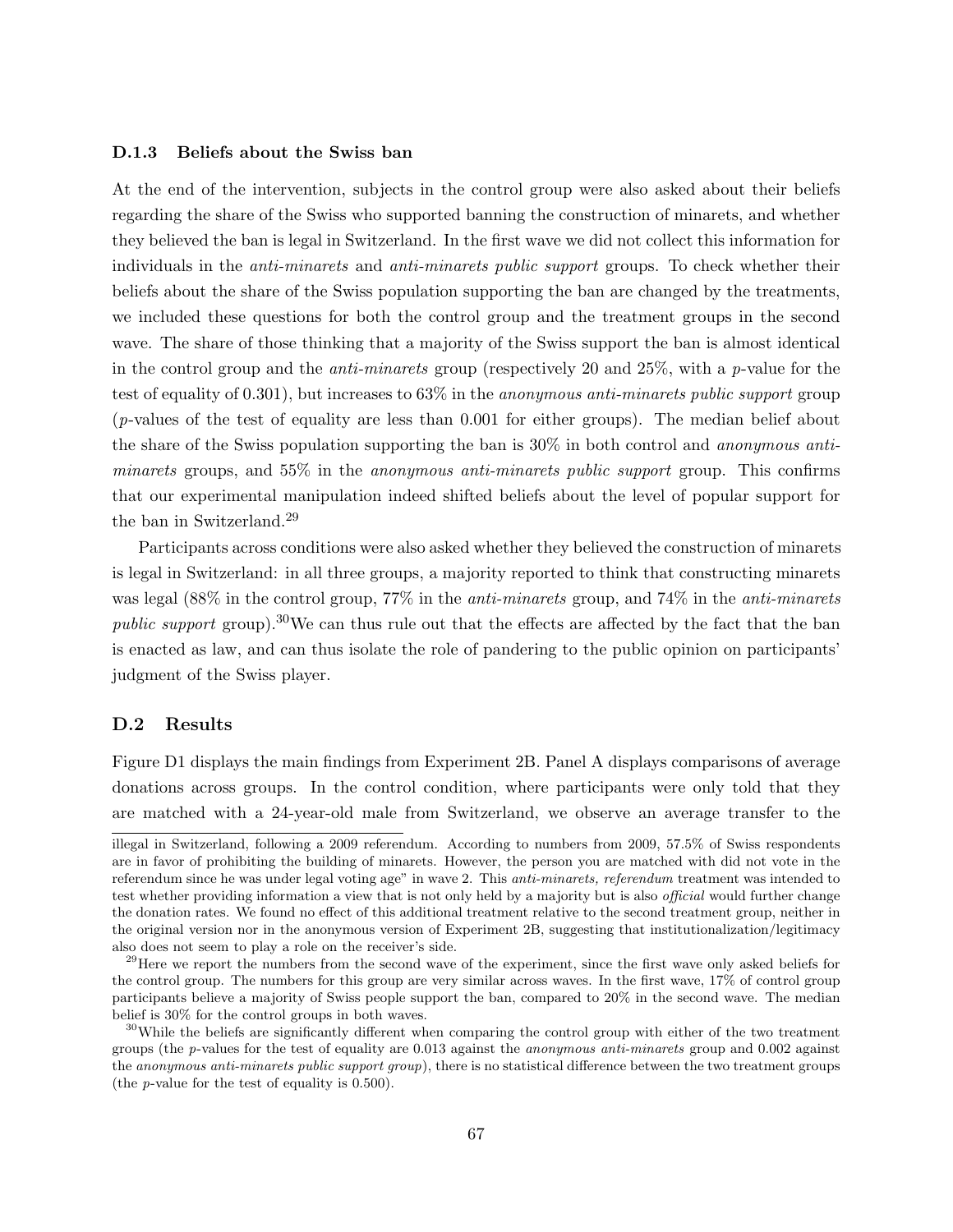Swiss participant of \$1.03. The average transfer is substantially lower for subjects in the antiminarets group, who are also told that this person supports the prohibition on building minarets in Switzerland: the average transfer for this group is \$0.69. The effect of informing subject about the anti-Muslim views of the Swiss participant is statistically significant ( $p$ -value $<0.001$ ). However, the average transfer among subjects in the *anti-minarets, public support* group who are told that the majority of Swiss respondents are against minarets is \$0.92, which is not statistically different from the average transfer in the control group (the p-value of the difference is  $0.162$ ) but is substantially higher than the average transfer in the *anti-minarets* group ( $p$ -value=0.013). The average donation in the anonymous anti-minarets group is identical to that in the anti-minarets group, at \$0.69. The average donation in the anonymous anti-minarets, public support group is also very similar: \$0.70. These two levels are significantly different from the average in the control group ( $p$ -value $<0.001$  in both cases). The average donation in the *anonymous anti-minarets, public support* group is also significantly lower than the one in the first wave version of the treatment  $(p$ -value=0.014).

Panel B compares the share of participants who do *not* share anything from their \$3 endowment with the Swiss person. The percentage of participants deciding not to transfer anything to the Swiss respondent increases from 22% in the control group to  $42\%$  in the *anti-minarets* group (pvalue  $(0.001)$ , while only 27% of subjects in the *anti-minarets, public support* decide to keep all \$3. This percentage is not statistically different from the one in the control group  $(p$ -value=0.370), but is substantially lower than the one for subjects in the *anti-minarets* group ( $p$ -value=0.013). Here again, the levels of the outcome variable in the two anonymous treatments are almost identical to the level in the anti-minarets group: 43% and 44%. Importantly, the share of participants not donating is significantly higher in the *anonymous anti-minarets*, *public support* group when compared to the non-anonymous version of the treatment  $(p$ -value=0.004).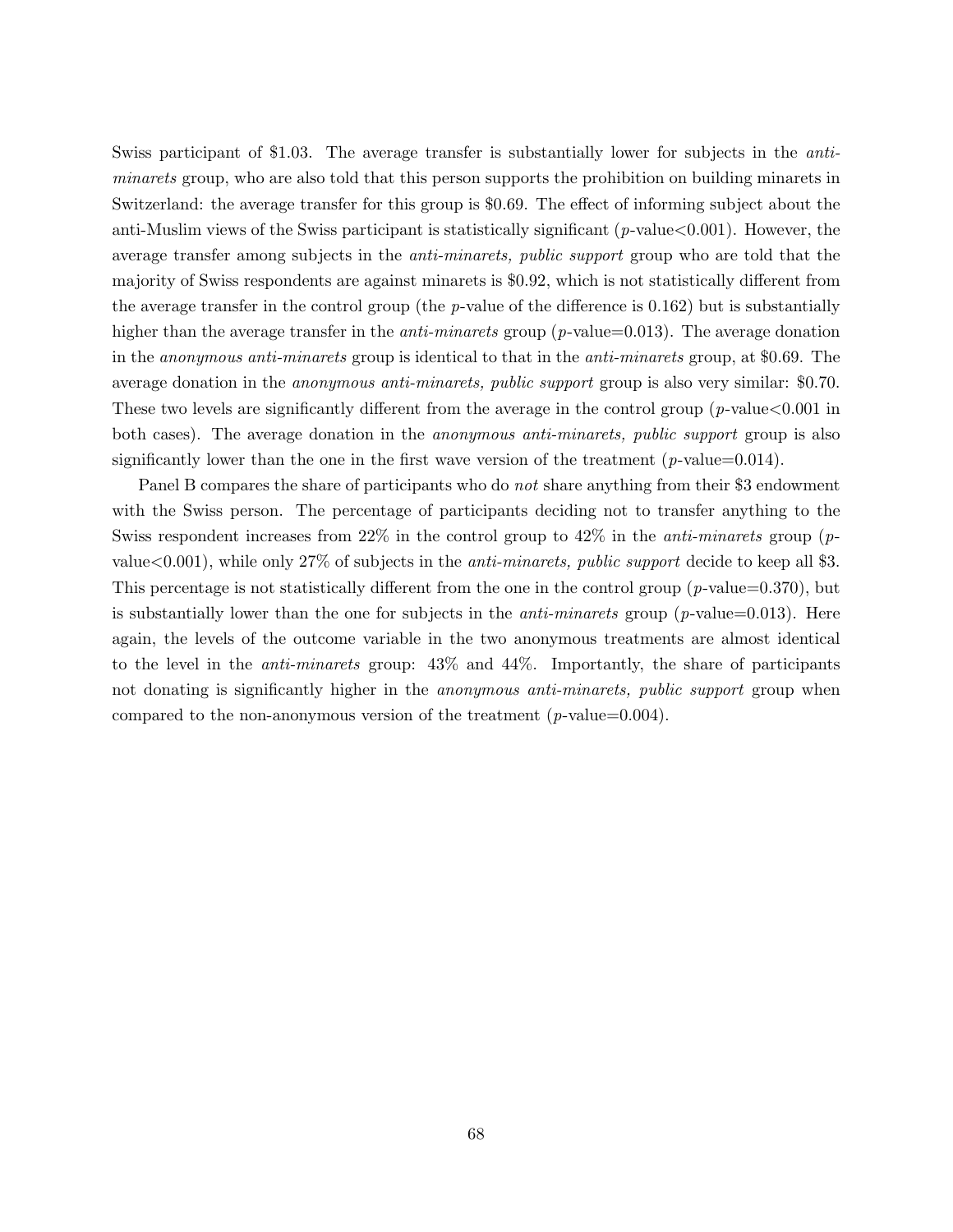

#### <span id="page-69-0"></span>Figure D1: Experiment 2B: Donation Rates

Notes: Panel A displays average donation amounts to the Swiss individual in the five experimental conditions: the control group  $(N = 279,$  pooling 142 observations from the first version of experiment 2 and 137 observations from the second anonymous version of experiment 2), the *anti-minarets* group  $(N=133)$ , and the *anti-minarets public support* group  $(N=131)$ , the *anonymous anti-minarets* group  $(N=149)$ , and the *anonymous anti*minarets public support group (N=141). Panel B displays the percent of subjects not making positive donations. Error bars reflect 95% confidence intervals. Top horizontal bars show  $p$ -values for  $t$  tests of equality of means between different experimental conditions.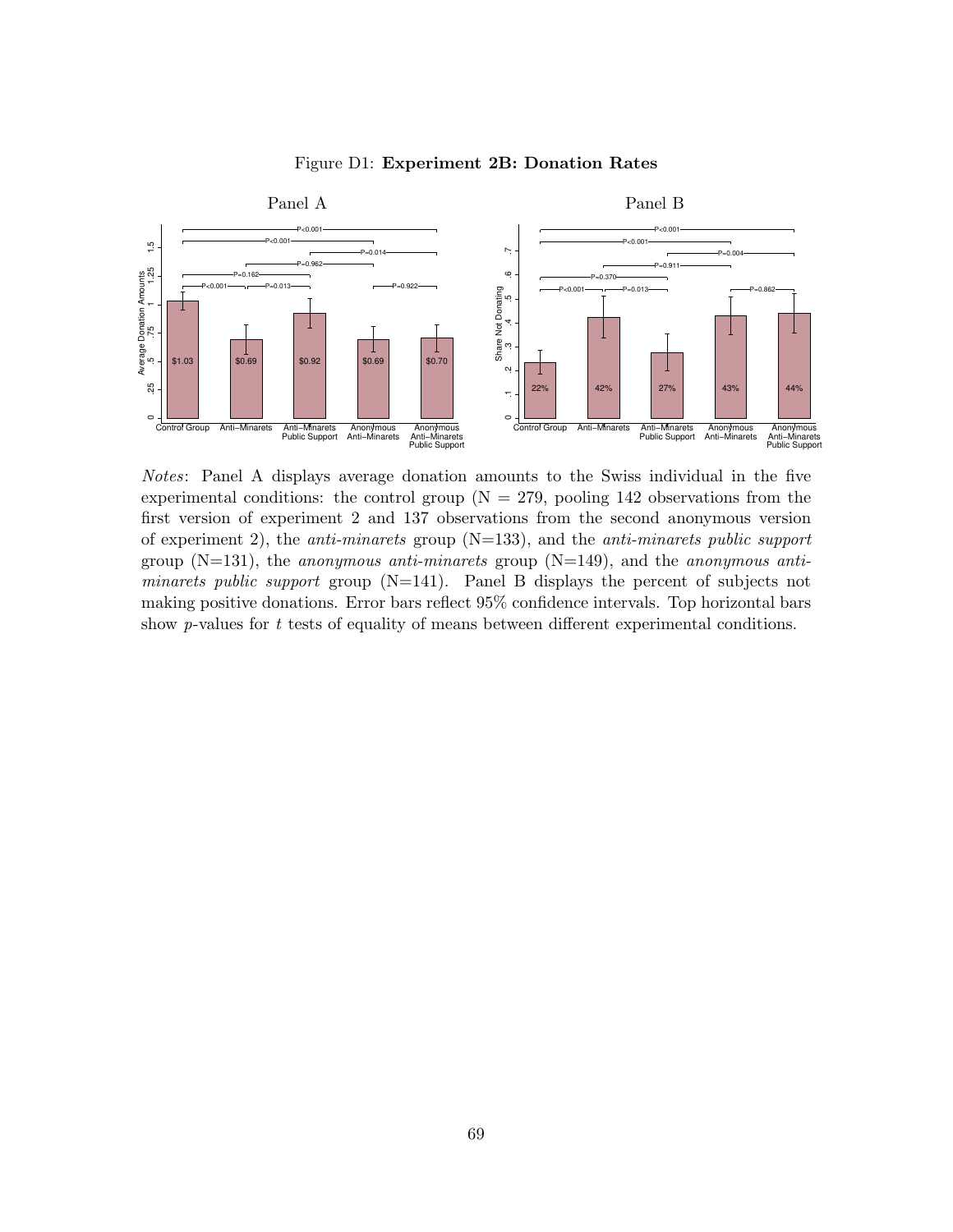# E Experiment 3: Expressing Islamophobia

## E.1 Experimental Design

The design of Experiment 3 is very similar to Experiment 1: it uses donation decisions made either in a private or in a public condition to study the social acceptability of a view. The main difference with respect to Experiment 1 is that instead of varying the perceived local popularity of candidate Trump, we directly randomize the perceived local popularity of anti-Muslim sentiments. This allows us to test whether the effects documented in Experiment 1 are related to updates in the popularity of anti-immigration sentiments, or if instead the updates in the popularity of Donald Trump affect donation decisions through some other mechanism. Moreover, we also focus on the role of the legitimacy of a view in determining its social acceptability. One might also be concerned that, in Experiment 1A, participants might expect xenophobic policies to be institutionalized under Donald Trump's administration (and believe that such expectation is also shared by the surveyors). Such institutionalization/legitimacy could potentially increase the social acceptability of xenophobia. For this purpose, we include a treatment in which we inform subjects about the fact that a certain policy is unconstitutional.

Given our previous findings that the wedge between private and public donations to the Federation for American Immigration Reform had disappeared after the presidential election in the six originally studied states (and our overall concern that the social acceptability of xenophobia had increased in the country as a whole), we made three additional changes to the protocol in Experiment 1: we expanded the set of states in our recruitment of participants, referred to stronger xenophobic (here, Islamophobic) language, and included an organization with relatively more extreme views.<sup>[31](#page-70-0)</sup>

Specifically, in early February 2017, we recruited participants  $(N = 574)$  from all the states in which Donald Trump won the presidential election. MTurk workers with at least  $80\%$  approval rate could see our request, which was described as a "5 minute survey" with a reward of \$0.50. Each worker could participate in the survey only once. Workers who clicked on the request were displayed detailed instructions about the task, and given access to links to the study information sheet and the actual survey. The survey was conducted on the online platform *Qualtrics*.

After answering a number of demographic questions, a third of the participants were randomly informed about the fact that a large share of respondents of an anonymous online survey supported the ban of Muslims from public office (*public support information* condition):<sup>[32](#page-70-1)</sup>

"In a recent anonymous survey we conducted online, we found that a very large

<span id="page-70-0"></span><sup>&</sup>lt;sup>31</sup>The experiment can be found in the AEA RCT Registry (AEARCTR-0001994). The reader can access the survey information sheet and interactively follow the survey at [https://ssd.az1.qualtrics.com/jfe/form/SV\\_](https://ssd.az1.qualtrics.com/jfe/form/SV_beWUpftLZi3zW5f) [beWUpftLZi3zW5f](https://ssd.az1.qualtrics.com/jfe/form/SV_beWUpftLZi3zW5f).

<span id="page-70-1"></span><sup>&</sup>lt;sup>32</sup>We used information from a previous anonymous survey we conducted on MTurk ( $N = 96$ ) in which 42% of the respondents expressed support for that ban: to participate MTurk workers had to have an approval rate of at least 80% and to identify themselves as conservatives.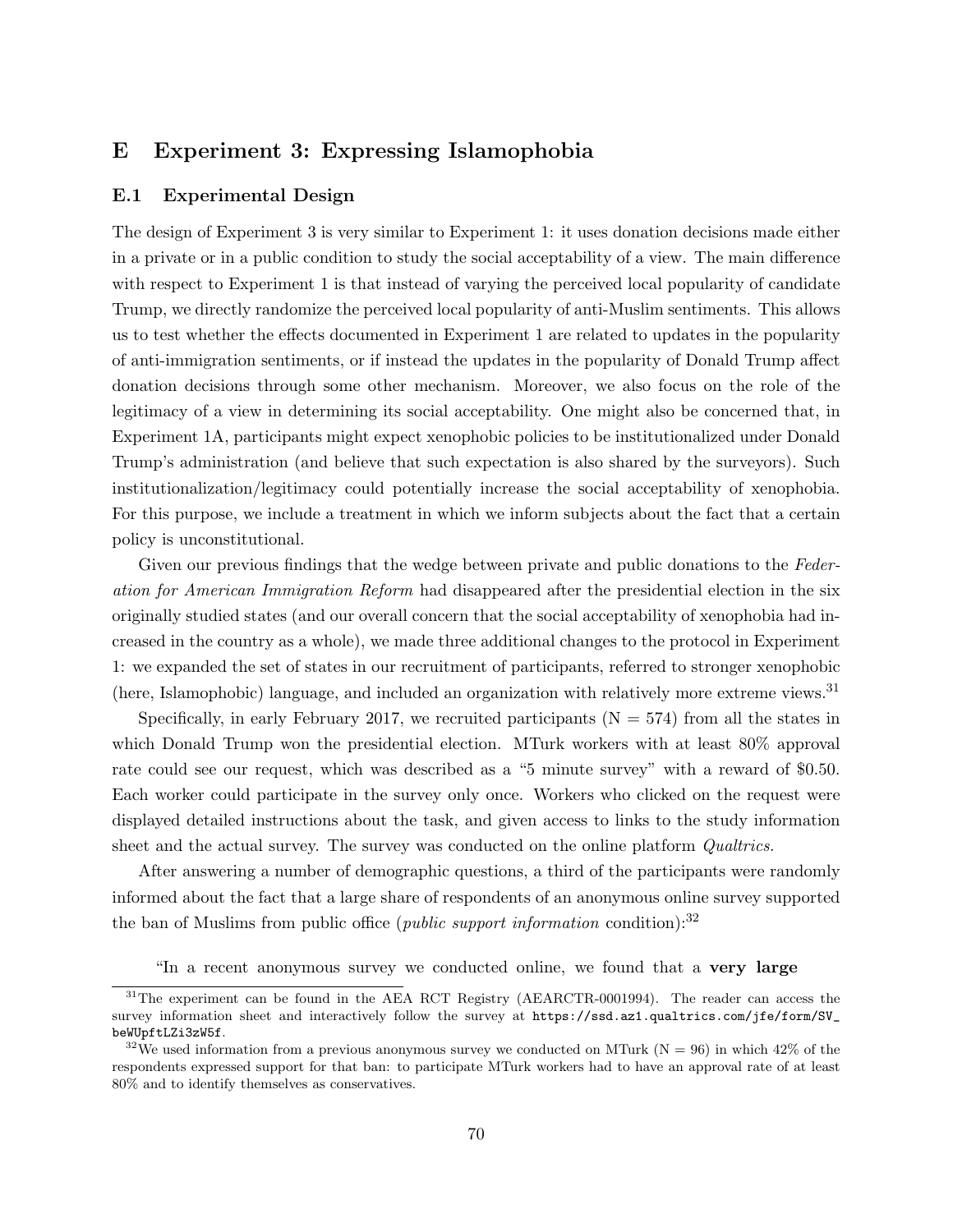proportion of respondents think that Muslims should be prohibited from holding public office. This suggests that there is popular support for this type of ban."[33](#page-71-0)

Another third were additionally informed about the fact that such a ban is unconstitutional and that Donald Trump would not be able to enact it *(unconstitutionality information* condition):

"Regardless of popular support, prohibiting Muslims from holding public office is unconstitutional and will not be enacted. The 5th and 14th Amendments imply that state and federal governments cannot discriminate against employees or job applicants on religious grounds. This means that President Donald Trump will not enact this type of ban."

The remaining third were not given any information (*control* condition).

Participants were then asked to predict the share of individuals who would they think would say in an anonymous online survey that they think Muslims should be prohibited from holding public office. This provides a measure of the perceived popularity of anti-Muslim policies.

In the next part of the intervention, we measured the perceived social acceptability of expressing strong anti-Muslim sentiment using a donation experiment with real stakes. Participants were first told that they would be given the opportunity to make a donation to a randomly drawn organization that could either be anti-Muslim or pro-immigration, to ensure that participants would not associate the experimenters with a specific political view. To maximize power and avoid direct deception, the randomization was such that more than  $99\%$  of participants (N=573) would get assigned the organization we were interested in:  $ACT$  for America.<sup>[34](#page-71-1)</sup> To make sure that the participants were aware of the organization's very strong anti-immigration stance, a few more details about the organization and its founder were provided in the experiment:

ACT for America is the largest grassroots anti-Muslim organization in the U.S actively working to promote anti-Muslim legislation and opinion. The founder of ACT for America is Brigitte Gabriel, the author of a book titled 'They Must Be Stopped' and who argued that Muslims should be prohibited from holding public office because "a practicing Muslim, who believes in the teachings of the Koran, cannot be a loyal citizen of the United States." ACT for America believes that Muslims represent a threat to both national security and American values; its Thin Blue Line project comprehensively mapped the addresses of U.S. Muslim student associations and other Islamic institutions as sites of national security concern.

<span id="page-71-0"></span> $33$ To avoid deception, we used the vague expression "very large proportion," which does not imply that a majority of respondents held that position.

<span id="page-71-1"></span> $34$ The pro-immigration organization was once again the National Immigration Forum.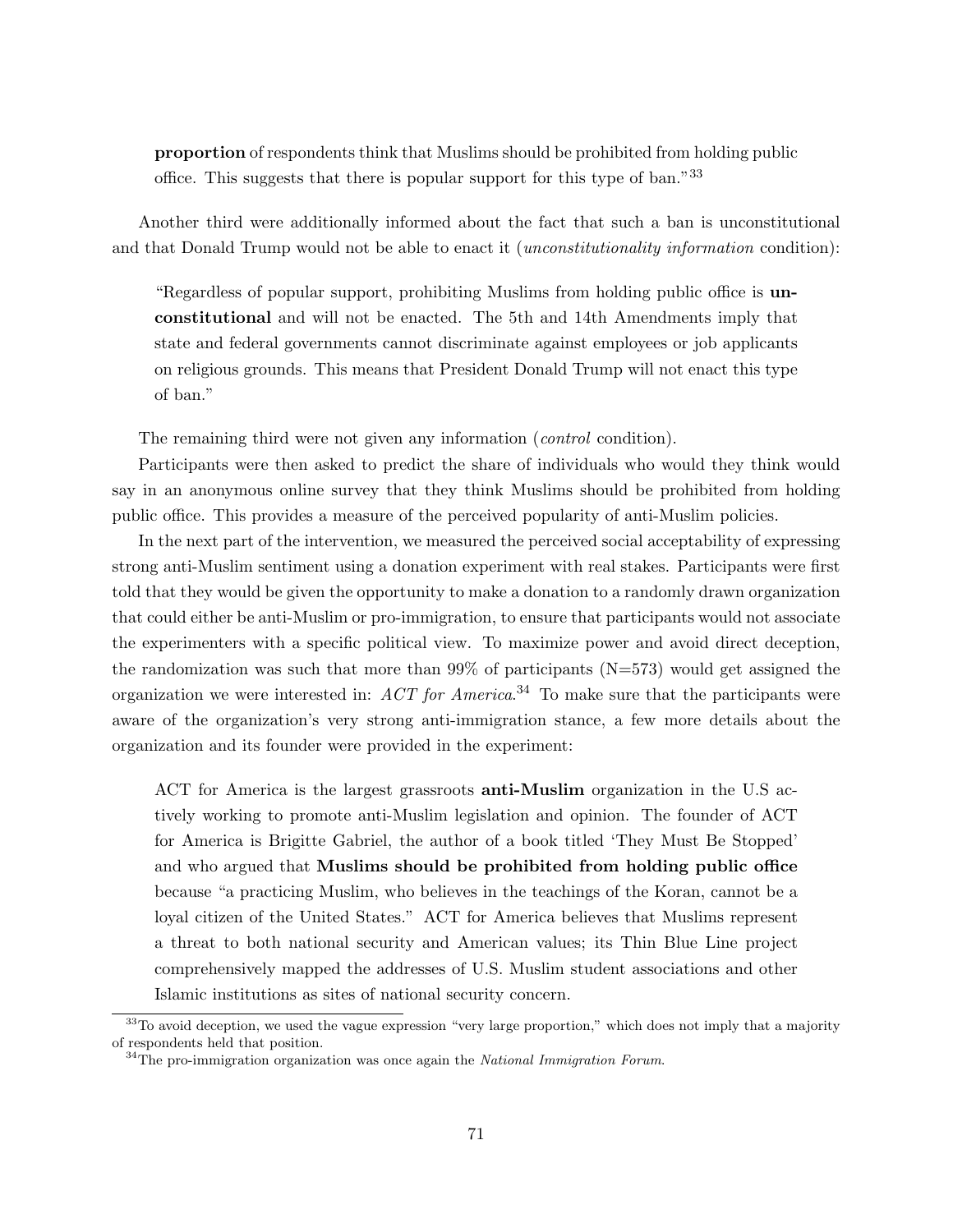Participants were then asked if they would like to authorize the researchers to donate \$1 to that organization on their behalf. The money would not come from the subject's \$0.50 payment for participation in the study. Moreover, the participant would also be paid an extra \$1 (or about 1/6 of an hourly wage on MTurk) if he/she authorized the donation. Rejecting the donation would not affect the monetary payoffs to the participants in any way other than through the loss of this extra amount.

In addition to the original randomization of informing subjects about the popularity and unconstitutionality of the ban, we introduced a second layer of cross-randomization at the donation stage. Half of the participants were assured that their donation authorization would be kept completely anonymous, and that no one, not even the researchers would be able to match their decision to their name: we refer to this condition as the *private* condition. The other half of the subjects were instead informed, right before the donation question was displayed to them, that they might be personally contacted by the research team to verify their answers to the questions in the remaining part of the survey: this is what we refer to as the public condition.

## E.2 Results

Appendix Figure [E1](#page-73-0) displays the main findings from Experiment 3. In the control condition, we observe, like in Experiment 1, a wedge between donation rates in private and in public: a drop from 40% in private to 29% in public (the p-value of a t test of equality is 0.099). Among individuals in the public support information condition, we observe no difference in private and public donation rates, which are  $35\%$  and  $37\%$ , respectively (p-value=0.757). These results are very similar to the results in Experiment 1 (although we use different population, organization, and treatment), and indicate that the information provided on the popularity of anti-Muslim sentiments causally increased the social acceptability of the action to the point of eliminating the original social stigma associated with it. Among individuals in the unconstitutionality information condition, we again observe no difference in private donation rates, which are  $29\%$  and  $30\%$  respectively (p-value=0.795).

However, we find a difference in private donation rates between the unconstitutionality information and control conditions ( $p$ -value=0.083), suggesting that the information is possibly decreasing privately-held support for the Islamophobic policy.

Both information conditions positively update average beliefs about the popularity of the anti-Muslim policy when compared to the control group. In the control group, the average guess was that 45% of respondents of an online anonymous survey would support the anti-Muslim policy. The average went up to  $48\%$  in the unconstitutionality information condition (p-value=0.183 against the control group) and to 52% in popular support information condition ( $p$ -value=0.004 when compared to the control group). This is consistent with subjects informed about the unconstitutionality of banning Muslims from public office also reducing their beliefs about the popularity of the policy.

Taken together, these results suggest that the positive update in the perceived popularity of